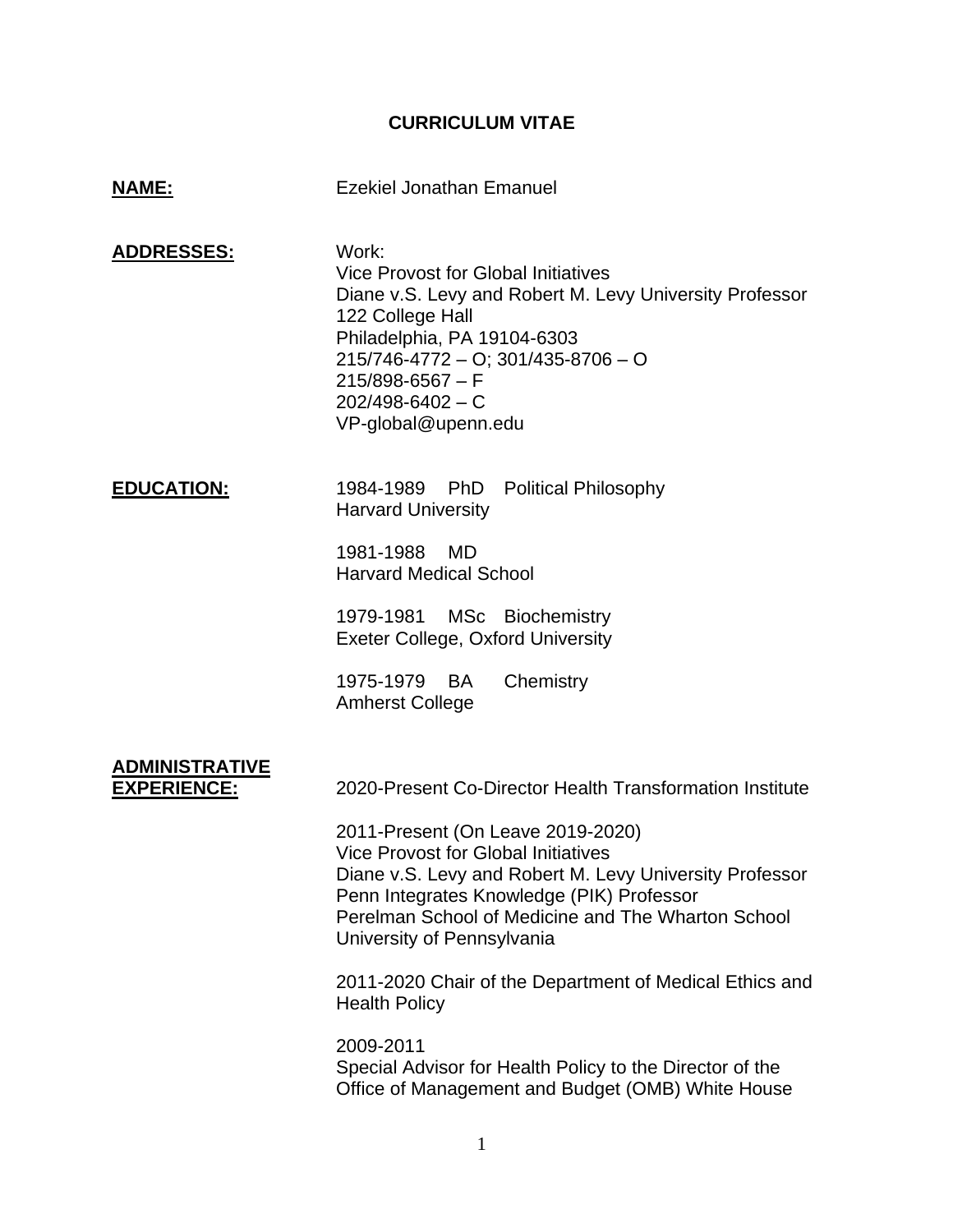1997- 2011 Chair, Clinical Center Department of Bioethics National Institutes of Health

2007 Executive Committee The Clinical Center, NIH

2004- 2008 President, NIH Assembly of Scientists Represents 4,000 NIH research scientists and physicians as the equivalent of the "faculty senate." Lead the successful campaign to revise the conflict of interest regulations.

2003-2004 Chair, Ethics Committee American Society of Clinical Oncology

#### 1999-2002

Chair, American Society of Clinical Oncology Task Force on Conflict of Interest

Developed and authored revision of conflict-of-interest rules for national society of oncologists which are cited by the federal government and others as model conflict of interest rules for clinical researchers.

### 2002-2003

Chair, Committee to Develop Ethical Guidelines Academy/Health—Society of Health Services Researchers. Developed conflict of interest rules.

1996-1998 Member, National Bioethics Advisory Commission

1993 Member, President Clinton's Health Care Task Force

# **POSITIONS:** Harvard Medical School

**PREVIOUS ACADEMIC** 1997 Associate Professor of Social Medicine

1994-1997 Assistant Professor of Medicine, Social Medicine, and Clinical Epidemiology Harvard Medical School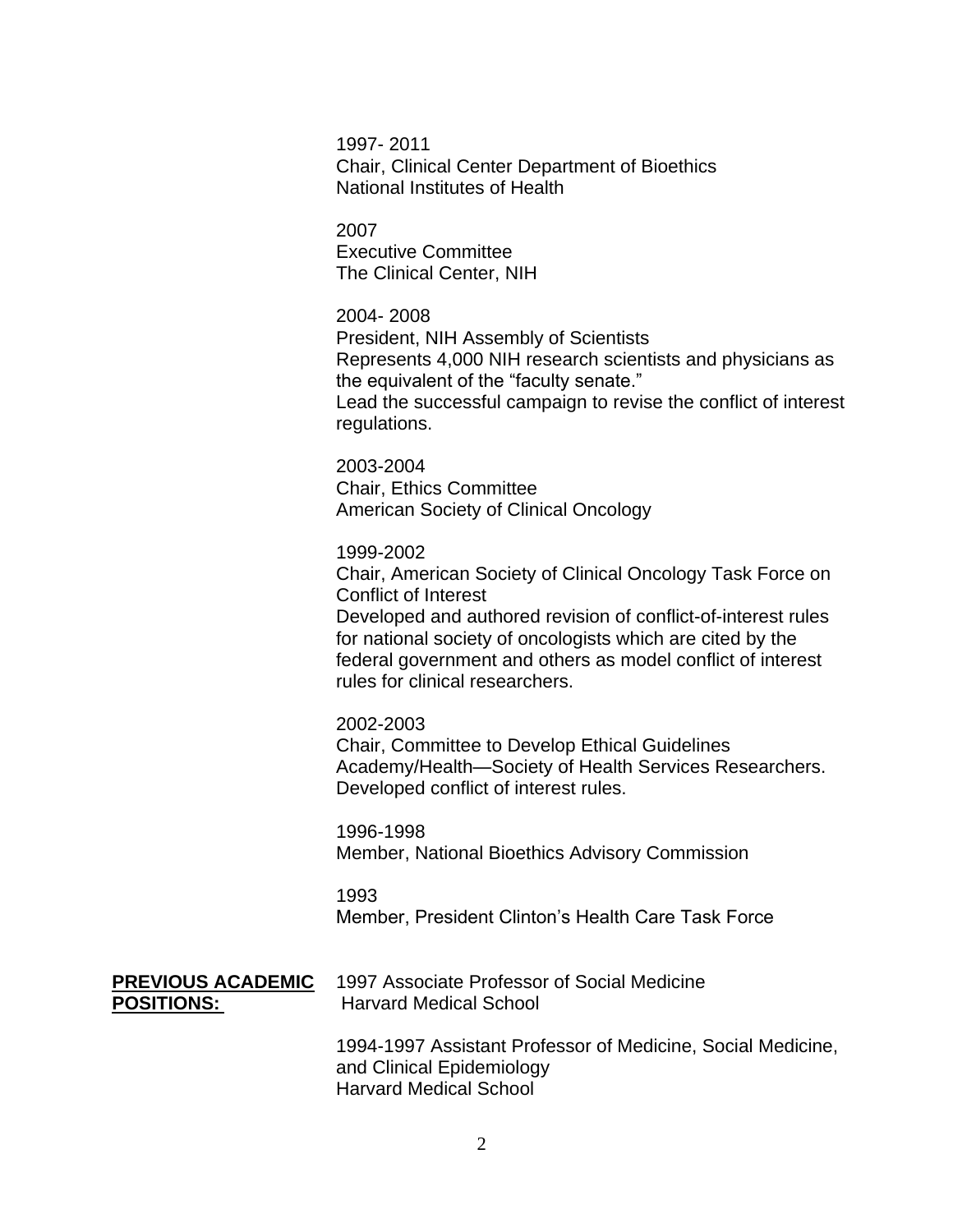1992-1994 Instructor in Medicine Harvard Medical School

# **OTHER CURRENT**

**POSITIONS:** 2021- Member Advisory Board, Cellares

2020- Co-Director Embedded HealthCare, LLC

2020-Member Advisory Board, Biden's Transition COVID-19

2020-Founding Partner COVID-19 Recovery Consulting, LLC

2019-Founding Partner Embedded Healthcare, LLC

2019 – Special Advisor to the Director General World Health Organization

2017 – Multidisciplinary External Science and Technology Advisory Board Member International Monetary Fund

2017 – Contributor CNN

2016 – Board Member Village MD

2016 – Board Member Oncology Analytics

2016 – Venture Partner Oak HC/FT

2013 - Advisory Board Member Peterson Foundation

2012 - Senior Fellow Leonard Davis Institute University of Pennsylvania

2012- Member Council on Foreign Relations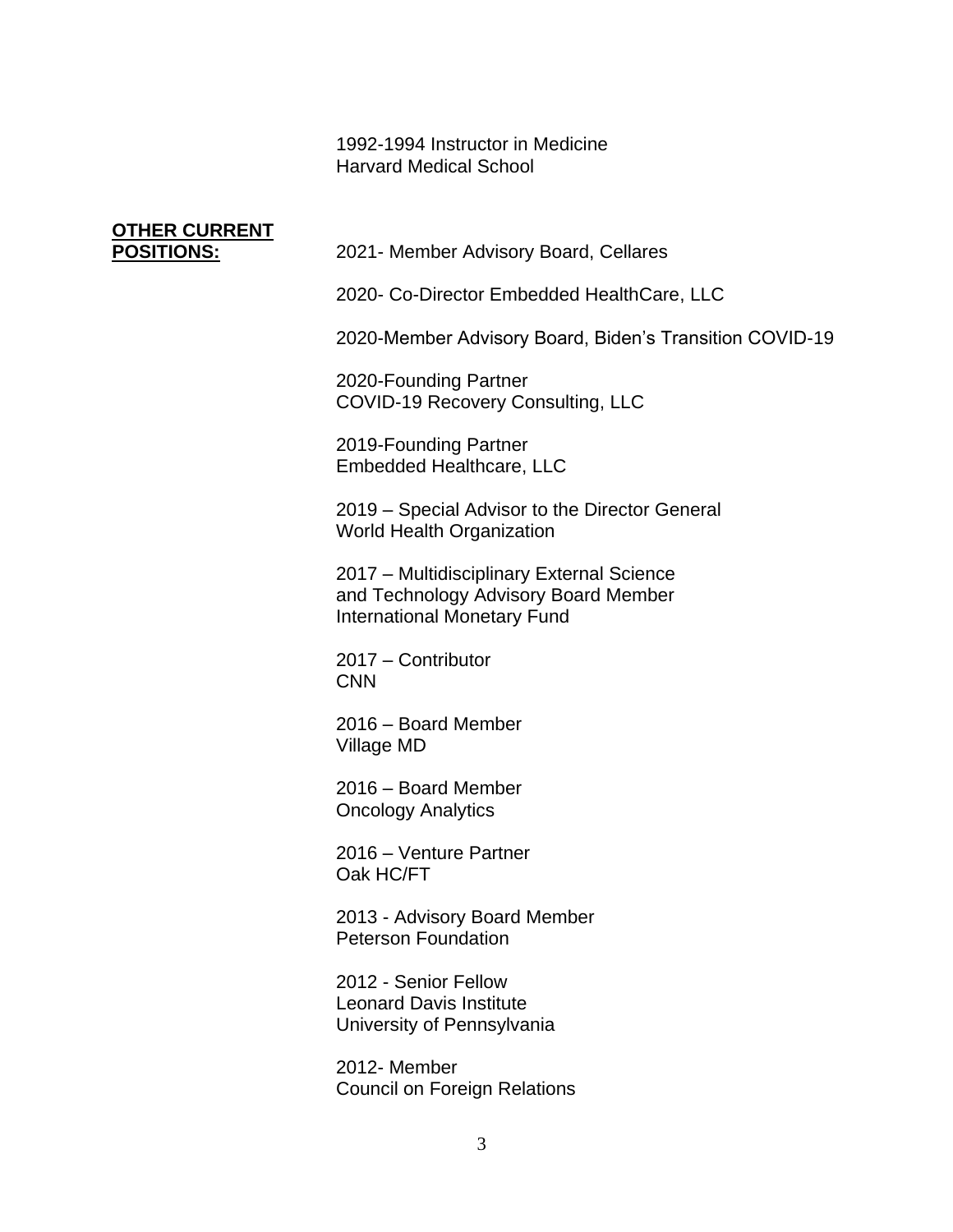2012- Fellow The College of Physicians of Philadelphia

2012 - Advisory Board Member Thomson Reuters

2011 – Chair Yale Open Data Access Project

2011 - Senior Fellow Center for American Progress

2011 - Op-Ed contributor New York Times

2005 - Member Advisory Council, University Center for Human Values Princeton University

2004 - Elected Member National Academy of Medicine

2003 - Member Association of American Physicians

Fellow The Hastings Center

**POSTDOCTORAL** 1990-1992 Fellow in Medical Oncology **Dana-Farber Cancer Institute** Boston, Massachusetts and

> 1988-1990 Intern and Resident in Medicine Beth Israel Hospital Boston, Massachusetts

1987-1988 Fellow in Ethics and the Professions Kennedy School of Government Harvard University Cambridge, Massachusetts



**MEDICAL** Massachusetts Medical License (#72230) 1994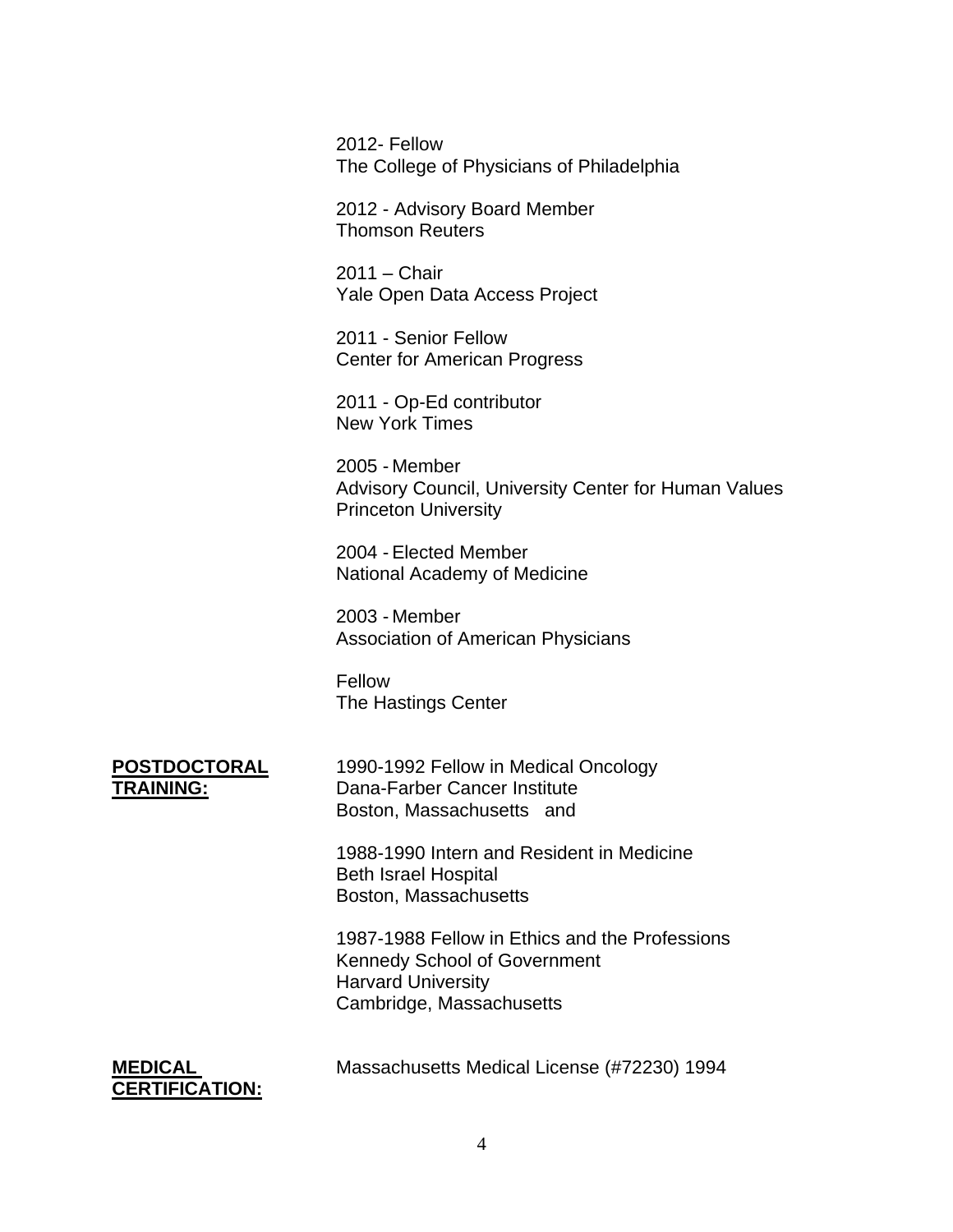Diplomate in Medical Oncology (#140009) 1994 American Board of Internal Medicine

Diplomate in Internal Medicine (#140009) 1991 American Board of Internal Medicine

#### **PAST BOARDS AND OTHER POSITIONS:**

2008 – Member Advisory Panel on Medical Education Reform Mayo Clinic

2007 – Member European Advisory Board Humana

2006 – Member Advisory Committee on Health Care Reform Initiative Mayo Clinic

2006 – Member Advisory Committee, Petrie-Flom Center Harvard Law School

2000 - Member, Medical Advisory Board Cancer Care, Inc.

1999-2002 International Advisory Board on Bioethics Pan American Health Organization

1998-2002 Advisory Board Fogarty International Center National Institutes of Health

Board of Directors American Association of Bioethics

Executive Board, Division of Medical Ethics Harvard Medical School

Committee on Medical Library Resources Massachusetts Medical Society

Tutor, Dunster House Harvard University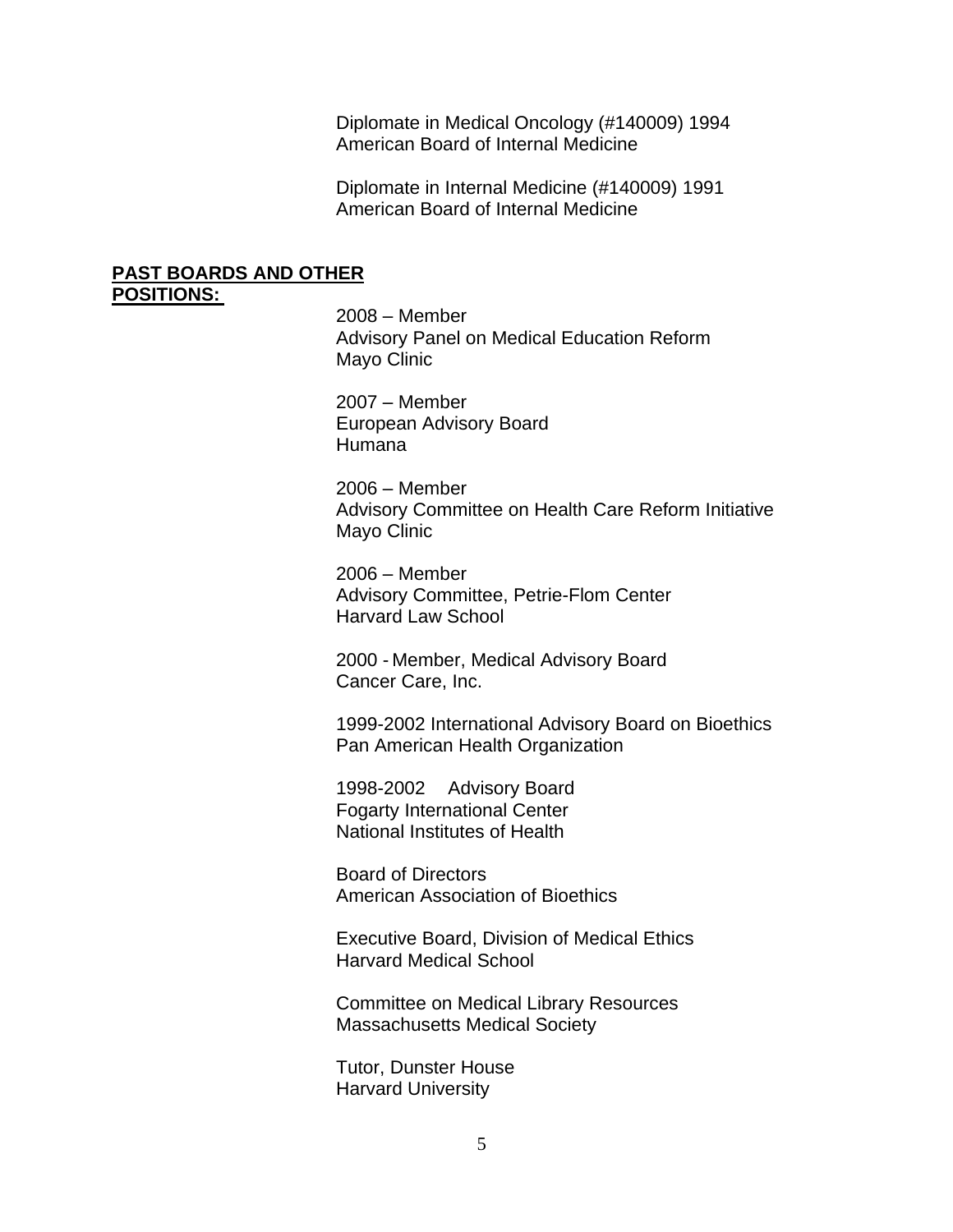#### **CURRENT EDITORIAL POSITIONS:**

Editorial Board Journal of the American Medical Association (JAMA)

Associate Editor Journal of Clinical Ethics

Editorial Board Journal of Law, Medicine & Ethics

Editorial Advisory Board BioMed Central

Editorial Board Journal of Law & Biosciences

#### **AWARDS:**

- 2020 Wharton Teaching Excellence Award, The Wharton School
- 2020 David E. Rogers Award, Association of American Medical Colleges Robert Wood Johnson Foundation
- 2020 Lifetime Achievement Award, American Society of Bioethics and Humanities
- 2020 Election to National Academy of Social Insurance
- 2019 Wharton Teaching Excellence Award, The Wharton **School**
- 2018 Election to Class of 2018, American Academy of Arts and Sciences
- 2018 Chancellor's Medallion, University of Illinois at Chicago
- 2018 Laureate in Bioethics, Dan David Prize
- 2016 Global Citizen Award, American Jewish World Service
- 2016 Senator Paul and Mrs. Shelia Wellstone Mental Health Visionary Award, Washington Psychiatric Society
- 2014 Health Quality Award Honoree, National Committee for Quality Assurance
- 2013 Isaac Hays, M.D. and John Bell, M.D. Award for Leadership in Medical Ethics and Professionalism, AMA Foundation
- 2012 Thirty-Sixth Annual Molly and Sidney N. Zubrow Award, Pennsylvania Hospital
- 2010 Honorary Fellow, Royal Society of Medicine
- 2010 Malaria Vision Award, Malaria No More Organization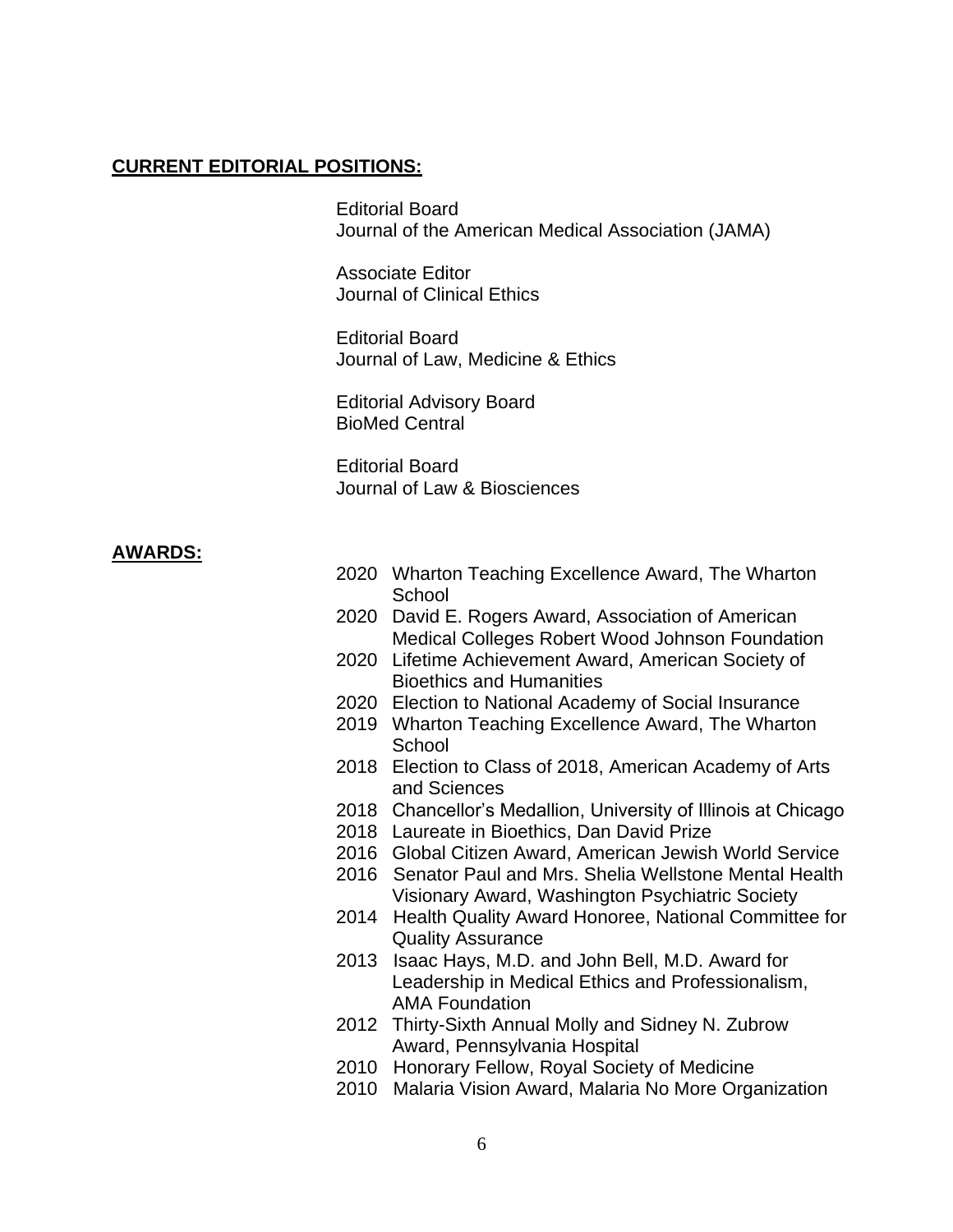- Honorary Degree Union Graduate College
- American Society of Clinical Oncology Statesman Award
- President's Medal for Social Justice, Roosevelt **University**
- 2005 John Mendelsohn Award, M.D. Anderson
- Election to Institute of Medicine (now: National Academy of Medicine)
- Election to the Association of American Physicians
- Clinical Center Director's Award, National Institutes of Health
- Public Service Award, American Society of Clinical **Oncology**
- Clinical Center Director's Award, National Institutes of Health
- Ethicist of the Year, Hippocrates Magazine
- Baruj Benacerraf Clinical Investigator Award, DFCI
- Honorable Mention, Hans Rosenhaupt Memorial Book Award
- Fulbright Scholarship (refused)
- Career Development Award, American Cancer Society
- Burroughs Wellcome Leadership Award, American Medical Association
- Toppan Dissertation Prize, Harvard University
- Fellow, Program in Ethics and the Professions, Harvard **University**
- Social Science Dissertation Award
- National Graduate Fellows Program
- Charlotte Newcombe Fellowship
- Josephine de Karman Scholarship
- National Graduate Fellows Program
- Danforth Teaching Award, Harvard University
- Danforth Teaching Award, Harvard University
- Amiel Jackson Fellowship, Amherst College
- Amiel Jackson Fellowship, Amherst College
- Forris Jewett Moore Fellowship in Chemistry
- Phi Beta Kappa, Amherst College
- Bancroft Prize, Amherst College

### **VISITING PROFESSORSHIPS:**

Visiting Professor Health Policy Course New York University Law School Spring Semester 2011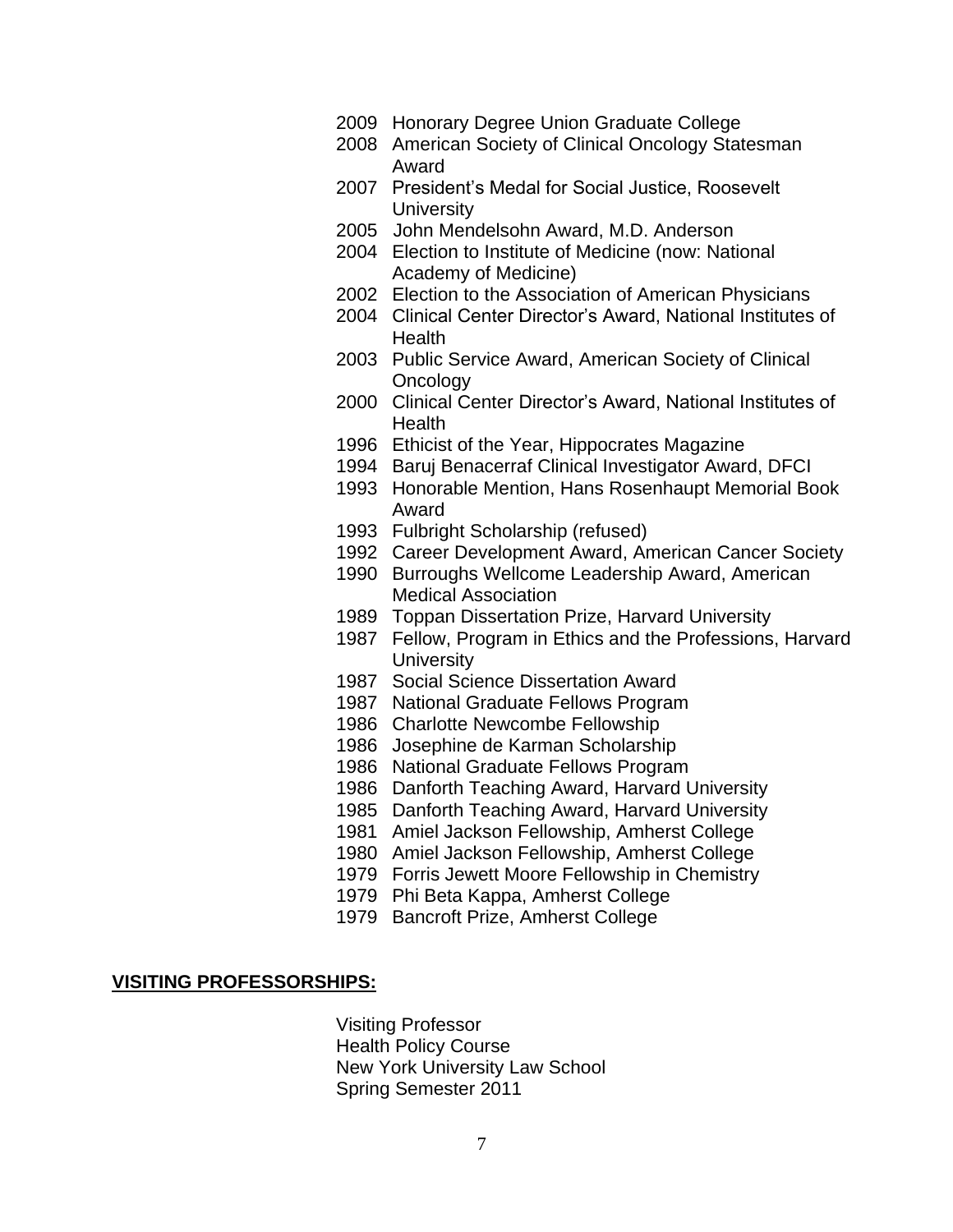Oliver C. Schroeder Jr. Scholar-in-Residence Case Western Reserve University School of Law 2009

Visiting Scholar The University of Pittsburgh 2008

Visiting Scholar The Cleveland Clinic 2007

Kovitz Visiting Professor Stanford University Medical School 2005

Visiting Professor UCLA Medical School 2004

David Barap Brin Visiting Professor in Medical Ethics Johns Hopkins University School of Medicine 1998

Acting Director, Graduate Seminar Program in Ethics and the Professions Kennedy School of Government, Harvard University Acdemic Year 1995-1996

Visiting Professor of Medicine and Medical Ethics University of Pittsburgh Medical School January 1993

Visiting Professor of Medical Ethics Institute of Health Professions Massachusetts General Hospital 1993 and 1994

### **PUBLIC MEDIA:**

Regularly featured on the following national networks/shows

*BBC:* BBC World News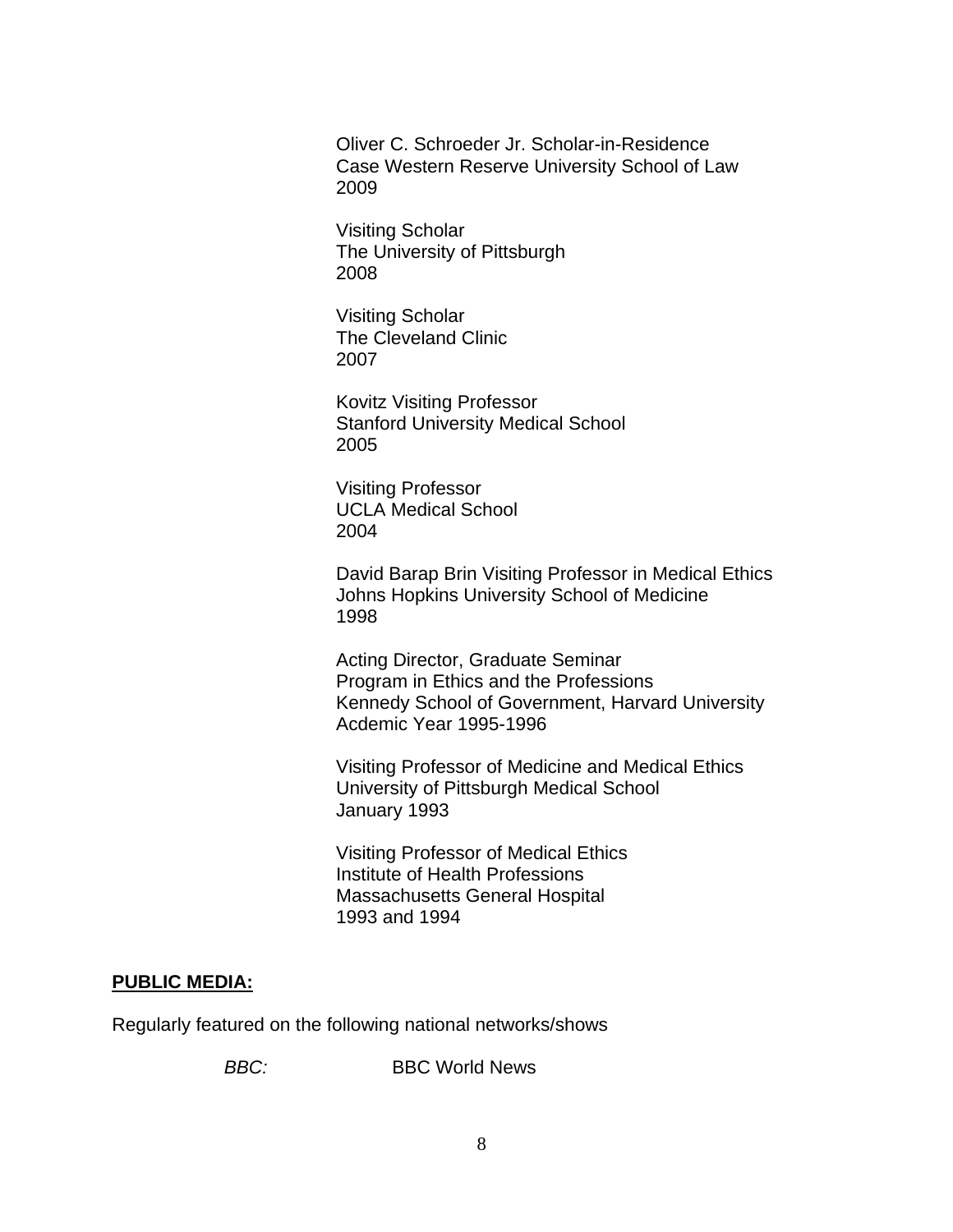| Bloomberg:                      | <b>Bloomberg News</b><br><b>Bloomberg Radio</b><br><b>Bloomberg Television</b>                                                                                                                                                                                                                                                                   |
|---------------------------------|--------------------------------------------------------------------------------------------------------------------------------------------------------------------------------------------------------------------------------------------------------------------------------------------------------------------------------------------------|
| CBS:                            | <b>CBS This Morning</b>                                                                                                                                                                                                                                                                                                                          |
| CNBC:                           | Squawk Box<br>Power Lunch<br><b>Closing Bell</b>                                                                                                                                                                                                                                                                                                 |
| CNN:                            | Cuomo<br>New Day Alisyn Camerota<br>The Lead with Jake Tapper<br>The Situation Room with Wolf Blitzer                                                                                                                                                                                                                                            |
| <b>CSPAN:</b>                   | <b>Washington Journal</b>                                                                                                                                                                                                                                                                                                                        |
| <b>Fox Business</b>             |                                                                                                                                                                                                                                                                                                                                                  |
| Network:                        | After The Bell<br><b>Review</b><br><b>Mornings With Maria</b><br>Varney & Co.                                                                                                                                                                                                                                                                    |
| Fox News Channel: Fox & Friends | America's Newsroom<br><b>Happening Now</b><br>America's News Headquarters<br>Shepard Smith Reporting,<br>Your World with Neil Cavuto<br>Special Report with Bret Baier. Sunday Morning<br><b>Futures With Maria Bartiromo</b><br>The Kelley File (former)<br><b>Fox News Sunday</b><br><b>Tucker Carlson Tonight</b><br>O'Reilly Factor (former) |
| <b>MSNBC:</b>                   | Morning Joe<br><b>Andrea Mitchell Reports</b><br>NOW with Alex Wagner<br>The Last Word<br>The Rachel Maddow Show<br>Live with Tamron Hall<br>The Beat with Ari Melber                                                                                                                                                                            |
| NPR:                            | <b>Morning Edition</b><br><b>Freakonomics Radio</b>                                                                                                                                                                                                                                                                                              |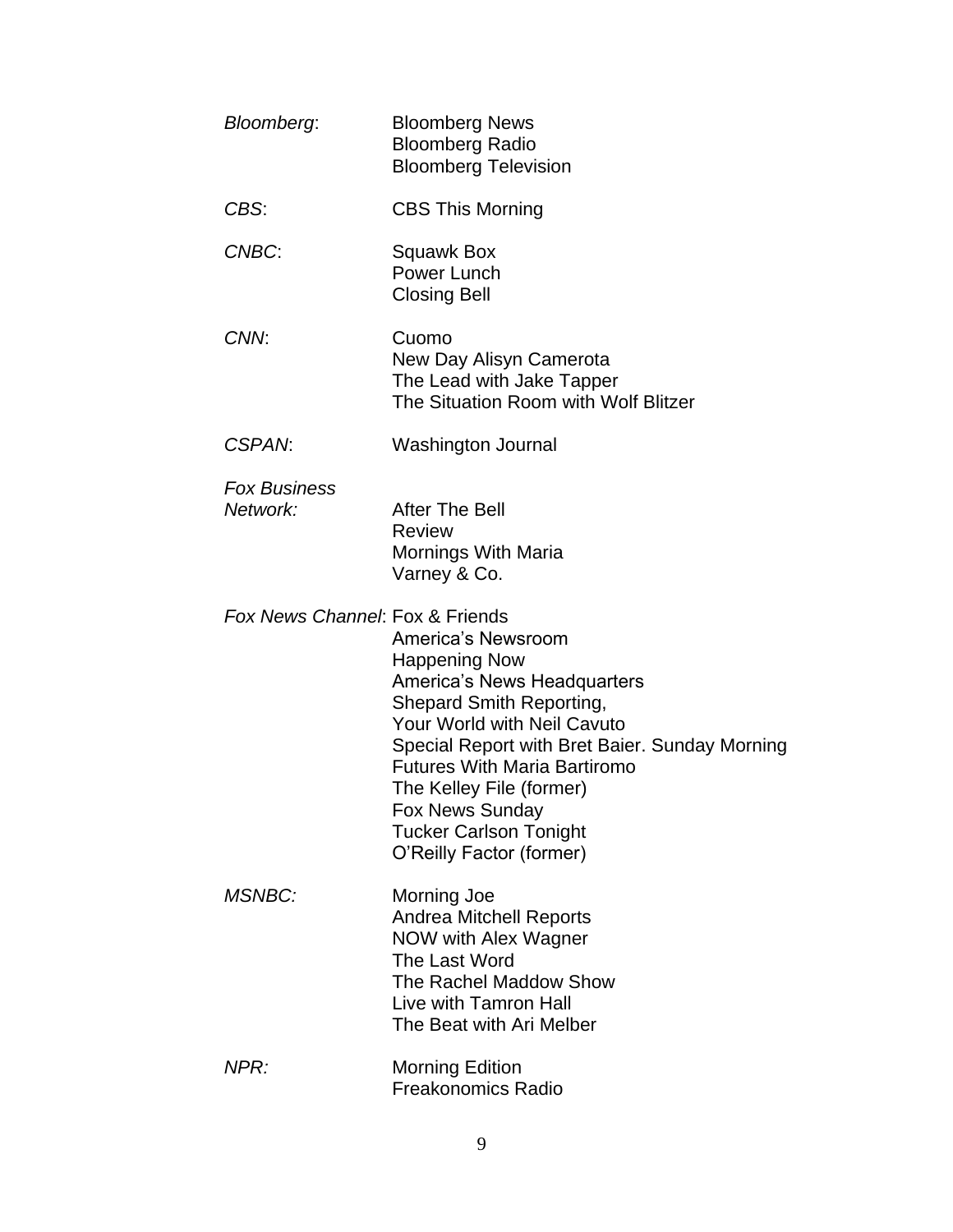*PBS*: PBS NewsHour Radio Times

## **BOOKS (7 authored, 9 edited):**

Emanuel EJ. Which Country Has the World's Best Health Care? (New York, NY: PublicAffairs 2020).

Emanuel EJ, Gluck A. (eds) The Trillion Dollar Revolution: A Decade of the Affordable Care Act. (New York, NY: PublicAffairs 2020).

Norheim O, Emanuel EJ, Millum J. (eds) Global Health Priority-Setting: Beyond Cost-Effectiveness. (Oxford University Press 2020)

Emanuel EJ, Steinmetz A, Schmidt H. (eds) Rationing and Resource Allocation in Healthcare: Essential Readings. (Oxford University Press 2018)

Emanuel EJ. Prescription for the Future: The Twelve Transformational Practices of Highly Effective Medical Organizations. (New York, NY: Public Affairs 2017).

Emanuel EJ. Reinventing Health Care: How the Affordable Care Act Will Improve our Terribly Complex, Blatantly Unjust, Outrageously Expensive, Grossly Inefficient, Error Prone System. (New York, NY: Public Affairs 2014).

Emanuel EJ. Brothers Emanuel: A Memoir of an American Family. (New York, NY: Random House 2013).

Millum J, Emanuel EJ. (eds.) Global Justice and Bioethics. (New York: Oxford University Press 2012).

Hawkins JS, Emanuel EJ. (eds.) Exploitation and Developing Countries. (Princeton, NJ: Princeton University Press 2008).

Emanuel, EJ. Healthcare, Guaranteed. (New York: Public Affairs Press 2008).

Emanuel EJ, Crouch R, Grady C, Lie R, Miller F, Wendler D. (eds.) The Oxford Textbook of Research Ethics (New York: Oxford University Press 2007).

Lavery J, Grady C, Wahl E, Emanuel EJ. (eds.) Ethical Issues in International Biomedical Research: A Casebook (New York: Oxford University Press 2007).

Pearson SD, Sabin JE, Emanuel EJ. No Margin, No Mission: Health Care Organizations and the Quest for Ethical Excellence in Competitive Markets (New York: Oxford University Press 2003).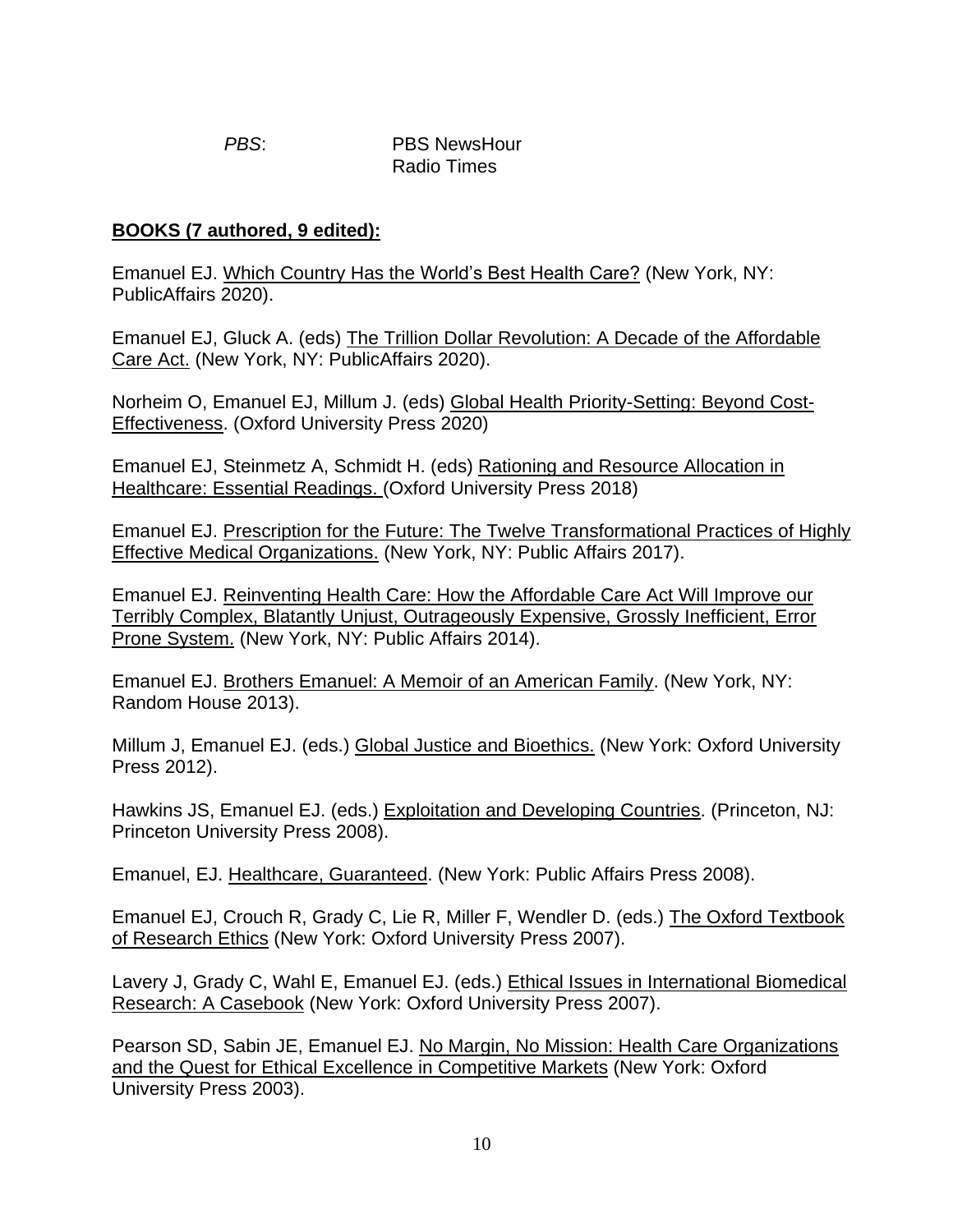Emanuel EJ, Crouch RA, Arras JD, Moreno JD, Grady C., (eds.) Ethical and Regulatory Aspects of Clinical Research: Readings and Commentary (Baltimore: Johns Hopkins University Press 2003).

Van der Heide A, Onwuteaka-Philipsen B, Emanuel EJ, Van der Maas PJ, Van der Wal G, (eds.) Clinical and Epidemiological Aspects of End-of-Life Decision-Making (Amsterdam: Royal Netherlands Academy of Arts and Sciences 2001).

Emanuel EJ. The Ends of Human Life: Medical Ethics in a Liberal Polity (Cambridge: Harvard University Press 1998).

# **BOOK CHAPTERS:**

Emanuel, EJ. Researching a Bioethical Question. Chapter 3 in Principles and Practice of Clinical Research, second edition, JI Gallin, editor (San Diego: Academic Press, 2007).

Agrawal M, Hampson LA, Emanuel EJ. Ethics of Clinical Oncology Research in Oncology: An Evidence-Based Approach, AE Chang, PA Ganz, DF Hayes, et. al., editors. (Springer: New York, 2006).

Joffe S, Truog RD, Shurin SB, Emanuel EJ. Ethical Considerations in Pediatric Oncology in Principles and Practice of Pediatric Oncology, Fifth Edition, Philip A. Pizzo and David G. Poplack, editors. (Philadelphia: Lippincott Williams & Wilkins, 2006).

Emanuel EJ, Emanuel LL. End-of-Life Care in Harrison's Principles of Internal Medicine 17<sup>th</sup> Edition E. Braunwald, AS Fauci, DL Kasper, SL Hauser, JL Jameson, editors. (New York: McGraw-Hill, 2007).

Emanuel EJ. Bioethics in the Practice of Medicine in Cecil Textbook of Medicine 23nd Edition, L Goldman and D Ausiello, editors. (Philadelphia: Saunders, 2007)

Emanuel EJ, Joffe S. Ethical Aspects of Caring for Patients with Cancer in Cancer Medicine, 7<sup>th</sup> Edition, JF Holland, E Frei, R Bast, D Kufe, D Morton, R Weichselbaum, editors. (London: B.C. Decker, Inc., 2007).

Joffe S, Truog RD, Shurin S, Emanuel EJ. Ethical Considerations in Pediatric Oncology in Principles and Practice of Pediatric Oncology, 6<sup>th</sup> Edition, PA Pizzo, DG Poplack, editors. (Philadelphia: Lippincott Williams & Wilkins 2007).

Emanuel EJ. Ethics of Treatment: Palliative and Terminal Care in Psycho-oncology, JC Holland editor (New York: Oxford University Press 1998)

Emanuel EJ. Why Now? in Regulating How We Die, LL Emanuel, editor (Cambridge: Harvard University Press 1998).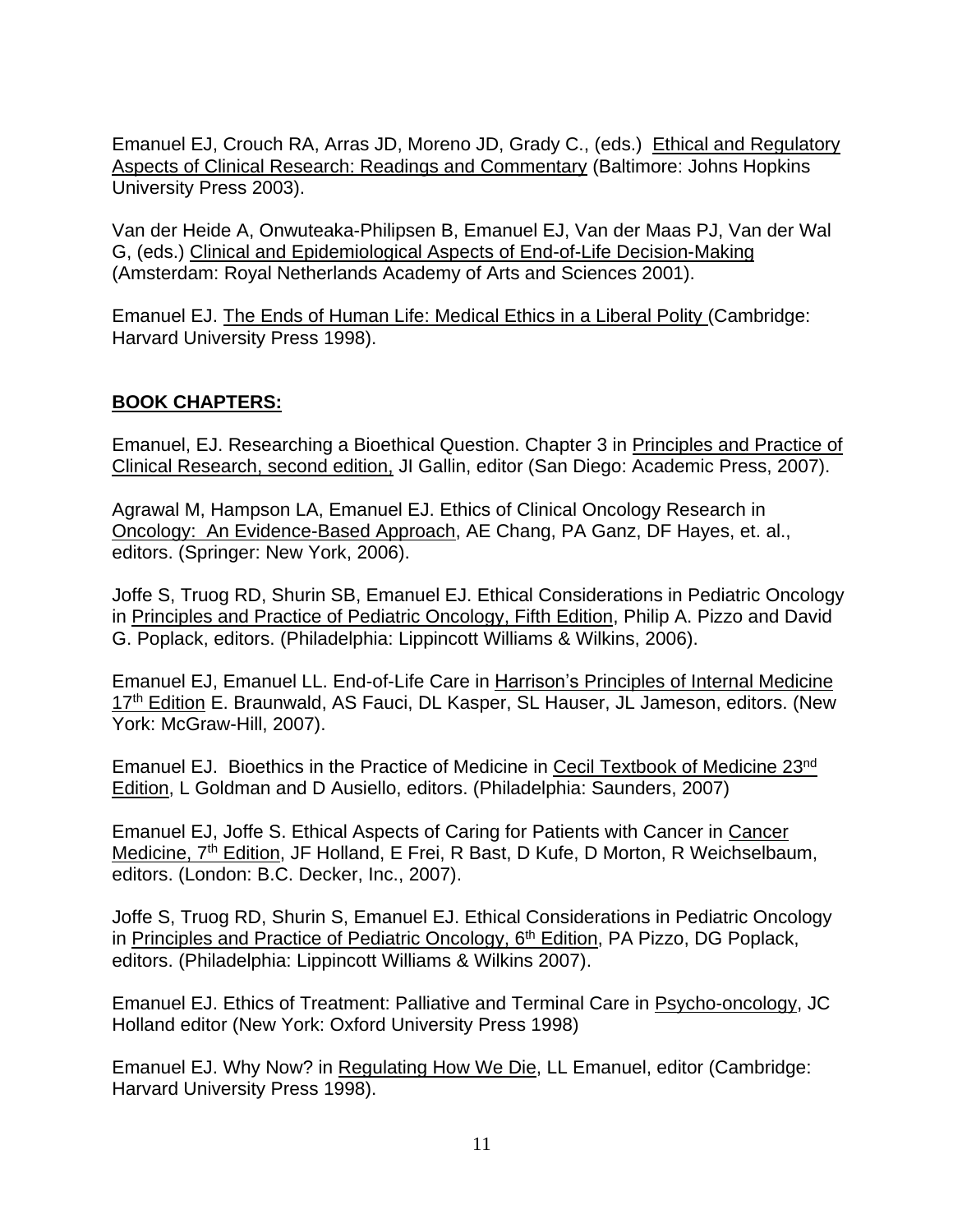Emanuel EJ. Pain and Symptom Control: Patient Rights and Physician Responsibilities in Hematology/Oncology Clinics of North America, K Foley, N Cherney, editors (Philadelphia: W.B. Saunders 1996).

Emanuel EJ. Rationing of Treatment in Ethical and Legal Dilemmas In Occupational Therapy, D Baily, S Schwartzberg, editors (Massachusetts: Tufts University/F.A. Davis 1994).

### **BIOMEDICAL ARTICLES:**

Emanuel, EJ, et al. Chemical verification of the C1q receptor site in IgG. *FEBS Letters* 1982;137:298-304.

Emanuel EJ, et al. Formation of C1q-IgG complexes: Thermodynamic and chemical modification studies. *Biochemistry Journal* 1982;205:361-366.

Burton, DR, et al. The C1q receptor site on immunoglobulin G. *Nature* 1980;288:338-343.

# **ACADEMIC JOURNAL ARTICLES IN BIOETHICS AND HEALTH POLICY:**

Emanuel EJ, Osterholm M, Gounder CR. A National Strategy for the "New Normal" of Life With COVID. *JAMA.* Published online January 06, 2022. doi:10.1001/jama.2021.24282

Michaels D, Emanuel EJ, Bright RA. A National Strategy for COVID-19: Testing, Surveillance, and Mitigation Strategies. *JAMA.* Published online January 06, 2022. doi:10.1001/jama.2021.24168

Borio LL, Bright RA, Emanuel EJ. A National Strategy for COVID-19 Medical Countermeasures: Vaccines and Therapeutics. *JAMA.* Published online January 06, 2022. doi:10.1001/jama.2021.24165

Emanuel EJ, Buchanan A, Chan SY, Fabre C, Halliday D, Leland RJ, Luna F, McCoy MS, Norheim OF, Schaefer GO, Tan KC, Wellman CH. On the Ethics of Vaccine Nationalism: The Case for the Fair Priority for Residents Framework. Ethics Int Aff. 2021 Winter; 35(4): 543-562.

Emanuel EJ, Fabre C, Herzog L, Norheim OF, Persad G, Schaefer OG, Tan K-C. Obligations in a global health emergency-Authors' reply. Lancet. 2021 Dec 4;398(10316): 2072.

Emanuel EJ, Diana A. Considering the Future of Price Transparency Initiatives-Information Alone Is Not Sufficient. JAMA Netw Open. 2021 Dec 1;4(12): e2137566.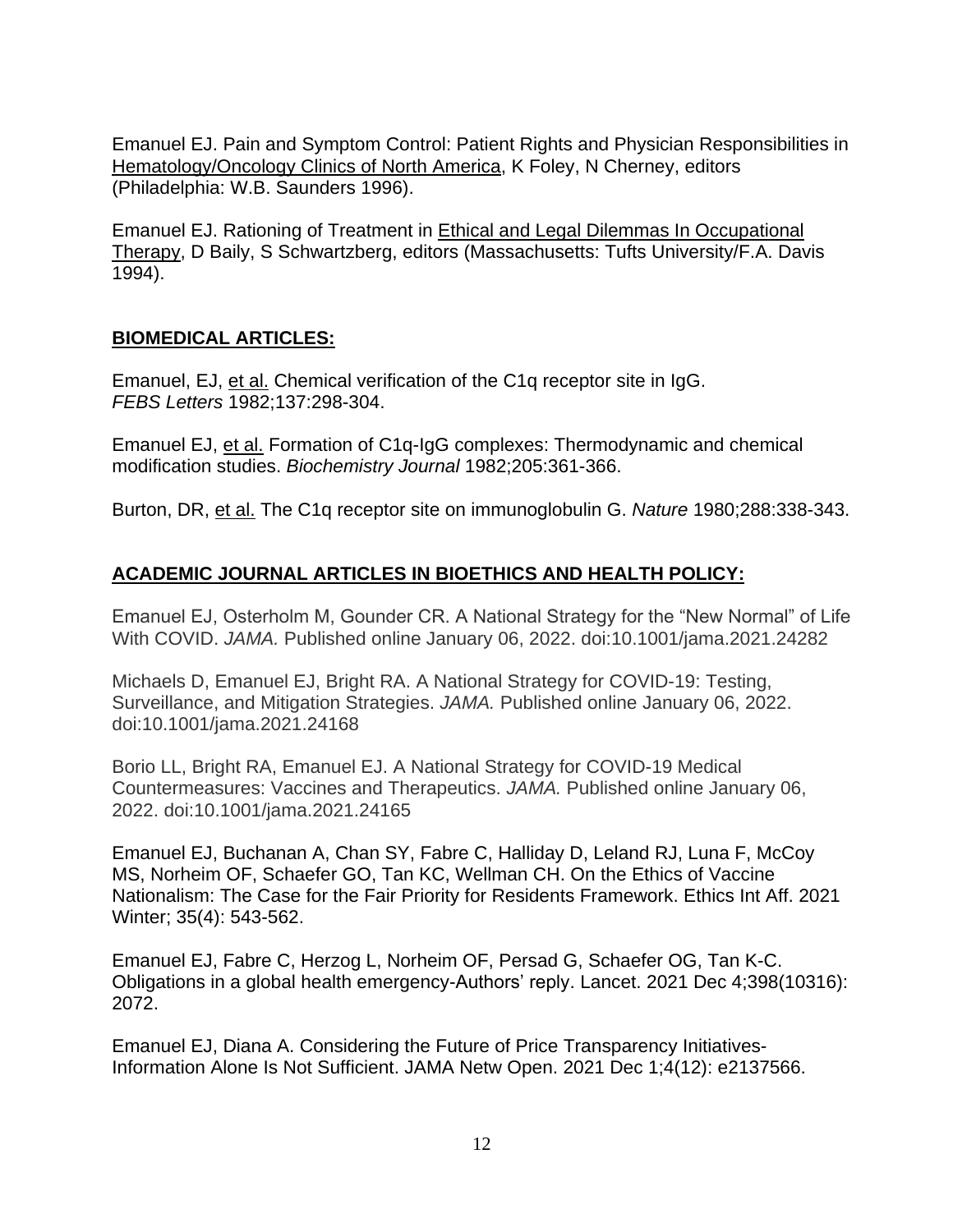Frank RG, Emanuel EJ. Paying for Cancer Drugs That Prove Their Benefit. *JAMA.* 2021 Oct 11. Doi: 10.1001/jaa.2021.18308.

Emanuel EJ. A Middle Ground for Accelerated Drug Approval-Lessons From Aducanumab. *JAMA.* 2021 Oct 12;326(14):1367-1368. Doi: 10.1001/jama.2021.14861.

Wagner CE, Saad-Roy CM, Morris SE, Baker RE, Mina MJ, Farrar J, Holmes EC, Pybus OG, Graham AL, Emanuel EJ, Levin SA, Metcalf CJE, Grenfell BT. Vaccine Nationalism and the Dynamics and Control of SARS-CoV-2. *Science*. 2021 Sep 24; 373(6562) doi: 10.1126/science.abj7364.

Urwin, JW, Bauer R, Cunningham J, Okesky T, Seto T, Khan Z, Oshima EL, Tom J, Kohatsu L, Mugilishi M, Volpp KG, Navathe AS, Emanuel EJ. Designing a Commerical Bundle for Cardiac Procedures: The Percutaneous Coronary Intervention Episode Payment Model. *Healthc (Amst).* 2021 Sep;9(3): 100426. Doi: 10.1016/j.hjdsi.2020.100426.

Schaefer GO, Leland RJ, Emanuel EJ. Making Vaccines Available to Other Countries Before Offering Domestic Booster Vaccinations. *JAMA*. 2021 Sep 14; 326(10): 903-904. doi: 10.1001/jama.2021.13226.

Emanuel EJ, Buchanan A, Chan SY, Fabre C, Halliday D, Heath J, Herzog L, Leland RJ, McCoy MS, Norheim OF, Saenz C, Schaefer GO, Tan KC, Wellman CH, Wolff J, Persad G. What are the Obligations of Pharmaceutical Companies in a Global Health Emergency? *Lancet.* 2021 Sep 11;398(10304):1015-1020. doi: 10.1016/S0140- 6736(21)01378-7 Epub2021 Aug 6.

Emanuel EJ, Skorton DJ. Mandating COVID-19 Vaccination for Health Care Workers. *Ann Intern Med*. 2021 Sep:174(9):1308-1310. doi: 10.7326/M21-3150. Epub 2021 Jul 30.

Persad G, Emanuel EJ. Ethical Considerations of Offering Benefits to COVID-19 Vaccine Recipients. *JAMA*. 2021 Jul 20;326(3):221-222. doi: 10.1001/jama.2021.11045.

Bilinski A, Emanuel EJ, Salomon JA, Venkataramani A. Better Late Than Never: Trends in COVID-19 Infection Rates, Risk Perceptions, and Behavioral Responses in the USA. *J Gen Intern Med*. 2021 Jun;36(6):1825-1828. doi: 10.1007/s11606-021-06633-8.

Emanuel EJ, Mostashari F, Navathe AS. Designing a Successful Primary Care Physician Capitation Model. *JAMA*. 2021 May 25;325(20):2043-2044. doi: 10.1001/jama.2021.5133.

Wolff J, Atuire C, Bhan A, Emanuel E, Faden R, Ghimire P, Greco D, Ho CWL, Kochhar S, Moon S, Schaefer OG, Shamsi-Gooshki E, Singh JA, Smith MJ, Thomé B, Touré A, Upshar R. Ethical and policy considerations for COVID-19 vaccination modalities: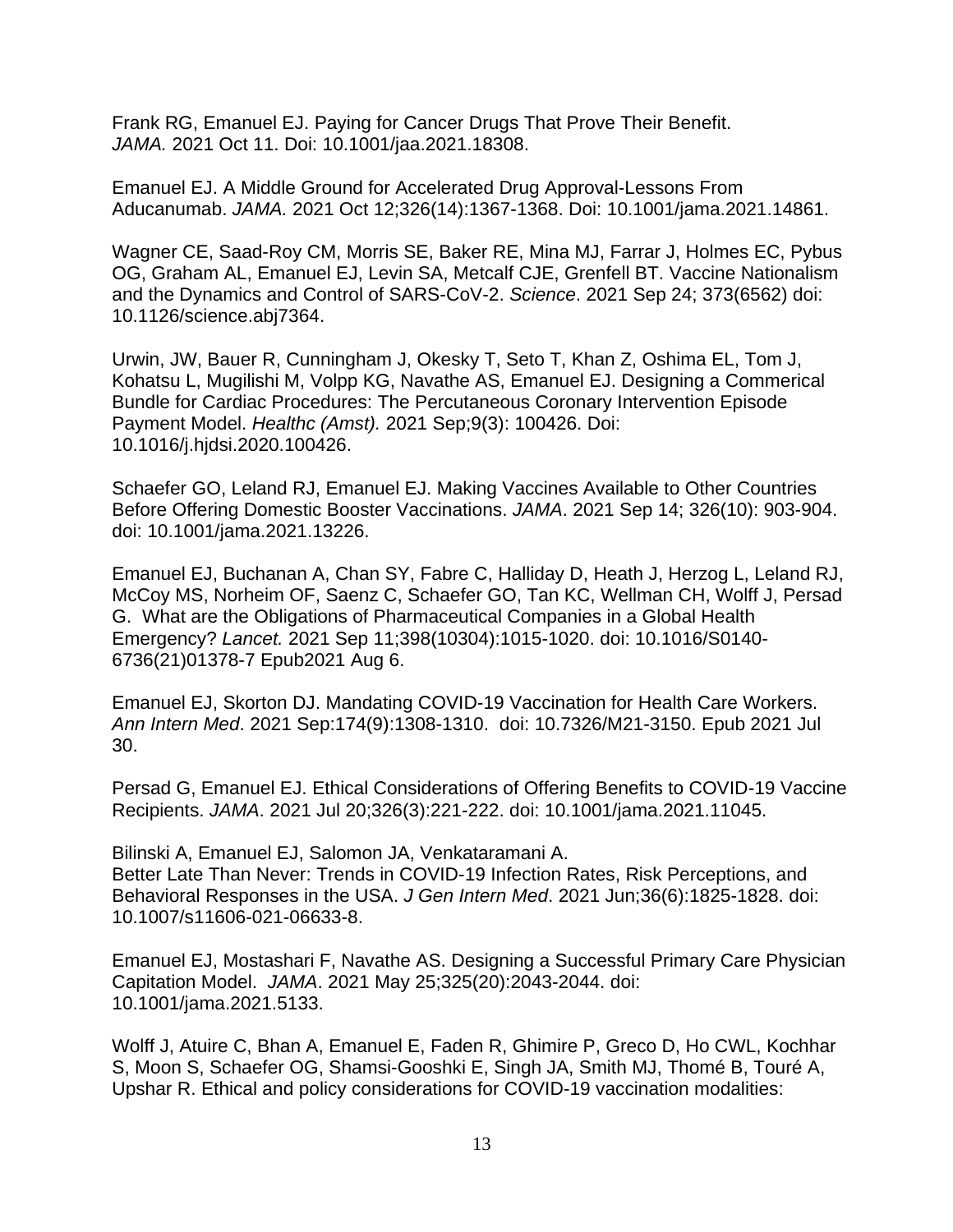delayed second dose, fractional dose, mixed vaccines. *BMJ Glob Health*. 2021 May;6(5):e005912. doi: 10.1136/bmjgh-2021-005912.

Emanuel EJ. The Near-Term Future of Health Care Reform. *JAMA*. 2021 Apr 13;325(14):1394-1397. doi: 10.1001/jama.2021.1472.

Emanuel EJ, Boyle CW. Assessment of Length and Readability of Informed Consent Documents for COVID-19 Vaccine Trials. *JAMA Netw Open*. 2021 Apr 1;4(4): e2110843. doi: 10.1001/jamanetworkopen.2021.10843.

Persad G, Emanuel EJ, Sangenito S, Glickman A, Phillips S, Largent EA. Public Perspectives on COVID-19 Vaccine Prioritization. *JAMA Netw Open*. 2021 Apr 1;4(4):e217943. doi: 10.1001/jamanetworkopen.2021.7943.

Singh JA, Kochhar S, Wolff J; WHO ACT-Accelerator Ethics & Governance Working Group. Placebo use and unblinding in COVID-19 vaccine trials: recommendations of a WHO Expert Working Group. *Nat Med*. 2021 Apr;27(4):569-570. doi: 10.1038/s41591- 021-01299-5.

Bilinski A, Emanuel E, Salomon JA, Venkataramani A. Better Late Than Never: Trends in COVID-19 Infection Rates, Risk Perceptions, and Behavioral Responses in the USA. *J Gen Intern Med*. 2021 Mar 29:1-4. doi: 10.1007/s11606-021-06633-8.

Emanuel EJ, Luna F, Schaefer GO, Tan KC, Wolff J. Enhancing the WHO's Proposed Framework for Distributing COVID-19 Vaccines Among Countries. *Am J Public Health.* 2021 Mar;111(3):371-373. doi: 10.2105/AJPH.2020.306098.

Emanuel EJ, Gudbranson E, Van Parys J, Gørtz M, Helgeland J, Skinner J. Comparing Health Outcomes of Privileged US Citizens With Those of Average Residents of Other Developed Countries. *JAMA Intern Med*. 2021 Mar 1;181(3):339-344. doi: 10.1001/jamainternmed.2020.7484.

Goldberg D, Mantero A, Newcomb C, Delgado C, Forde K, Kaplan D, John B, Nuchovich N, Dominguez B, Emanuel E, Reese PP. Development and Validation of a Model to Predict Long-Term Survival after Liver Transplantation. *Liver Transpl.* 2021 Feb 4. doi: 10.1002/lt.26002.

Smith MJ, Ahmad A, Arawi T, Dawson A, Emanuel EJ, Garani-Papadatos T, Ghimire P, Iliyasu Z, Lei R, Mastroleo I, Mathur R, Okeibunor J, Parker M, Saenz C, Thomé B, Upshur REG, Voo TC. Top five ethical lessons of COVID-19 that the world must learn. *Wellcome Open Res.* 2021 Jan 29; 6:17. doi: 10.12688/wellcomeopenres.16568.1. ecollection 2021.

Goldberg D, Mantero A, Newcomb C, Delgado C, Forde KA, Kaplan DE, John B, Nuchovich N, Dominguez B, Emanuel E, Reese PP. Predicting survival after liver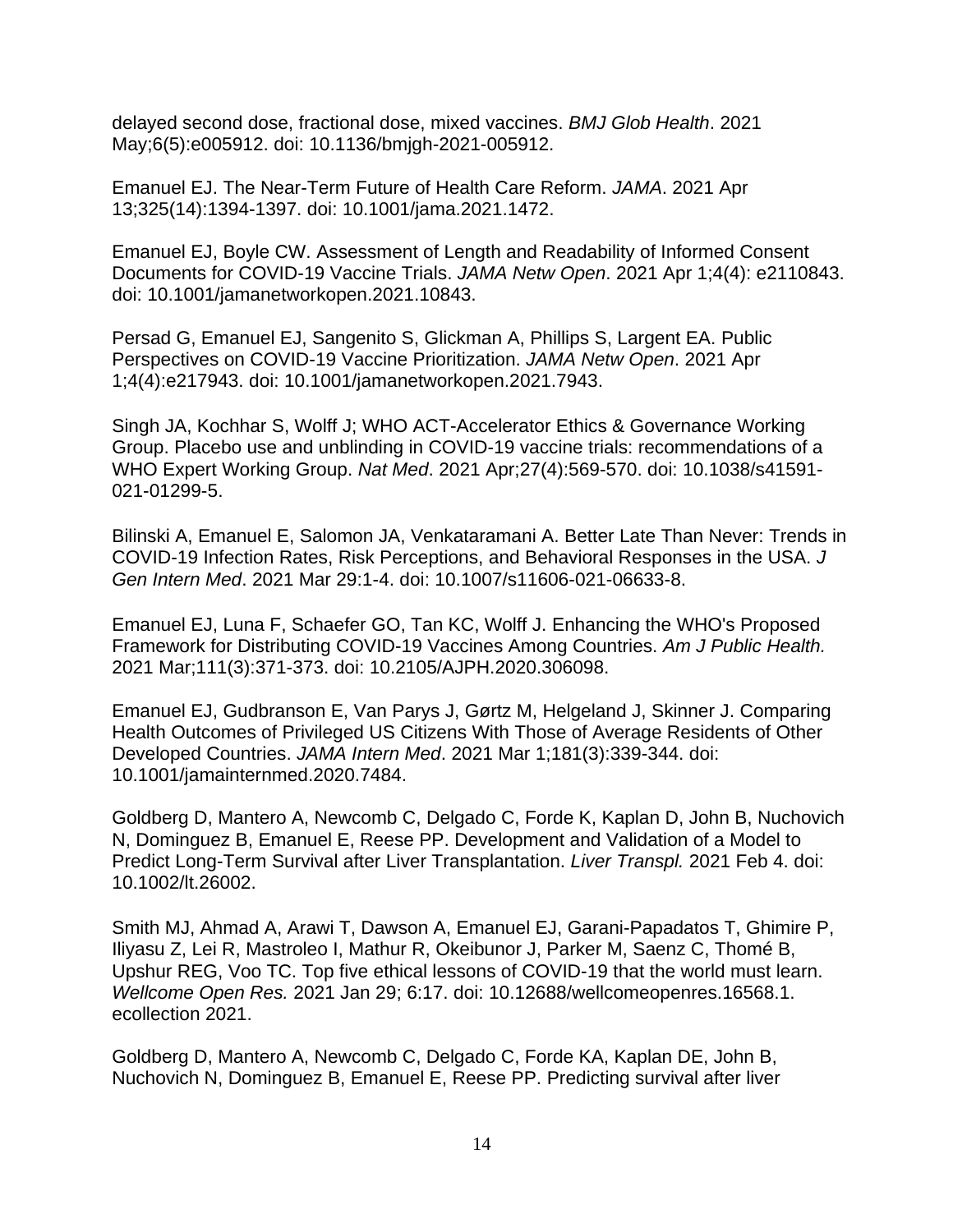transplantation in patients with hepatocellular carcinoma using the LiTES-HCC score. *J Hepatol*. 2021 Jan 13:S0168-8278(21)00004-0. doi: 10.1016/j.jhep.2020.12.021.

Herzog LM, Norheim OF, Emanuel EJ, McCoy MS. Covax must go beyond proportional allocation of covid vaccines to ensure fair and equitable access. *BMJ.* 2021 Jan 5;372:m4853. doi: 10.1136/bmj.m4853.

Navathe AS, Liao JM, Linn KA, Zhang Y, Mishra A, Wang R, Dinh CT, Zhu J, Cousins DS, Lindner J, Emanuel EJ. Spillover Effects of Medicare's Voluntary Bundled Payments for Joint Replacement Surgery to Patients Insured by Commercial Health Plans. *Ann Intern Med*. 2021 Feb;174(2):200-208. doi: 10.7326/M19-3792.

Voo TC, Reis AA, Thomé B, Ho CW, Tam CC, Kelly-Cirino C, Emanuel E, Beca JP, Littler K, Smith MJ, Parker M, Kass N, Gobat N, Lei R, Upshur R, Hurst S, Munsaka S. Immunity certification for COVID-19: ethical considerations. *Bull World Health Organ.* 2021 Feb 1;99(2):155-161. doi: 10.2471/BLT.20.280701.

Largent EA, Persad G, Sangenito S, Glickman A, Boyle C, Emanuel EJ. US Public Attitudes Toward COVID-19 Vaccine Mandates. *JAMA Netw Open*. 2020 Dec 1;3(12):e2033324. doi: 10.1001/jamanetworkopen.2020.33324.

Liao JM, Wang R, Mishra A, Emanuel EJ, Zhu J, Cousins DS, Navathe AS. Spillover Effects of Mandatory Hip and Knee Replacement Surgery Bundles in Medicare. *Healthc (Amst).* 2020 Dec;8(4):100447. doi: 10.1016/j.hjdsi.2020.100447.

Bilinski A, Emanuel EJ. COVID-19 and Excess All-Cause Mortality in the US and 18 Comparison Countries. *JAMA*. 2020 Nov 24;324(20):2100-2102. doi: 10.1001/jama.2020.20717.

Navathe AS, Boyle CW, Emanuel EJ. Assessing Alternative Payment Models-Reply. *JAMA*. 2020 Nov 17;324(19): 1998. doi: 10.1001/jama.2020.19021.

Emanuel EJ, Zhang C, Glickman A, Gudbranson E, DiMagno SSP, Urwin JW. Drug Reimbursement Regulation in 6 Peer Countries. *JAMA Intern Med*. 2020 Nov1;180(11): 1510-1517. doi: 10.1001/jamainternmed.2020.4793.

Persad G, Peek ME, Emanuel EJ. Fairly Prioritizing Groups for Access to COVID-19 Vaccines. *JAMA.* 2020 Oct 27; 324(16): 1601-1602. doi: 10.1001/jama.2020.18513.

Emanuel EJ, Persad G, Kern A, Buchanan A, Fabre C, Halliday D, Heath J, Herzog L, Leland RJ, Lemango ET, Luna F, McCoy MS, Norheim OF, Ottersen T, Schaefer GO, Tan KC, Wellman CH, Wolff J, Richardson. An Ethical Framework for Global Vaccine Allocation. *Science*. 2020 Sep 11;369(6509):1309-1312. doi: 10.1126/science.abe2803.

Emanuel EJ. Reconfiguring Medical Education-Reply. *JAMA*. 2020 Sep 8;324(10):1007- 1008. Doi: 10.1001/jama.2020.10908.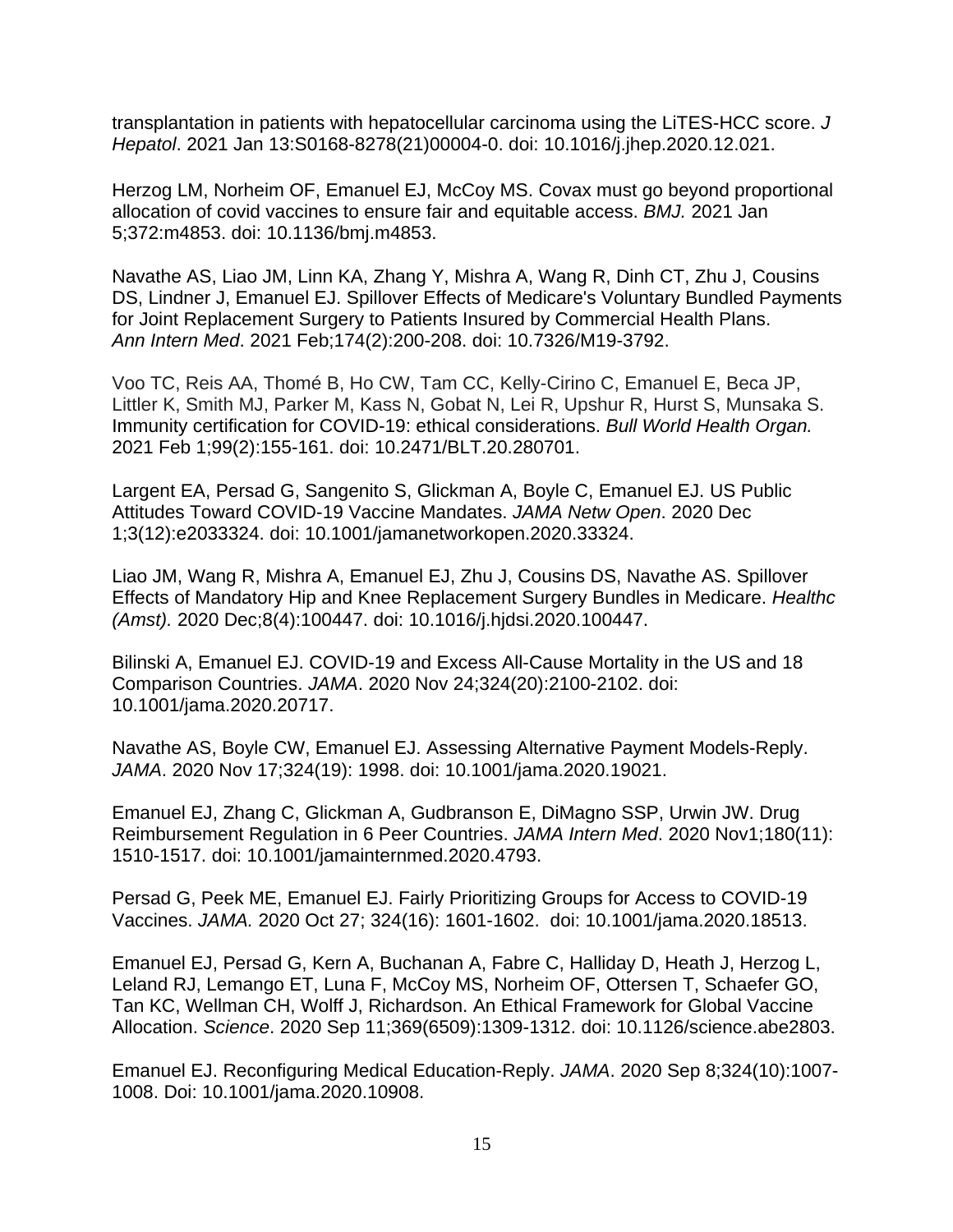Antiel RM, Curlin FA, Persad G, White DB, Zhang C, Glickman A, Emanuel EJ, Lantos JD. Should Pediatric Patients Be Prioritized When Rationing Life-Saving Treatments During COVID-19 Pandemic. *Pediatrics*. 2020 Jul 9: e2020012542. doi: 10.1542/peds.2020-012542.

Navathe AS, Boyle CW, Emanuel EJ. Alternative Payment Models – Victims of Their Own Success? *JAMA.* 2020 Jun 21; 324(3):237-238. doi: 10.1001/jama.2020.4133.

Rolnick JA, Liao JM, Emanuel EJ, Huang Q, Ma X, Shan EZ, Dinh C, Zhu J, Wang E, Cousins D, Navathe AS. Spending and Quality After Three Years of Medicare's Bundled *Payments* for Medication Conditions: Quasi-Experimental Difference-in-differences Study. *BMJ*. 2020 Jun 17;369:m1780. doi: 10.1136/bmj.m1780.

Shrank WH, Russell K, Emanuel EJ. Hospice Carve-In-Aligning Benefits with Patient and Family Needs. *JAMA*. 2020 July 7;324(1):35-36. doi: 10.1001/jama.2020.8459.

Bekelman JE, Emanuel EJ, Navathe AS. Outpatient Treatment at Home for Medicare Beneficiaries During and After the COVID-19 Pandemic. *JAMA*. 2020 Jul 7;324(1):21-22. doi: 10.1001/jama.2020.9017.

Smith MJ, Upshur REG, Emanuel EJ. Publication Ethics During Public Health Emergencies Such as the COVID-19 Pandemic. *Am J Public Health*. 2020 May 14; 110(7): e1-e2. doi: 10.2105/AJPH.2020.305686.

Persad G, Emanuel EJ. The Ethics of COVID-19 Immunity-Based Licenses ("Immunity Passports"). *JAMA*. 2020 Jun 9;323(22): 2241-2242. doi: 10.1001/jama.2020.8102.

Urwin JW, Caldarella KL, Matloubieh SE, Lee E, Mugiishi M, Kohatsu L, Yoshimoto J, Tom J, Okamura S, Wang E, Zhu J, Emanuel EJ, Volpp KG, Navathe AS. Designing a Commercial Medical Bundle for Cancer Care: Hawaii Medical Service Association's Cancer Episode Model. *Healthc (Amst).* 2020 Jun;8(2):100422. doi: 10.1016/j.hjdsi.2020.100422.

Navathe AS, Volpp KG, Bond AM, Linn KA, Caldarella KL, Troxel AB, Zhu J, Yang L, Matloubieh SE, Drye EE, Bernheim SM, Oshima Lee E, Mugiishi M, Endo KT, Yoshimoto J, Emanuel EJ. Assessing the Effectiveness of Peer Comparisons as a Way to Improve Health Care Quality. *Health Aff*. 2020 May;39(5):852-861. doi: 10.1377/hlthaff.2019.01061.

Persad G, Phillips J, Emanuel EJ. Allocating Medical Resources in the Time of Covid-19. Reply *N Engl J Med*. 2020 May 28;382(22): e79. Doi: 10.1056/NEJMc2009666.

Emanuel EJ, Persad G, Upshur R, Thome B, Parker M, Glickman A, Zhang C, Boyle C, Smith M, Phillips JP. Fair Allocation of Scarce Medical Resources in the Time of Covid-19. *N Engl J Med*. 2020 May 21;382(21):2049-2055. doi: 10.1056/NEJMsb2005114.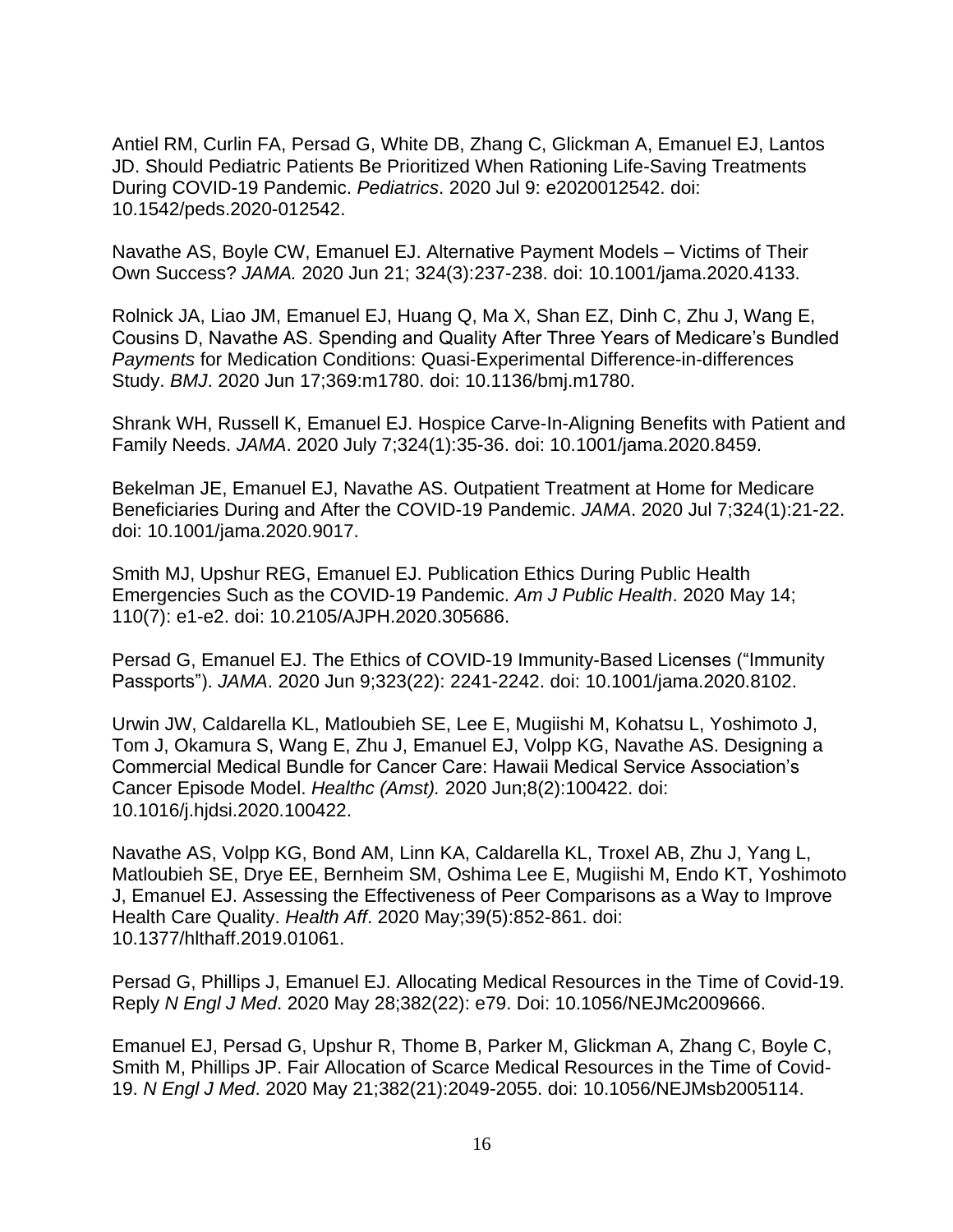Emanuel EJ: The Inevitable Reimagining of Medical Education. *JAMA.* 2020 Mar 24;323(12): 1127-1128. doi: 10.1001/jama.2020.1227.

Venkataramani A, Daza S, Emanuel E: Association of Social Mobility With the Income-Related Longevity Gap in the United States: A Cross-Sectional, County-Level Study. *JAMA Intern Med*. 2020 Jan 21. doi: 10.1001/jamainternmed.2019.6532.

McCoy MS, Joffe S, Emanuel EJ: Sharing Patient Data Without Exploiting Patients. *JAMA. 2020 Feb11;323(6):505-506. doi: 10.1001/jama.2019.22354.*

Navathe AS, Emanuel EJ, Venkataramani AS, Huang Q, Gupta A, Dinh CT, Shan EZ, Small D, Coe NB, Wang E, Ma X, Zhu J, Cousins DS, Liao JM: Spending and Quality After Three Years of Medicare's Voluntary Bundled Payment for Joint Replacement Surgery. *Health Aff.* 2020 Jan;39(1):58-66. doi: 10.1377/hlthaff.2019.00466.

Dinh CT, Linn KA, Isidro U, Emanuel EJ, Volpp KG, Bond AM, Caldarella K, Troxel AB, Zhu J, Yang L, Matloubieh SE, Drye E, Bernheim S, Lee EO, Mugiishi M, Endo KT, Yoshimoto J, Yuen I, Okamura S, Tom J, Navathe AS: Changes in Outpatient Imaging Utilization and Spending Under a New Population-Based Primary Care Payment Model J *Am Coll Radiol.* 2020 Jan;17(1 Pt B):101-109. doi: 10.1016/j.jacr.2019.08.013.

Navathe AS, Mugiishi M, Emanuel EJ. Population-Based Primary Care Payment System in Hawaii-Reply *JAMA*. 2019 Dec 3;322(21): 2136-2137. Doi: 10.1001/jama.2019.16203.

Urwin JW, Emauel EJ. Orthopedic Surgery Times: The Authors Reply. *Heath Aff .* 2019 Dec;38(12): 2114. doi: 10.1377/hlthaff.2019.01482.

Urwin JW, Emanuel EJ. Time for Surgeries: The Authors Reply. *Health Aff.* 2019 Nov;38(11): 1950. Doi: 10:1377/hlthaff.2019.01098.

Urwin JW, Emanuel EJ. Orthopedic Surgeon Payment: The Authors Reply. *Health Aff.* 2019 Nov;38(11): 1951. doi: 10.1377/hlthaff.2019.01168.

Parikh RB, Bekelman JE, Huang Q, Martinez JR, Emanuel EJ, Navathe AS: Characteristics of Physicians Participating in Medicare's Oncology Care Model Bundled Payment Program. *J Oncol Pract.* 2019 Oct;15(10):e897-e905. doi: 10.1200/JOP.19.00047.

Urwin JW, Emanuel EJ: The Relative Value Scale Update Committee: Time for an Update. *JAMA*. 2019 Sep 24; 322(12): 1137-1138. doi: 10.1001/jama.2019.14591.

Urwin JW, Emanuel EJ Physician Time and Payments: The Authors Reply *Health Aff.* 2019 Sep;38(9): 1596. doi: 10.1377/hlthaff.2019.00989.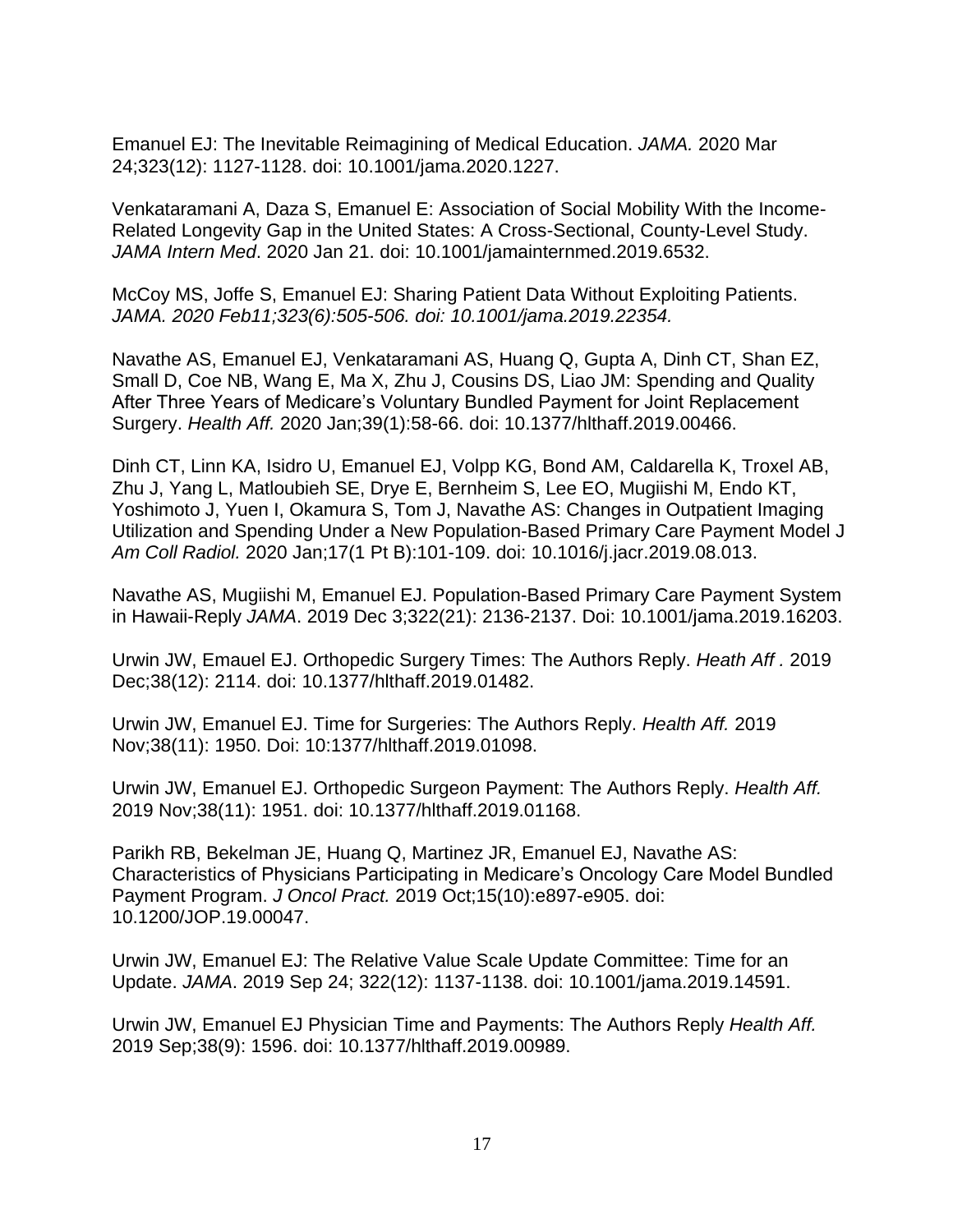Liao JM, Emanuel EJ, Venkataramani AS, Huang Q, Dinh CT, Shan EZ, Wang E, Cousins DS, Navathe AS: Association of Bundled Payments for Joint Replacement Surgery and Patient Outcomes With Simultaneous Hospital Participation in Accountable Care Organizations. *JAMA Netw Open*. 2019 Sep 4;2(9):e1912270. doi: 10.1001/jamanetworkopen.2019.12270.

Largent EA, Emanuel EJ, Lynch HF: Filthy Lucre or Fitting Offer? Understanding Worries About Payments to Research Participants. *Am J Bioeth.* 2019 Sep;19(9):1-4. doi: 10.1080/15265161.2019.1631076.

Parikh RB, Bekelman JE, Huang Q, Martinez JR, Emanuel EJ, Navathe AS: Characteristics of Physicians Participating in Medicare's Oncology Care Model Bundled Payment Program. *J Oncol Pract.* 2019 Oct; 15(10):e897-e905. doi: 10.1200/JOP.19.00047. Epub 2019 Aug 8.

Emanuel EJ. Fair Drug Prices: The Author Replies. *Health Aff.* 2019 Aug: 38(8)1409- 1410. doi: 10.1377/hlthaff.2019.00655.

Urwin JW, Emanuel EJ: Outcomes Associated with Overlapping Surgery. *JAMA.* 2019 Jul 16;322(3):274. doi: 10.1001/jama.2019.6459.

Navathe AS, Emanuel EJ, Bond A, Linn K, Caldarella K, Troxel A, Zhu J, Yang L, Matloubieh SE, Drye E, Bernheim S, Lee EO, Mugiishi M, Endo KT, Yoshimoto J, Yuen I, Okamura S, Stollar M, Tom J, Gold M, Volpp KG: Association Between the Implementation of a Population-Based Primary Care Payment System and Achievement on Quality Measures in Hawaii. *JAMA.* 2019 Jul 2;322(1):57-68. doi: 10.1001/jama.2019.8113.

Emanuel EJ. Affordable Drug Prices: The Author Replies. *Health Aff.* 2019 Jul;38(7):1229. doi: 10.1377/hlthaff.2019.00543.

Urwin JW, Gudbranson E, Graham D, Xie D, Hume E, Emanuel EJ: Accuracy of the Relative Value Scale Update Committee's Time Estimates and Physician Fee Schedule for Joint Replacement. *Health Aff .* 2019 Jul;38(7):1079-1086. doi: 10.1377/hlthaff.2018.05456.

DiMagno SSP, Glickman A, Emanuel EJ: Accelerated Approval of Cancer Drugs-Righting the Ship of the US Food and Drug Administration. *JAMA Intern Med*. 2019 Jul 1;179(7):922-923. doi: 10.1001/jamainternmed.2019.0584.

Ienca M, Haselager P, Emanuel EJ. "Separating Neuroethics from Neurohype" *Nat Biotechnol.* 2019 Jul;37(9): 991-992. doi: 10.1038/s41587-019-0226-8.

Ienca M, Haselager P, Emanuel EJ. Author Correction: Brain leaks and consumer neurotechnology. *Nat Biotechnol.* 2019 Jul;37(7): 819. doi: 10.1038/s41587-019-0167-2.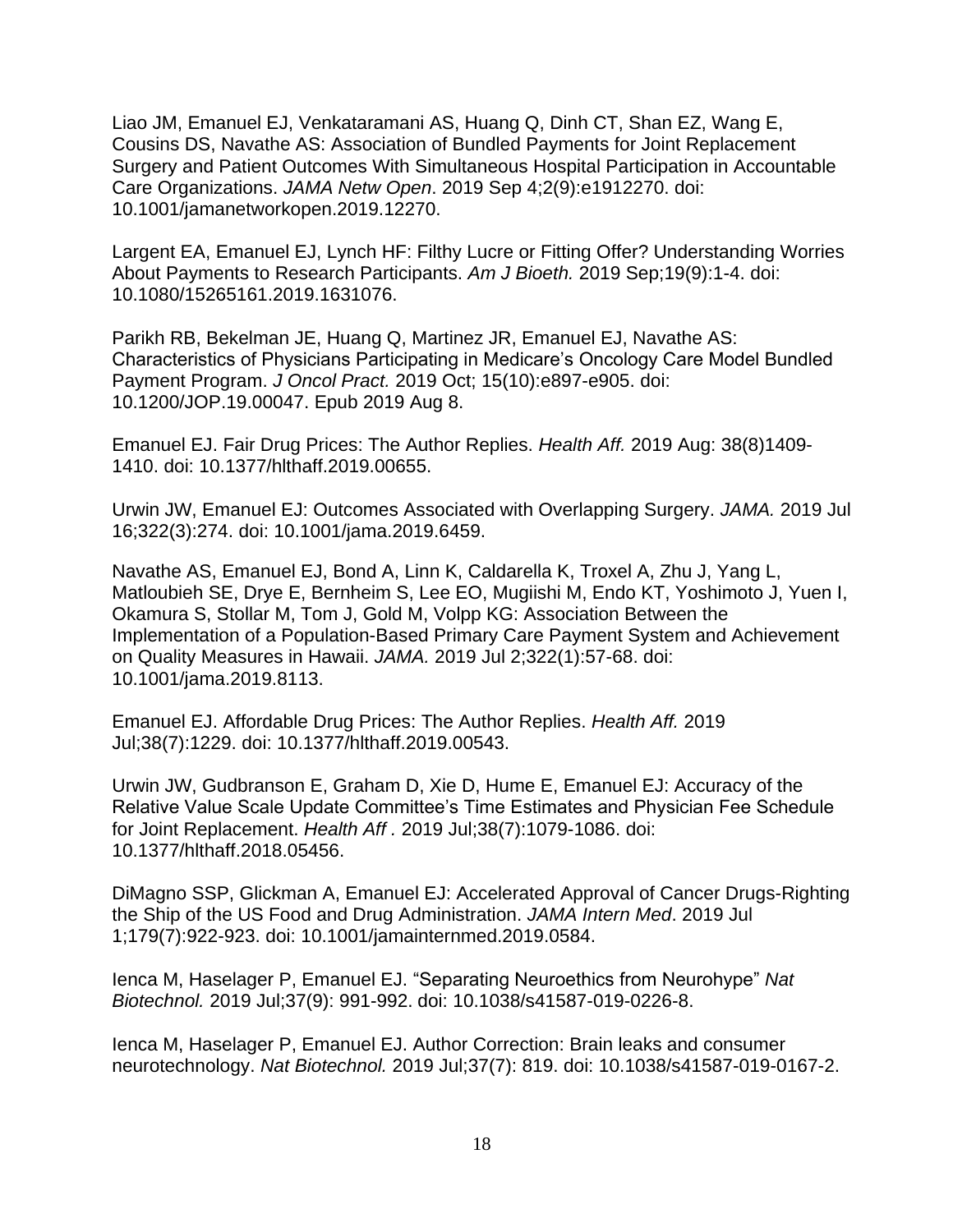Emanuel EJ, Wachter RM: Artificial Intelligence in Health Care: Will the Value Match the Hype? *JAMA.* 2019 Jun 18;321(23):2281-2282. doi: 10.1001/jama.2019.4914.

Bond AM, Volpp KG, Emanuel EJ, Caldarella K, Hodlofski A, Sacks L, Patel P, Sokol K, Vittore S, Calgano D, Nelson C, Weng K, Troxel A, Navathe A: Real-time Feedback in Pay-for-Performance: Does More Information Lead to Improvement? *J Gen Intern Med*. 2019 Sep; 34(9): 1737-1743. doi: 10.1007/s11606-019-05004-8.

Emanuel, EJ: When is the Price of a Drug Unjust? The Average Lifetime Earnings Standard. *Health Aff.* 2019 Apr;38(4):604-612. doi: 10.1377/hlthaff.2018.05052.

Glickman A, DiMagno SSP, Emanuel EJ: Next Phase in Effective Cost Control in Health Care. *JAMA*. 2019 Mar 26;321(12): 1151-1152. doi: 10.1001/jama.2019.1608.

Navathe AS, Volpp KG, Caldarella KL, Bond A, Troxel AB, Zhu J, Matloubieh S, Lyon Z, Mishra A, Sacks L, Nelson C, Patel P, Shea J, Calcagno D, Vittore S, Sokol K, Weng K, McDowald N, Crawford P, Small D, Emanuel EJ.: Effect of Financial Bonus Size, Loss Aversion, and Increased Social Pressure on Physician Pay-for-Performance: A Randomized Clinical Trial and Cohort Study. *JAMA Netw Open*. 2019 Feb 1;2(2):e187950. doi: 10.1001/jamanetworkopen.2018.7950.

Navathe AS, Liao JM, Emanuel EJ: Potential Unintended Effects of Medicare's Bundled Payments for Care Improvement Program-Reply. *JAMA.* 2019 Jan 1;321(1):107-108. doi: 10.1001/jama.2018.18162.

Liao JM, Emanuel EJ, Polsky DE, Huang Q, Shah Y, Zhu J, Lyon ZM, Dykstra SE, Dinh CT, Cousins DS, Navathe AS: National Representativeness Of Hospitals And Markets in Medicare's Mandatory Bundled Payment Program. *Health Aff.* 2019 Jan;38(1):44-53. doi: 10.1377/hlthaff.2018.05177.

DiMagno SSP, Emanuel EJ: Pricing a Year of Progression-Free Survival: When Is the Cost of Cancer Drugs Unreasonable? *JAMA Dermatol.* 2019 Jan 1;155(1):15-16. doi: 10.1001/jamadermatol.2018.3753

Navathe AS, Emanuel EJ, Liao JM. Pitfalls and Potential in Medicare's Move Toward Outpatient Care Episodes. *Ann Intern Med*. 2018 Dec 4;169(11):802-803. doi: 10.7326/M18-2563. Epub 2018 Nov 20.

Navathe AS, Emanuel EJ, Volpp KG. Aligning Patient and Physician Incentives. *JAMA.* 2018 Oct 23;320(16):1635-1636. doi: 10.1001/jama.2018.11245.

Reese PP, Allen MB, Carney C, Leidy D, Levsky S, Pendse R, Mussell AS, Bermudez F, Keddem S, Thiessen C, Rodrigue JR, Emanuel EJ. Outcomes for Individuals Turned Down for Living Kidney Donation. *Clin Transplant*. 2018 Dec;32(12):e13408. doi: 10.1111/ctr.13408. Epub 2018 Oct 28.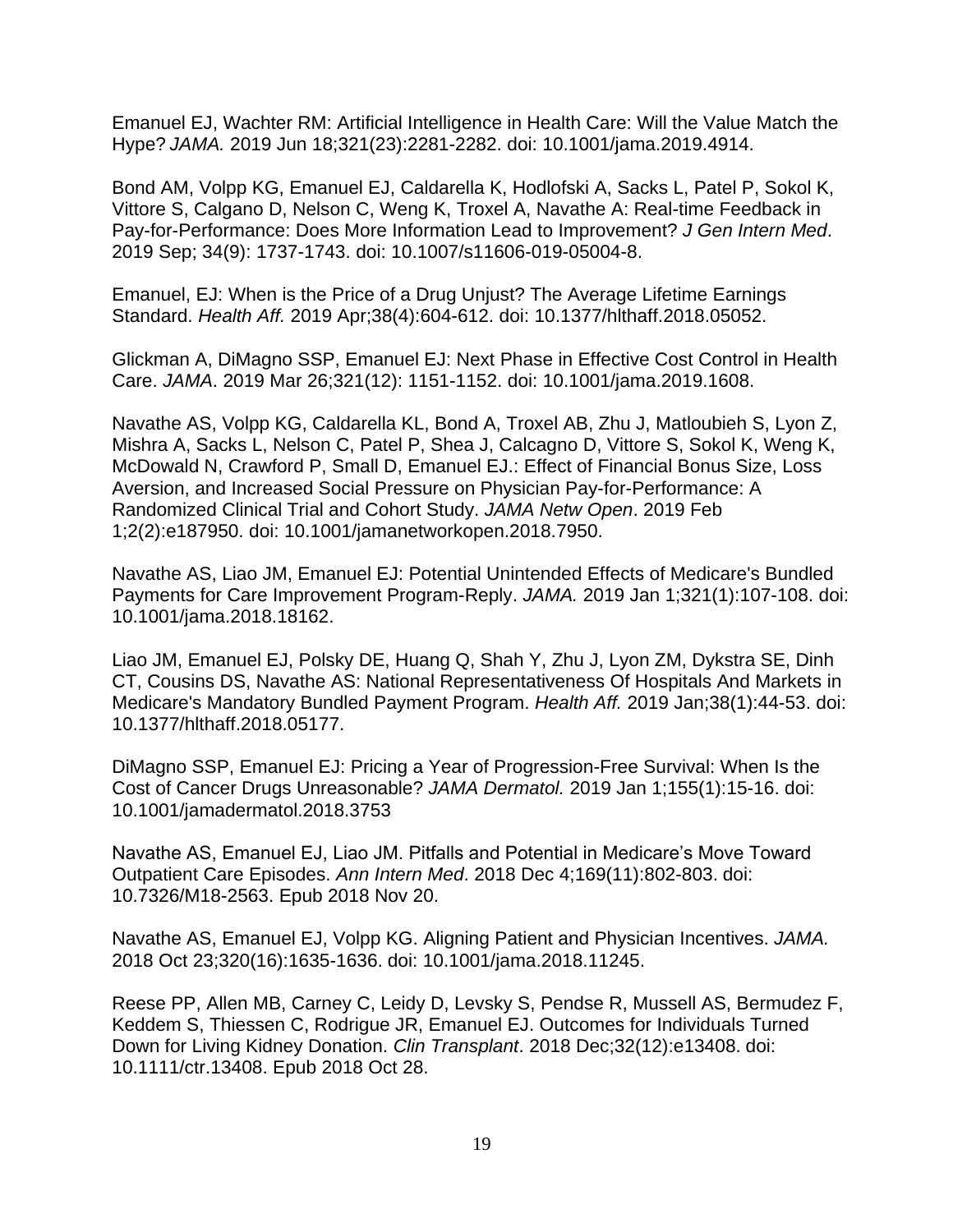Navathe AS, Liao JM, Dykstra SE, Wang E, Lyon ZM, Shah Y, Martinez J, Small DS, Werner RM, Dinh C, Ma X, Emanuel EJ. Association of Hospital Participation in a Medicare Bundled Payment Program With Volume and Case Mix of Lower Extremity Joint Replacement Episodes. *JAMA*. 2018 Sep 4;320(9):901-910. doi: 10.1001/jama.2018.12345.

Ienca M, Haselager P, Emanuel EJ. Brain Leaks and Consumer Neurotechnology. *Nat Biotechnol*. 2018 Sep 6;36(9):805-810. doi: 10.1038/nbt.4240.

Emanuel EJ. The Status of End-Of-Life Care in the United States: The Glass is Half Full. *JAMA*. 2018 Jul 17;320(3):239-241. doi: 10.1001/jama.2018.10062.

Volpp KG, Navathe A, Lee EO, Mugishii M, Troxel AB, Caldarella K, Hodlofski A, Bernheim S, Drye E, Yoshimoto J, Takata K, Stollar MB, Emanuel E. Redesigning Provider Payment: Opportunities and Challenges from the Hawaii Experience. *Healthc (Amst)*. 2018 Sep;6(3):168-174.

Emanuel EJ, Gudbranson E. Importance of Intelligence and Emotional Intelligence for Physicians – Reply. *JAMA.* 2018 Jul 10;320(2):205-206. doi: 10.1001/jama.2018.6290.

Liao JM, Emanuel EJ, Whittington GL, Small DS, Troxel AB, Zhu J, Zhong W, Navathe AS. Physician Practice Variation Under Orthopedic Bundled Payment. *Am J Manag Care.* 2018 Jun;24(6):287-293.

Navathe AS, Liao JM, Polsky D, Shah Y, Huang Q, Zhu J, Lyon ZM, Wang R, Rolnick J, Martinez JR, Emanuel EJ. Comparison of Hospitals Participating in Medicare's Voluntary and Mandatory Orthopedic Bundle Programs. *Health Aff.* 2018 Jun;37(6):854-863. doi: 10.1377/hlthaff.2017.1358.

Emanuel EJ, Glickman A, Johnson D. Measure of the Burden of Medical Expenses-Reply. *JAMA*. 2018 Apr 17;319(15):1621-1622. doi: 10.1001/jama.2018.1327.

Song Z, Navathe AS, Emanuel EJ, Volpp KG. Incorporating value into physician payment and patient cost sharing. *Am J Manag Care*. 2018 Mar;24(3):126-128.

Emanuel EJ. The Real Cost of the US Health Care System. *JAMA*. 2018 Mar 13;319(10):983-985. doi: 10.1001/jama.2018.1151.

Navathe AS, Liao JM, Shah Y, Lyon Z, Chatterjee P, Polsky D, Emanuel EJ. Characteristics of Hospitals Earning Savings in the First Year of Mandatory Bundled Payment for Hip and Knee Surgery. *JAMA*. 2018 Mar 6;319(9):930-932. doi: 10.1001/jama.2018.0678.

Emanuel EJ, Gudbranson E. Does Medicine Overemphasize IQ? *JAMA*. 2018 Feb 20;319(7):651-652. doi: 10.1001/jama.2017.20141.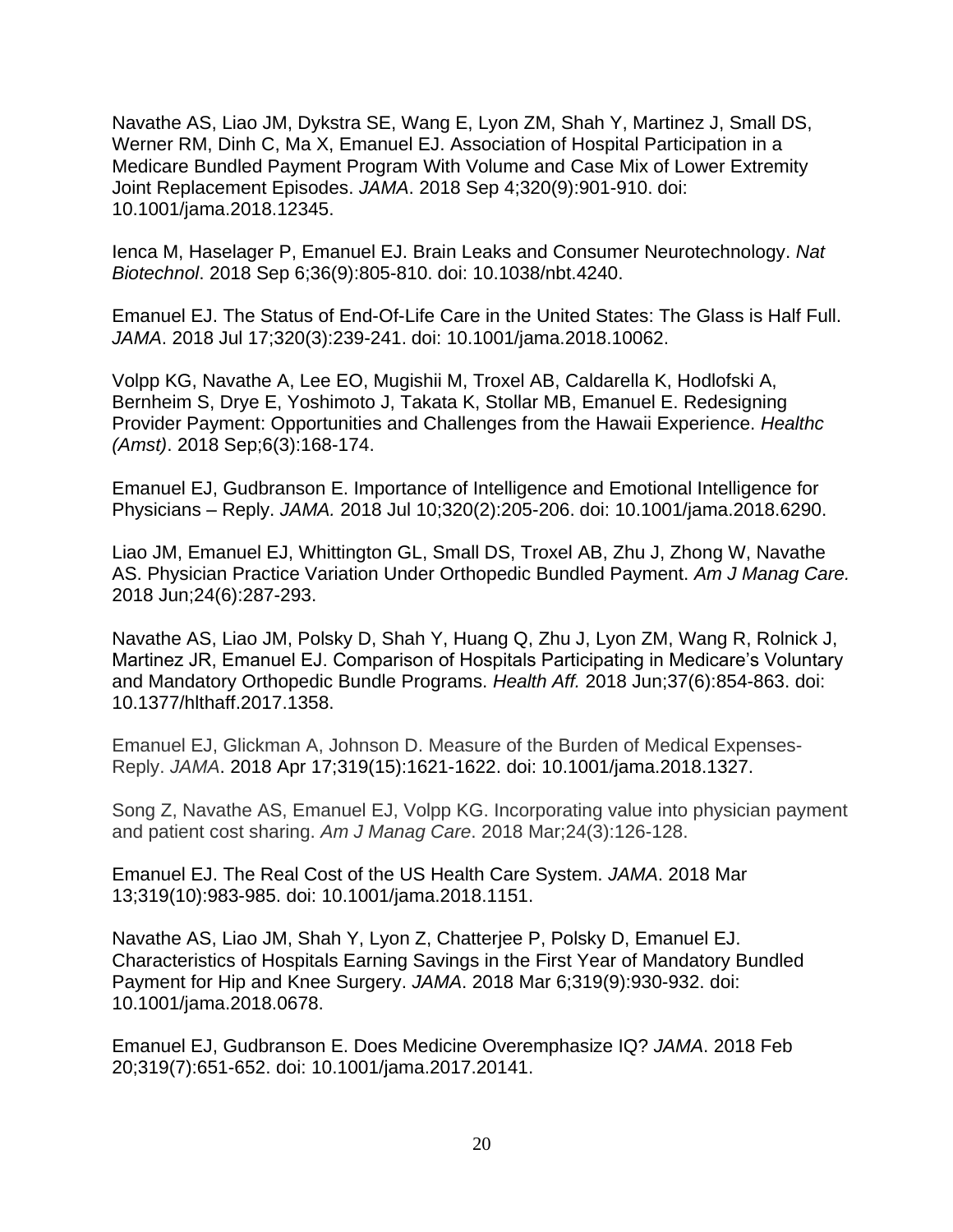Navathe AS, Liao JM, Emanuel EJ. Volume increases and shared decision-making in joint replacement bundles. *Ann Surg.* 2018 Jan;267(1): 35-36. Doi: 10.1097/SLA.0000000000002283.

Emanuel EJ. Reforming American Medical Education. *Milbank Q.* 2017 Dec;95(4):692- 697. doi: 10.1111/1468-0009.12291.

Emanuel EJ, Glickman A, Johnson D. Measuring the Burden of Health Care Costs on US Families: The Affordability Index*. JAMA.* 2017 Nov 21;318(19):1863-1864. doi: 10.1001/jama.2017.15686.

Emanuel EJ, Gudbranson E. Shortage or Surplus of Physicians in the United States-Reply. *JAMA.* 2017 Sep 19;318(11):1070. doi: 10.1001/jama.2017.11521.

Persad G, Emanuel EJ. The Case for Resource Sensitivity: Why It Is Ethical to Provide Cheaper, Less Effective Treatments in Global Health. *Hasting Center Report* 47, no. 5 (2017) Sep: 47(5)17-24. DOI: 10.1002/hast.764

Grady C, Bedarida G, Emanuel EJ et al. Motivations, enrollment decisions, and sociodemographic characteristics of healthy volunteers in phase 1 research. *Clin Trials*. 2017 Oct; 14 (5): 526-536. doi: 10.1177/1740774517722130.

Stahl RY, Emanuel, EJ. Conscientious Objection in Health Care. *NEJM*. 2017 Jul 6;377(1): 97-8. doi: 10.1056/NEJMc1706233.

Stahl RY, Emanuel EJ. Physicians, Not Conscripts-Conscientious objection in health care. *NEJM.* 2017 Apr 6; 376(14): 1380-1385. doi: 10.1056/NEJMsb1612472.

Navathe AS, Song Z, Emanuel EJ. The next generation of episode-based payments. *JAMA*. 2017Jun 20; 317(23): 2371-2. doi: 10.1001/jama.2017.5902.

McCoy MS, Emanuel EJ. Why there are no "potential" conflicts of interest. *JAMA*. 2017 May 2; 317(17):1721-22. doi: 10.1001/jama.2017.2308.

Gudbranson E, Glickman A, Emanuel EJ. Reassessing the data on whether a physician shortage exists. *JAMA.* 2017 May 16; 317(9):1945-1946. doi: 10.1001/jama.2017.2609.

Emanuel EJ, Persad G. Dilemmas in access to medicines: a humanitarian perspective-Author's Reply*. Lancet.* 2017 Mar 11;389(10073): 1008-1009. doi: 10.1016/S0140- 6736(17)30659-1.

McCoy MS, Carniol M, Emanuel EJ et al. Conflicts of interest for patient-advocacy organizations. *NEJM*. 2017 Mar 2; 376(9):880-885. doi: 10.1056/NEJMMsr1610625.

Navathe AS, Troxel AB, Emanuel EJ et al. Cost of joint replacement using bundled payment models. *JAMA Intern Med*. 2017 Feb 1; 177(2):214-22. doi: 10.1001/jamainternmed.2016.8263.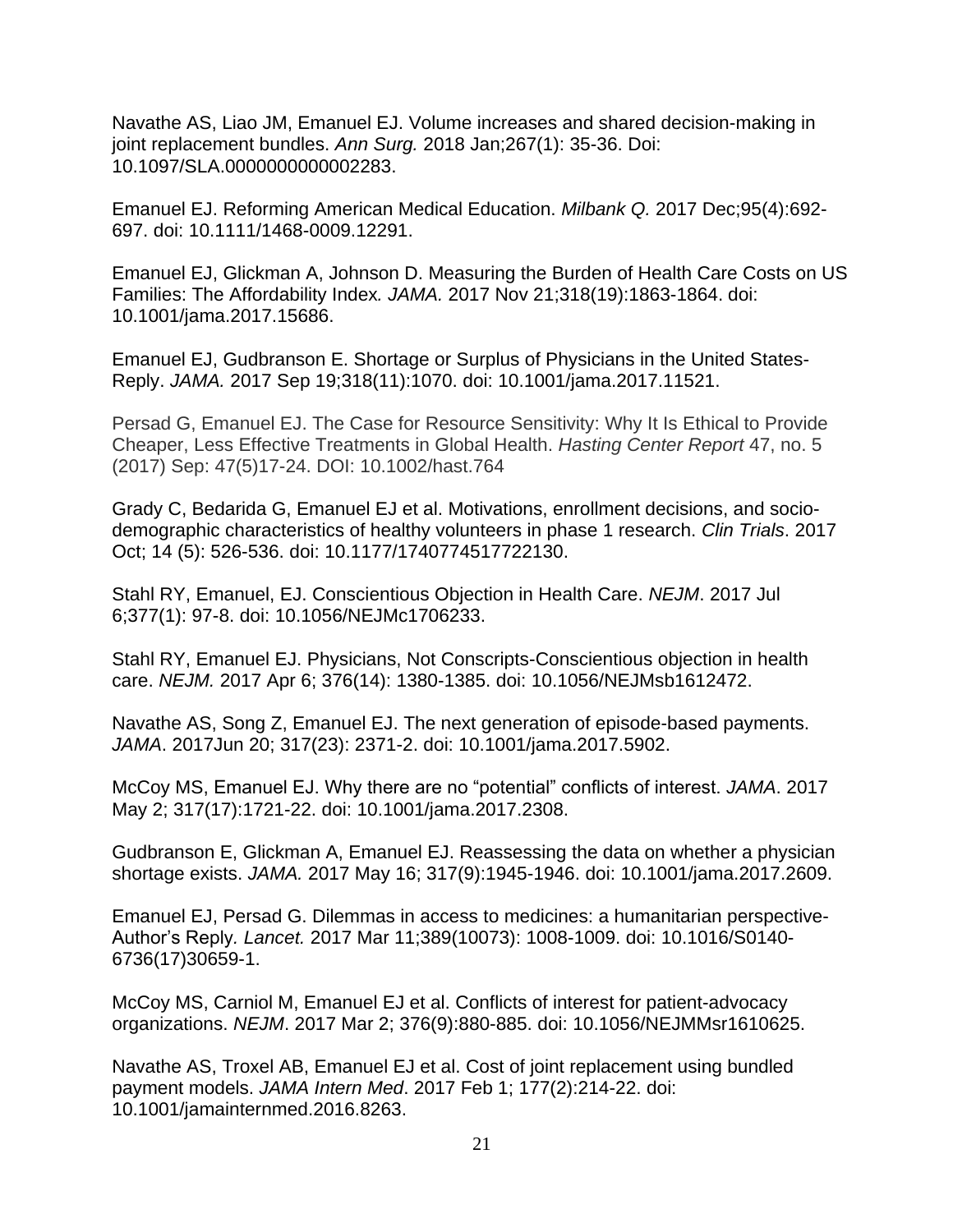Emanuel EJ. How can the United States spend its health care dollars better? *JAMA.* 2016 Dec 27;316(24):2604-2606. doi: 10.1001/jama.2016.16739.

Navathe AS, Emanuel EJ. Physician peer comparisons as a nonfinancial strategy to improve the value of care. *JAMA.* 2016 Nov 1;316(17):1759-1760. doi:10.1001/jama.2016.13739

Obermeyer Z, Emanuel, EJ. Predicting the future — Big data, machine learning, and clinical medicine. *NEJM*. 2016 Sep 29; 375(13): 1216–1219. doi: 10.1056/NEJMp1606181.

Emanuel EJ, Onwuteaka-Phillipsen BD, Cohen J. Eutheanasia and Physician-Assisted Suicide-In Reply. *JAMA.* 2016 Oct 18;316(15): 1600-1601. doi: 10.1001/jama.2016.14080.

Navathe AS, Sen AP, Rosenthal MB, Pearl RM, Ubel PA, Emanuel EJ, Volpp KG. New strategies for aligning physicians with Health system incentives. *Am J Manag Care.* 2016 Sep;22(9):610-612.

Liao JM, Emanuel EJ, Navathe AS. Six health care trends that will reshape the patientprovider dynamic. *Healthc (Amst).* 2016 Sep;4(3): 148-150. doi: 10.1016/j.hjdsi.2016.06.006. Epub 2016 Jul 7.

Emanuel EJ, Onwuteaka-Phillipsen BD, Urwin JW, Cohen J. Attitudes and practices of euthanasia and physician-assisted suicide in the United States, Canada, and Europe. *JAMA*. 2016 Jul 5; 316(1): 79-90. doi: 10.1001/jama.2016.8499.

McCoy MS, Emanuel EJ. Health Policy: Addressing conflicts of interest of public speakers at advisory committee meetings. Nat Rev Clin Oncol. 2016 May; 13(5): 267- 268. doi: 10.1038/nrclinonc.2016.54

Persad GC, Emanuel EJ. The ethics of expanding access to cheaper, less effective treatments. *Lancet*. 2016 Aug 27; 6736(15): 1025-9. doi: 10.1016/S0140-6736(15)01025- 9. Epub 2016 Apr 20.

Emanuel EJ. How well is the Affordable Care Act doing? Reasons for optimism. *JAMA*. 2016 Apr 5; 315(13): 1331-2. doi: 10.1001/jama.2016.2556.

Bekelman JE, Halpern SD, Emanuel EJ et al. Comparison of site of death, health care utilization, and hospital expenditures for patients dying with cancer in 7 developed countries. *JAMA*. 2016 Jan 19j; 315(3): 272-83. doi: 10.1001/jama.2015.18603.

Emanuel EJ, Ubel PA, Kesser JB et al. Using behavioral economics to design physician incentives that deliver high-value care. *Ann Intern Med*. 2016 Jan 19; 164(2): 114-9. doi: 10.7326/M15-1330. Epub 2015 Nov 24.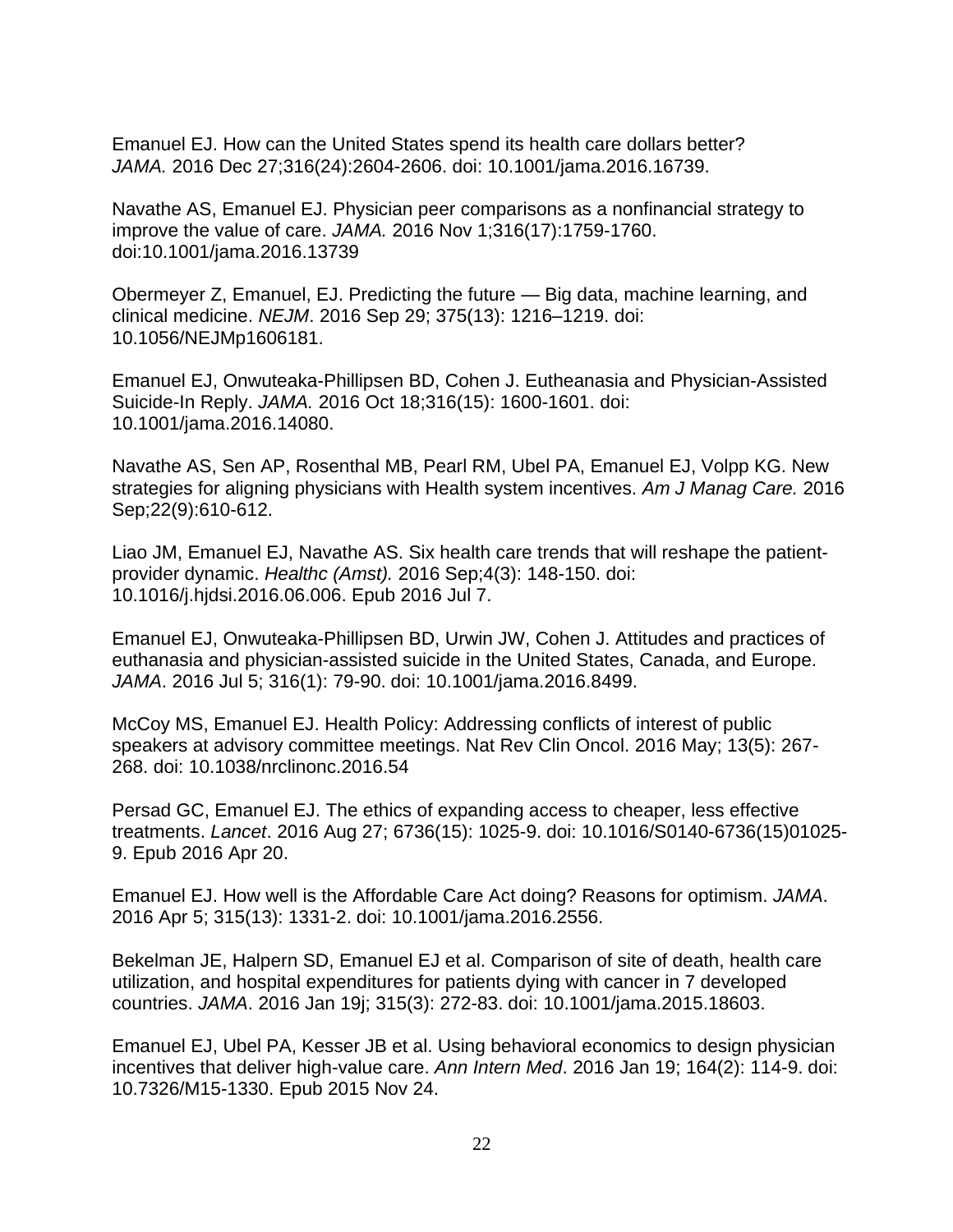Emanuel EJ. Reform of clinical research regulations, finally. *NEJM.* 2015 Dec 10; 373(24): 2296-9. doi: 10.1056/NEJMp1512463. Epub 2015 Nov 4.

Gross CP, Emanuel EJ. A call for value in cancer research. *JAMA Oncol*. 2016 Jan; 2(1): 11-2. doi: 10.1001/jamaoncol.2015.3706.

Chockley K, Emanuel EJ. Moving risk to physicians. *Am J Manag Care* 2015 Nov; 21(11): 762b-c.

Johnson RA, Annette R, Emanuel EJ et al. Risks of phase I research with healthy participants: A systematic review. *Clin Trials*. 2015; 13(2): 149-160.

Emanuel EJ, Joffe S, Grady C et al. Clinical research: Should the patient pay to play? *Sci Transl Med*. 2015 Jul 29; 7(298): 298ps16. doi: 10.1126/scitranslmed.aac5204.

Gogineni K, Shuman KL, Gabler NB, Emanuel EJ. The Demanding Patient Revisited— Reply. *JAMA Oncol*. 2015 Jul;1(4):544. doi: 10.1001/jamaoncol.2015.1111.

Gogineni K, Shuman KL, Emanuel EJ et al. Patient demands and requests for cancer tests and treatments. *JAMA Oncol*. 2015 Apr; 1(1): 33-9. doi: 10.1001/jamaoncol.2014.197.

Halpern SD. Emanuel EJ. Use of life-sustaining therapies for patients with Ebola virus disease. *Ann Intern Med*. 2015 Jul 7;163(1): 70. doi: 10.7326/L15-5106-2.

Emanuel EJ, Bedarida G, Macci K et al. Quantifying the risks of non-oncology phase I research in healthy volunteers: meta-analysis of phase I studies. *BMJ*. 2015 Jun 26; 350: h3271. doi: 10.1136/bmj.h3271.

Emanuel EJ. Enhancing Professionalism Through Management. *JAMA.* 2015 May 12;313(18)1799-800.

Sisti D, Segal AG, Emanuel EJ. Expanding long-term care options for persons with serious mental illness—Reply. *JAMA.* 2015 May 5; 313(17)1757-8.

Halpern SD, Emanuel EJ. Ethical guidance on the use of life-sustaining therapies for patients with Ebola in developed countries. *Ann Intern Med*. 2015 Feb 17;162(4): 304- 305. doi: 10.7326/M14-2611.

Sisti D, Segal A, Emanuel EJ. Improving long-term psychiatric care: Bring back the asylum. *JAMA*. 2015 Jan 20; 313(3): 243-244.

Schmidt H, Gostin L, Emanuel EJ. Public health, universal health coverage, and Sustainable Development Goals: can they coexist? *The Lancet.* 2015 Aug 29; 386(9996): 928-930. doi: 10.1016/S0140-6736(15)60244-6. Epub 2015 Jun 29.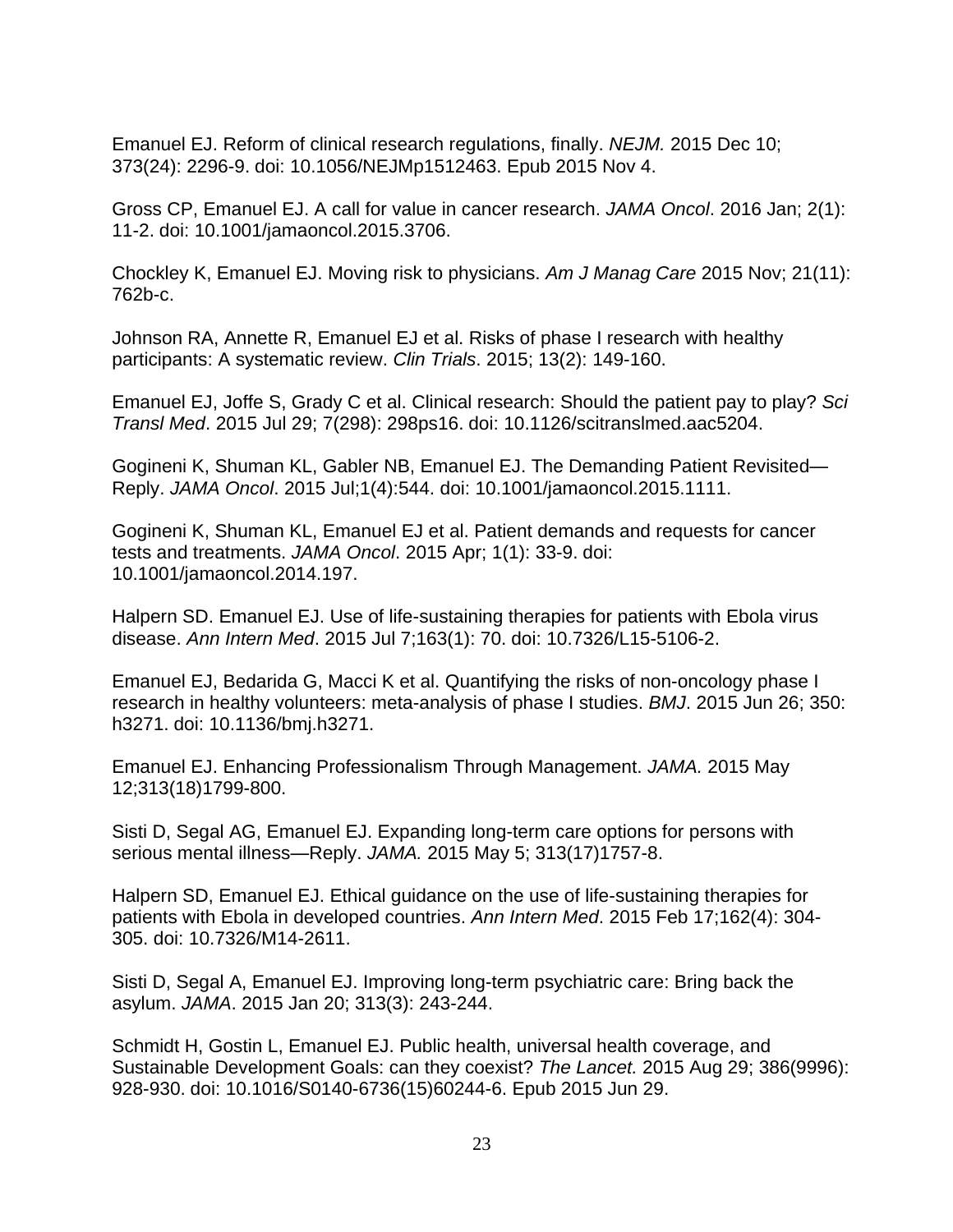Halpern S, Emanuel EJ. Can the United States buy better advanced care planning? *Ann Intern Med*. 2015 Feb 3; 162(3): 224-225. doi: 10.7326/M14-2476.

Bekelman JE, Malin J, Emanuel EJ. Hypofractionated whole breast irradiation for earlystage breast cancer—Reply. *JAMA.* 2015 Apr 7;313(13)1371. doi: 10.1001/jama.2015.1644.

Gogineni K, Shuman K Chinn D, Weber A, Cosenza C, Colten ME, Emanuel EJ. Making cuts to Medicare: the views of patients, physicians and the public. *J Clin Oncol.* 2015 Mar 10; 33(8):846-53. doi: 10.1200/JCO.2014.56.3262. Epub 2015 Jan 26.

Bekelman J, Sylwestrzak G, Emanuel EJ et al. Uptake and costs of hypofractionated vs. conventional whole breast irradiation after breast conserving surgery in the United States. *JAMA*. 2014 Dec 17; 312(23); 2542-2550. doi: 10.1001/jama.2014.16616.

Bollyky TJ, Emanuel EJ, Goosby EP, Stacher D, Shalala DE, Thompson TG. NCDs and an outcome-based approach to global health. *Lancet.* 2014 Dec 6;384(9959):2002-2004. doi: 10.1016/S0140-6736(14)62291-1.

Schmidt H, Emanuel EJ. Lowering medical costs through the sharing of savings by physicians and patients: inclusive shared savings. *JAMA Intern Med.* 2014 Dec; 174(12): 2009-2013. doi: 10.1001/jamainternmed.2014.5367.

Rid A, Emanuel EJ. Why should high-income countries help combat Ebola? *JAMA*. 2014 Oct 1; 312(13): 1297-1298. doi: 10.1001/jama.2014.12869.

Rid A, Emanuel EJ. Ethical considerations of experimental interventions in the Ebola outbreak. *The Lancet.* 2014 Nov 22; 384(9957): 1896-1899. doi: 10.1016/S0140- 6736(14)61315-5.

Calsyn M, Emanuel EJ. Controlling costs by expanding the medicare acute care episode demonstration. *JAMA Intern Med.* 2014 Sep;174(9):1438-1439. doi: 10.1001/jamainternmed.2014.2981.

Bekelman JE, Epstein AJ, Emanuel EJ. Getting the next version of payment policy "right" on the road toward accountable cancer care. *Int J Radiat Oncol Biol Phys*. 2014 Aug 1;89(5):954-957. doi: 10.1016/j.ijrobp.2014.04.022.

Millum J, Wendler D, Emanuel EJ. Declaration of Helsinki and protection for vulnerable research participants—Reply. *JAMA.* 2014 Mar 26;311(12):1252-1253. doi: 10.1001/jama.2014.1281.

Gogineni K, Shuman KL, Emanuel EJ. Survey of oncologists about shortages of cancer drugs. *N Engl J Med.* 2013 Dec 19;369(25): 2463-2464. doi: 10.1056/NEJMc1307379.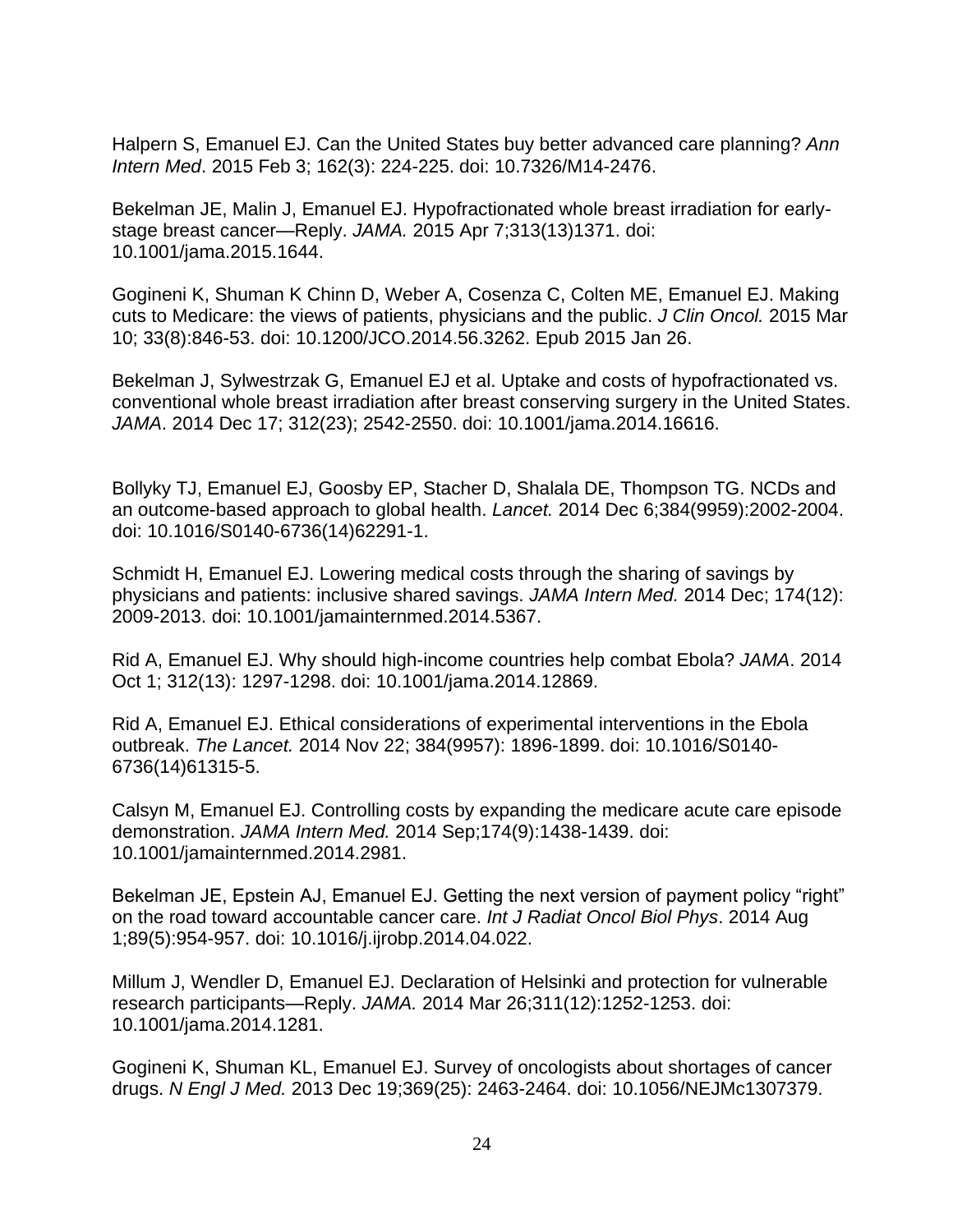Emanuel EJ, Steinmetz A. Health care cost control and views of physicians—Reply. *JAMA*. 2013 Nov 27;310(20):2201. doi: 10.1001/jama.2013.282150.

Emanuel EJ. Online education: MOOCs taken by educated few. *Nature*. 2013 Nov 21; 503(7476):342. doi: 10.1038/503342a.

Emanuel EJ. Going to the moon in health care: medicine's big hairy audacious goal (BHAG). *JAMA*. 2013 Nov 13; 310(18): 1925-1926. doi: 10.1001/jama.2013.281967.

Millum J, Wendler D, Emanuel, EJ. The 50<sup>th</sup> anniversary of the Declaration of Helsinki: Progress but many remaining challenges. *JAMA*. 2013 Nov 27; 310(20): 2143-2144. doi: 10.1001/jama.2013.281632.

Emanuel EJ. Reconsidering the Declaration of Helsinki-Author's reply. *Lancet.* 2013 Oct 12;382(9900):1247-1248.

Emanuel EJ, Steinmetz A. Will physicians lead on controlling health care costs? *JAMA*. 2013 Jul 24; 310 (4): 374-375. doi: 10.1001/jama.2013.60073.

Krumholz HM, Ross JS, Emanuel EJ et al. A historic moment for open science: The Yale University Open Data Access Project and Medtronic. *Ann Intern Med*. 2013 Jun 18; 158(12): 910-911. doi: 10.7326/0003-4819-158-12-201306180-00009.

Kocher RP, Emanuel EJ. The transparency imperative. *Ann Intern Med*. 2013 Aug 20; 159(4):296-298. doi: 10.7326/0003-4819-159-4-201308200-00666.

Bekelman J, Epstein A, Emanuel EJ. Single- vs multiple-fraction radiotherapy for bone metastases from prostate cancer. *JAMA*. 2013 Oct 9; 310(14): 1501-1502. doi: 10.1001/jama.2013.281632.

Emanuel EJ. Reductions in funding for medical research—reply. *JAMA*. 2013 Aug 28;310(8):856. doi: 10.1001/jama.2013.170807.

Bekelman JE, Kim M, Emanuel EJ. Toward accountable cancer care. *JAMA*. 2013 Jun 10; 173(11): 958-959. doi: 10.1001/jamainternmed.2013.635.

Emanuel EJ. Reconsidering the declaration of Helsinki. *Lancet*. 2013 May 4; 381(9877): 1532-1533. doi: 10.1016/s0140-6736(13)60970-8

Emanuel EJ. The future of biomedical research. *JAMA.* 2013 Apr 17; 309(15): 1589- 1590. doi: 10.1001/jama.2013.2096.

Schmidt H, Voigt K, Emanuel EJ. The ethics of not hiring smokers. *NEJM*. 2013 Apr 11; 368(15): 1369-1371. doi: 10.1056/NEJMp1301951. Epub 2013 Mar 27.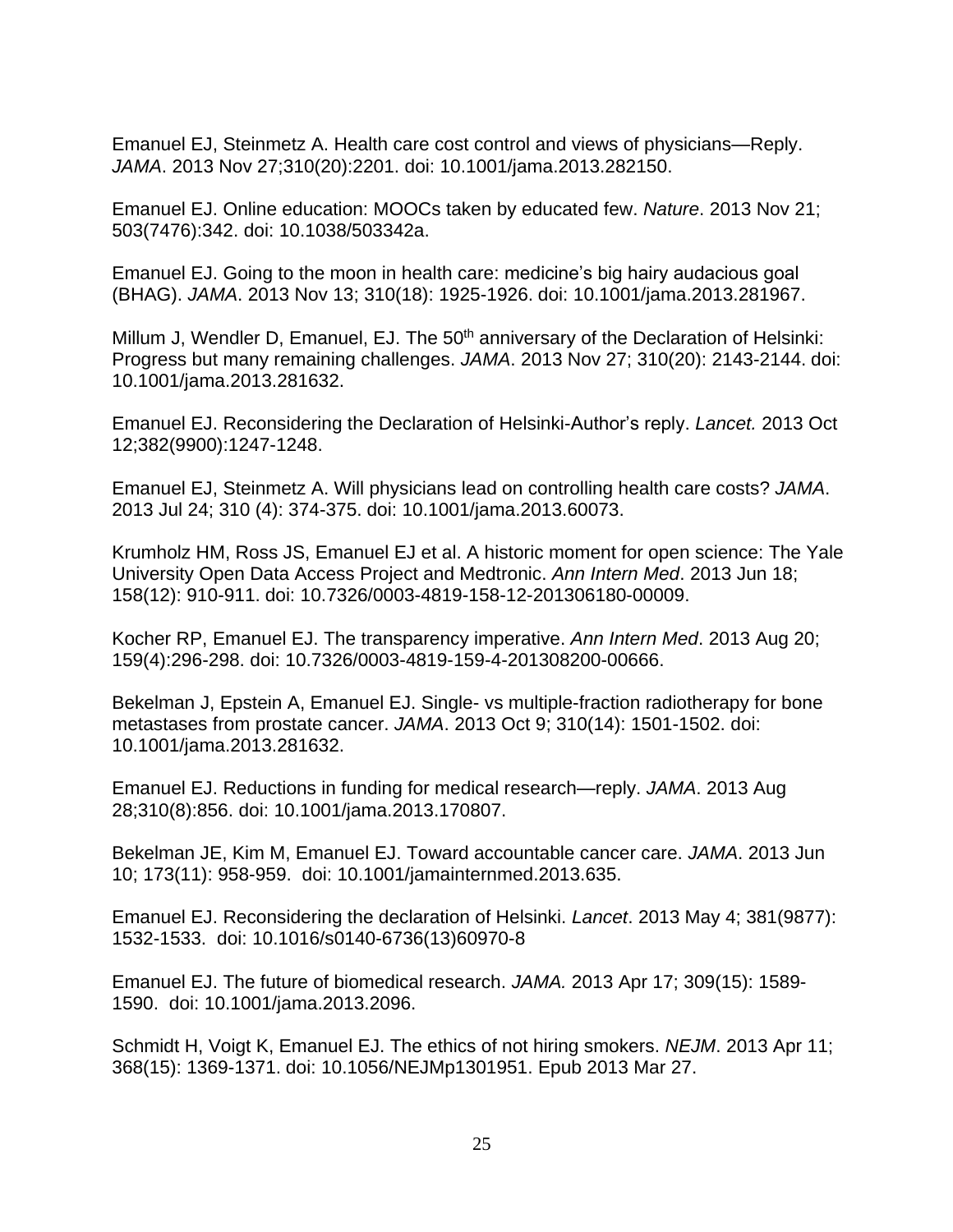Hoffman A, Emanuel EJ. Reengineering US health care. *JAMA*. 2013 Feb 20; 309(7):661-662. doi: 10.1001/jama.2012.214571.

Steinmetz A, Emanuel EJ. What does a hip replacement cost?: The transparency imperative in 2013. Comment on "availability of consumer prices from US hospitals for a common surgical procedure." *JAMA IM.* 2013 Mar 25; 173(6);432-434. doi: 10.1001/jamainternmed.2013.465.

Lee EO, Emanuel EJ. Shared decision making to improve care and reduce costs. *NEJM.*  2013 Jan 3; 368(1):6-8. doi: 10.1056/NEJMp1209500.

Kangovi S, Long JA, Emanuel, E. Community health workers combat readmission. *JAMA IM.* 2012; 172(22):1756-1757.

Spiro T, Lee EO, Emanuel EJ. Price and utilization: Why we must target both to curb health care costs. *Ann Intern Med*. 2012 Oct 16;157(8) 586-590. doi: 10.7326/0003-4819- 157-8-201210160-00014

Kocher B, Emanuel EJ. Overcoming the pricing power of hospitals. *JAMA*. 2012; 308(12):1213-1214. doi: 10.1001/2012.jama.11910.

Emanuel EJ. Prevention and cost control. *Science*. 2012; 337(6101):1433.

Emanuel EJ, Tanden N, Altman S et al. Systemic approach to containing health care spending. *NEJM.* 2012; 367(10):949-954.

Rulli T, Emanuel EJ, Wendler D. The moral duty to buy health insurance. *JAMA.* 2012 Jul 11; 308(2):137-138. doi: 10.1001/jama.2012.5648.

Emanuel EJ. Why accountable care organizations are not 1990s managed care redux. *JAMA*. 2012 Jun 6; 307 (21):2263-2264. doi: 10.1001/jama.2012.4313.

Emanuel EJ. PEPFAR and maximizing the effects of global health assistance. *JAMA*. 2012 May 16; 307 (19):2097-2100. doi: 10.1001/jama.2012.4989.

Emanuel EJ, Fuchs V. Shortening medical training by 30%. *JAMA*. 2012 Mar 21; 307(11):1143-1144. doi: 10.1001/jama.2012.292.

Halpern SD, Emanuel EJ. Advance directives and cost savings: greater clarity and perpetual confusion. *JAMA IM.* 2012 Feb 13; 172(3):266-268. doi: 10.1001/archinternmed.2011.1399.

Mandava A, Pace C, Emanuel EJ et al. The quality of informed consent: mapping the landscape. A review of empirical data from developing and developed countries. *J Med Ethics.* 2012 38(6):356-365.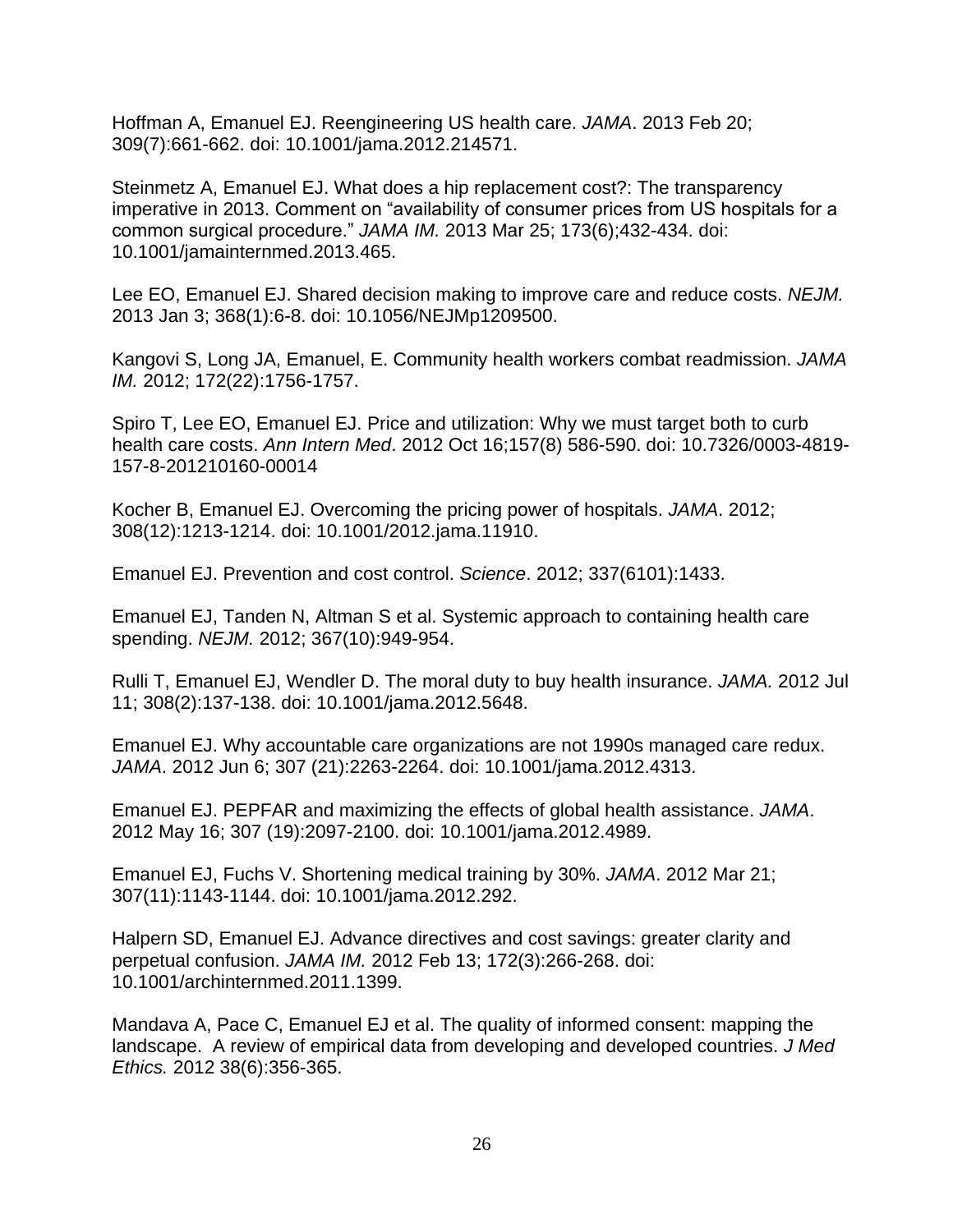Emanuel EJ, Pearson S. Physician autonomy and health care reform. *JAMA*. 2012 Jan 25; 307(4):367-368. doi: 10.1001/jama.2012.19.

Emanuel EJ. Where are the health care cost savings? *JAMA*. 2012 Jan 4; 307(1): 39-40. doi: 10.1001/jama.2011.1927.

Emanuel EJ. Review of the American College of Physicians Ethics Manual, Sixth Edition. *Ann Intern Med*. 2012 Jan 3:156(1 Pt 1):56-57. doi: 10.7326/0003-4819-156-1- 201201030-00012.

Emanuel EJ, Menikoff J. Reforming the regulations governing research with human subjects. *NEJM*. 2011 Sep 22; 365(12):1145-1150. doi: 10.1056/NEJMsb1106942. Epub 2011 Jul 25.

Ellis RD, Sagara I, Emanuel EJ et al. Comparing the understanding of subjects receiving a candidate malaria vaccine in the United States and Mali. *AM J Trop Med Hyg*. 2010 Oct; 83(4):868-872. doi: 10.4269/ajtmh.2010.10-0062.

Kocher R, Emanuel EJ, DeParle NAM. The Affordable Care Act and the future of clinical medicine: the opportunities and challenges. *Ann Intern Med.* 2010 Oct 19;153(8):536- 539. doi: 10.7326/0003-4819-153-8-201010190-00274. Epub 2010 Aug 23.

Nunez-Smith M, Wolf E, Huang HM, Chen PG, Lee L, Emanuel EJ, Gross CP. Media Exposure and tobacco, illicit drugs, and alcohol use among children and adolescents: a systemic review. *Subst Abus.* 2010 Jul; 31(3):174-92. doi: 10.1080/08897077.2010.495648.

Rid A, Emanuel EJ, Wendler D. Evaluating the risks of clinical research. *JAMA.* 2010 Oct 6; 304(13):1472-1479. doi: 10.1001/jama.2010.1414.

Lev O, Miller FG, Emanuel EJ. The ethics of research on enhancement interventions. *Kennedy Inst Ethics J*. 2010 Jun; 20(2):101-113. doi: 10.1353/ken.0.0314.

Stunkel L, Benson M, Emanuel EJ et al. Comprehension and informed consent: Assessing the effect of a short consent form. *IRB*. 2010; 32(4):1-9.

Figg WD, Smith EK, Emanuel EJ. Disclosing a diagnosis of cancer: Where and how does it occur? *J Clin Oncol.* 2010; 28(22):3650-3655.

Orszag P, Emanuel EJ. Health care reform and cost control. *NEJM.* 2010 Aug 12; 363(7):601-603. doi: 10.1056/NEJMp1006571. Epub 2010 Jun 16.

Persad GC, Wertheimer A, Emanuel EJ. Standing by our principles: meaningful guidance, moral foundations, and multi-principle methodology in medical scarcity. *Am J Bioeth.* 2010 Apr;10(4):46-48. doi: 10.1080/15265161003650528.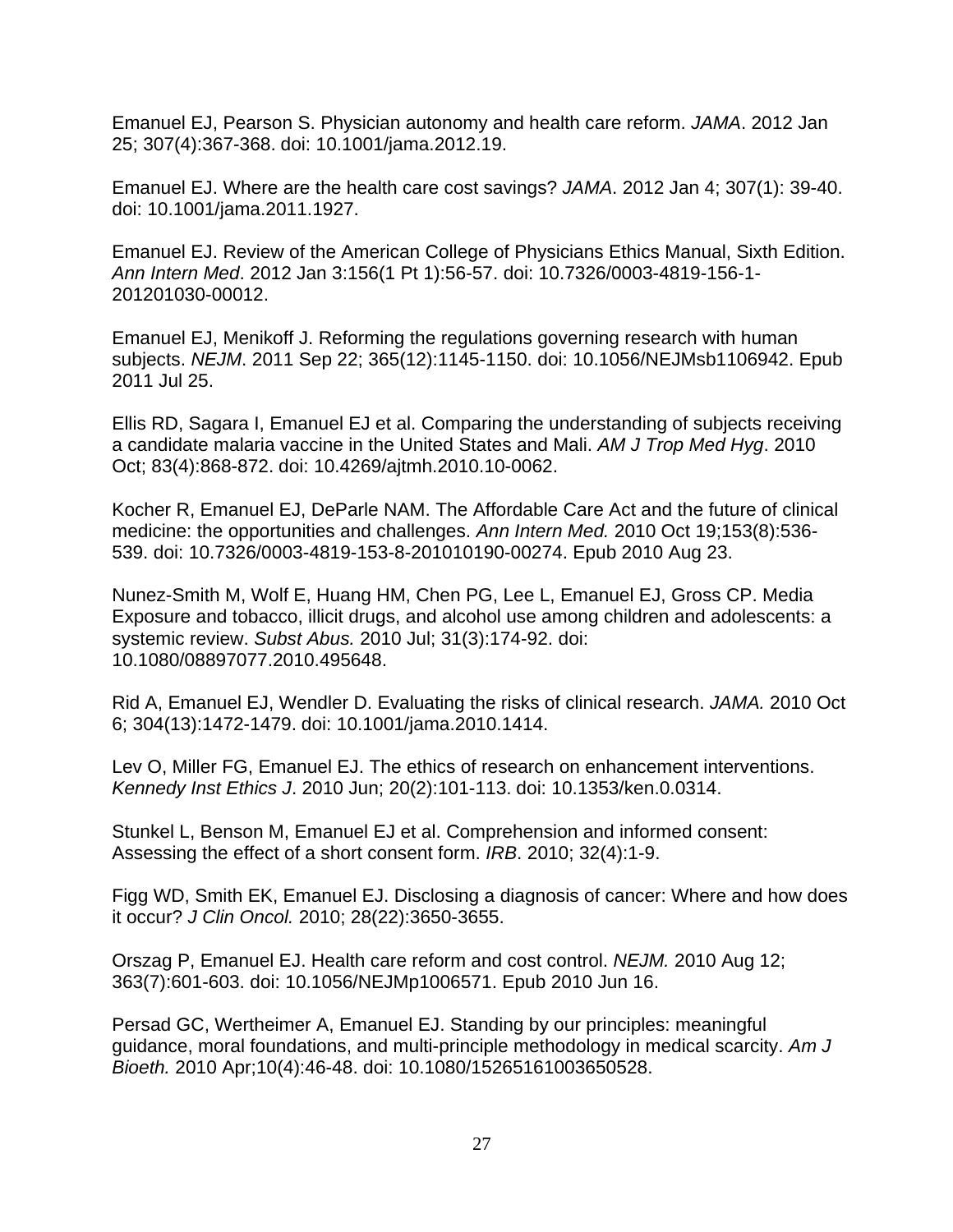Tilburt JC, Miller FG, Jenkins S, Kaptchuk TJ, Clarridge B, Bolcic-Jankovic D, Emanuel EJ, Curlin FA. Factors that influence practitioners' interpretations of evidence from alternative medicine trials: a facgtorial vignette experiment embedded in a national survey. *Med Care.* 2010 Apr;48(4):341-348. doi: 10.1097/mlr.0b013e3181ca3ee2.

Kronman AC, Freund KM, Hanchate A, Emanuel EJ, Ash AS. Nursing home residence confounds gender differences in Medicare utilization an example of Simpson's paradox. Womens Health Issues. Mar-Apr 2010;20(2):105-113. doi: 10.1016/j.whi.2009.11.016. Epub 2010 Feb 10.

Largent E, Wendler D, Emanuel E et al. Is emergency research without initial consent justified? *Arch Intern Med*. 2010; 170(8):668-674.

Emanuel E, Abdoler E, Stunkel L. Research ethics: How to treat people who participate in research. *NIH Clinical Center Department of Bioethics and Foundation for the NIH*. Bethesda, MD. 2010.

Dawson L, Zarin DA, Emanuel EJ, Friedman LM, Chaudhari B, Goodman SN. Considering usual medical care in clinical trial design. *PLoS Med.* 2009 Sep;6(9):e1000111. doi: 10.1371/journal.pmed.1000111. Epub 2009 Sep 29.

Curlin FA, Rasinski KA, Emanuel EJ et al. Religion, clinicians, and the integration of complementary and alternative medicine. *J Altern Complement Med.* 2009 Sep; 15(9):987-994. doi: 10.1089/acm.2008.0512.

Lazovski J, Losso M, Krohmal B, Emanuel EJ, Grady C, Wendler D. Benefits and burdens of participation in a longitudinal clinical trial. *J Empir Res Hum Res Ethics.* 2009 Sep;4(3):89-97. doi: 10.1525/jer.2009.4.3.89.

Wolitz R, Emanuel E, Shah S. Rethinking the responsiveness requirement for international research. *Lancet*. 2009; 374(9692):847-849.

Koyfman S, McCabe M, Emanuel EJ et al. A consent form template for phase I oncology trials. *IRB: Ethics & Reform*. Jul-Aug 2009; 31(4):1-8.

Schaefer GO, Emanuel EJ, Wertheimer A. The obligation to participate in biomedical research. *JAMA*. 2009 Jul 1; 302(1):67-72. doi: 10.1001/jama.2009.931.

Nalugoda F, Wagman J, Kiddugavu M, Kiwanuka N, Garrett E, Gray RH, Serwadda D, Wawer MJ, Emanuel EJ. Is there coercion or undue inducement to participate in health research in developing countries? An example from Rakai, Uganda. *J Clin Ethics.* Summer 2009;20(2):141-149.

Tilburt JC, Curlin FA, Emanuel EJ et al. Alternative medicine research in clinical practice. *Arch Intern Med*. 2009 Apr 13; 169(7):670-677. doi: 10.1001/archinternmed.2009.49.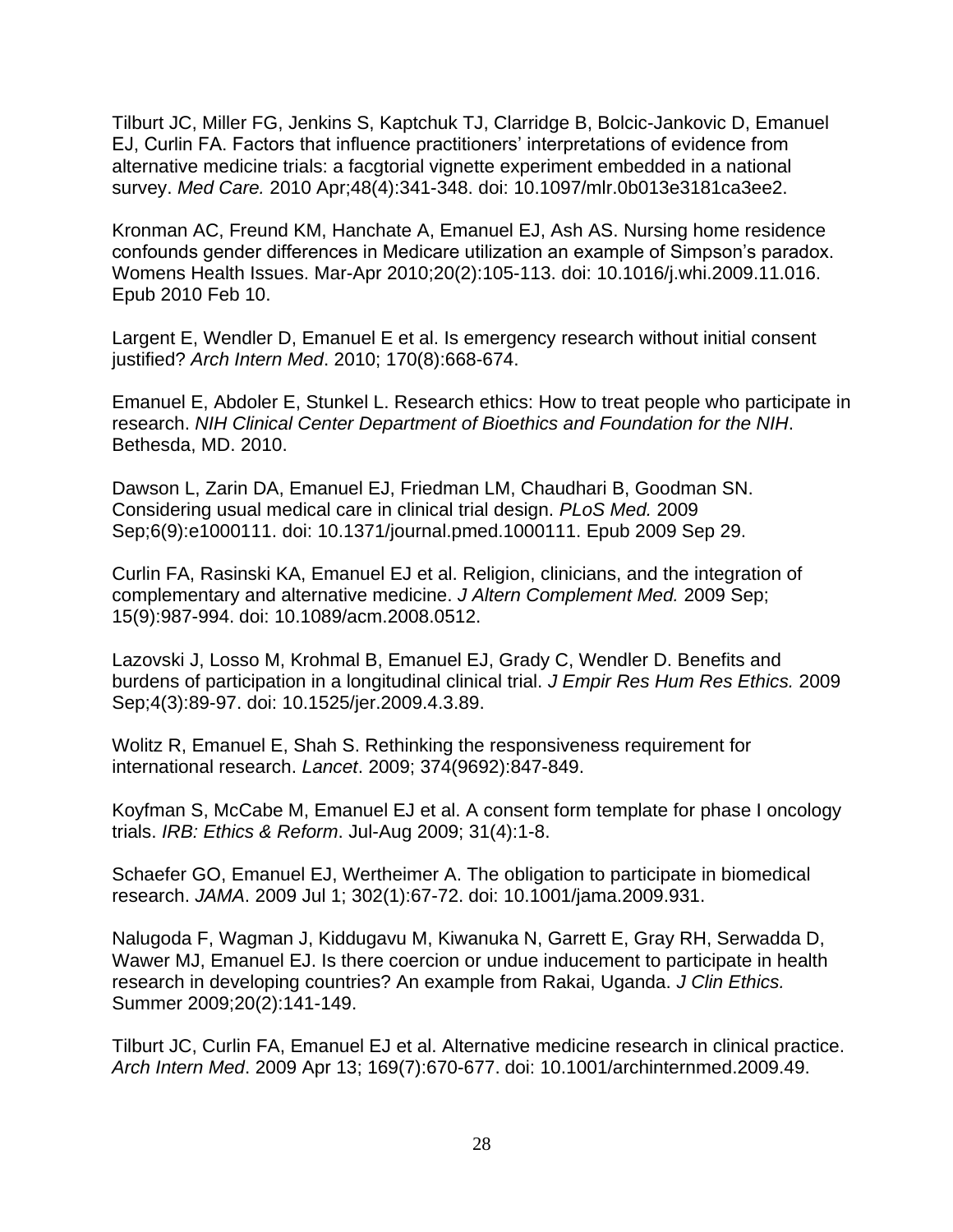Hanchate A, Kronman AC, Emanuel E et al. Racial and ethnic differences in end-of-life costs. *Arch Intern Med*. 2009; 169(5):493-501.

Persad G, Wertheimer A, Emanuel EJ. Principles for allocation of scarce medical interventions. *Lancet*. 2009 Jan 31; 373(9661):423-431. doi: 10.1016/S0140- 6736(09)60137-9.

Denny C, Emanuel EJ. US health aid beyond PEPFAR: The mother & child campaign. *JAMA.* 2008 Nov 5: 300(17):2048-2051. doi: 10.1016/S0140-6736(09)60137-9.

Emanuel EJ, Wyden R. A new federal-state partnership in health care: Real power for states. *JAMA.* 2008; 300(16):1931-1934.

Tilburt JC, Emanuel EJ, Kaptchuk TJ et al. Prescribing "placebo treatments": Results of national survey of US internists and rheumatologists. *BMJ*. 2008 Oct 23; 337:a1938. doi: 10.1136/bmj.a1938.

Tilburt JC, Miller FG, Emanuel EJ. Does the evidence make a difference in consumer behavior? Sales of supplements before and after publication of negative research results. *J Gen Intern Med*. 2008 Sep; 23(9): 1495-1498. doi: 10.1007/s11606-008-0704-z. Epub 2008 Jul 10.

Lee TH, Emanuel EJ. Tier 4 Drugs and the fraying of the social compact. *NEJM.* 2008 Jul 24;359(4):333-335. doi: 10.1056/NEJMp0804261.

Emanuel EJ, Fuchs VR. The perfect storm of overutilization. *JAMA.* 2008 Jun 18; 299(23):2789-2791. doi: 10.1001/jama.299.23.2789.

Emanuel EJ, Grady C. Case study. Is longer always better? Commentary. *Hastings Cent Rep.* May-Jun 2008;38(3):10-11.

Wendler D, Krohmal B, Emanuel EJ et al. Why patients continue to participate in clinical research. *Arch Intern Med*. 2008 Jun 23; 168(12):1294-1299. doi: 10.1001/archinte.168.12.1294.

Grady C, Wagman J, Emanuel EJ et al. Research benefits for hypothetical HIV vaccine trials: The views of Ugandans in the Rakai District. *IRB.* 2008; 30(2); 1-7.

Emanuel EJ. The NIH and Bioethics: What should be done? *Acad Med*. 2008;83(6):529- 531.

Jost TS, Emanuel EJ. Legal reforms necessary to promote delivery system innovation. *JAMA.* 2008 Jun 4;299(21):2561-2563. doi: 10.1001/jama.299.21.2561.

Grady C, Wagman J, Ssekubugu R, Wawer MJ, Serwadda D, Kiddugavu M, Nalugoda F, Gray RH, Wendler D, Dong Q, Dixon DO, Townsend B, Wahl E, Emanuel EJ. Research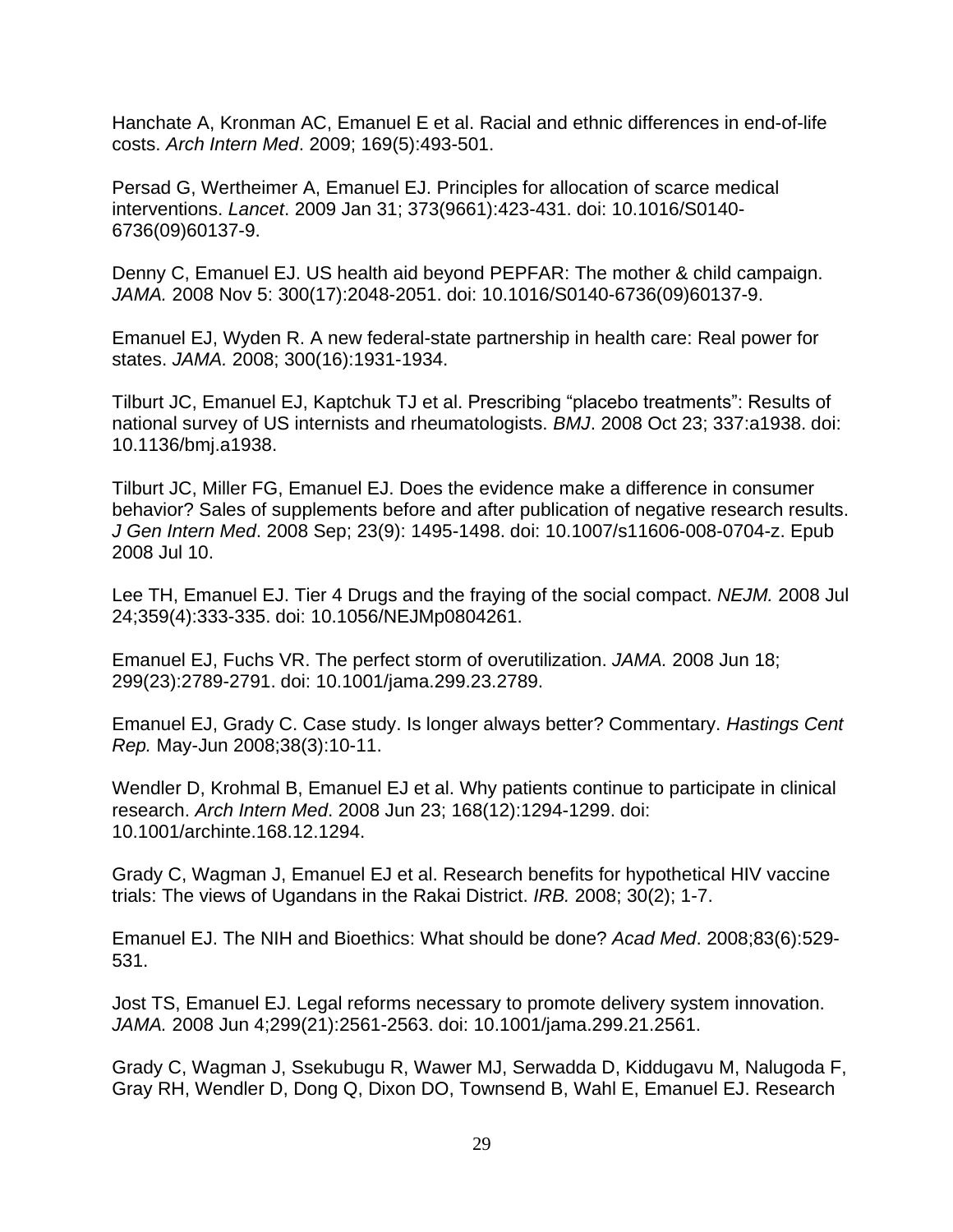benefits for hypothetical HIV vaccine trials: The views of Ugandans in the Rakai District. *IRB.* Mar-Apr 2008;30(2): 1-7.

Kronman AC, Ash AS, Freund KM, Hanchate A, Emanuel EJ. Can primary care visits reduce hospital utilization among Medicare beneficiaries at the end of life? *J Gen Intern Med*. 2008 Sep;23(9):1330-1335. doi: 10.1007/s11606-008-0638-5. Epub 2008 May 28.

Emanuel EJ. What are bioethicists doing about health care reform? *Hasting Cent Rep.* Mar-Apr 2008;38(2):12-3. doi: 10.1353/hcr.2008.0017.

Emanuel EJ, Grady C, Menikoff J. Is longer always better? *Hastings Cent Rep.* 2008; 38(3):10-12.

Emanuel EJ. The cost-coverage trade-off: "It's the health care costs, stupid." *JAMA.* 2008 Feb 27; 299(8):947-949. doi: 10.1001/jama.299.8.947.

Emanuel EJ, Fuchs VR. Who really pays for health care? *JAMA*. 2008 Mar 5;299(9):1057-1059. doi: 10.1001/jama.299.9.1057.

Persad GC, Elder L, Sedig L, Flores L, Emanuel EJ. The current state of medical school education in bioethics, health law, and health economics. *J Law Med Ethics.* Spring 2008;36(1)89-94, 4. doi: 10.1111/j.1748-720X.2008.00240.x.

Emanuel EJ. The problem with single-payer plans. *Hastings Cent Rep*. Jan-Feb 2008; 38(1):38-41. doi: 10.1353/hcr.2008.0016.

Miller FG, Emanuel EJ. Quality-improvement research and informed consent. *NEJM.*  2008 Feb 21; 358(8):765-767. doi: 10.1056/NEJMp0800136.

Daugherty CK, Ratain MJ, Emanuel EJ et al. Ethical, scientific, and regulatory perspectives regarding the use of placebos in cancer clinical trials. *J Clin Oncol.* 2008 Mar 10; 26(8):1-8. doi: 10.1200/JCO.2007.13.5335. Epub 2008 Jan 28.

Seidenfeld J, Horstmann E, Emanuel EJ et al. Participants in Phase 1 Oncology research trials. Are they vulnerable? *Arch Intern Med.* 2008 Jan 14; 168(1):16-20. doi: 10.1001/archinternmed.2007.6.

Millum J, Emanuel EJ. The ethics of international research with abandoned children. *Science.* 2007 Dec 21; 318(5858):1874-1875. doi: 10.1126/science.1153822.

Thiessen C, Ssekubugu R, Emanuel E et al. Personal and community benefits and harms of research: Views from Rakai, Uganda. *AIDS.* 2007; 21(18): 2493-2501.

Levine MA, Wynia MK, Emanuel EJ et al. Improving access to health care: A consensus ethical framework to guide proposals for reform. *Hastings Cent Rep.* Sep-Oct 2007; 37(5):14-19. doi: 10.1353/hcr.2007.0076.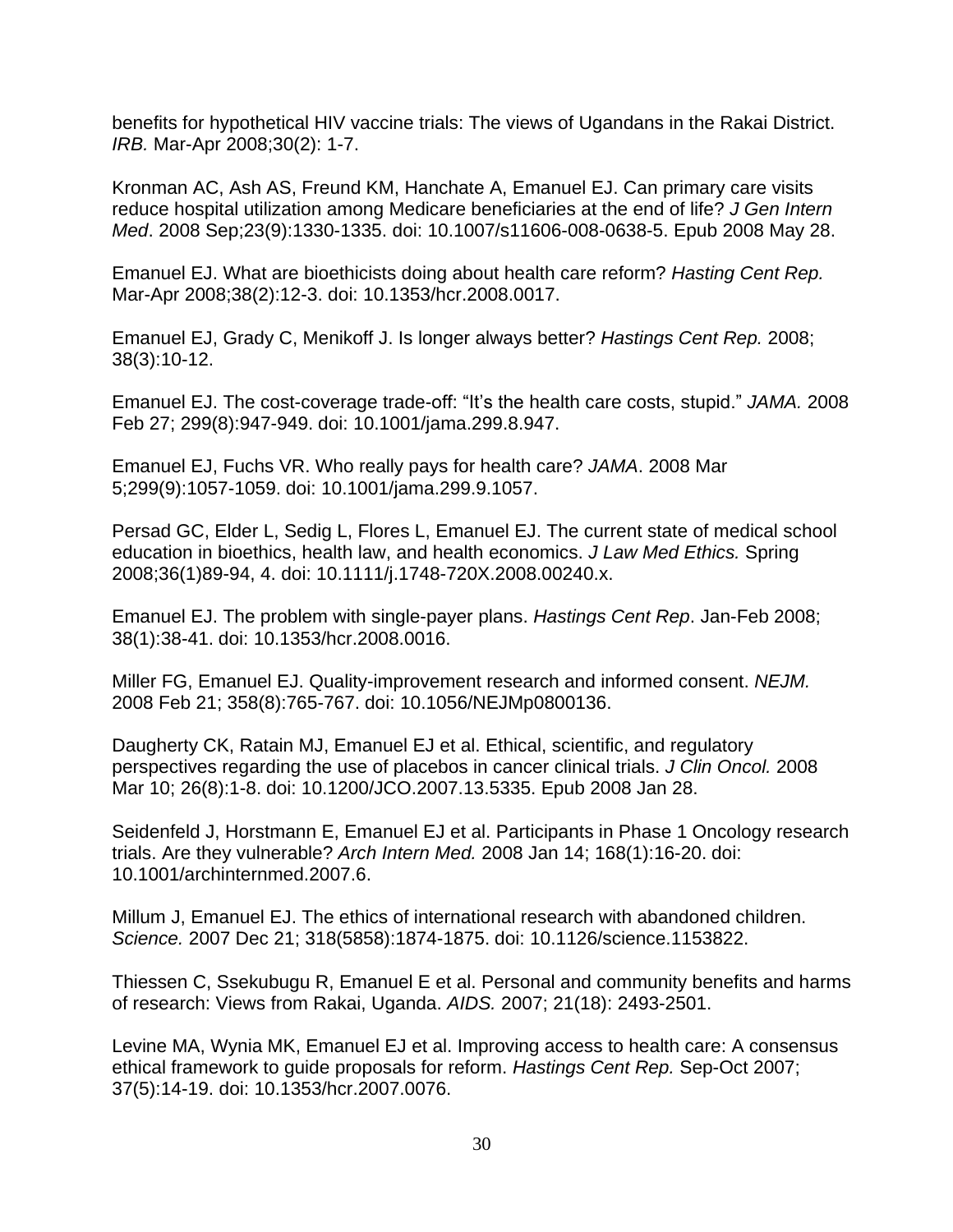Emanuel EJ, Fuchs VR, Garber AM. Essential elements of a technology and outcomes assessment initiative. *JAMA.* 2007 Sep 19; 298(11): 1323-1325. doi: 10.1001/jama.298.11.1323.

Koyfman SA, Agrawal M, Emanuel EJ et al. Risks and benefits associated with novel phase I oncology trial designs. *Cancer.* 2007; 110(5): 1115-1124.

Emanuel EJ. What cannot be said on television about health care. *JAMA.* 2007; 297(19): 2131-2133.

Denny CC, Emanuel EJ, Pearson SD. Why even well-insured patients should demand value-based insurance benefits. *JAMA.* 2007; 297(2): 2515-2518.

Hampson L, Joffe S, Emanuel EJ et al. Frequency, type, and monetary value of financial conflicts of interest in cancer clinical research. *J Clin Oncol.* 2007 Aug 20; 25(24):3609- 3614. doi: 10.1200/JCO.2006.09.3633.

Krohmal B, Emanuel EJ. Access and ability to pay: The ethics of a tiered medical care system. *Arch Intern Med.* 2007; 167(5):433-437.

Emanuel EJ, Grady C. Four paradigms of clinical research and research oversight. *Camb Q Healthc Ethics*. 2007; 16(1):82-96.

Hampson L, Agrawal M, Emanuel EJ et al. Financial conflicts of interest and their regulation: The perspectives of research participants. *NEJM*. 2006; 355:48-55.

Emanuel EJ. Changing premed requirements and the medical curriculum. *JAMA.* 2006;296(9):1128-1131.

Pearson SD, Miller FG, Emanuel EJ. Medicare's requirement for research participation as a condition of coverage: Is it ethical? *JAMA.* 2006;296(8):988-991.

Lie RK, Emanuel EJ, Grady C. Circumcision and HIV prevention research: An ethical analysis. *Lancet.* 2006; 368(9534):522-525.

Pentz R, Joffe S, Emanuel EJ et al. ASCO core values. *J Clin Oncol.* 2006; 24(36):5780- 5782.

Pace C, Grady C, Emanuel EJ et al. Post-trial access to tested interventions: The views of IRB/REC chairs, investigators and research participants in a multinational HIV/AIDS study. *AIDS Res Hum Retroviruses.* 2006;22(9):837-841.

Agrawal M, Grady C, Emanuel EJ et al. Patients' decision-making process regarding participation in phase I oncology research. *J Clin Oncol.* 2006;24(27):4479-4484.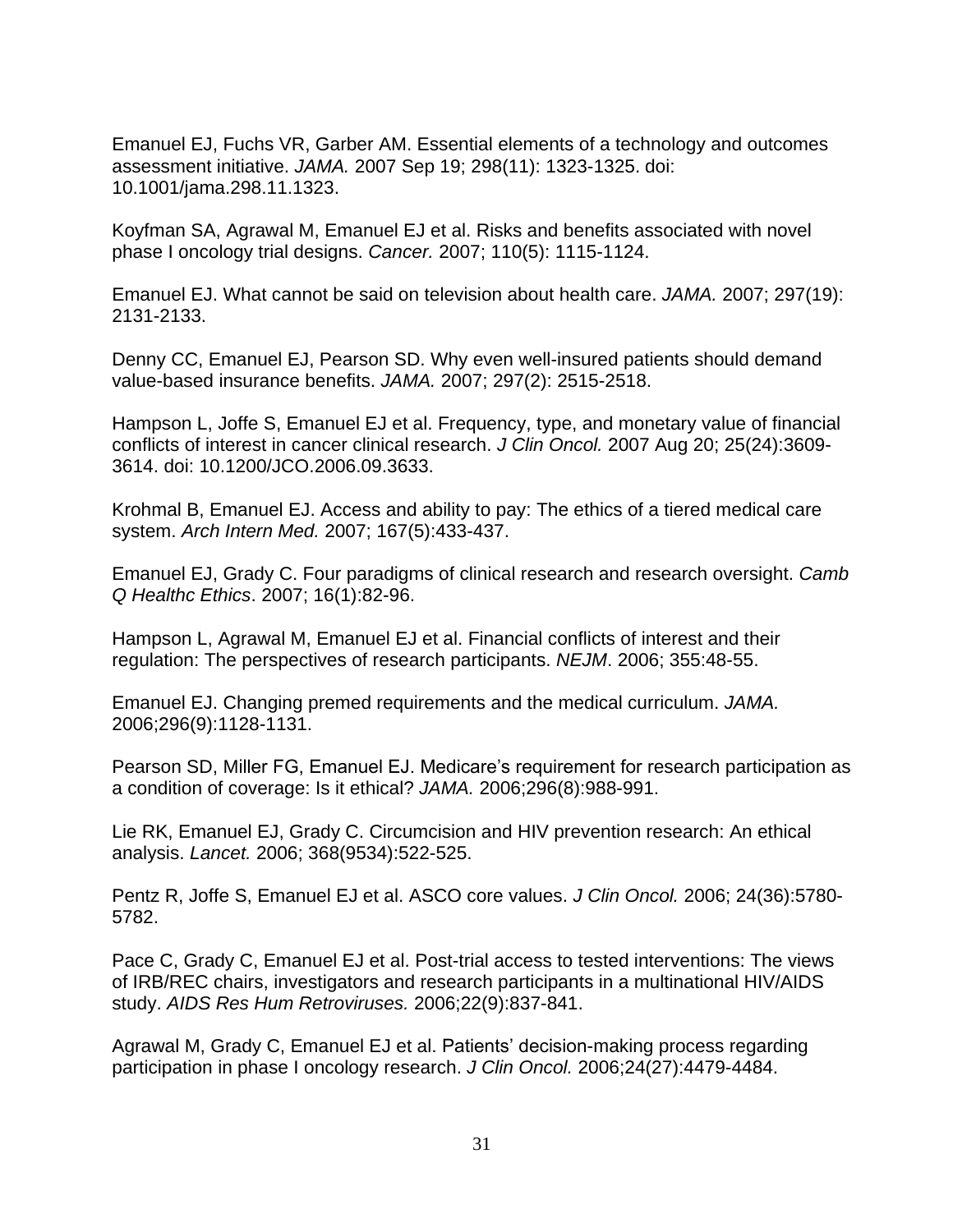Daugherty CK, Ratain MJ, Emanuel EJ et al. Research, ethical, and regulatory perspectives regarding the use of placebos for terminally ill patients with cancer. *Am Soc Clin Oncol Educ Book.* 2006:165-173.

Emanuel EJ, Lemmens T, Elliot C. Should society allow research ethics boards to be run as for-profit enterprises? *PLoS Med*. 2006; 3(7):e309.

Gross CP, Krumholz HM, Emanuel EJ et al. Does random treatment assignment cause harm to research participants? *PLoS Med.* 2006;3(6):e188.

Denny CC, Emanuel EJ. Physician-assisted suicide among Oregon cancer patients: A fading issue. *J Clin Ethics*. 2006; 17(1):39-42.

Emanuel EJ, Wertheimer A. Who should get Influenza vaccine when not all can? *Science.* 2006; 312: 854-855.

Hauser JM, Chang CH, Emanuel EJ et al. Who's caring for whom? Differing perspectives between seriously ill patients and their family caregivers. *Am J Hosp Palliat Care*. 2006; 23(2):105-112.

Malin JL, Schneider EC, Emanuel EJ et al. Results of the National Initiative for Cancer Care Quality: How can we improve the quality of cancer care in the United States? *J Clin Oncol.* 2006; 24(4): 626-634.

Sobolski GK, Barton JH, Emanuel EJ. Technology licensing: Lessons from the US experience. *JAMA*. 2005;294(24):3137-3140.

Emanuel EJ. The cost of marginal medicine is too high. *Med Gen Med*. 2005;7(4):67.

Wendler D, Emanuel EJ. What is a "minor" increase over minimal risk? *J Pediatr.* 2005; 147:575-578.

Barton J, Emanuel EJ. The patients-based pharmaceutical development process. *JAMA.* 2005; 294(16):2075-2082.

Fuchs VR, Emanuel EJ. Health care reform: Why? What? When? *Health Aff.* 2005; 24(6): 1399-1414.

Wendler D, Belsky L, Emanuel EJ et al. Quantifying the federal minimal risk standard. *JAMA.* 2005; 294(7): 826-832.

Emanuel EJ. Depression, euthanasia, and improving end-of-life care. *J Clin Oncol*. 2005; 23(27): 6456-6458.

Hampson LA, Emanuel EJ. End-of-life care: The authors respond. *Health Aff.* 2005; 24(6):1687-1688.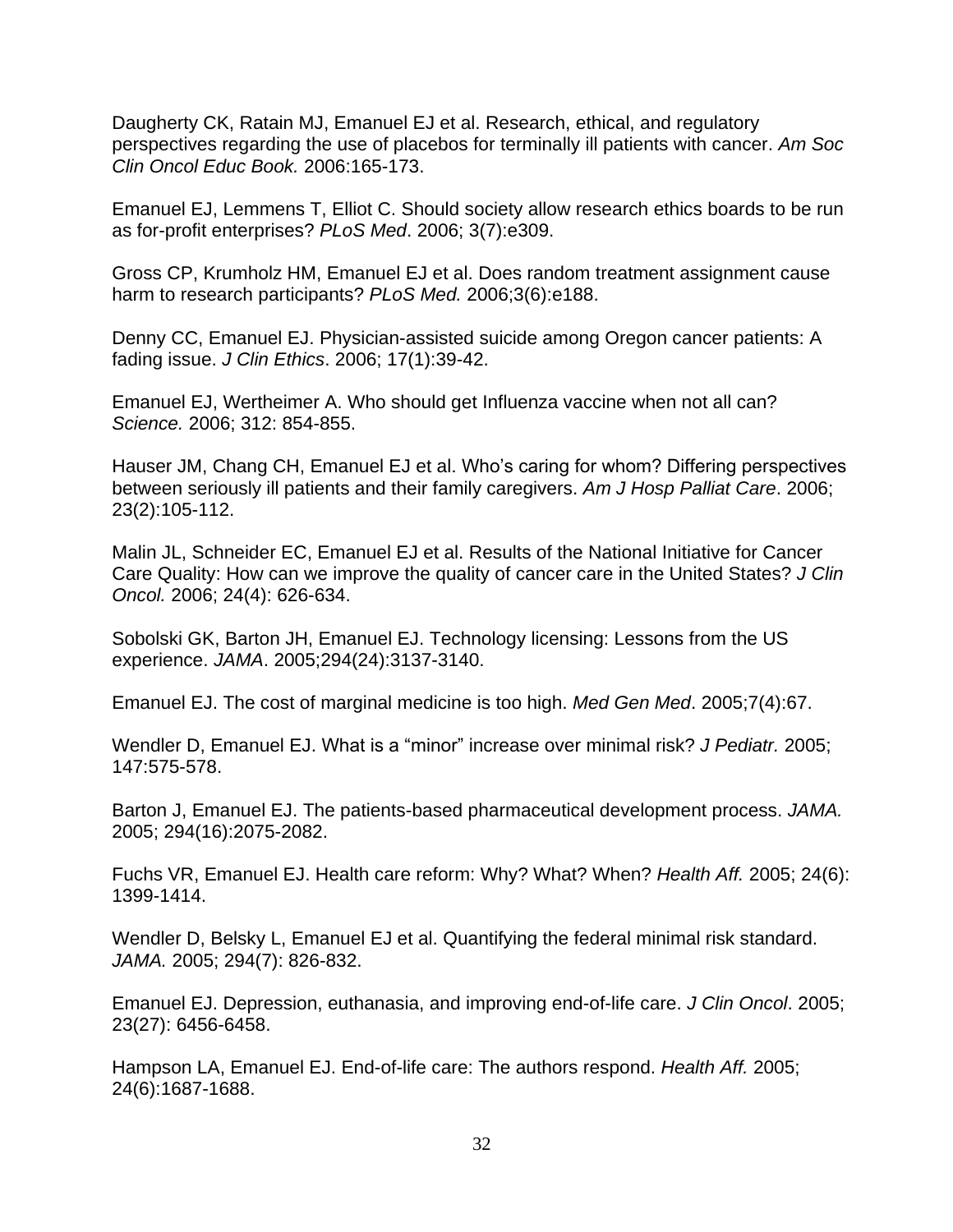Hampson LA, Emanuel EJ. The prognosis for changes in end-of-life care after the Schiavo case. *Health Aff.* 2005; 24(4): 972-975.

Emanuel EJ. Prohibiting conflicts of interest at the NIH. *The Scientist*. 2005; 19(10):10.

Pace C, Talisuna A, Emanuel EJ et al. Quality of parental consent in a Ugandan Malaria study. *Am J Public Health*. 2005; 95(7):1184-1189.

Emanuel EJ. Response to commentators on "Undue inducement: Nonsense on stilts?" *Am J Bioeth.* 2005; 5(5): W8-W11.

Emanuel EJ. Undue inducement – Nonsense on stilts. *Am J Bioeth.* 2005;5(5):9-13.

Emanuel EJ, Currie XE, Herman A. Undue inducement in clinical research in developing countries: Is it a worry? *Lancet.* 2005;366:336-340.

Sugarman J, Getz K, Emanuel EJ et al. The cost of institutional review boards in academic medical centers. *NEJM*. 2005;352(17):1825-1827.

Chen DT, Rosenstein DL, Emanuel EJ et al. Research with stored biological samples: what do research participants want? *Arch Intern Med*. 2005;165:652-655 .

Grady C, Dickert N, Emanuel EJ et al. An analysis of U.S. practices of paying research participants. *Contemp Clin Trials.* 2005; 26(3):365-375.

Wendler D, Pace C, Emanuel EJ et al. Research on stored biological samples: The views of the Ugandans. *IRB.* 2005; 27(2): 1-5.

Emanuel EJ, Fuchs VR. Health care vouchers – A proposal for universal coverage. *NEJM.* 2005; 352(12):1255-1260.

Diallo D, Doumbo O, Emanuel EJ et al. Community permission for research in developing countries. *Clin Infect Dis.* 2005; 41:255-259.

Hawkins J, Emanuel EJ. Clarifying confusions about coercion. *Hastings Cent Rep.* 2005; 35(5): 16-19.

Horstmann E, McCabe MS, Emanuel EJ et al. Risks and benefits of phase I oncology trials, 1991-2002. *NEJM*. 2005; 352(9): 895-904.

Pace C, Emanuel EJ, Theshinee C et al. The quality of informed consent in a clinical research study in Thailand. *IRB.* 2005;27(1):9-17.

Pace C & Emanuel EJ. The ethics of research in developing countries: Assessing voluntariness. *Lancet.* 2005;365:11-12.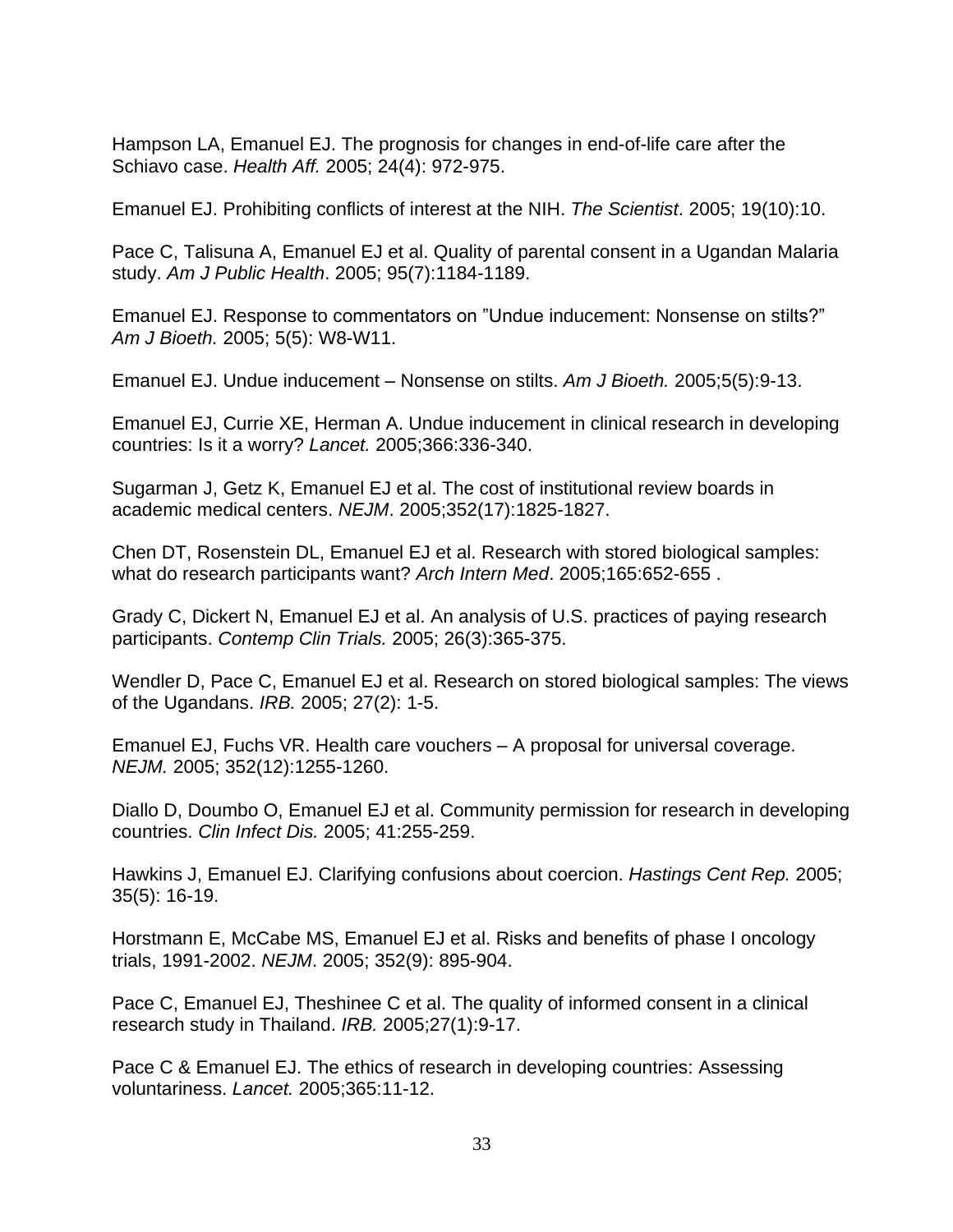Wood A, Grady C, Emanuel EJ. Regional ethics organizations for protection of human research participants. *Nat Med.* 2004;10(12):1283-1288.

Wendler D, Emanuel EJ. Letters: Ethics of surrogate consent for living organ donation. *JAMA.* 2004; 292(14):1684-1685.

Emanuel E, Fairclough DPH, Wolfe P et al. Talking with terminally ill patients and their caregivers about death, dying and bereavement. Is is stressful? Is it helpful? *Arch Intern Med.* 2004;164:1999-2004.

Schneider EC, Epstein AM, Emanuel EJ et al. Developing a system to assess the quality of cancer care: ASCO's National Initiative on cancer care quality. *J Clin Oncol.* 2004; 22(15):2985-2991.

Flory J, Emanuel EJ. Interventions to improve research participants' understanding of informed consent: A systematic review. *JAMA.* 2004; 292(13):1593-1601.

Hurst SA, Teagarden R, Emanuel EJ et al. Conserving scarce resources: Willingness of health insurance enrollees to choose cheaper options. *J Law Med Ethics.* 2004;32(3):496-499.

Emanuel, EJ, Wood A, Fleischman A et al. Oversight of human participants research: Identifying problems to evaluate reform proposals. *Ann Intern Med*. 2004; 141:282-291.

Flory J & Emanuel EJ. Interventions to improve research participants' understanding in informed consent for research: A systematic review. *JAMA*. 2004; 292(13): 1593-601.

Shalowitz D, Emanuel EJ. Commentary: Euthanasia and physician-assisted suicide: Implications for physicians. *J Clin Ethics.* 2004;15(3):232-236.

Emanuel EJ, Grady C, Wendler D. Moving beyond reasonable availability to fair benefits for research in developing countries. *Hastings Cent Rep.* 2004;34(3):17-27.

Miller FG, Emanuel EJ, Rosenstein DL et al. Ethical issues concerning research on complementary and alternative medicine. *JAMA.* 2004; 291:599-604.

Wendler D & Emanuel EJ. Assessing the ethical and practical wisdom of surrogate living organ donation. *JAMA.* 2004; 291:732-735.

Flory J, Young-Xu Y, Emanuel EJ et al. Place of death: US trends since 1980. *Health Aff.*  2004; 23(3):194-200.

Belsky L, Lie R, Emanuel EJ et al. The general agreement on trade in services: Implications for health policymakers. *Health Aff.* 2004; 23(3):137-143.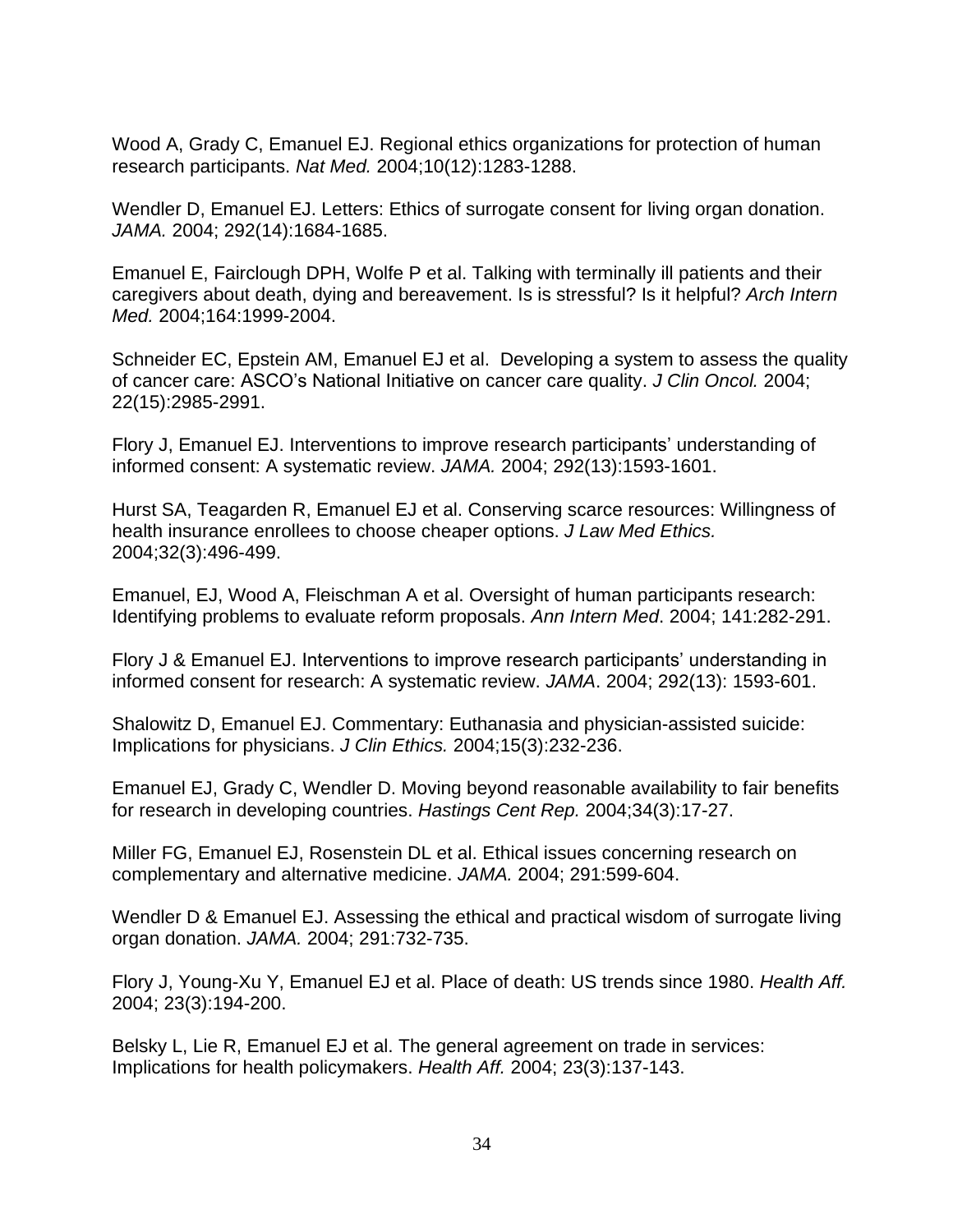Emanuel EJ. Ending concerns about undue inducement. *J Law Med Ethics.* 2004;32:100- 105.

Lie RK, Emanuel EJ, Grady C et al. The standard of care debate: The declaration of Helsinki versus The International Consensus Opinion. *J Med Ethics.* 2004; 30:190-193.

Emanuel EJ, Wendler D, Killen J et al. What makes clinical research in developing countries ethical? The benchmarks of ethical research. *J Infect Dis.* 2004; 189:930-937.

Wendler D, Emanuel EJ, Lie R. The standard of care debate: Can research in developing countries be both ethical and responsive to those countries' health needs? *Am J Public Health.* 2004;94(6):923-928.

Emanuel EJ, Schnipper LE, Kamin DY et al. The costs of conducting clinical research. *J Clin Oncol.* 2003;21: 4145-4150.

Emanuel EJ. The lesson of SARS. *Ann Intern Med.* 2003;139:589-591.

Agrawal M & Emanuel EJ. Ethics of phase 1 oncology studies: Reexamining the arguments and data. *JAMA.* 2003;290:1075-1082.

Masur H, Emanuel EJ, Lane HC. Severe Acute Respiratory Syndrome: Providing care in the face of uncertainty. *JAMA.* 2003;289:2861-2863.

Earle C & Emanuel EJ. Patterns of Care Studies: Creating "an environment of watchful concern." *J Clin Oncol*. 2003;21:4479-4480.

Pace C, Grady C, Emanuel EJ. What we don't know about informed consent. *Sci Dev Net*. 2003.

Emanuel EJ, Young Y-X, Levinsky N et al. Chemotherapy use among Medicare beneficiaries at the end of life. *Ann Intern Med*. 2003;138:639-643.

Sugarman J, Eckenwiler L, Emanuel EJ. Research oversight through new lenses: The consortium to examine clinical research ethics. *IRB.* 2003;25:9-10.

Agrawal M & Emanuel EJ. Conventional wisdom looking for data. *Lancet.* 2002; 360:1997-1998.

Emanuel EJ. Fair benefits for research in developing countries. *Science.* 2002;298:2133- 2134.

Weiss SC, Kimball AB, Emanuel EJ et al. Quantifying the harmful effect of Psoriasis on health-related quality of life. *J Acad Dermatol.* 2002;47:512-518.

Emanuel EJ. Introduction to occupational medical ethics. *Occup Med*. 2002;17:166-171.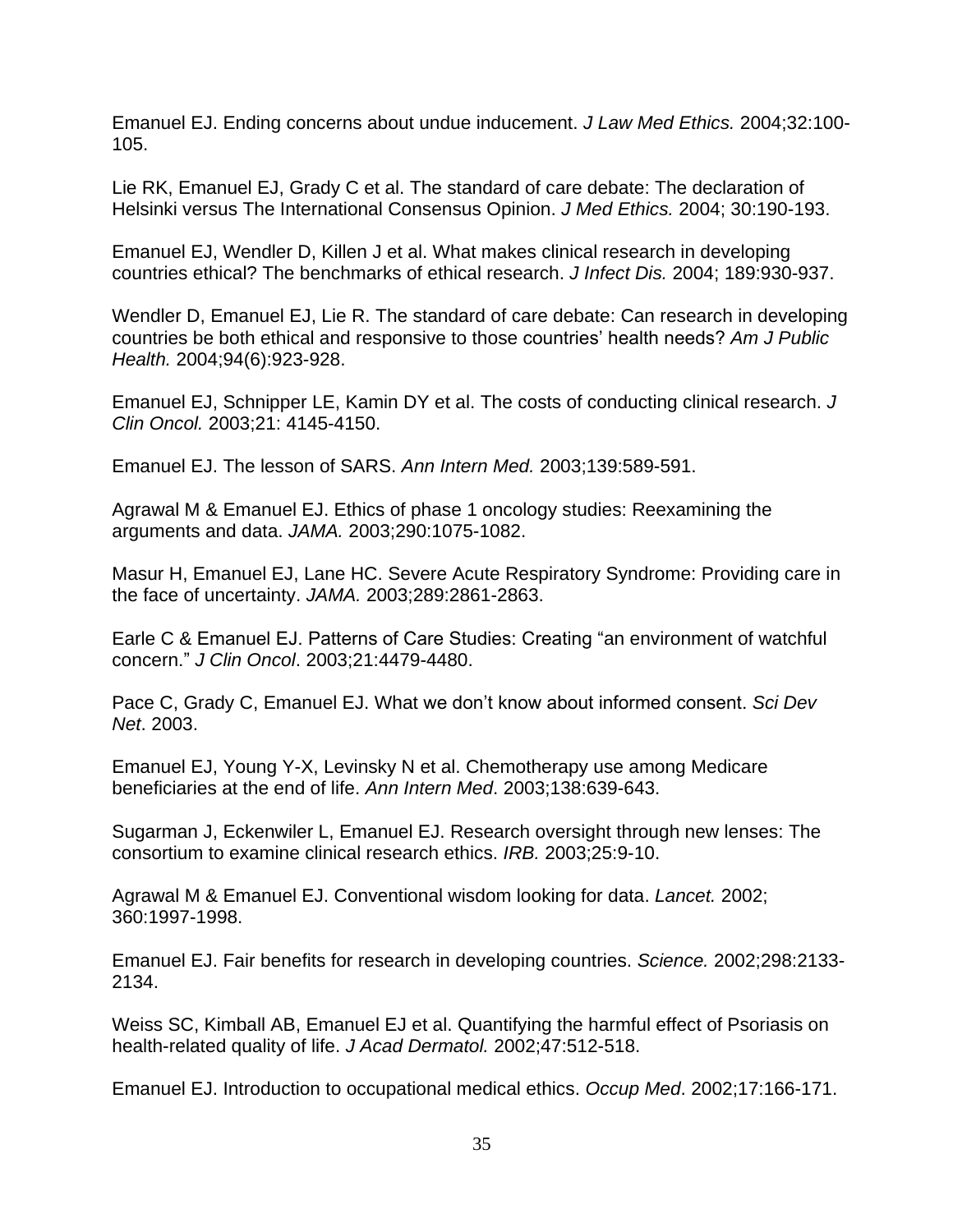Agrawal M, Emanuel EJ. Attending to psychologic symptoms and palliative care. *J Clin Oncol.* 2002;20:624-626.

Agrawal M, Emanuel EJ. Death and dignity: Dogma disputed. *Lancet.* 2002;360:1997- 1998.

Dickert N, Emanuel EJ, Grady C. Paying research subjects: An analysis of current policies. *Ann Intern Med*. 2002;136:368-373.

Emanuel EJ. Euthanasia and physician-assisted suicide: A review of the empirical data from the United States. *Arch Intern Med.* 2002;162:142-152.

Wendler D, Rackoff JE, Emanuel EJ et al. The ethics of paying for children's participation in research. *J Pediatr.* 2002;141:166-171.

Emanuel EJ, Ash A, Yu W et al. Managed care, hospice use, site of death, and medical expenditures in the last year of life. *Arch Intern Med.* 2002;162:1722-1728.

Wendler D & Emanuel EJ. The debate over research on store biological samples: What do sources think? *Arch Intern Med.* 2002;162:1457-1462.

Emanuel EJ. Health care reform: Still possible. *Hastings Cent Rep.* 2002;32:32-34.

Wendler D, Martinez R, Emanuel EJ et al. Views of potential subjects toward proposed regulations for clinical research with adults unable to consent. *Am J Psychiatry.* 2002; 159:585-591.

Emanuel EJ, Titlow K. Evaluating community-based health initiatives: Identifying the characteristics of successful initiatives and evaluations. *J Health Polit Policy Law.*  2002;27:105-108.

Emanuel EJ. Assisted suicide and cancer. *Lancet Oncol.* 2001;2:179-180.

Emanuel LL, Alpert HR, Emanuel EJ. Concise screening questions for clinical assessments of terminal care: The needs near the end-of-life care screening tool. *J Palliat Med.* 2001;4:465-474.

Levinsky N, Yu W, Emanuel EJ et al. Influence of age on Medicare expenditures and medical care in the last year of life. *JAMA*. 2001;286:1349-1355.

Emanuel EJ, Miller FG. The ethics of placebo-controlled trials –A middle ground. *NEJM.*  2001;345:915-919.

Burton SL, Randel L, Emanuel EJ et al. The ethics of pharmaceutical benefit management. *Health Aff.* 2001;20:150-163.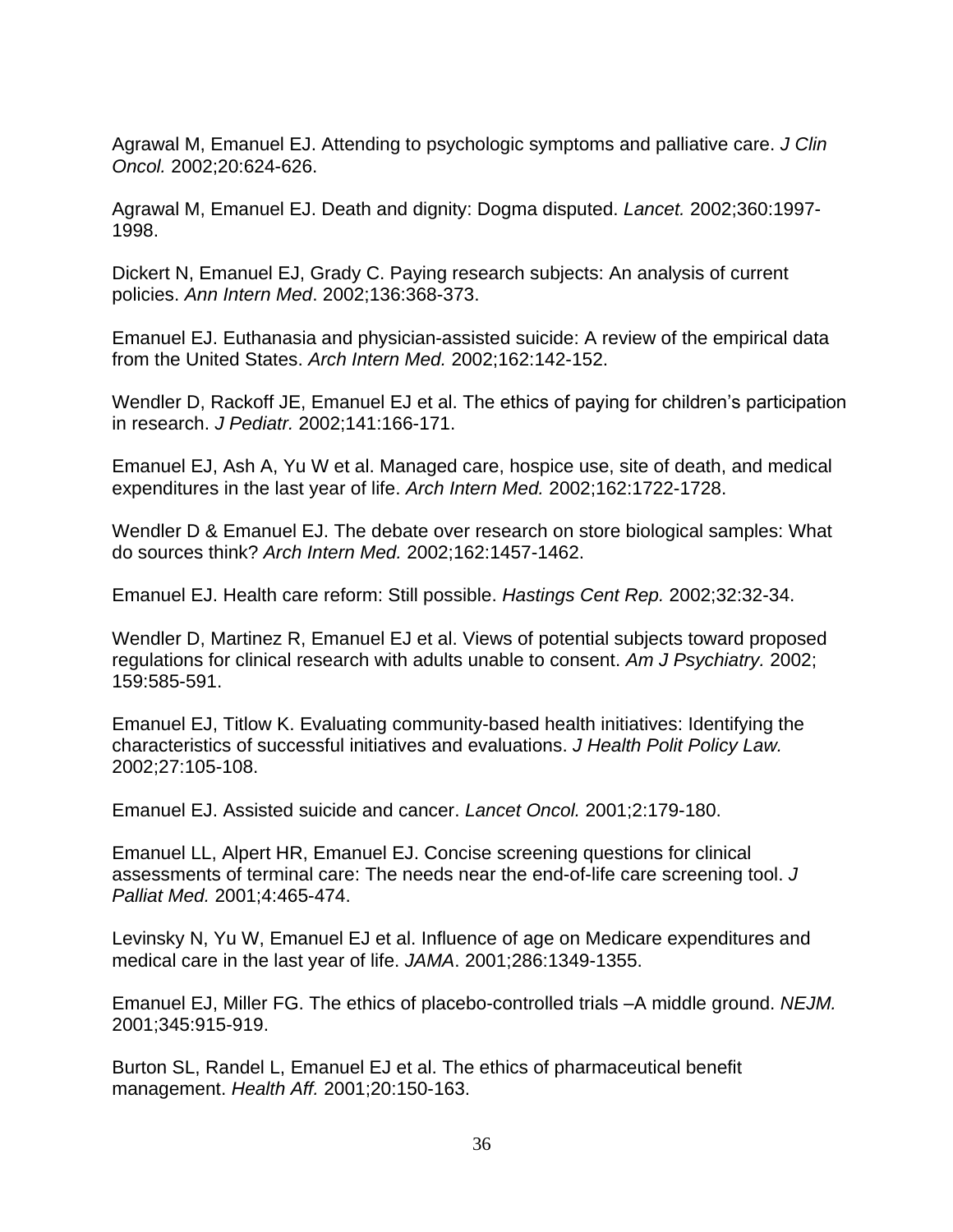Randel L, Pearson S, Emanuel EJ et al. How managed care can be ethical. *Health Aff.* 2001;20:43-56.

Emanuel EJ, Wendler D, Grady C. What makes clinical research ethical? *JAMA.* 2000; 283:2701-2711.

Weijer C, Emanuel EJ. Protecting communities in biomedical research. *Science.* 2000;289:1142-1144.

Emanuel EJ, Fairclough D, Emanuel LL. Attitudes and desires related to euthanasia and physician-assisted suicide among terminally ill patients and their caregivers. *JAMA.* 2000;284:2460-2468.

Wolfe J, Klar N, Emanuel EJ et al. Understanding of prognosis and treatment goals among parents of children who died of cancer: Impact on palliative care. *JAMA.* 2000;284:2469-2475.

Emanuel EJ, Fairclough DL, Slutsman J et al. Understanding economic and other burdens of terminal illness: The experience of patients and their caregivers. *Ann Intern Med.* 2000;132:451-459.

Emanuel EJ, Fairclough D, Clarridge BC et al. Attitudes and practices of US oncologists regarding euthanasia and physician assisted suicide. *Ann Intern Med.* 2000;133:527-532.

Wolfe J, Grier H, Emanuel EJ et al. Symptoms and suffering at the end of life in children with cancer. *NEJM.* 2000;842:326-342.

Emanuel EJ. Justice and managed care: Four principles for the just distribution of health care resources. *Hastings Cent Rep.* 2000;30:8-16.

Willems D, Daniels E, Emanuel EJ et al. Attitudes and practices concerning the end of life: A comparison between physicians from the United States and from the Netherlands. *Arch Intern Med.* 2000;160:63-68.

Weijer C, Goldsand G, Emanuel EJ. Protecting communities in research: Current guidelines and limits of exploration. *Genetics.* 1999;23:275-280.

Emanuel EJ, Fairclough D, Slutsman J et al. Assistance from family members, friends, paid care givers, and volunteers in the care of terminally ill patients. *NEJM.* 1999; 341:956-963.

Emanuel EJ. Choice and representation in health care. *Med Care Res Rev.* 1999;56:113- 140.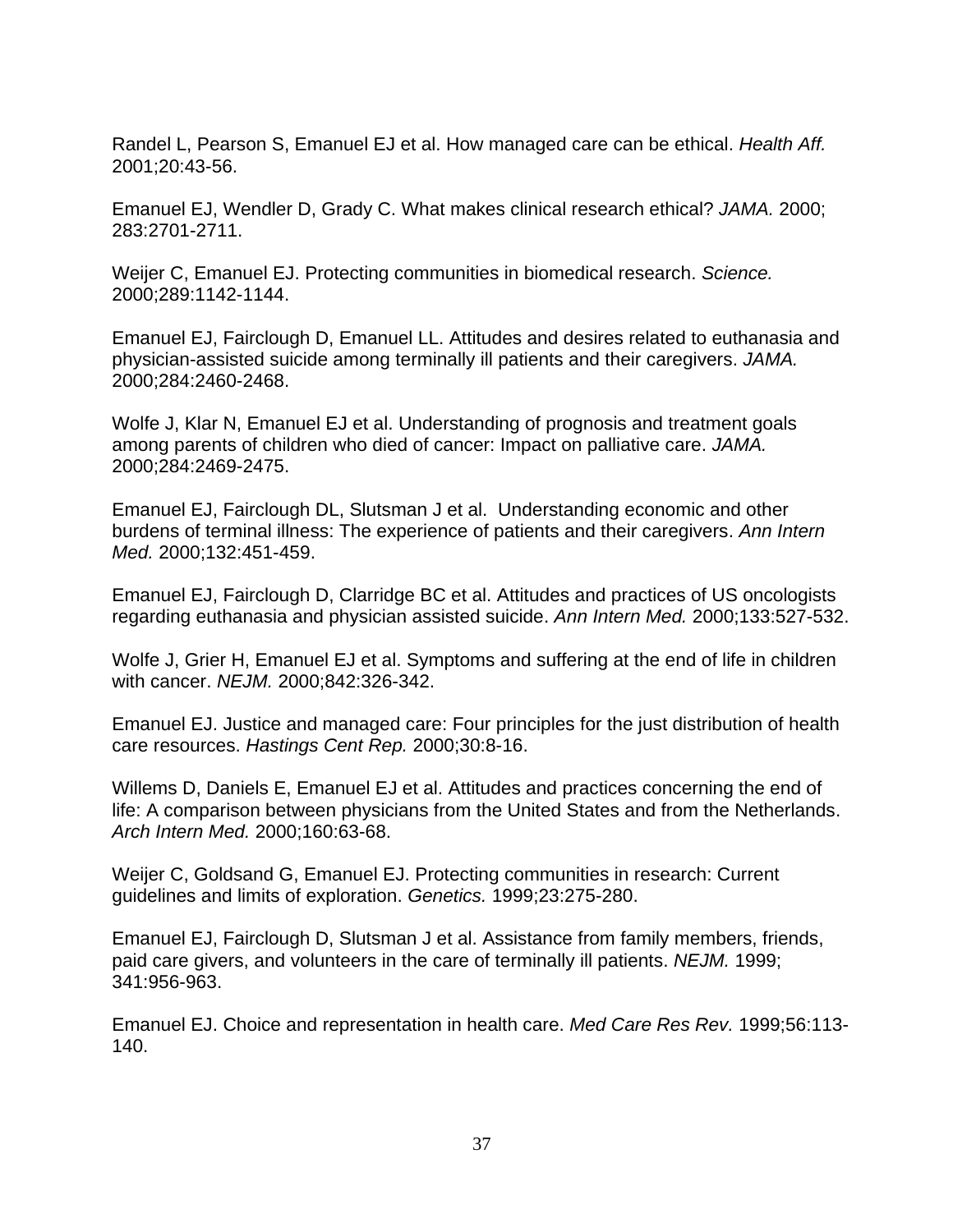Wolfe J, Fairclough DL, Emanuel EJ. Stability of attitudes regarding physician-assisted suicide and euthanasia among oncology patients, physicians, and the general public. *J Clin Oncol.* 1999;17:1274-1279.

Emanuel EJ. What is the great benefit of legalizing euthanasia or physician assisted suicide? *Ethics* 1999;109:629-642.

Emanuel EJ. A world of research subjects. *Hastings Cent Rep.* 1999;28:25.

Pearson SD, Sabin JE, Emanuel EJ. Ethical guidelines for physician compensation based on capitation. *NEJM.* 1998;339:689-693.

Emanuel EJ, Emanuel LL. The promise of a good death. *Lancet.* 1998;351:S21-29.

Emanuel EJ. The future of euthanasia and physician assisted suicide: Beyond rights talk to informed public policy. *Minn Law Rev.* 1998;82:983-1014.

Emanuel EJ, Battin M. The cost of euthanasia: Cost savings from legalizing physician assisted suicide. *NEJM.* 1998;339:167-172.

Emanuel EJ, Daniels E, Fairclough D et al. The practice of euthanasia and physicianassisted suicide: Adherence to proposed safeguards and effect on physicians. *JAMA.* 1998;280:507-513.

Emanuel EJ, Goldman L. Protecting patient welfare in managed care: Six safeguards. *J Health Polit Policy Law.* 1998;23:635-659.

Emanuel EJ, Emanuel LL. Preserving community in health care. *J Health Polit Policy Law.* 1997;22:147-184.

Howard O, Fairclough D, Emanuel EJ et al. Physician desire for euthanasia and assisted suicide: Would physicians practice what they preach? *J Clinic Oncol.* 1997;15:428-432.

Emanuel EJ. Where civic republicanism and deliberative democracy meet. *Hastings Cent Rep.* 1996;26:12-14.

Emanuel EJ. Cost savings at the end of life: What do the data show? *JAMA.* 1996; 275: 1907-1914.

Emanuel EJ, Daniels E. Oregon's physician assisted suicide law: Provisions and problems. *Arch Intern Med.* 1996;156:825-829.

Emanuel EJ, Fairclough D, Daniels E et al. Attitudes and experiences of euthanasia and assisted suicide among oncology patients, oncologists and the general public. *Lancet.* 1996;347:1805-1810.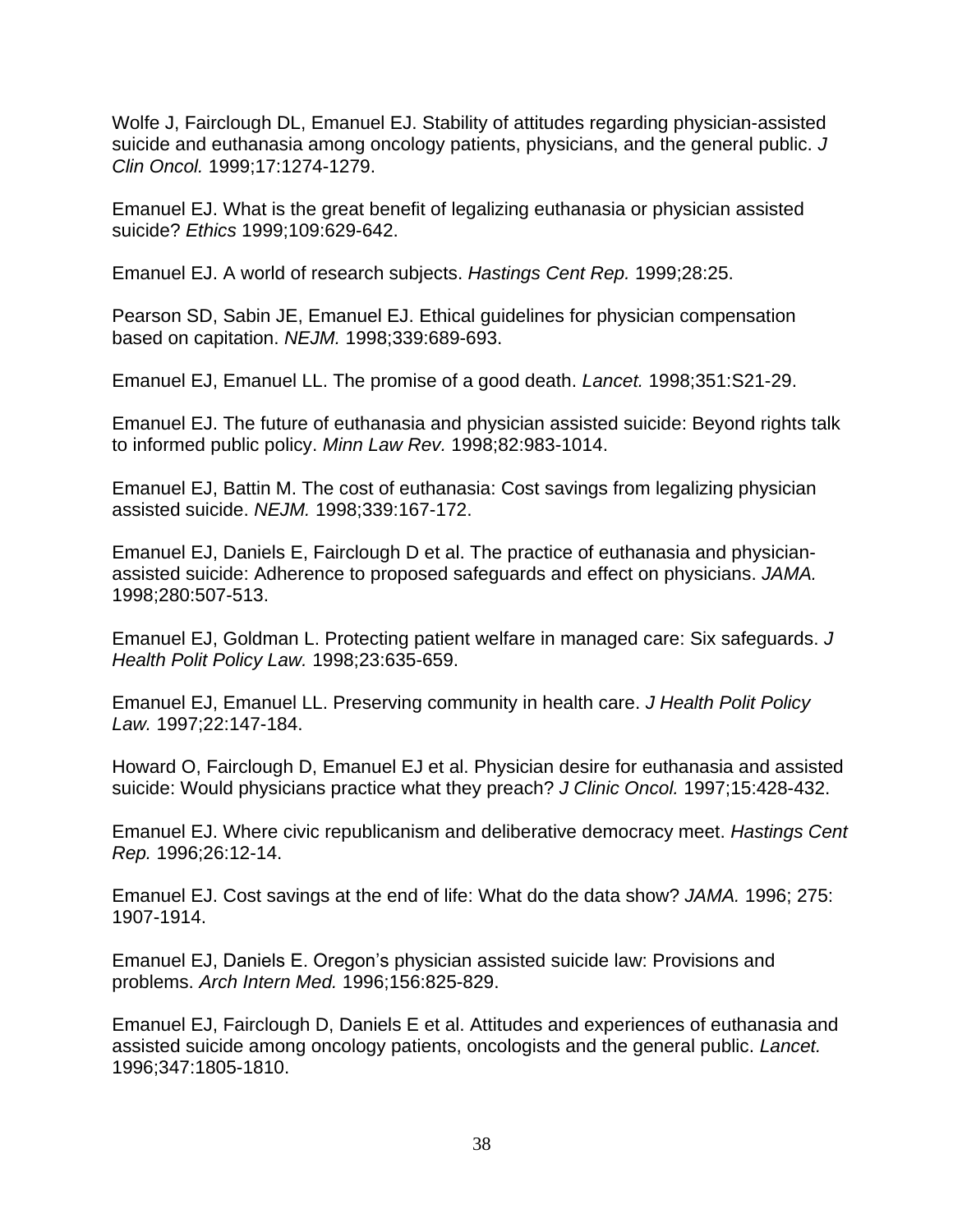Emanuel EJ, Emanuel LL. What is accountability in health care? *Ann Intern Med.* 1996;124:229-239.

Emanuel EJ, Dubler N. Preserving the physician-patient relationship in the era of managed care. *JAMA.* 1995;273:323-329.

Emanuel EJ & Steiner D. Institutional conflict of interest: General framework and application to a particular case. *NEJM.* 1995;332:262-267.

Emanuel EJ. Medical ethics in the era of managed care: The need for institutional structure instead of principles for individual cases. *J Clin Ethics.* 1995;6:335-338.

Emanuel EJ. Empirical studies on euthanasia and assisted suicide. *J Clin Ethics.* 1995;6:158-160.

Emanuel EJ. A phase I trial on the ethics of phase I trials. *J Clin Oncol.* 1995;13:1049- 1051.

Emanuel EJ. Euthanasia: Historical, ethical and empiric perspectives. *Arch Intern Med.*  1994;154:1890-1901.

Emanuel EJ. The history of euthanasia debates in the United States and Britain. *Ann Intern Med.* 1994;121:793-802.

Emanuel EJ, Powderly K. Cancer and maybe a baby?. *Hastings Cent Rep.* 1994;24(6):24-25.

Emanuel EJ. Discussions about life-sustaining treatments. *J Clin Ethics.* 1994;5:250-252.

Emanuel LL, Emanuel EJ, Stoeckle JD et al. Advance directives: Stability of patients' choices. *Arch Intern Med.* 1994;154:209-217.

Emanuel EJ & Emanuel LL. The economics of dying: The illusion of cost savings at the end-of-life. *NEJM.* 1994;330:540-544.

Emanuel LL, Barry MJ, Emanuel EJ et al. Advance directives: Can patients' stated treatment choices be used to infer unstated choices? *Med Care.* 1994;32:95-105.

Emanuel EJ, Weinberg D, Gonin R et al. How well is the patient self-determination act working?: An early assessment. *Am J Med.* 1993;95:619-628.

Emanuel EJ, Brett A. Managed competition and the patient-physician relationship. *NEJM.* 1993;329:879-882.

Emanuel EJ. A Communitarian Health-Care Package. *Responsive Community.* 1993; 3(3):49-56.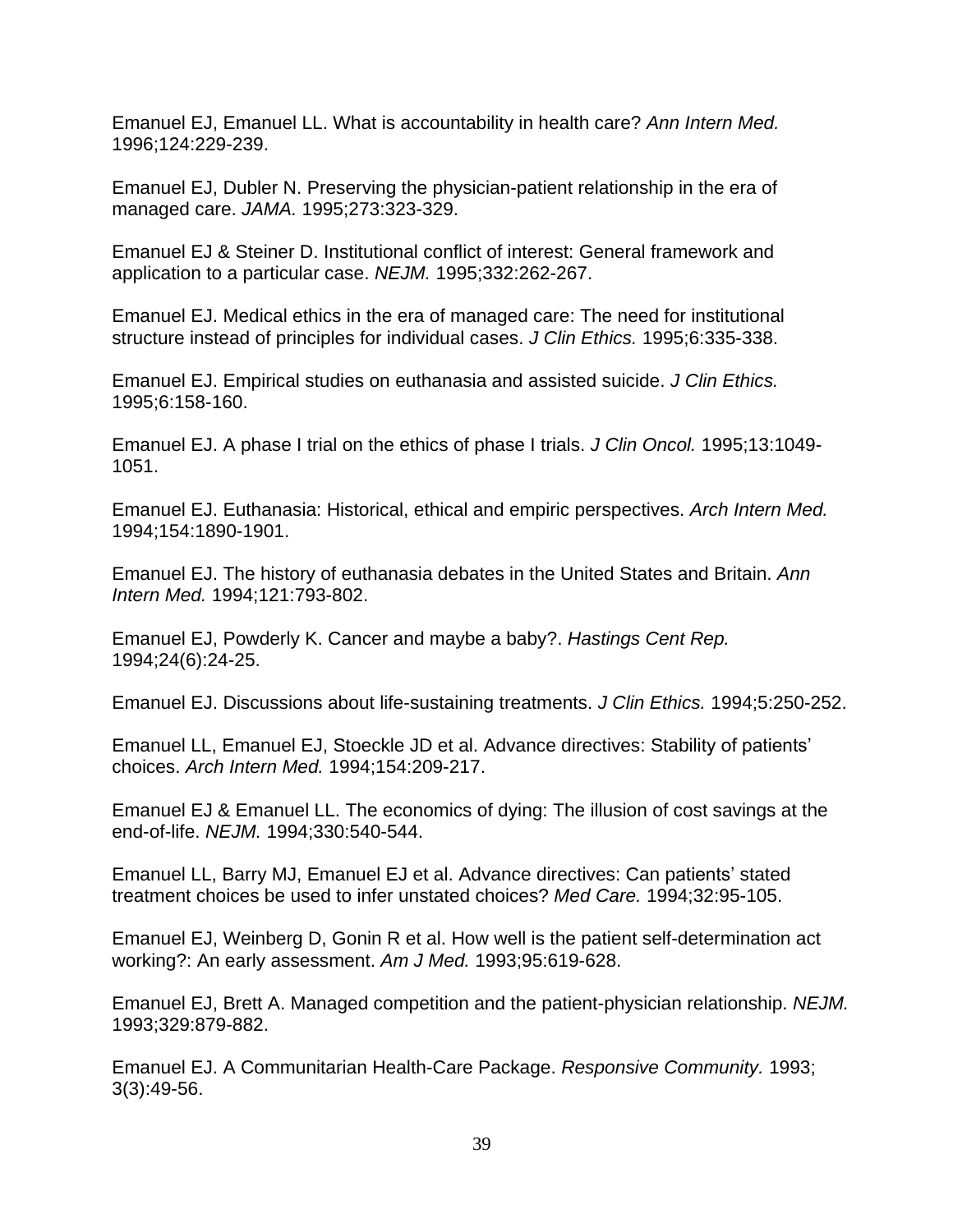Emanuel LL, Emanuel EJ. Decisions at the end of life: Guided by communities of patients. *Hastings Cent Rep.* 1993;23:6-14.

Emanuel EJ, Emanuel LL. Proxy decision-making for incompetent patients: An ethical and empirical analysis. *JAMA.* 1992;267:2067-2071.

Emanuel EJ, Emanuel LL. Four models of the physician-patient relationship. *JAMA.* 1992;267:2221-2226.

Emanuel EJ. Securing patients' right to refuse medical care: In praise of the Cruzan decision. *Am J Med.* 1992;92:307-311.

Emanuel LL, Barry M, Emanuel EJ et al. Advance directives for medical care: A case for greater use. *NEJM.* 1991;234:889-895.

Emanuel EJ, Weinberg D. Is it time for an aids medical center? *Am J Med.* 1991;91:74- 79.

Emanuel LL, Emanuel EJ. The medical directive: A new comprehensive advance care document. *JAMA.* 1989;261:3288-3293.

Emanuel EJ, Emanuel LL. Living wills: Past, present, and future. *J Clin Ethics.*1989;1:9- 19.

Emanuel EJ. Do physicians have an obligation to treat patients with AIDS? *NEJM.*  1988;318:1686-1690.

Emanuel EJ. What criteria should guide decision makers for incompetent patients? *Lancet.* 1988;i:170-171.

Emanuel EJ. Can physicians withhold life-sustaining care from non-terminally ill patients? *Lancet* 1988;i:106-108.

Emanuel EJ. A review of the ethical and legal aspects of terminating care. *Am J Med.*  1988; 84:291-301.

Emanuel EJ. A communal vision of care for incompetent patients. *Hastings Cent Rep.* 1987;17:15-20.

Emanuel EJ. Physician liability and taking rights seriously. *South Med J.* 1987;80:1416- 1417.

Emanuel EJ, Emanuel LL. Is our AIDS policy ethical? *Am J Med.* 1987;83:519-520.

Emanuel EJ. The ethics of splicing life. *Dissent*.1984;266-269.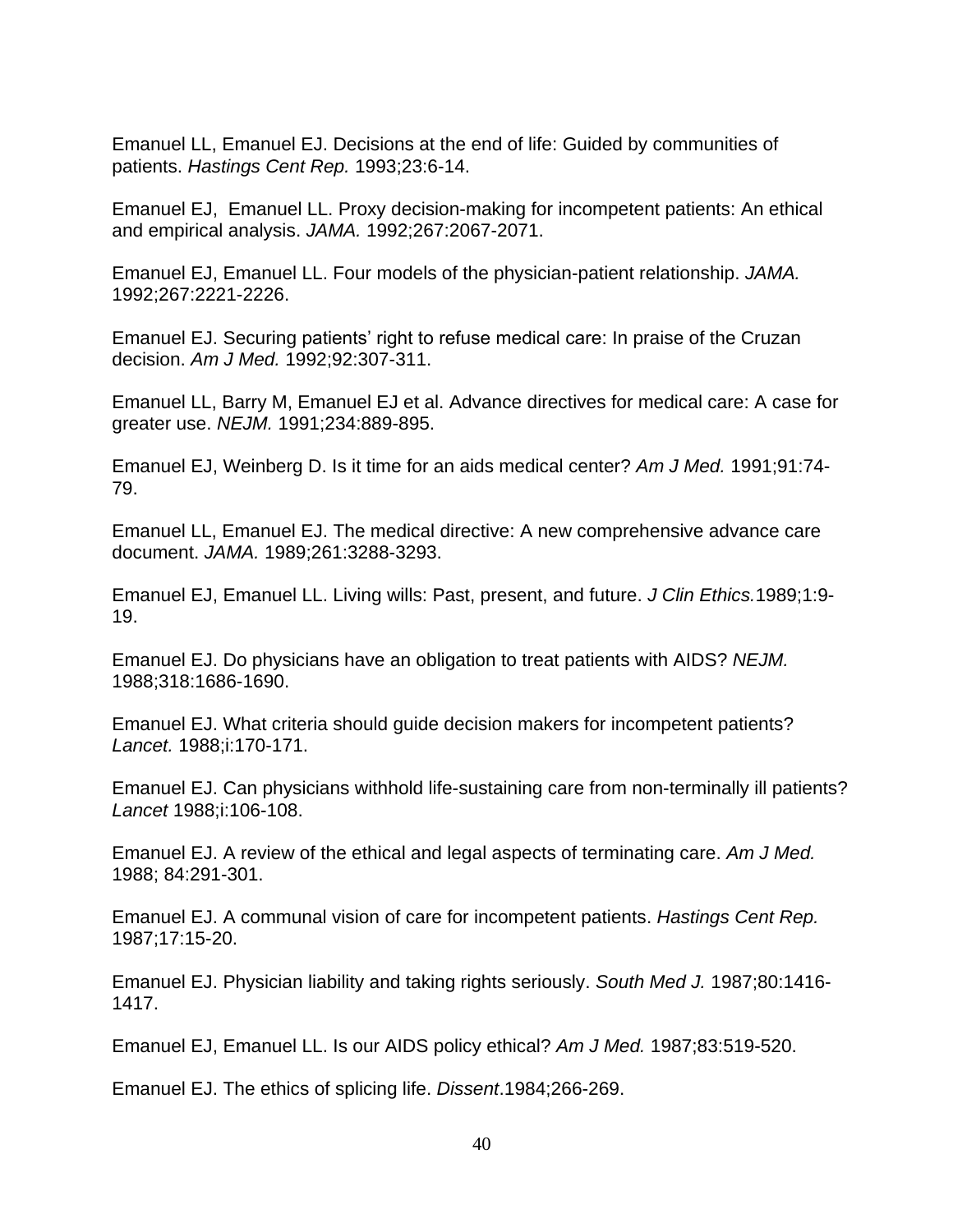## **BOOK REVIEWS**

Emanuel, EJ. Tinkers and Tailors: Three Books Look to the Biomedical Frontier in *The New York Times Sunday Book Review 2017*; Sunday, March 19, 2017, pg. 17.

Emanuel, EJ. Review of the American College of Physicians Ethics Manual, Sixth Edition in *Annals of Internal Medicine* 2012; January 3, 2012; 156 (1): 56-57.

Emanuel, EJ. Review of Medical Apartheid by Harriet A. Washington in *The New York Times Book Review* 2007; Sunday, February 18, 2007, pg. 18.

Emanuel, EJ. Review of The Rights of Patients: The Authoritative ACLU Guide to the Rights of Patients by George Annas in *The New England Journal of Medicine* 2004; 351(7):724-726.

Belsky L, Emanuel E. Conflicts of interest and preserving the objectivity of scientific research, review of Science in the Private Interest: Has the Lure of Profits Corrupted Biomedical Research? by Sheldon Krimsky in *Health Affairs* 2004;23:268-270.

Emanuel EJ. Review of: The Case Against Assisted Suicide: For the Right to End-of-Life Care, by Kathleen Foley and Herbert Hendin in *JAMA* 2003;289:233-234.

Emanuel EJ. Setting Limits Fairly: Can We Learn To Share Medical Resources? By Norman Dainels and James Sabin in *New England Journal of Medicine* 2002;347:953- 954.

Emanuel EJ. A Time to Die: The Place for Physician Assistance. *Journal of Health Politics, Policy and Law* 2000;25:382-387.

Emanuel E. From Individual Needs to Community Autonomy. *Medical Humanities Review* 1998;12:75-778.

Emanuel E. The Ethical Paradox of Modern Health Care. *Lancet* 1998;352-494.

Emanuel E. Mortal Peril: Our Inalienable Right to Health Care? By Richard Epstein in *New England Journal of Medicine* 1997;337:352-353.

Emanuel E. A Midwife through the Dying Process: Stories of Healing and Hard Choices at the End of Life by Timothy Quill in *JAMA* 1997;277:1562-1563.

Emanuel E. Principles of Biomedical Ethics, 4<sup>th</sup> Edition by Tom Beauchamp and James Childress in *The Hastings Center Report* 1995;25:37-38.

Emanuel E. The Ethics of Genetic Counseling. *Ethics and Behavior* 1994.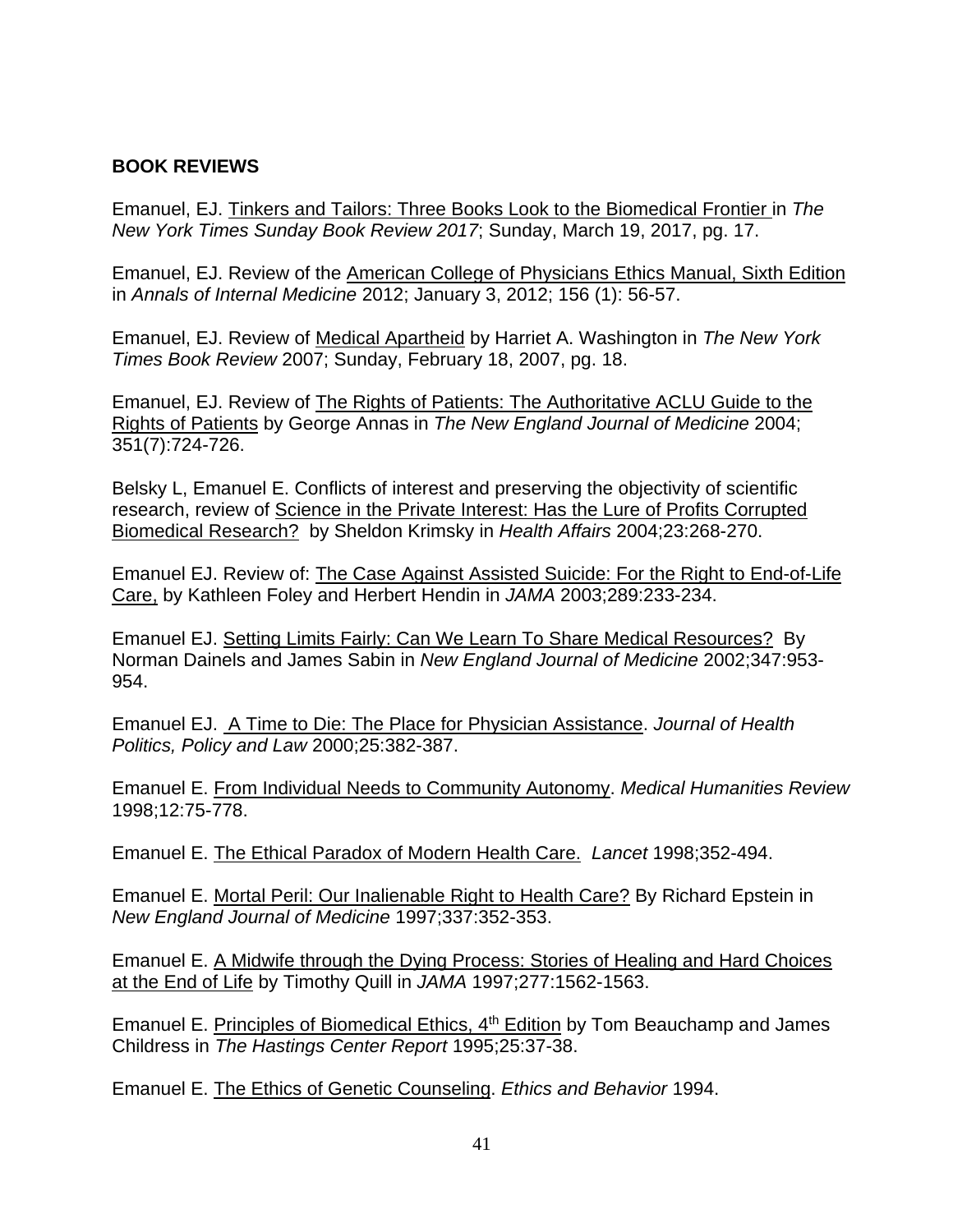Emanuel E. Medical Care—and Caring. *The Wall Street Journal* January 7, 1988; 17.

Emanuel E. Med Schools: Doing Better, Feeling Worse. *The Public Interest* Spring 1986;83:112.

# **POPULAR ARTICLES**

Emanuel EJ COVID-19 Deaths Are More Likely Among Men, but Why? The New York Times. OpEd November 2, 2021.

Emanuel EJ. Opinion Why We Can Have Both Innovative Drugs and Lower Drug Prices. Politico. 2021.

Emanuel EJ & Diana A. Missing From Biden's American Families Plan: Help For Low-Income Parents With New Babies. USA Today. 2021.

Persad G, Parker W, & Emanuel EJ. Taming the 4<sup>th</sup> COVID Surge: Delay Second Shots and Get First Vaccine Doses into Arms ASAP. USA Today. 2021.

Emanuel EJ, Persad G, Largent E. Aged-Based Vaccine Distribution is Not Only Unethical, It Is Also Bad Health Policy. The Washington Post. 2021.

Emanuel EJ, Gounder C, Osterholm M, Borio L, Gawande A, & Bright R. Take Whatever COVID Vaccine You Can Get. All of Them Stop Death and Hospitalization. USA Today. 2021.

Emanuel EJ, Bright R, Gounder C, Borio L, Osterholm M, & Gawande A. Vaccines Alone Won't Solve the Pandemic. Here are 3 Other Things We Must Do. The Washington Post 2021.

Emanuel EJ, Glickman A, & Diana A. These People Should Be Required to Get Vaccinated. The New York Times. 2021.

Emanuel EJ, Bright R, & Gounder C. A Dismal Spring Awaits Unless We Slow The Spread of Covid-19. The New York Times. 2021.

Emanuel EJ, Zhang C, Diana A. Where is America's Groundbreaking Covid-19 Research? The New York Times. 2020.

Emanuel EJ, Popescu S, Phillips J. Opening Schools Won't Be Easy, but Here's How to Do It Safely. The New York Times. 2020.

Emanuel EJ & Emanuel R. A Deal to Save Medicaid, the Unemployed and State Budgets. The New York Times. 2020.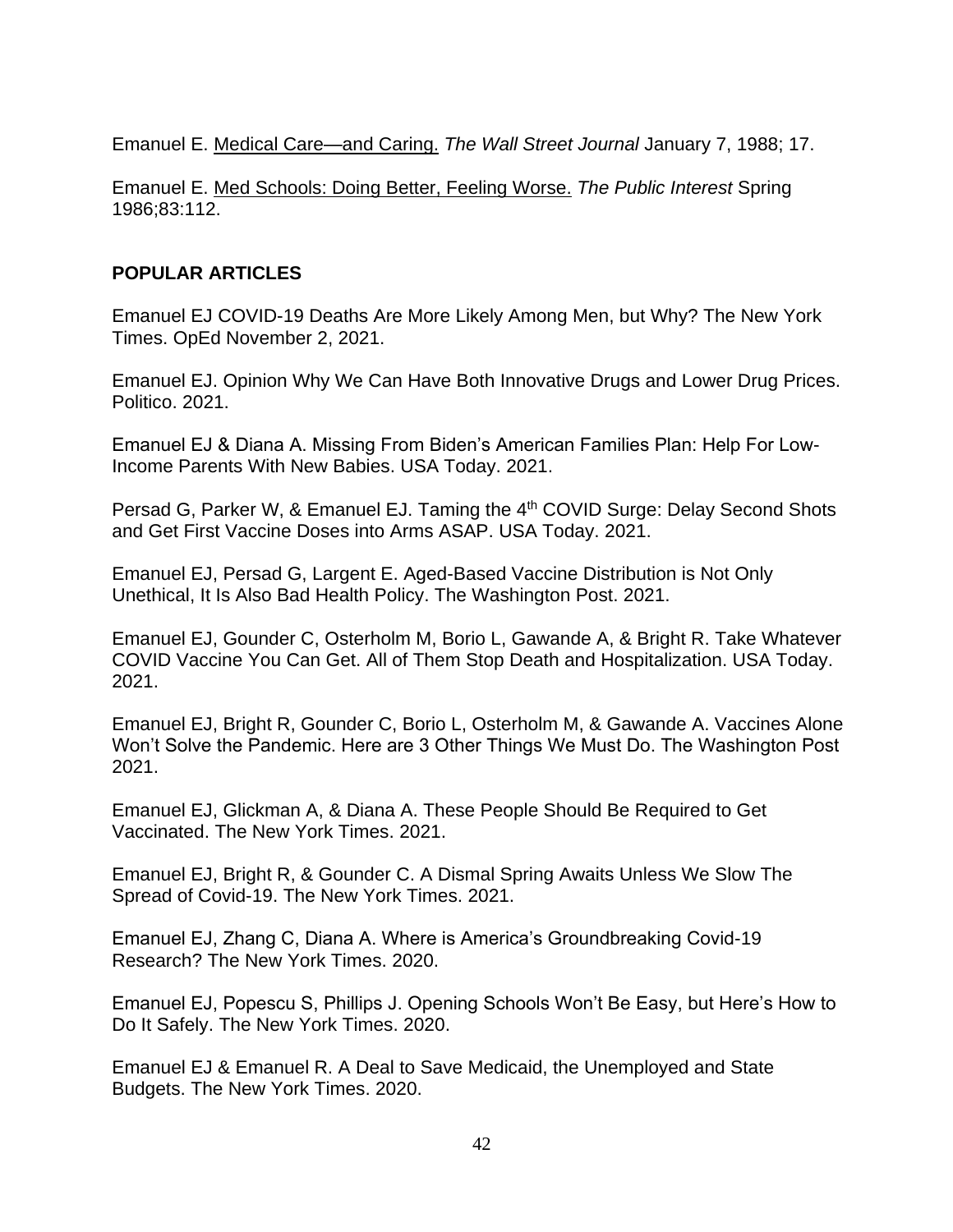Emanuel EJ & Offit P. Could Trump Turn a Vaccine Into a Campaign Stunt? The New York Times. 2020.

Emanuel EJ, Duckworth A, & Ungar L. There Are Three Things We Have to Do to Get People Wearing Masks. The New York Times. 2020.

Emanuel EJ, Diana A, & Glickman A. Summer is Approaching. Bring Camp Back. The Atlantic. 2020.

Emanuel EJ & Prasad V. Trump's Medical Judgement is Wrong. The Example He's Setting is worse. The Washington Post. 2020.

Emanuel EJ & Persad G. What Are the Ethics Behind COVID-19 'Immunity Passports'? The Washington Post. 2020.

Emanuel EJ & Navathe A. How Health Insurers Can Be Heroes. Really. The New York Times. 2020.

Emanuel EJ & Glickman A. Here's How the NFL Can Still Have a 2020 Season. The Washington Post. 2020.

Emanuel EJ & Romer P. Without More Tests, America Can't Reopen. The New York Times. 2020.

Emanuel EJ, Zhang C & Boyle C. What Trump's Plan to Reopen America Gets Right and Wrong. The New York Times. 2020.

Emanuel EJ & Navathe A. Will 2020 Be the Year That Medicine was Saved? The New York Times. 2020.

Emanuel EJ. We Can Safely Restart the Economy in June. Here's How. The New York Times. 2020.

Emanuel EJ & Mostashari F. We Need Smart Coronavirus Testing, Not Just More Testing. STAT News. 2020.

Emanuel EJ. Fourteen Days. That's the Most Time We Have to Defeat Coronavirus. The New York Times. 2020.

Emanuel EJ, Prasad V. Trump's Not a Doctor, He's Only Playing One on TV. The Washington Post. 2020.

Emanuel EJ, Zhang C. The Coronavirus Report That Shocked the World. Boston Globe. 2020.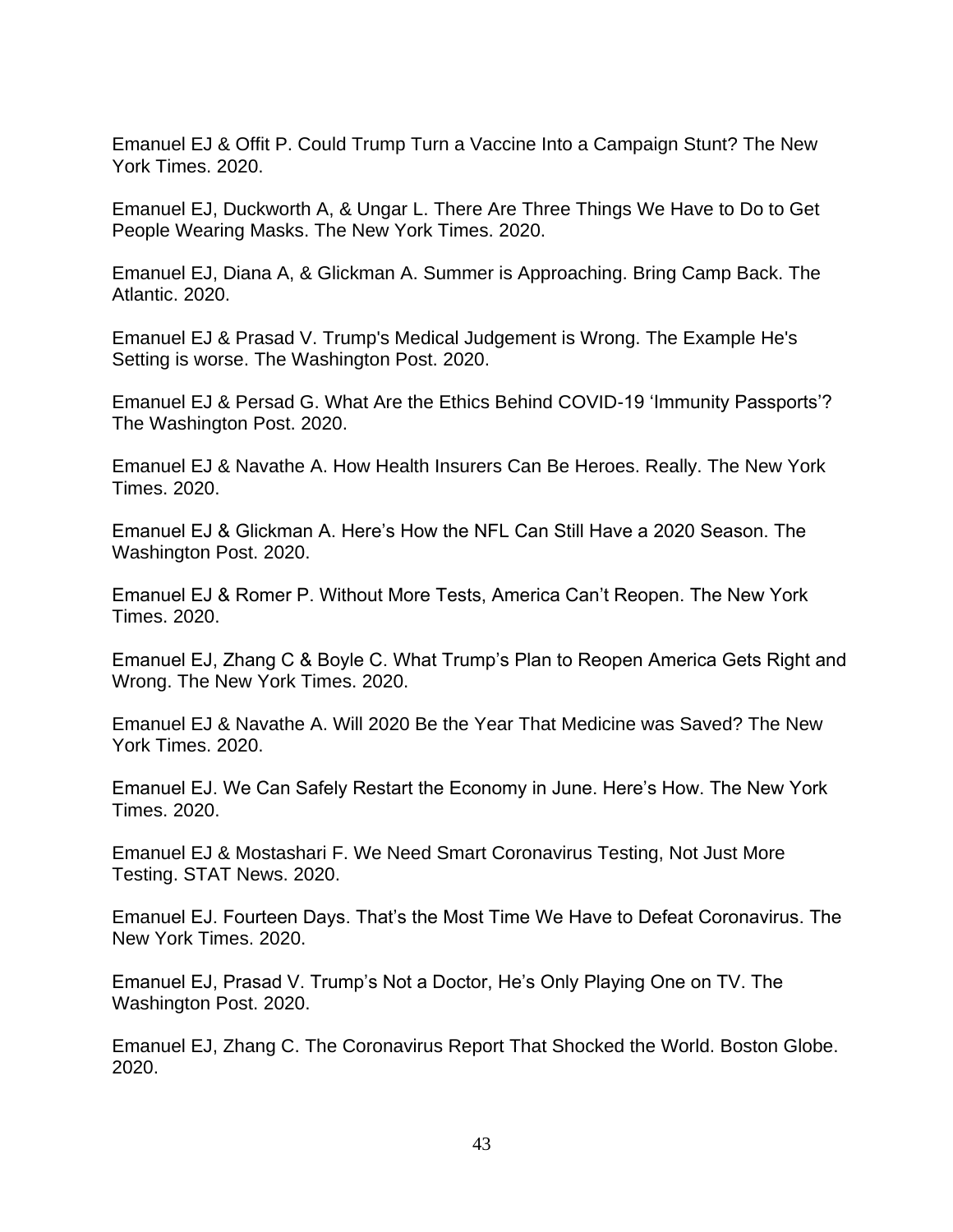Emanuel EJ, Spiro T. Get Aggressive, Governors and Mayors. Show That the Buck and Coronavirus Stop with You. USA Today. 2020.

Emanuel EJ, Ellenberg S &Levy M. The Coronavirus is Here to Stay, So What Happens Next. The New York Times. 2020.

Emanuel EJ, Phillips J & Persad G. How the Coronavirus May Force Doctors to Decide Who Can Live and Who Dies. The New York Times. 2020.

Emanuel EJ. How to Build Public Trust in the Face of Coronavirus. Washington Post. 2020.

Emanuel EJ, Zhang C & Glickman A. Obamacare's Secret Success. Politico. 2020.

Emanuel EJ. My 92-Year-Old Father Didn't Need More Medical Care. The Atlantic. 2020.

Emanuel EJ. What the American Health Care System Could – And Should – Be After January 20, 2021. Boston Globe. 2019.

Emanuel EJ. Democrats Are Having the Wrong Health Care Debate. The New York Times. 2019.

Emanuel EJ, Gadsden A, & Moore S. How the U.S. Surrendered to China on Scientific Research. The Wall Street Journal. 2019.

Emanuel EJ. Big Pharma's Go-To Defense of Soaring Drug Prices Doesn't Add Up. The Atlantic. 2019.

Emanuel EJ. Bernie Sanders Thinks He Can Vanquish Health Insurers. He's Wrong. The Atlantic. 2019.

Emanuel EJ. America Has Already Had a Gay President. The Washington Post. 2019.

Emanuel EJ. Are Hospitals Becoming Obsolete? The New York Times. 2018.

Emanuel EJ & Bernstein J. All Children Should Have to Get the Flu Shot. The New York Times. 2018.

Emanuel EJ. We Can't Afford the Drugs That Could Cure Cancer. The Wall Street Journal. 2018.

Emanuel EJ. The Big Secret About the Affordable Care Act: It's Working Just Fine. The Washington Post. 2018.

Emanuel EJ. Republicans and Democrats Might be Able to Make a Deal on Drug Pricing. The Washington Post. 2018.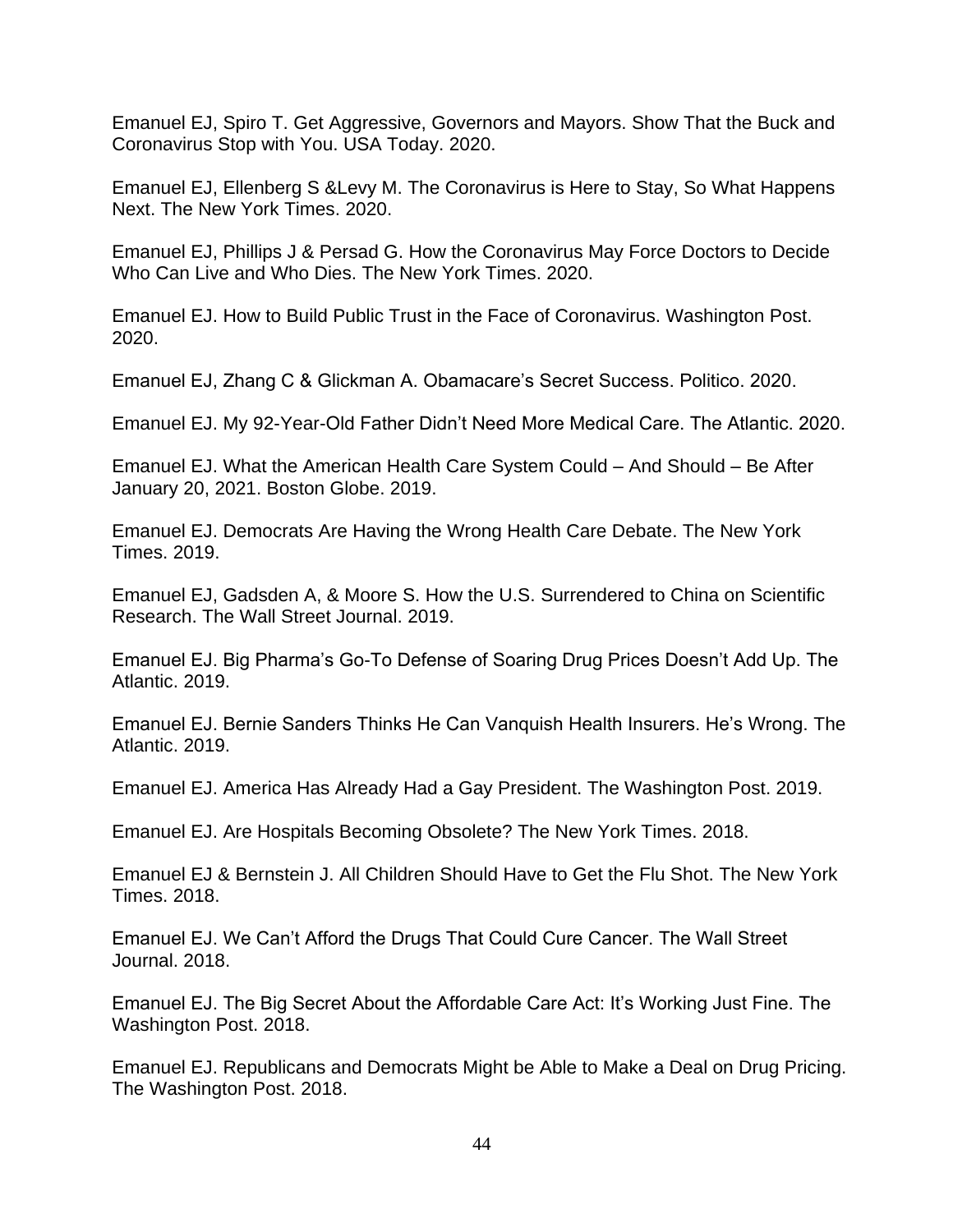Emanuel EJ. The Trump Administration's Latest Plan to Lower Drug Prices Is Hollow and Maybe Counterproductive. The Washington Post. 2018.

Emanuel EJ. GOP Health Bill Pits Freedom of Choice Against Freedom from Fear. USA Today. 2017.

Emanuel EJ. The GOP's Hypocrisy is Damaging Our Health-care System. The Washington Post. 2017.

Emanuel EJ. Tinkers and Tailors: Three Books Look to the Biomedical Frontier. NY Times. 2017.

Emanuel EJ. Medical Care Means Mental Health, Too. The Wall Street Journal. 2017.

Emanuel EJ. Trump's right – GOP Health Bill is Mean, Mean, Mean. The Hill. 2017.

Emanuel EJ. This World Health Organization leadership election is crucial, and it's getting ugly. Huffington Post. 2017.

Emanuel EJ, Glickman A, Gudbranson E. How Republicans Plan to Ration Care. NY Times. 2017.

Emanuel EJ. Cutting Essential Benefits Doesn't Save Costs – It Just Shifts Them to Families. The Washington Post. 2017.

Emanuel EJ. Scrapping Obamacare Without a Backup Plan Hurts Us All. Fortune. 2016.

Emanuel EJ. How Obamacare Is Changing the Startup World. Fortune. 2016.

Emanuel EJ. Don't only blame Mylan for \$600 EpiPens. Fortune. 2016.

Emanuel EJ & Kocher B. Higher Health Insurance Premiums Don't Mean the Affordable Care Act Is a Disaster. Washington Post. 2016.

Emanuel EJ & Gudbranson E. Our Future Health-care Agenda. Real Clear Politics. 2016.

Emanuel EJ & Lamont A. Stand Up for ObamaCare, CEOs. Wall Street Journal. 2016.

Emanuel EJ. Elderly, Ailing – And Treated at Home. Wall Street Journal. 2016.

Emanuel EJ. Originalists Wouldn't Delay. The Washington Post. 2016.

Emanuel EJ. How to Win the War on Superbugs. National Post. 2016.

Emanuel EJ. A Super Strategy for Fighting Superbugs. The Washington Post. 2016.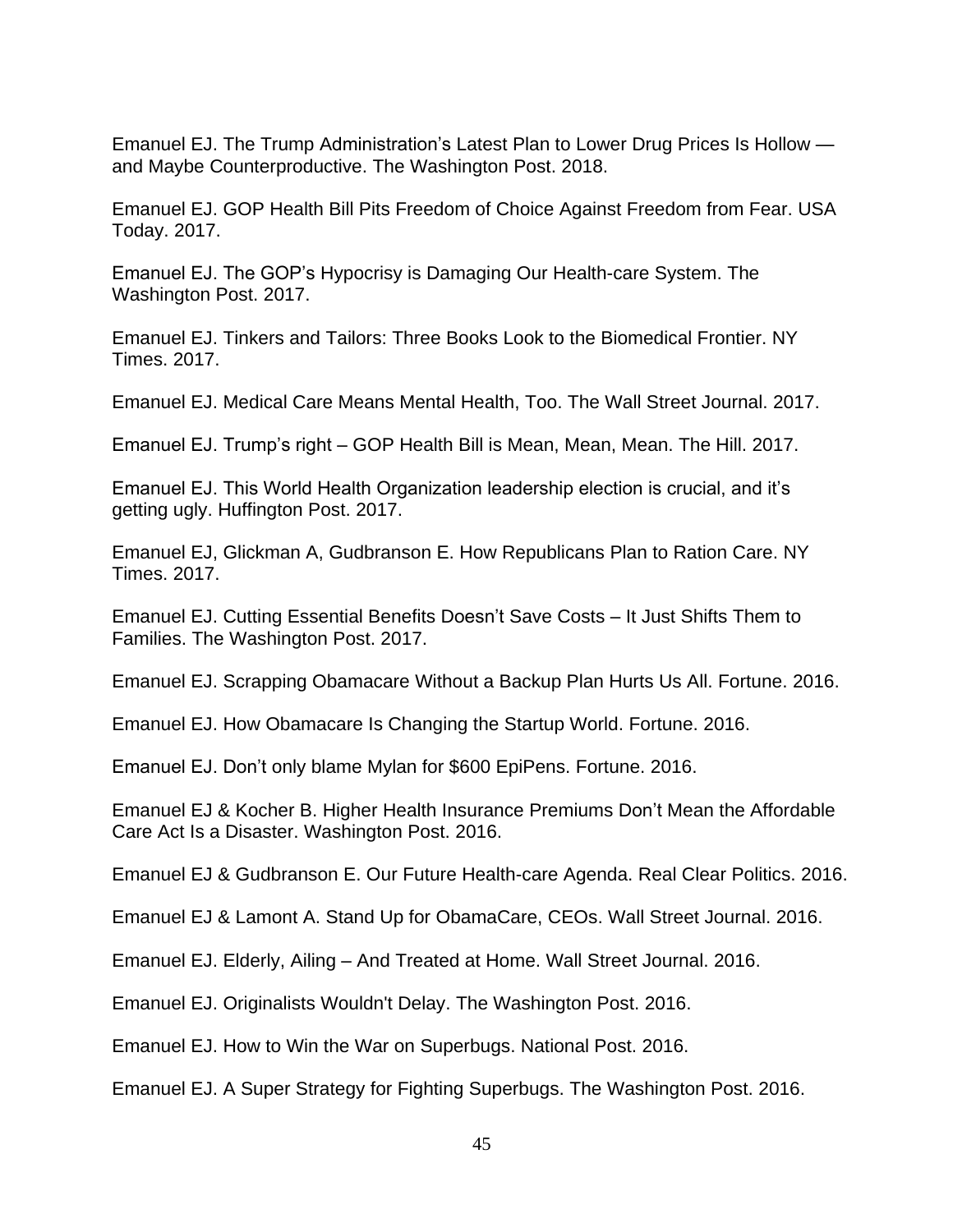Emanuel EJ. The GOP's Bitter Pill. *The Washington Post.* 2015.

Emanuel EJ. Are Good Doctors Bad for Your Health? *The New York Times*. 2015:7.

Emanuel EJ & Bekelman JE. Is It Better to Die in America or in England? *The New York Times*. 2016: A25

Emanuel EJ & Kocher B. Don't Repeal the Cadillac Tax. *The New York Times.* 2015:A31.

Emanuel E & Spiro T. The affordable Care Act Is Not in Crisis - But It Could be Better. *The Washington Post*. 2016.

Emanuel EJ. I am Paying for Your Expensive Medicine. *The New York Times.* 2015:9.

Emanuel, E. Skip Your Annual Physical*. New York Times OpEd*. January 8, 2015.

Emanuel EJ. The Solution to Drug Prices. *The New York Times.* 2015:A31

Emanuel EJ. Should Patients Pay to Play? *The New York Times*. 2015:A21

Emanuel E, Spiro T. The Coming Health-care Cost Shock. *Wall Street Journal.* 2015.

Emanuel EJ. How to Solve the E.R. Problem. *The New York Times*. 2015:A23.

Emanuel EJ. Why This California Hospital is a Model for Price and Quality Transparency. *Fortune.* 2016.

Emanuel, E. Why I Hope to Die at 75. *The Atlantic*. October, 2014.

Emanuel, E. Progress, With Caveats. *Wall Street Journal Online*. March 21, 2014.

Emanuel, E. In Health Care, Choice is Overrated. *New York Times OpEd*. March 5. 2014.

Emanuel, E. Comparing Obamacare to Its Alternative. *New York Times OpEd*. January 28, 2014.

Emanuel, E. Sex and the Single Senior. *New York Times OpEd*. January 18, 2014.

Gottlieb, S., Emanuel, E. No, There Won't Be a Doctor Shortage. *New York Times OpEd*. December 4, 2013.

Emanuel, E. Alzheimer's Anxiety. *New York Times OpEd*. November 16, 2013.

Emanuel, E. How to Fix the Glitches. *New York Times OpEd*. October 22, 2013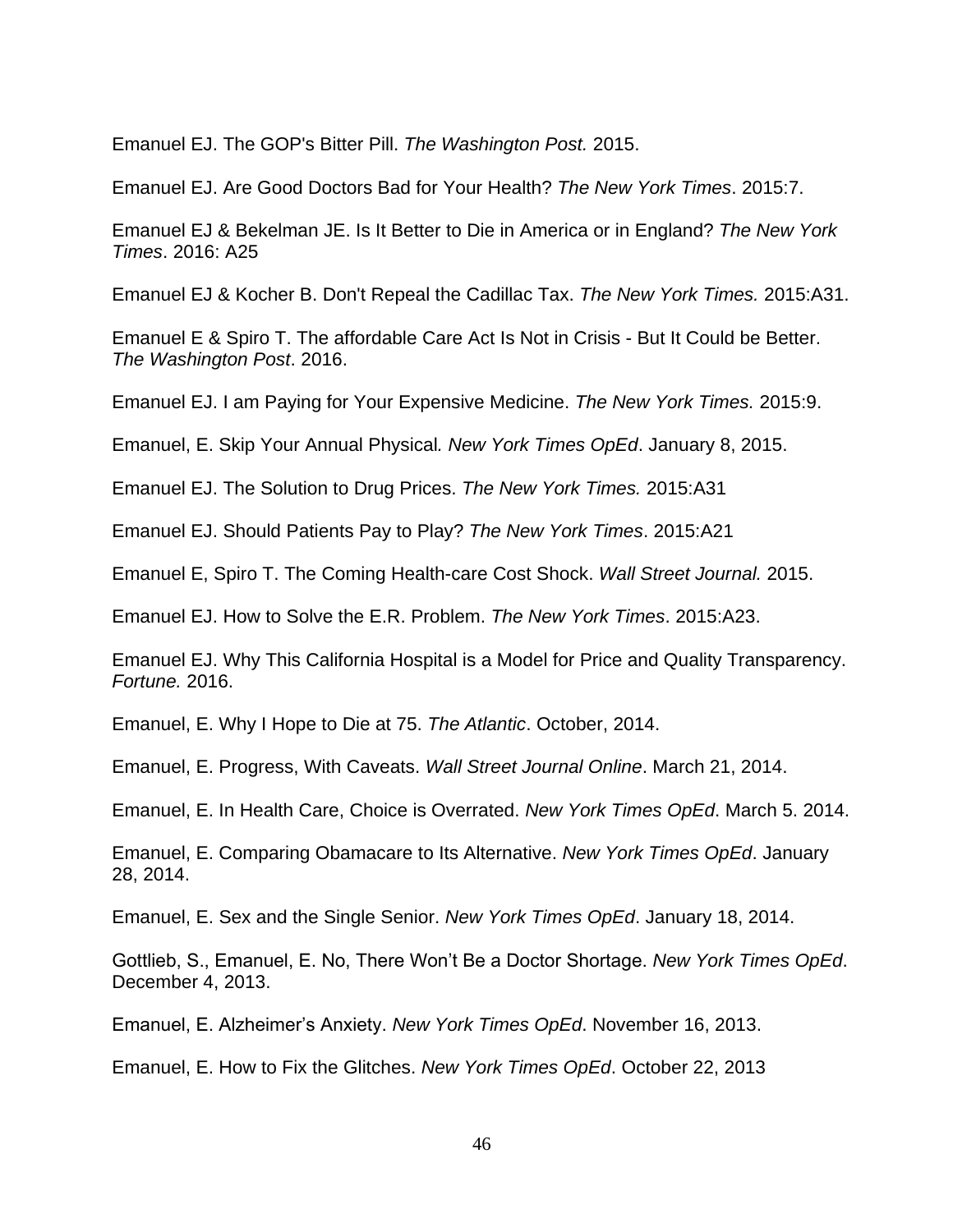Emanuel, E., Steinmetz, A. The False Hysteria Over 'Part-Time Nation.' *Wall Street Journal*. October 13, 2013.

Emanuel E. Hi, It's Your Doctor. *New York Times OpEd*. September 5, 2013.

Emanuel E. Spiro, T. Don't Give Up on Health Care Cost Control. *New York Times OpEd.*  July 29, 2013.

Emanuel E. Those hospital Ranking Could Use a Healthy Dose of Skepticism. *The Wall Street Journal.* July 26, 2013.

Emanuel E. Obama's Insurance Delay Won't Affect Many. *New York Times OpEd.* July 3, 2013.

Emanuel E. A Simple Way to Reduce Suicides. *New York Times OpEd.* June 2, 2013.

Emanuel E. How Colonoscopies Are Like Home Renovations. *New York Times OpEd.*  May 6, 2013.

Emanuel E. A Plan To Fix Cancer Care. *New York Times OpEd.* March 23, 2013.

Emanuel E. Health Care's Good News. *New York Times OpEd,* February 14, 2013.

Emanuel E. We Can Be Healthy and Rich. *New York Times OpEd,* February 2, 2013.

Emanuel E. Better, if Not Cheaper, Care. *New York Times OpEd,* January 3, 2013.

Emanuel E. The High Cost of Free Office Snacks. *New York Times OpEd,* November 17, 2012.

Emanuel E. Four Myths About Doctor-Assisted Suicide. *New York Times OpEd,* October 27, 2012.

Emanuel E. Your Assignment for Today: Chew Gum. *New York Times OpEd,* October 20, 2012.

Emanuel, E. The Democrats' Market-Friendly Health-Care Alternative. *The Wall Street Journal,* OpEd Page, September 25, 2012.

Emanuel E. The Arkansas Innovation. *New York Times OpEd*, September 5, 2012.

Emanuel E. The Two Big Questions on Health Care. *New York Times OpEd*, June 28, 2012.

Emanuel E. Share the Wealth. *New York Times OpEd,* June 23, 2012.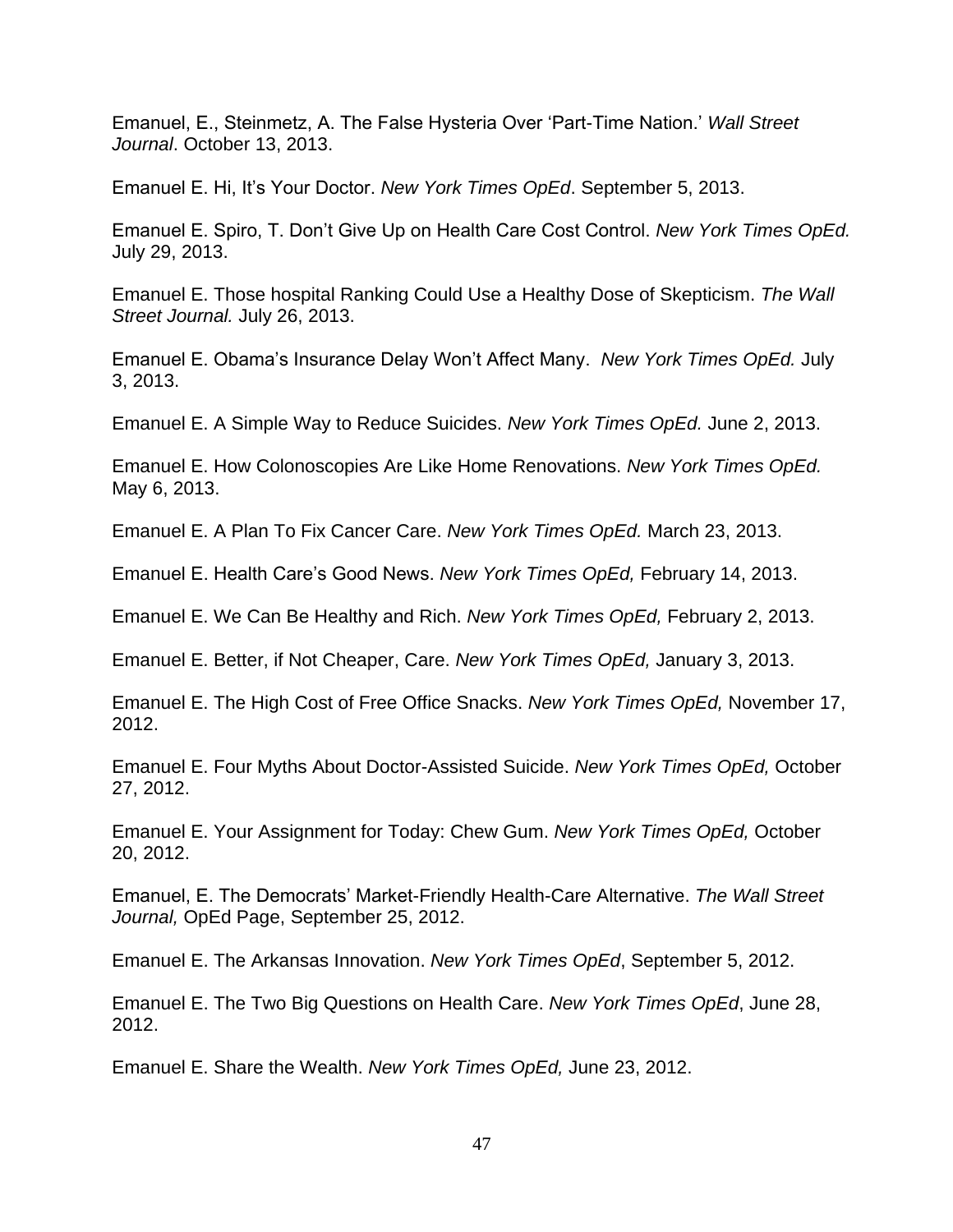Emanuel E. In Medicine, Falling for Fake Innovation. *New York Times OpEd*, May 27, 2012.

Emanuel E. Entitlement Reform for the Entitled. *New York Times OpEd,* May 20, 2012.

Emanuel E. Could This Be the End of Health Care Reform? *New York Times OpEd,* March 23, 2012.

Emanuel E. Healthy Labels, Not Stealthy Labels. *New York Times OpEd,* March 5, 2012.

Emanuel E. Let's Move, She Said – and We Have. *New York Times OpEd,* February 13, 2012.

Emanuel E. and Liebman J. The End of Health Insurance Companies. *New York Times OpEd,* January 30, 2012

Emanuel E. What We Give up For Health Care. *New York Times OpEd,* January 21, 2012.

Emanuel E, Pearson S. It Costs More, but Is It Worth More? *New York Times OpEd,*  January 2, 2012.

Emanuel E. For Medicare, We Must Cut Costs, Not Shift Them. *New York Times OpEd,*  December 19, 2011.

Emanuel E. Foreign Aid Is Not a Rathole. *New York Times OpEd,* November 30, 2011.

Emanuel E. Saving By the Bundle. *New York Times OpEd*, November 16, 2011.

Emanuel E. Billions Wasted on Billing. *New York Times OpEd*, November 12, 2011.

Emanuel E. Less Than \$26 Billion? Don't Bother. *New York Times OpEd*, November 3, 2011.

Emanuel E. Spending More Doesn't Make Us Healthier. *New York Times OpEd*, October 27, 2011.

Emanuel E, Wyden R. Why Tie Health Insurance to a Job? *The Wall Street Journal*, OpEd Page, December 10, 2008; A19.

Brownlee S, Emanuel E. 5 Myths on Our Sick Health Care System. *The Washington Post*, Sunday Outlook Section, November 23, 2008; B03.

Emanuel E. Will Your Cell Phone Kill You? *The New Republic*, April 9, 2008.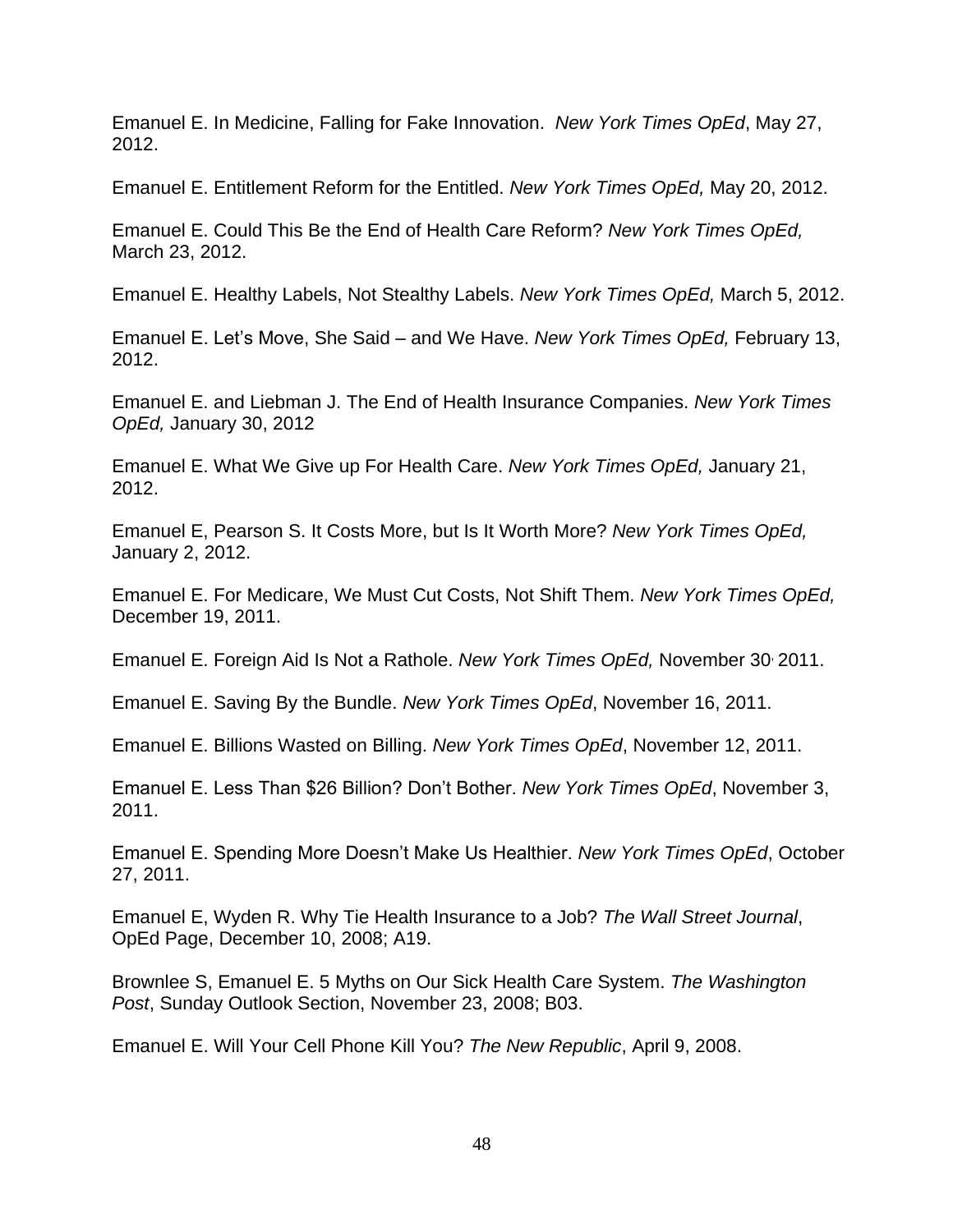Emanuel E, Fuchs V. Who really pays for health care? *The Chicago Tribune*, March 27, 2008 Op-Ed.

Emanuel E, Fuchs V. Vouchsafe (A new health care plan.) *The New Republic*, February 19 & 26, 2007: 14-15.

Emanuel E, Fuchs V. Beyond Health-Care Band-Aids. *The Washington Post*, February 7, 2007;A17.

Emanuel E, Fuchs V. How to Cure U.S. Health Care. Brainstorm. *Fortune*, November 13, 2006.

Emanuel, EJ. How to Redefine a Medical Education. *Chronicle of Higher Education* 2006; October 20: B12-13.

Emanuel EJ. Drug Addiction. *The New Republic June 22, 2006; .*

Emanuel, EJ. Improving How Americans Die. *The New Republic~Online*. March 29, 2006.

Emanuel EJ, Thompson DF. Regulating Congress. Boston Globe 2006; 269(12).

Emanuel EJ, Fuchs VR. Getting Covered. *Boston Review* 2005; 30.

Emanuel, EJ. The virtues of dirt. *Chicago Tribune,* June 20, 2005.

Emanuel EJ, Fuchs VR. The Universal Cure. *The New York Times* November 18, 2003:A25.

Emanuel, EJ. SARS 1 Year Later: What We Have Learned. Commentary: *Chicago Tribune* November 18, 2003:23.

Emanuel, EJ. Preventing the Next SARS. *New York Times* May 12, 2003:A27.

Emanuel EJ. Chill Out. Anthrax Isn't That Risky. *The Wall Street Journal* October 22, 2001:A18.

Emanuel EJ. Political Problems. *Boston Review* 2000:14-15.

Emanuel EJ. Eight Is Too Many: The Case Against Octuplets. *New Republic* 1999;220:8, 10-11.

Emanuel EJ. Seven Is Too Many. *The Wall Street Journal* December 10, 1997: A22.

Emanuel, EJ. Death's Door: The End of Euthanasia? *New Republic* 1999;220:15-16.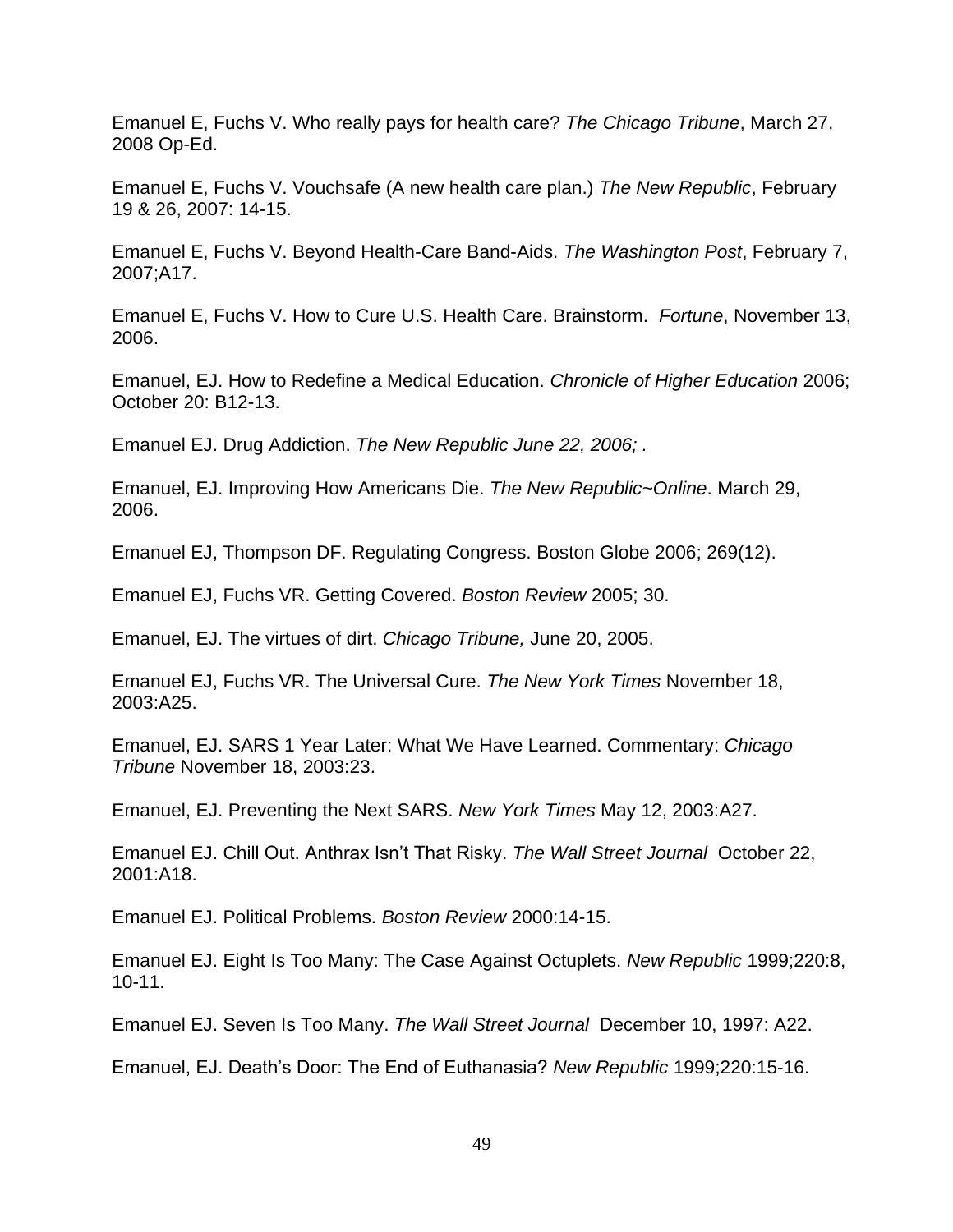Emanuel E. Myths about Euthanasia. *The Atlantic Monthly* February 1997:73-79.

Emanuel EJ. The Painful Truth about Euthanasia. *Wall Street Journal* January 7, 1997:A16.

Emanuel EJ, Emanuel LL. Assisted Suicide? Not In My State. *New York Times* July 24, 1997:A21.

Emanuel E. Health-Care Bill Is Only a First Step. *Newsday* April 25, 1996.

Emanuel E. Beyond the Economic Model. *The American Prospect* 1994; 17:116.

Emanuel E. Who Won't Pull the Plug? *The Washington Post* December, 1993.

Emanuel EJ. Communitarian View of Health-Care Reform. *The Responsive Community* 1993;3:49-56.

Emanuel EJ. Health Plan Isn't Perfect, But It's A Start. *Newsday* September 28, 1993.

Emanuel EJ. The Prescription. *The New Republic* June 1, 1992.

Emanuel E. Politicizing Whooping Cough. *The Wall Street Journal* March 7, 1985.

Emanuel EJ. Accepting Our Mortality. *The Chicago Tribune* August 4, 1983.

Emanuel EJ. Harping on Herpes. *The New Republic* September 13, 1982.

Emanuel EJ. The Kidney Experiment. *The New Republic* August 30, 1982.

## **GOVERNMENT TESTIMONY**

Using Age for Rationing President's Council on Bioethics Washington DC; June 28, 2007

Legislative Briefing on Health Care Reform in Collaboration with Center for American **Progress** National Press Club, Washington DC

The Role of Institutional Review Boards President's Council on Bioethics Washington, DC; March 21, 2005

Medicare Drug Reimbursements: A Broken System for Patients and Taxpayers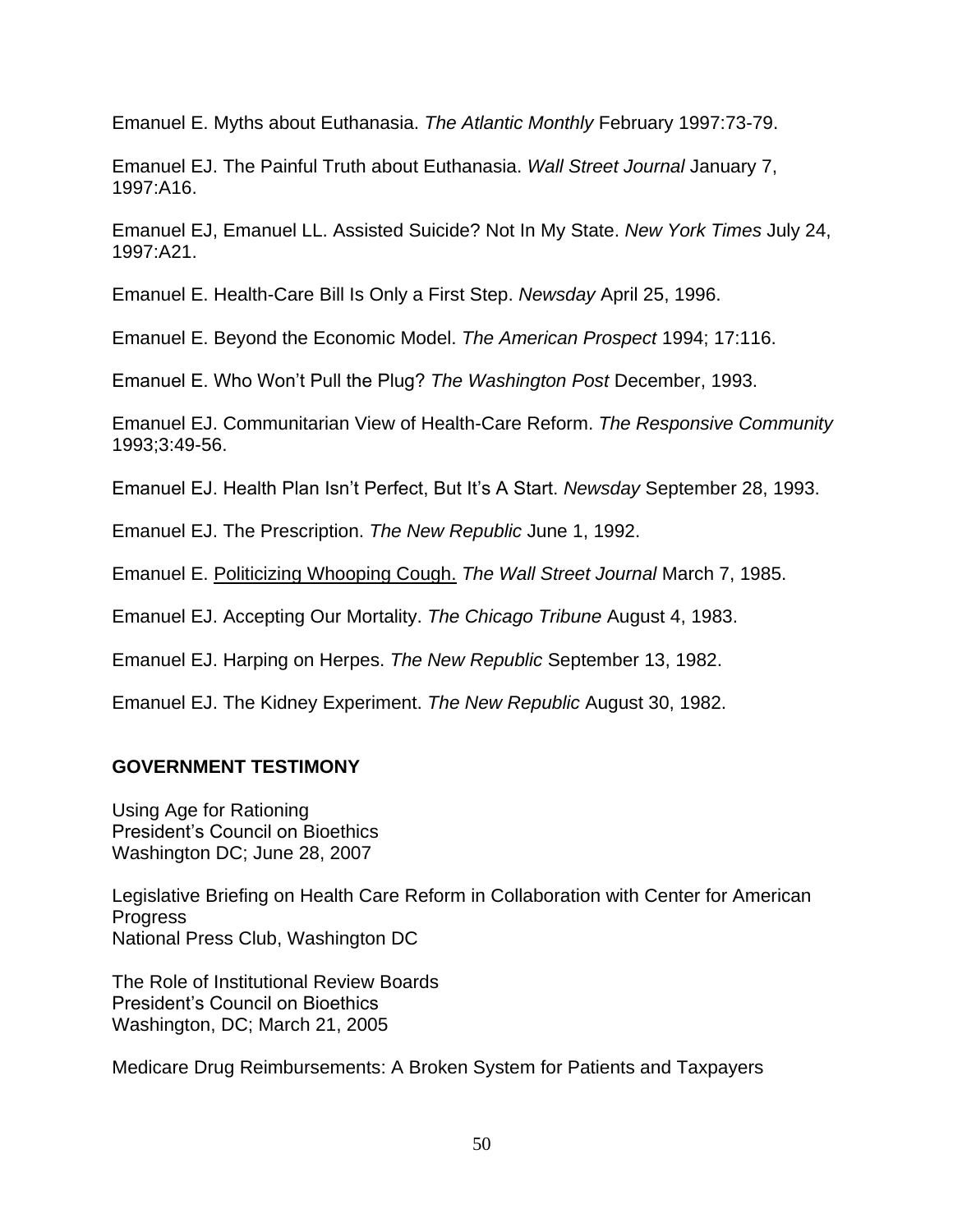Subcommittee on Health, Energy and Commerce Committee, United States House of Representatives Washington, DC; September 21, 2001

The Ethics of Human Cloning Labor and Human Resources Committee, United States Senate Washington, DC; June 17, 1997

The Economics of Dying and Health Care Reform Finance Committee, United States Senate Washington, DC; May 5, 1994

Advance Care Documents Subcommittee on Health, Ways and Means Committee, United States House of Representatives Washington, DC; May 22, 1990

#### **INTERNATIONAL MEDICAL MEETINGS**

Associacao Nacional De Hospitais Privados (ANAHP) Sao Paulo, Brazil; November 8, 2018

Strategic Management of Healthcare Organizations Taiking Business School Beijing, PRC; August 24, 2018

Megatrends in Healthcare Ethics of Second-Best Care Egozcue Conference, Grifols Foundation Barcelona, Spain; June 12-15, 2018

Survival of the Public Health Center National Confederation of General Insurance, Private Pension and Life, Supplementary Health and Capitalization Companies Sao Paulo, Brazil; November 24, 2015

University of Basel Basel, Switzerland; June 25, 2015

University of Geneva Geneva, Switzerland; June 9, 2015

EOCI Lecture Vancouver, BC; October 24, 2014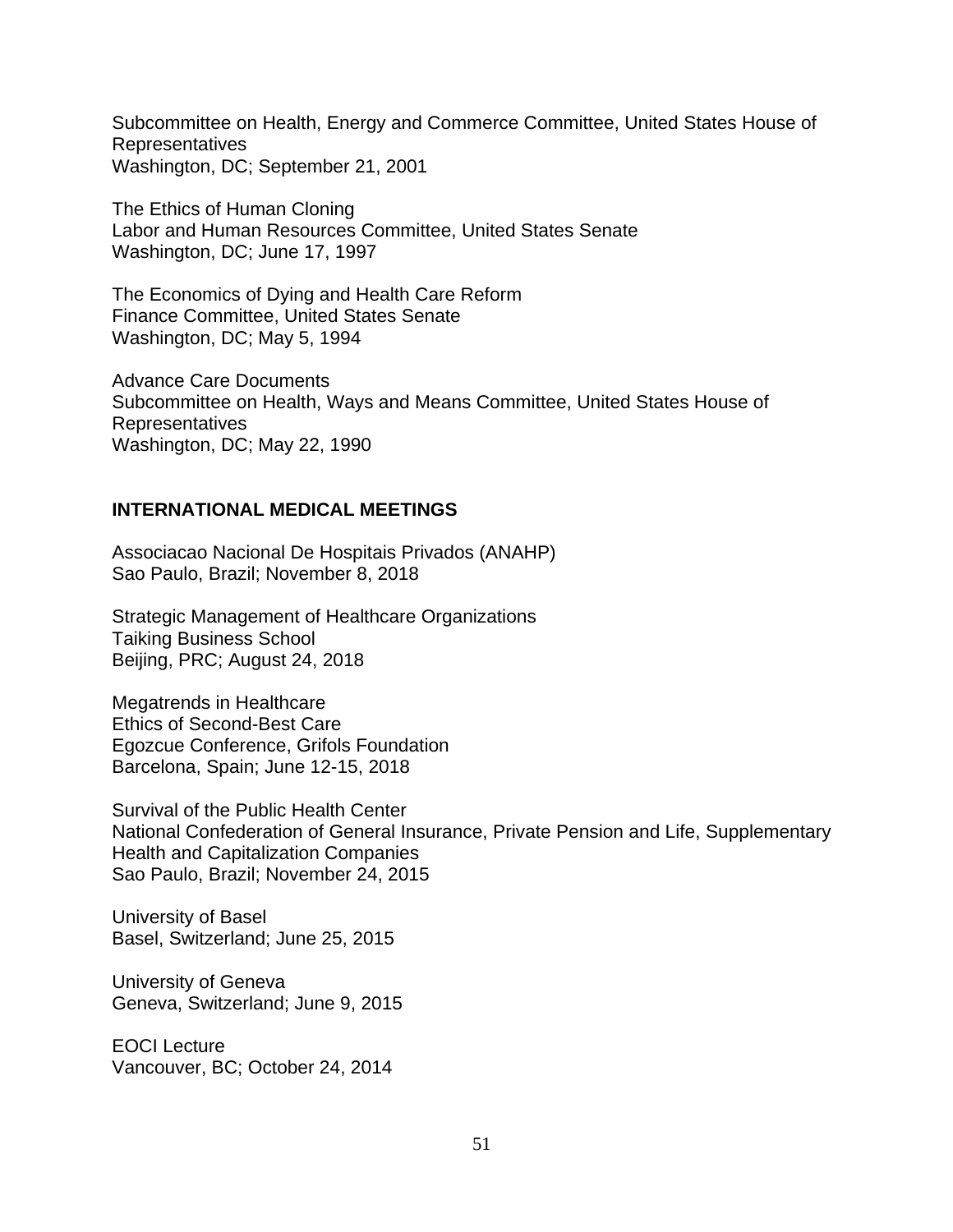Ruth Steiger Lecture European and Swiss Congress of Internal Medicine Geneva, Switzerland; May 15, 2014

Exeter College—Medical Life Sciences Symposium (keynote) Oxford, UK; November 9, 2013

PUMC Medical College Bioethics Conference (speaker) Beijing, China; October 20, 2013

Emanuel Lecture School of Medicine, Taksim Campus, Koc University Istanbul, Turkey; January 03, 2012

Emanuel Lecture Braun School of Public Health, Hebrew University Tel Aviv, Israel; January 02, 2012

DoH Keynote World Medical Association Cape Town, South Africa; December 05, 2012

USAID Health Briefings US Embassy Yangon, Myanmar; July 18, 2012

Is Health Special? Bergen Program, University of Bergen Bergen, Norway; June 23, 2012

Social Value Lecture Institute for Biomedical Ethics (IBMB) Basel University Workshops Basel, Switzerland; June 21, 2012

Achieving Balance: Exploring the cost-quality-equity equation for health system improvement The Canadian Association of Health Services and Policy Research (CAHSPR) Montreal, Canada; May 25, 2012

The Systematic Assessment of Research Risks: Does it Depend upon Culture or Context? Asia Pacific Research Ethics Conference (APREC) Singapore; March 8, 2012

US Health Care Reform Institute for Studies in Industrial Development – Indian Institute of Public Health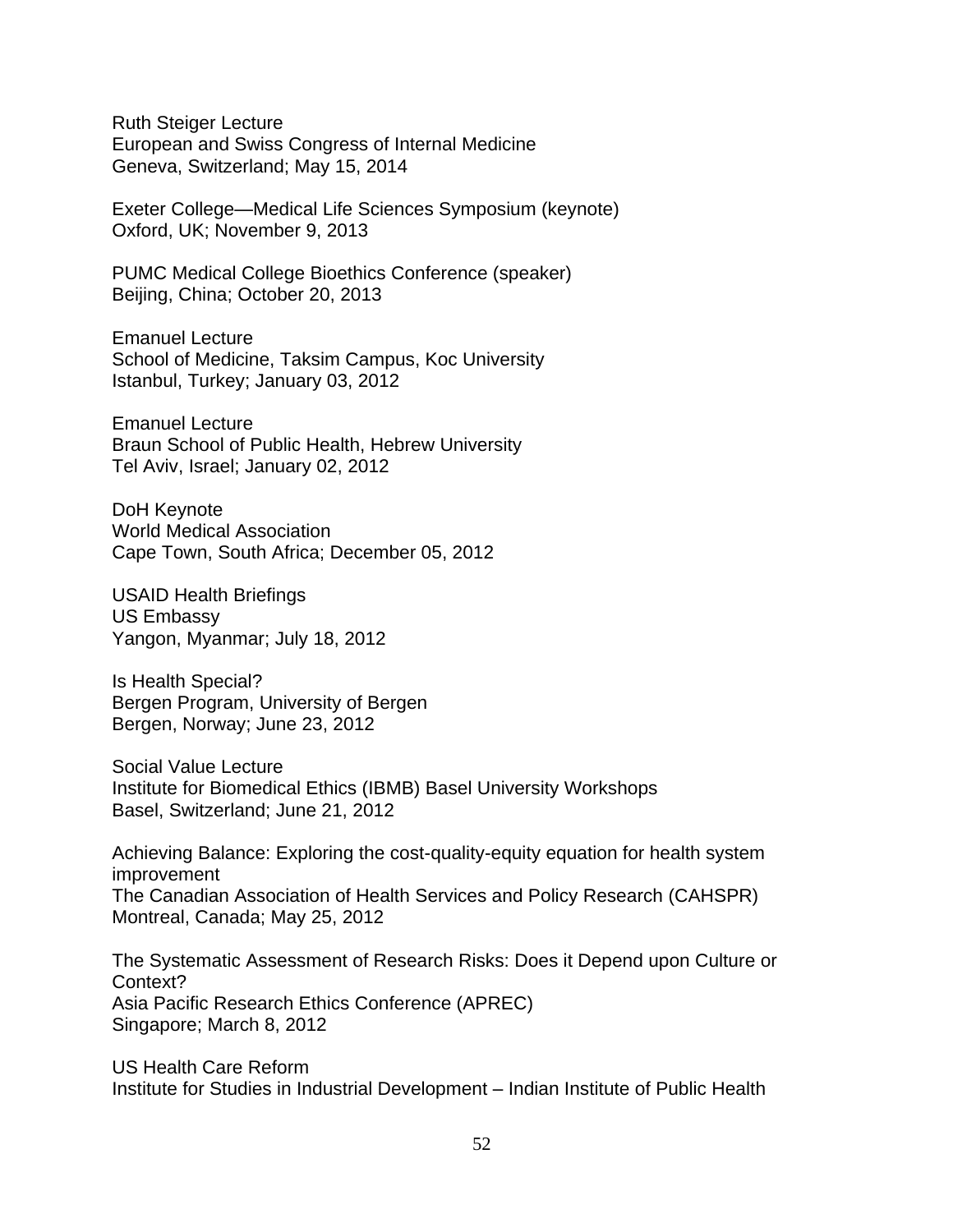New Delhi, India; March 01, 2012

Financial Risk Protection: Ethical Issues Center for Disease Dynamics, Economics and Policy Meeting New Delhi, India; February 29, 2012

What Health Care Services Are People Entitled To? Second Regional Colloquium on Right to Health and Health Systems Buenos Aires, Argentina; December 5, 2011

Capacity Building for Administration Management PHIDISA International Conference Pretoria, South Africa; November 29, 2011

Inequalities in Global Health – The Real Challenges in Priority Setting Norwegian National Council for Quality Improvement and Priority Setting in Health Care National Conference Oslo, Norway; October 26, 2011

The US Healthcare Reform European Regions and Payors Conference Paris, France; October 11, 2011

Sustaining Global Health Momentum Milken Institute's 2011 Global Conference Los Angeles, CA; May 3, 2011

Health Care Reform and the Future of American Medicine Amnesty International – Adelaide Hospital Society Conference Dublin, Ireland; April 2, 2011

Controversies and Solutions in Global Health US Priorities for Global Health Royal Society of Medicine London, UK; March 14, 2011

The President's Global Health Initiative: Addressing the Burden of NTDs NIAID Neglected Tropical Diseases Workshop Bethesda, MD; March 9, 2011

Redesigning leadership in a changing world Sitra: Helsinki Design Lab Global 2010 Helsinki, Finland; September 3, 2010

HIV Scale-Up and Global Health Pre-Conference on HIV and Health Systems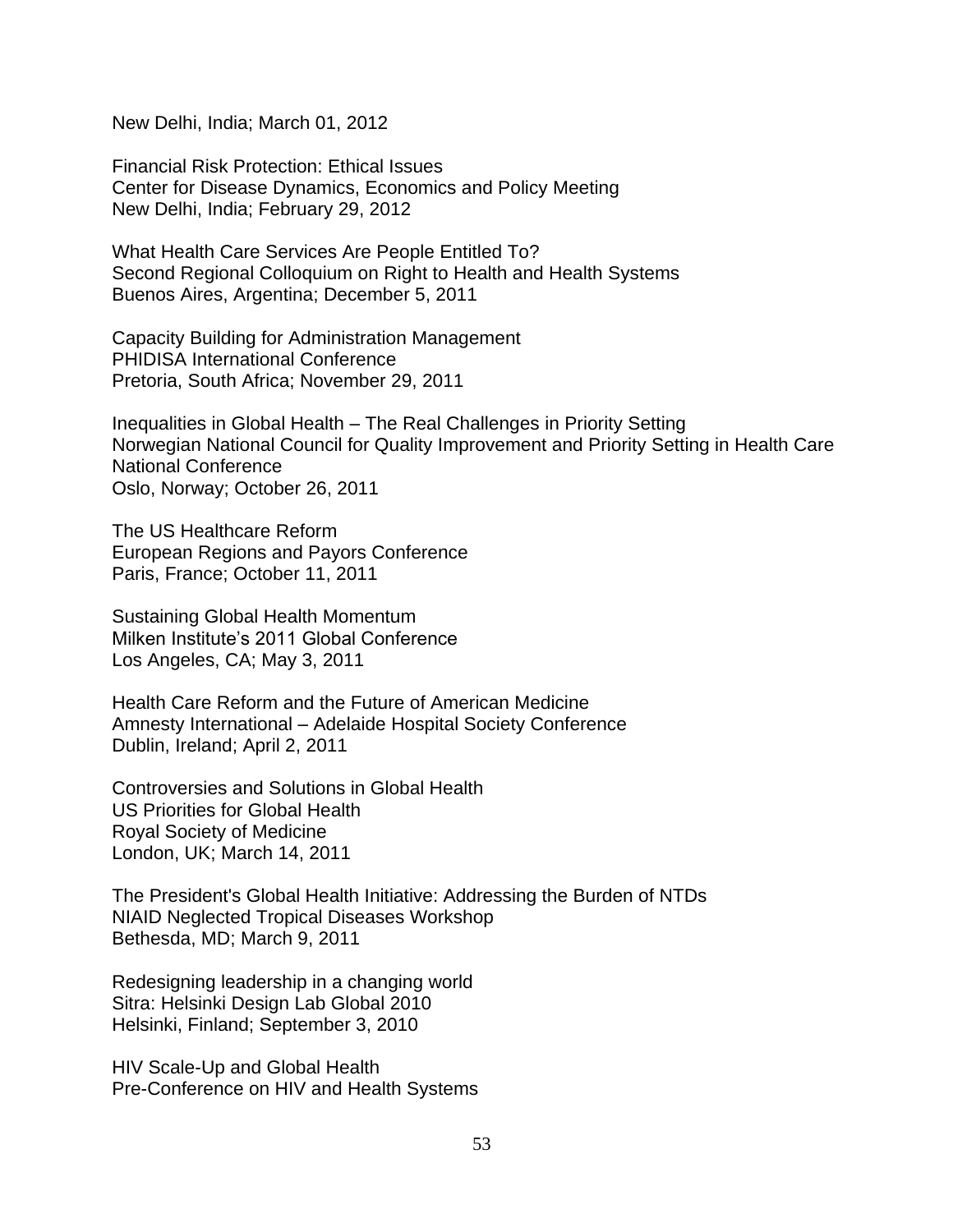2010 International AIDS Conference Vienna, Austria; July 16, 2010

Lessons from the USA: Obama's Moral Imperative – What Have We to Learn? Department of Public Health and Primary Care, Trinity College Dublin, and the Adelaide Hospital Society, Dublin Trinity College Dublin, Ireland; April 14, 2010

Public Accountability: Governance and Stewardship Fourth Jerusalem Health Policy Research Conference National Health Policy Research Institute Jerusalem, IS; December 8, 2009

Conflicts of Interest International Workshop on Advanced Clinical Research Ethics Istanbul, Turkey; December 7, 2009

Professionalism in the IT Era: Issues in Medical Ethics 28th World Congress of Internal Medicine Taipei, Taiwan; November 10-12, 2006

The Standard of Care Debate and Global Justice Conference: Is There Progress in Ethics University of Toronto Toronto, Canada; October 13, 2006

Informed Consent: From Theory to Practice World Congress of Bioethics Beijing, China; August 6-9, 2006

Conflict of Interest – Fair Benefits in Clinical Research FUNIN INCIENSA Public Health Institute University of Costa Rica San Jose, Costa Rica; April 4-5, 2006

Decision Making by Terminally Ill Patients Regarding Participating in Research Studies; Policy Considerations in End-of-Life Care 6<sup>th</sup> Asia Pacific Hospice Conference Seoul, Korea; March 16-17, 2005

Deciding about the Universal Benefits Package Workshop: Healing with Dollars and Sense: The Ethics of Cost-Effectiveness Analysis in Health Care Decision Making University of Toronto, Victoria College Toronto, Canada; December 9-10, 2004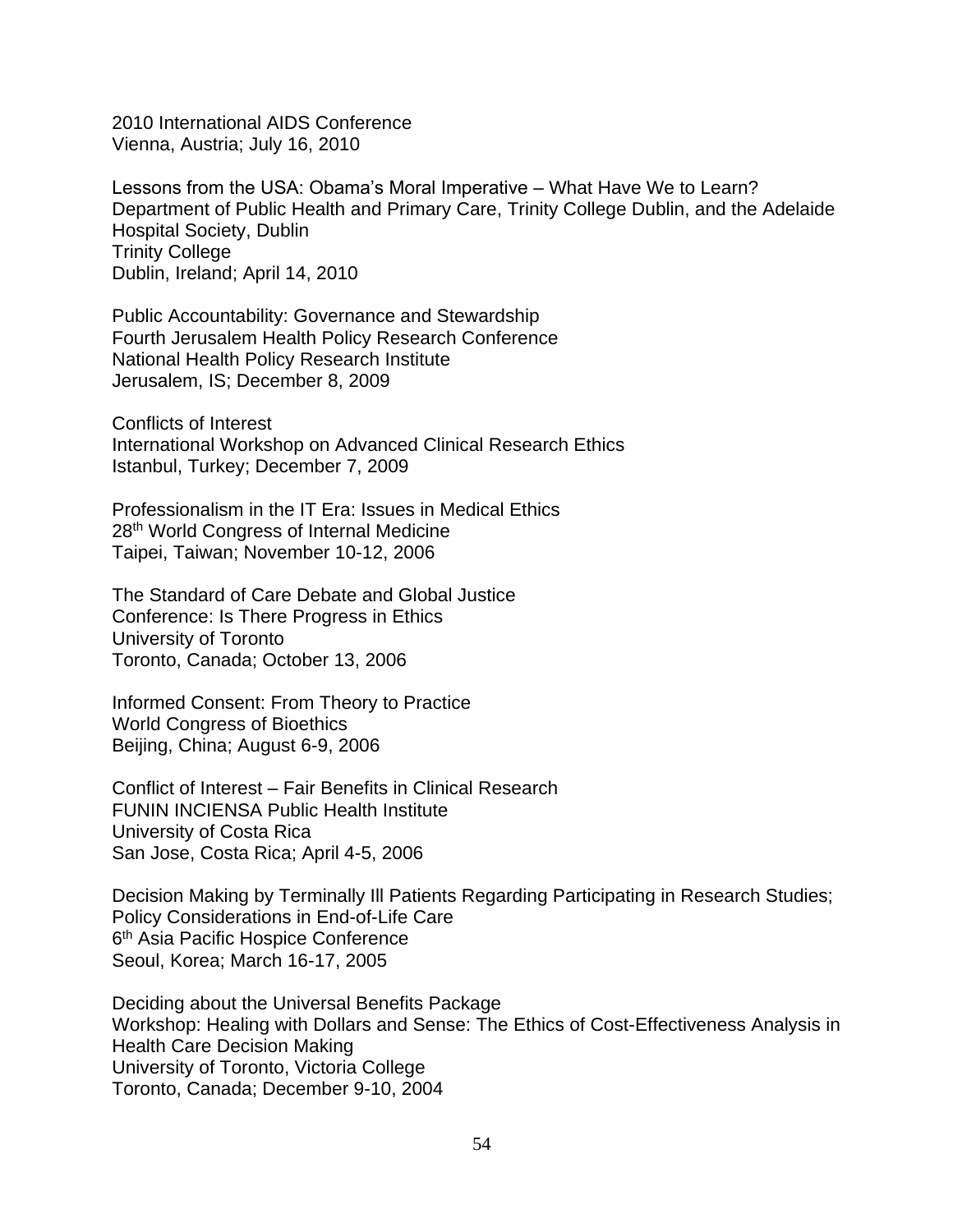Communitarian Approaches to Justice in Health Care University of Meunster Meunster, Germany; October 1, 2004

Participant: Seminar on Genetics and Ethics Lofoten Seminar on Genetics and Justice Rost, Norway; August 24, 2004

Genetics and Other Enhancements University of Bergen Bergen, Norway; August 23, 2004

Standards of Care University of Durban Durban, South Africa; July 29, 2004

What Makes a Successful Bio-Ethics Research Unit? Phidisa International HIV & AIDS Conference Richards Bay, South Africa; July 26-30, 2004

Standards of Care and Ethics in HIV Prevention Trials Microbicides 2004 Conference London, England; March 29, 2004

What Makes Research Ethical? University of Montpelier, Conference on Ethics Montpelier, France; December 4-5, 2003

Conflict of Interest INSERM Paris, France; July 7, 2003

What Makes Research Ethical? An Overview St George's University Grenada, West Indies; May 22, 2003

Developing Ethical Frameworks for Research and Treatment Access in Developing **Countries** IAS-CTP Meeting, Seattle, Washington; February 24, 2002

Social Sciences and Bioethics Pan American Health Organization International Advisory Board in Bioethics Buenos Aires, Argentina; September 30-October 4, 2001

Reconsidering Physician-Patient Relationships V Antheneum of Bioethics: Institute of Bioethics Foundations for Health Sciences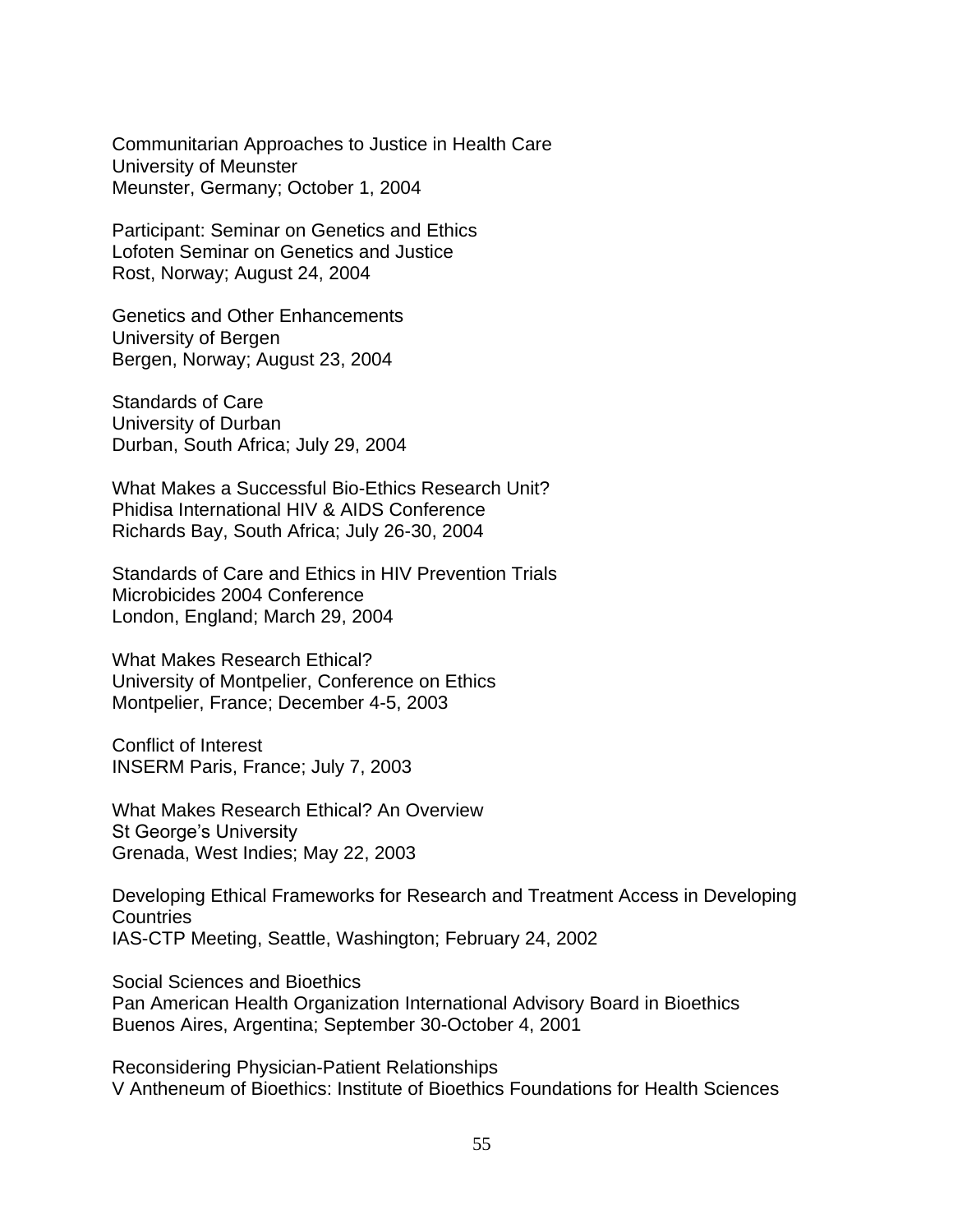Madrid, Spain; June 25-29, 2001

The Ethics of Clinical Research and An Analysis of the Revised Helsinki Declaration Queen Elizabeth Central Hospital Blantyre, Malawi, Africa; January 9, 2001.

Ethics of Patenting Genes The Human Genome Organization Institute of Child Health Meeting London, UK; November 7, 2000

Euthanasia in the United States Fourth Annual Congress on Thanatology and Suicidology Stockholm, Sweden; August 28, 2000

Ethics and New Genetic Technology Norwegian Biotechnology Advisory Board Oslo, Norway; June 13, 2000

Improving Quality of Cancer Care in the US and UK Ditchley Conference United Kingdom; June 9, 2000

Equity in Health: Bioethical Dimensions Pan American Health Organization Panama City, Panama; May 3, 2000

Euthanasia in the United States: Empirical Data Royal Netherlands Academy of Arts and Sciences Amsterdam, The Netherlands; October 7, 1999

The Physician Role in Transition The Norwegian Medical Association Bergen, Norway; August 1999

Accountability in Medicine Israel Medical Association Scientific Council Tel Aviv, Israel; December 24, 1998

Justice and Avoiding Exploitation in International Research UNAIDS Washington, DC; May 11, 1998

Accountability in Health Care Bosch Colloquium on Health Economics Stuttgart, Germany; December 18, 1996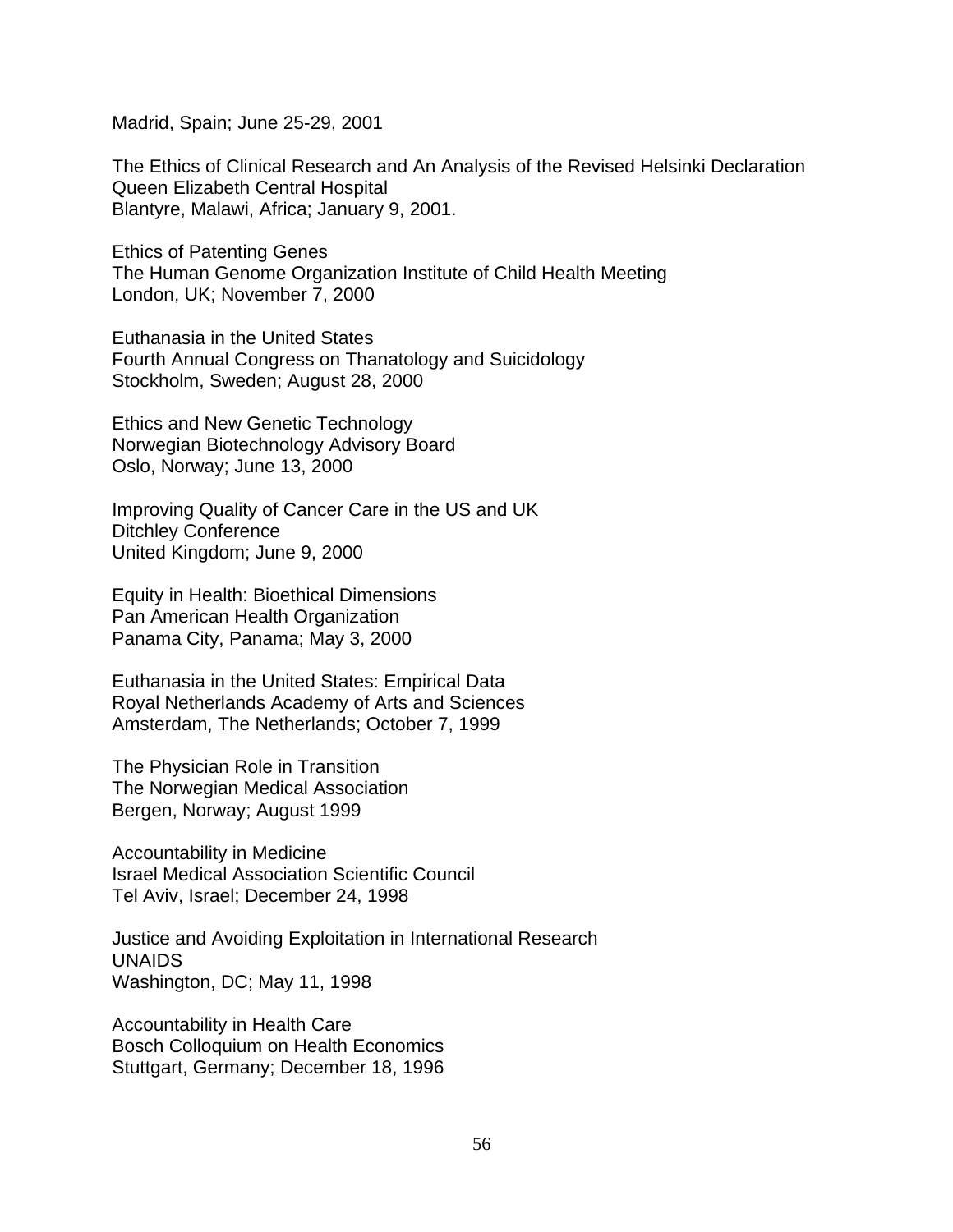Euthanasia and Cost of Dying Hematology Society of Australia Adelaide, Australia; October 13-16, 1996

Allocating Health Care Resources in the Era of Managed Care Bosch Colloquium on Managed Care University of Tubingen Tubingen, Germany; December 3-6, 1995

Resource Allocation in Health Care International Association of Bioethics Buenos Aires, Argentina; October 25, 1994

Advance Care Directives: From Theory to Practice Society for Bioethics Consultation Toronto, Canada; September 6, 1991

Ethical Issues in Treating AIDS Patients American Dental Association/Federation Dentaire International Joint World Congress 1988 Washington, DC; October 11, 1988

### **NATIONAL MEDICAL AND OTHER MEETINGS**

Massachusetts Association of Health Plans (MAHP) 2021 Virtual Annual Conference Boston, MA Health Policy and COVID-19-Challenges and Opportunities in a Pandemic World (virtual speaker) November 18, 2021

St. Lee Annual Guest Lecture The University of Sydney, Sydney, Australia Improving Patient Care by Changing Physician Payment (virtual speaker) November 16, 2021

The Galien Foundation Global Public Vaccine-Why Inclusive Medicine and Human-Centered Design Ensure the Era of Modern Clinical Trial Platforms is Here to Stay (Keynote speaker, webinar) November 11, 2021

Penn College of Liberal & Professional Studies Pre-Health Post-Baccalaureate Programs Book Talk-"What Country has the World's Best Health Care?" November 4, 2021

Village MD National Physician Leadership Working with the Future Trends (virtual speaker)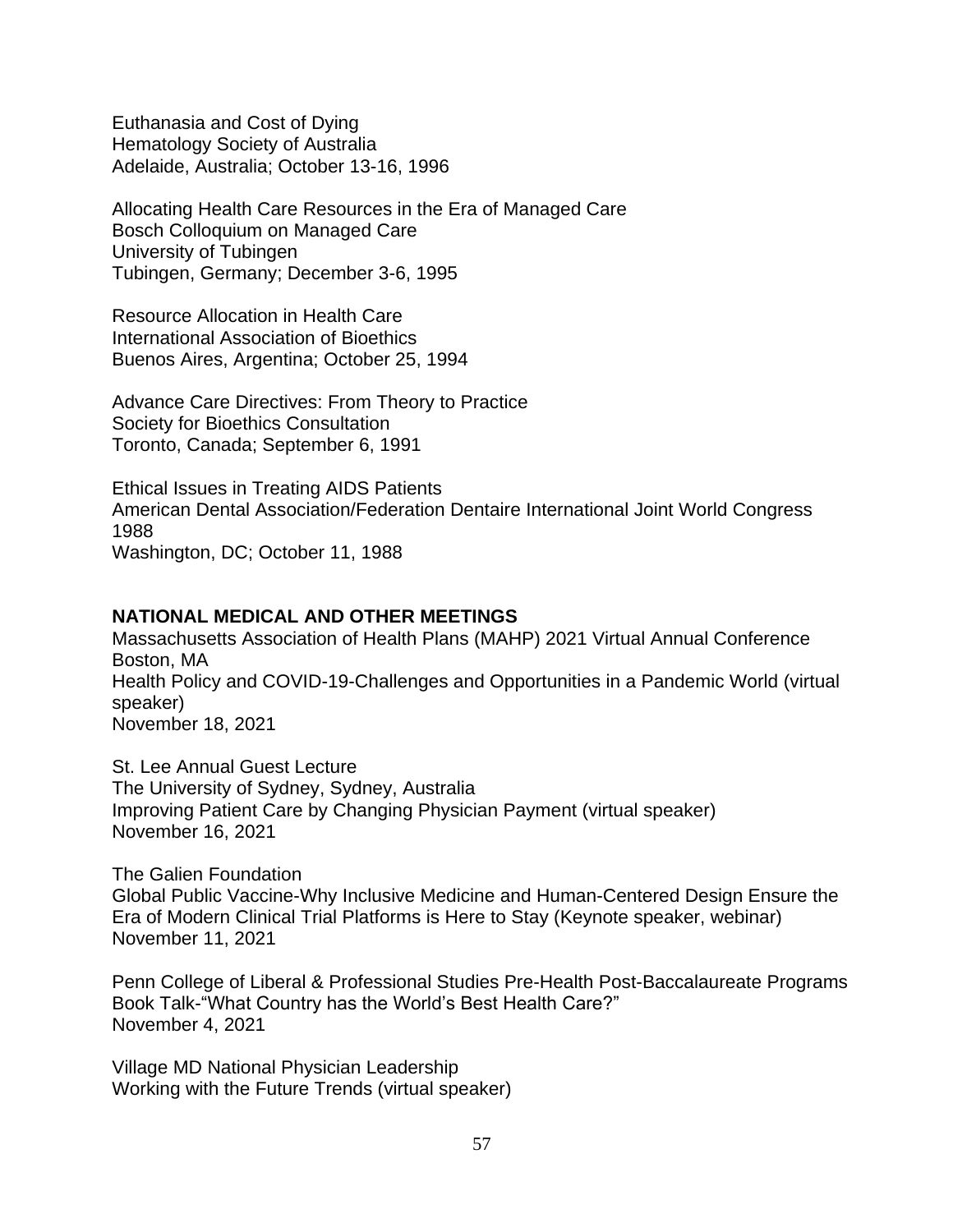October 29, 2021

American Academy of Arts & Sciences Supply Chains Exploratory Meeting Building Resilient and Ethical Supply Chains for a Post-COVID World (virtual discussant) October 29, 2021

The 21st Population Health Colloquium Building a Path for Success: New Strategies for Value Based Payments (Keynote speaker) October 13, 2021

Healthcare Leaders of New York Political Impact to the Healthcare Delivery System (Keynote speaker) October 7, 2021

Healthcare Leaders of New York The interdependence of Policy and Healthcare Delivery (Moderator panel discussion) October 7, 2021

The Organisation for Economic Co-operation and Development (OECD) Mobilising Science in response to crises: lessons learned from COVID 19 Meeting Highlighting some key challenges linked to coordination and research policy setting encountered during the crisis and a few lessons learned and recommendations for the future (Panel member and discussant) October 5, 2021

Signature Healthcare Transformational Principles (virtual speaker) October 1, 2021

Brown University, The Warren Alpert Medical School The history of health care reform, passage of ACA, what's happened since ACA (virtual speaker) September 21, 2021

Value Based Payment Summit Value-based Care: The Path Forward to 2030 (virtual panel member) September 17, 2021

Rightways Health Panel (virtual speaker) September 14, 2021

WellSky (Keynote speaker)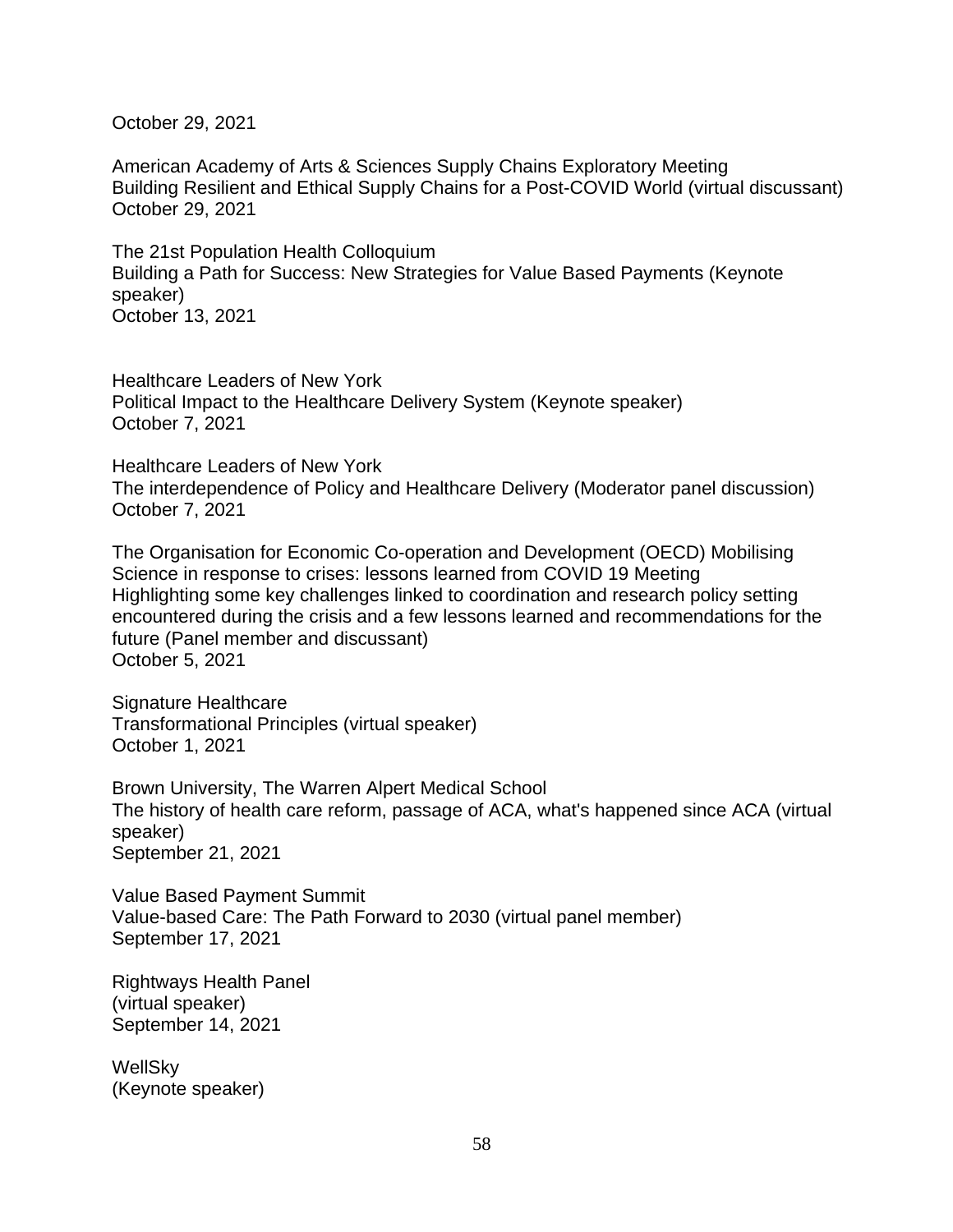September 14, 2021

**VinFuture** Challenges confronting global health, innovations, ensuring everyone has access to healthcare + achieve optimal health (virtual speaker) September 9, 2021

AIFA-Italian Medicine Agency Rome, Italy Revising Informed Consent Forms (virtual speaker) June 24, 2021

NCCN Virtual Academy for Excellence & Leadership in Oncology School of Pharmaceutical & Biotech Business (virtual speaker) March 25, 2021

Information Technology in Academic Medicine Conference, Association of American Medical Colleges (speaker) San Diego, CA; June 6, 2019

American Society for Surgery of the Hand (speaker) Philadelphia, PA; May 15, 2019

McKay Lab Ortho Alumni Event (Keynote) Philadelphia, PA; May 4, 2019

The Atlantic Summit on Healthcare (speaker) Boston, MA; April 30, 2019

Talks at Goldman Sachs (Speaker) New York, NY; March 27, 2019

Optum Labs (speaker) Jacksonville, FL; March 15, 2019

Visiting Scholarship at Yale University (speaker) New Haven, CT; February 21 & 22, 2019

Washington University in St. Louis Healthcare Symposium (speaker) St. Louis, MO; January 23, 2019

District of Columbia Hospital Association (speaker) Washington, DC; November 15, 2018

Massachusetts Association of Health Plans (speaker)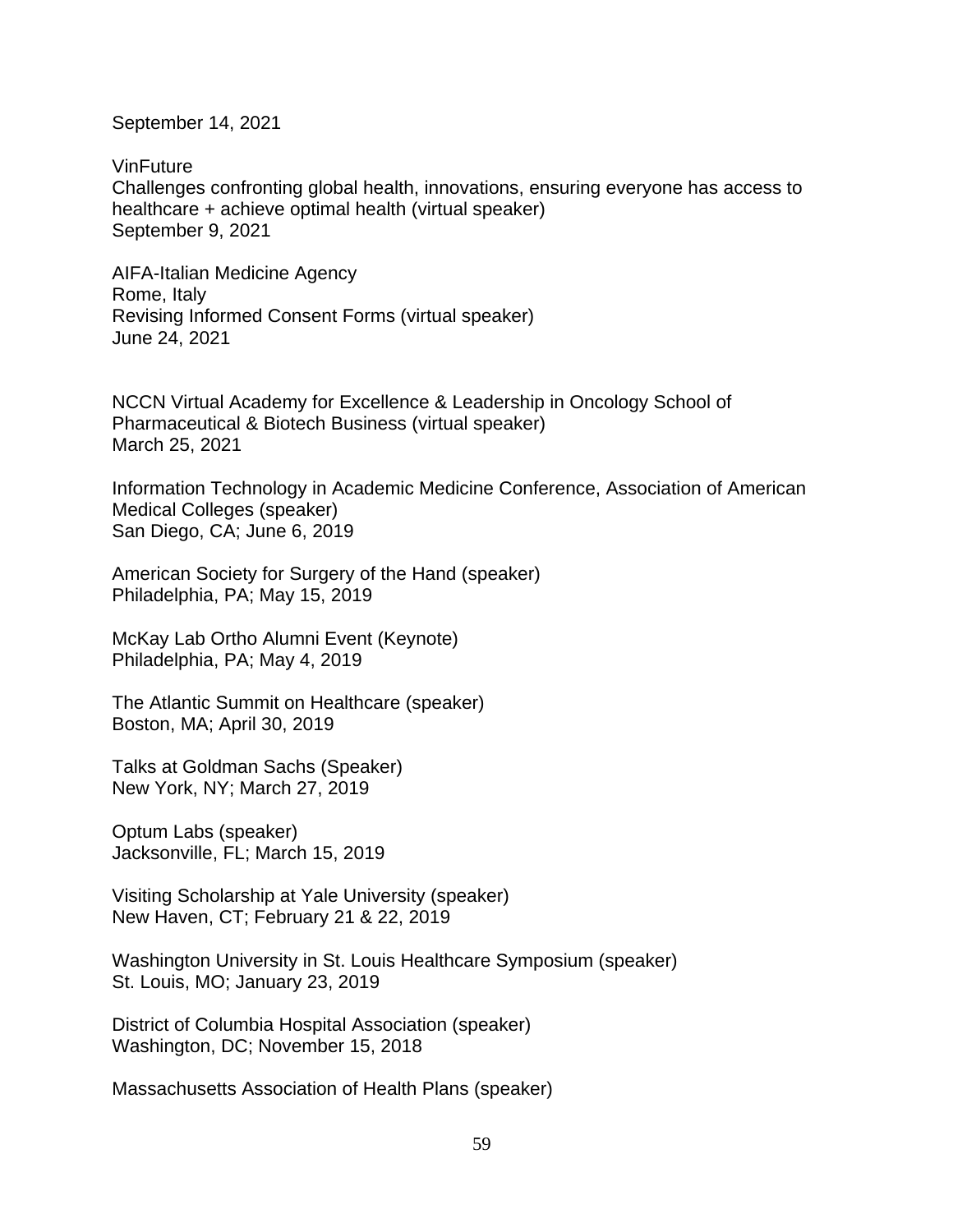Boston, MA; November 15, 2018

Optum Labs Research and Translation Forum 2018 (speaker) Boston, MA; November 14, 2018

National Alliance of Healthcare Purchaser Coalitions (speaker) Washington, DC; November 13, 2018

American Association of Optometry (speaker) San Antonio, TX; November 7, 2018

Ecumenical Center – University of Texas Health (speaker) San Antonio, TX; November 6, 2018

HFMA (speaker) Denver, CO; October 23, 2018

Medical Home Network (speaker) Chicago, IL; October 18, 2018

RAND Corporation (speaker) Santa Monica, CA; October 17, 2018

Montefiore Physician Leadership Academy (speaker) West Harrison, NY; July 26, 2018

America's Health Insurance Plans (speaker) San Diego, CA; June 20, 2018

Council of Insurance Agents and Brokers (speaker) Colorado Springs, CO; May 31, 2018

Medical College Wisconsin Commencement (keynote) Milwaukee, WI; May 25, 2018

Genentech Oncology, Inc (speaker) San Francisco, CA; May 10, 2018

Colorado State University Bodaken Philosophy Symposium Inaugural Lecture (keynote) Fort Collins, CO; March 26, 2018

United Health (speaker) Minnetonka, MN; March 12, 2018

CNDR ADC (speaker) Philadelphia, PA; February 15, 2018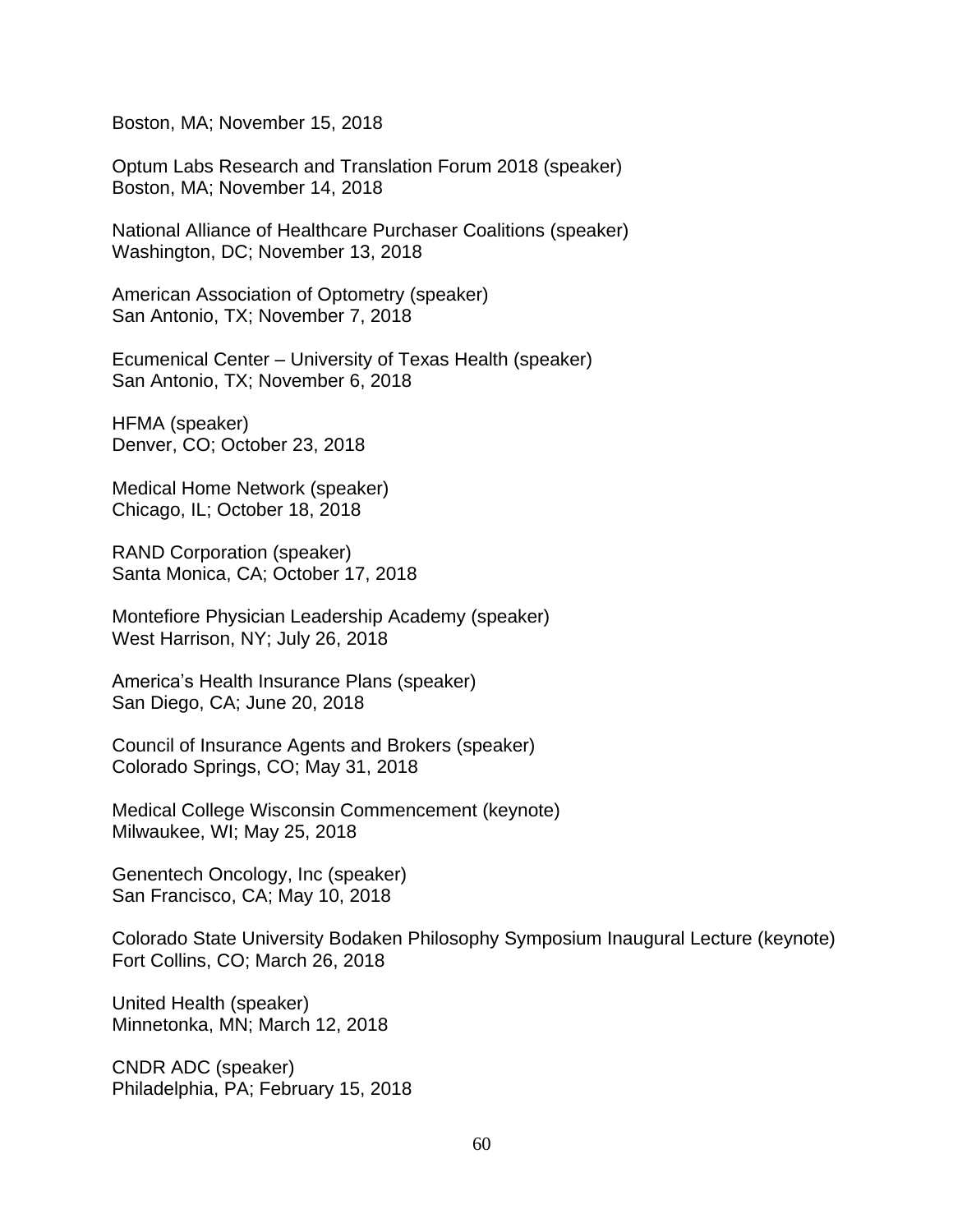Vizient University Health System Consortium (panelist) Miami, FL; January 25, 2018

Medical Specialties Distributors, LLC (speaker) Miami, FL; January 24, 2018

Roivant Sciences, Inc. Vant Summit 2017 (panelist) New York, NY; December 8, 2017

Lumeris Value-Based Care VIP Dinner (speaker) Chicago, IL; November 14, 2017

Association of Academic Health Centers (speaker) Boston, MA; October 13, 2017

Washington State Hospital Association (speaker) Seattle, WA; October 12, 2017

UnitedHealth Group 2017 Annual Leadership Forum (speaker) Minneapolis, MN; September 19, 2017

Delaware Health Care Spending Benchmark Summit (speaker) Wilmington, DE; September 7, 2017

Safra Center (speaker) Cambridge, MA; May 5, 2017

Blue Cross Blue Shield (speaker) Minneapolis, MN; May 3, 2017

American Case Management Association (speaker) Fort Washington, FL; April 22, 2017

Wallace H Coulter Foundation (speaker) Ft. Lauderdale, FL; February 2, 2017

The Atlantic Healthy Cities, Healthy Towns Forum (speaker) Washington, DC; September 26, 2016

Marcus Evans – Long Term Care and Senior Living Summit (speaker) Manalapan, FL; July 11, 2016

Aspen Ideas Festival Healthcare Spotlight (speaker) Aspen, CO; June 23-26, 2016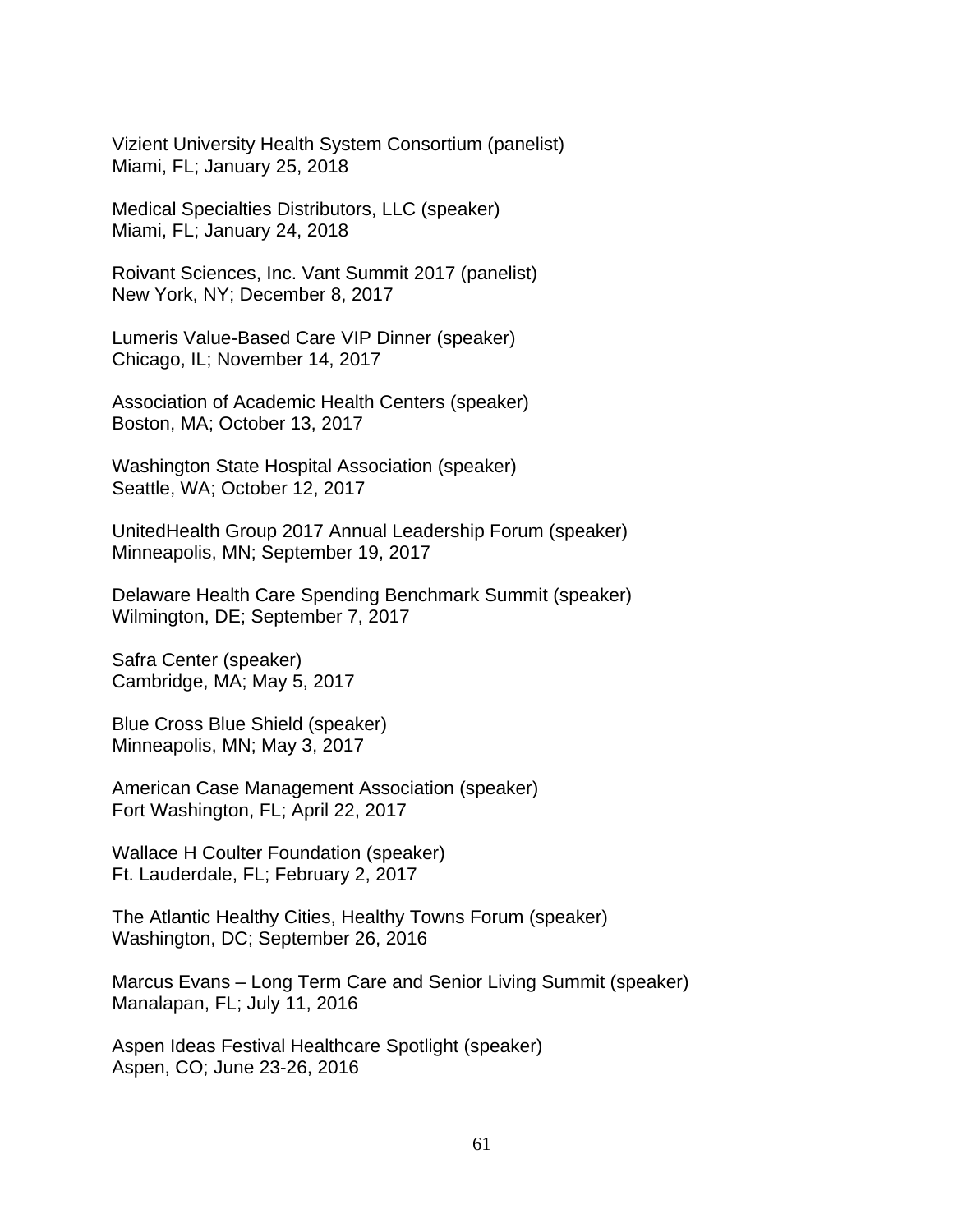AAMC (speaker) Washington, DC; June 22, 2016

American College of Radiology (keynote) Washington, DC; May 15, 2016

Mid-Atlantic Permanente Group Physician Leadership Program Annapolis, MD; May 3, 2016

Tanner Healthcare System (speaker) Carrolton, GA; March 24, 2016

OrthoCarolina Annual Physician Retreat (speaker) Charlotte, NC; January 30, 2016

Advocate Health Care (keynote) Lombard, IL; January 26, 2016

Gerontological Society of America (speaker) Orlando, FL; November 19, 2015

McKesson (keynote) New Orleans, LA; November 6, 2015

Connected Health Symposium (keynote) Boston, MA; October 30, 2015

North Texas Specialty Physicians Executive Annual Retreat (speaker) Glenn Rose, TX; October 17, 2015

Valence Health (speaker) Chicago, IL; October 1, 2015

McKesson Executive Leadership Summit (speaker) Pasadena, CA; August 11, 2015

Amerihealth Caritas Family of Companies (panelist) Washington, DC; July 30, 2015

Athenahealth (speaker) Lincolnville, ME; July 27, 2015

American Health Lawyers Association Annual Meeting (speaker) Washington, DC; June 29, 2015

Entrée Health/Novo Nordisk (speaker)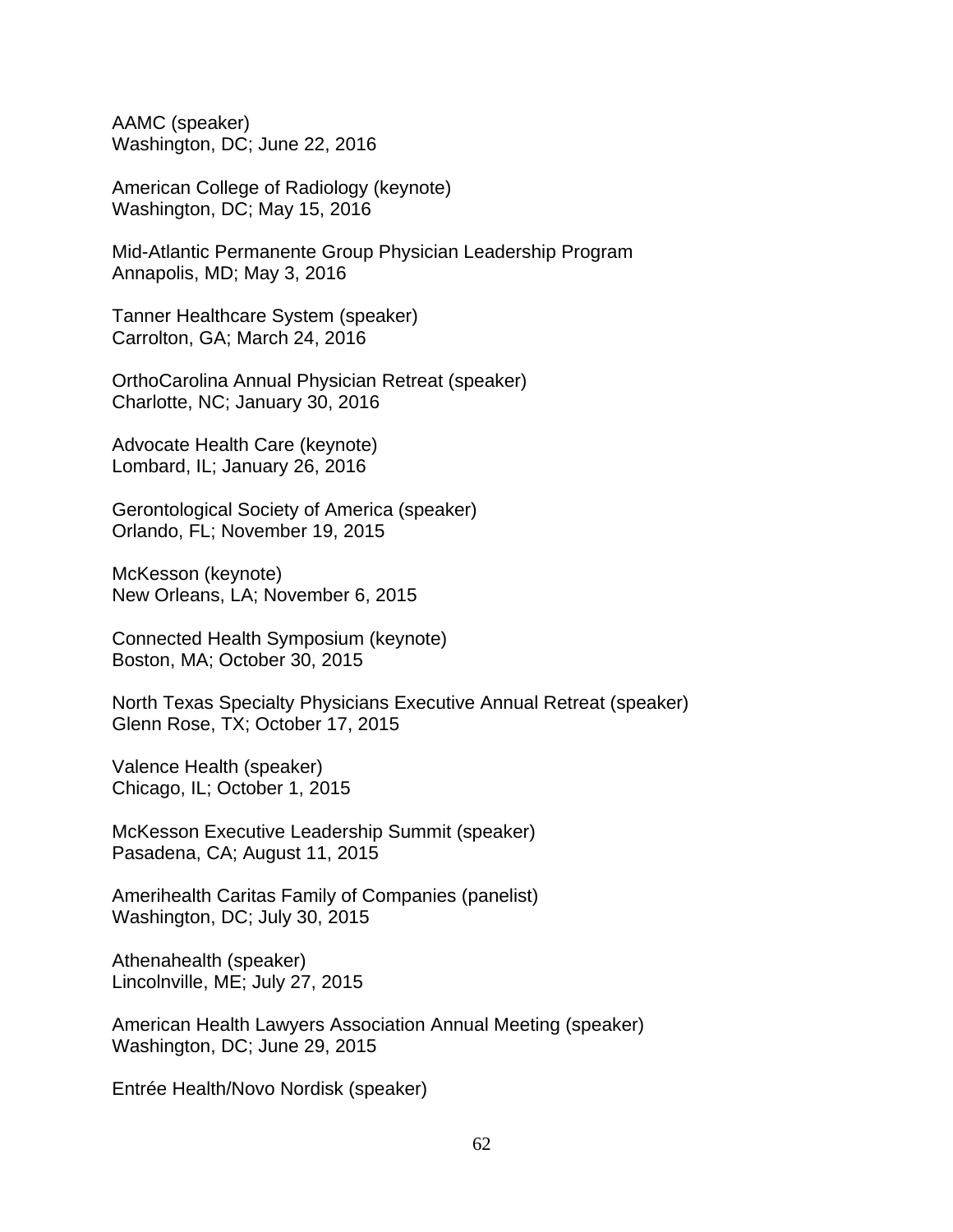New York, NY; June 25, 2015

Klick Health (speaker) Philadelphia, PA; June 15, 2015

Merrill Lynch (speaker) New York, NY; May 1, 2015

Sound Physicians (speaker) San Diego, CA; April 23, 2015

National Council for Behavioral Health (keynote) Kissimmee, FL; April 21, 2015

CVS/CareMark 2015 Client Forum (speaker) Washington, DC; April 10, 2015

Group Health Cooperative (keynote) Seattle, WA; March 27, 2015

The Atlantic Health Care Forum (speaker) Washington, DC; March 18, 2015

National Dialogue for Healthcare Innovation Summit (roundtable participant) Washington, DC; March 2, 2015

92Y Genius Panel (panelist) New York, NY; March 1, 2015

NYU Vera Institute Panel (panelist) New York, NY; February 26, 2015

NIH Health Care Systems Seminar (speaker) Bethesda, MD; February 10, 2015

JP Morgan (speaker) San Francisco, CA; January 13, 2015

NY eHealth Collaborative Digital Health Conference (keynote) New York, NY; November 18, 2014

Yale Law Lunch Keynote (panelist) New Haven, CT; November 7, 2014

Boston Children's Hospital Global Pediatric Innovation Summit (speaker) Boston, MA; October 31, 2014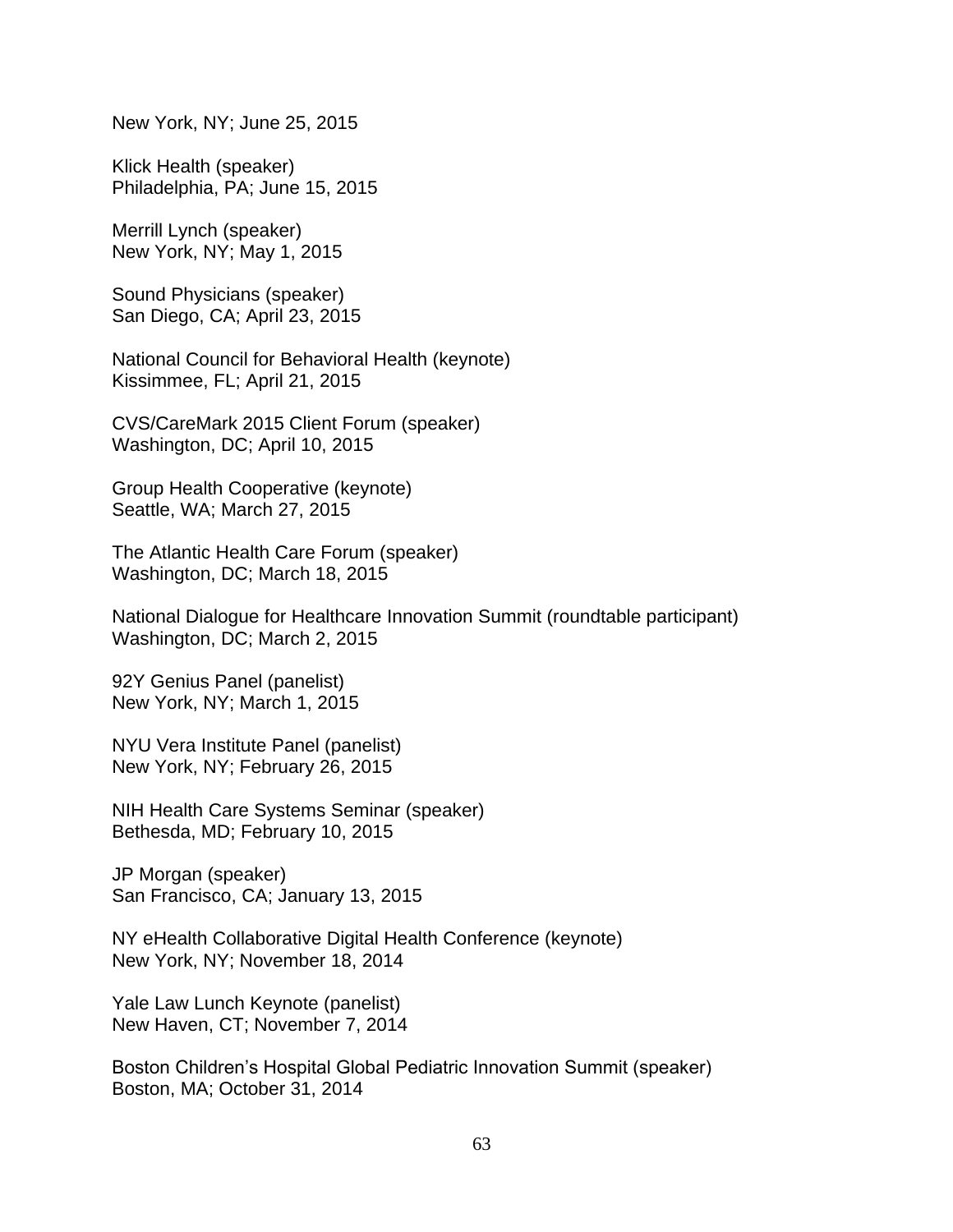Prix Galien Forum (speaker) New York, NY; October 28, 2014

BBC World Changing Ideas Summit New York, NY; October 21, 2014

MU Health Ethics Conference Columbia, MO; October 17, 2014

Florida Hospital Association (speaker) Orlando, FL; October 16, 2014

Minnesota Hospital Association Annual Business Meeting & Education Conference (speaker) Brainerd, MN; September 18, 2014

Endocrine Society Avalare Diabetes Summit Lecture (speaker) Washington, DC; September 12, 2014

Quad Med Annual Health Summit (keynote) Milwaukee, WI; September 10, 2014

VHA Mid-Atlantic (speaker) Philadelphia, PA; June 19, 2014

Wells Fargo Annual Healthcare Conference (keynote) Boston, MA; June 17, 2014

CIGNA (speaker) Aspen, CO; June 9, 2014

Northwestern University Kellogg School (speaker) Evanston, IL; June 4, 2014

ASCO Annual Meeting (Panelist) Chicago, IL; May 30, 2014

Carnegie Council (speaker) New York, NY; May 22, 2014

Meinert Lecture: Society for Clinical Trials Annual Meeting (speaker) Philadelphia, PA; May 19, 2014

rEvolution – Symposium of Chief Scientific Officers (speaker) Boston, MA; May 8, 2014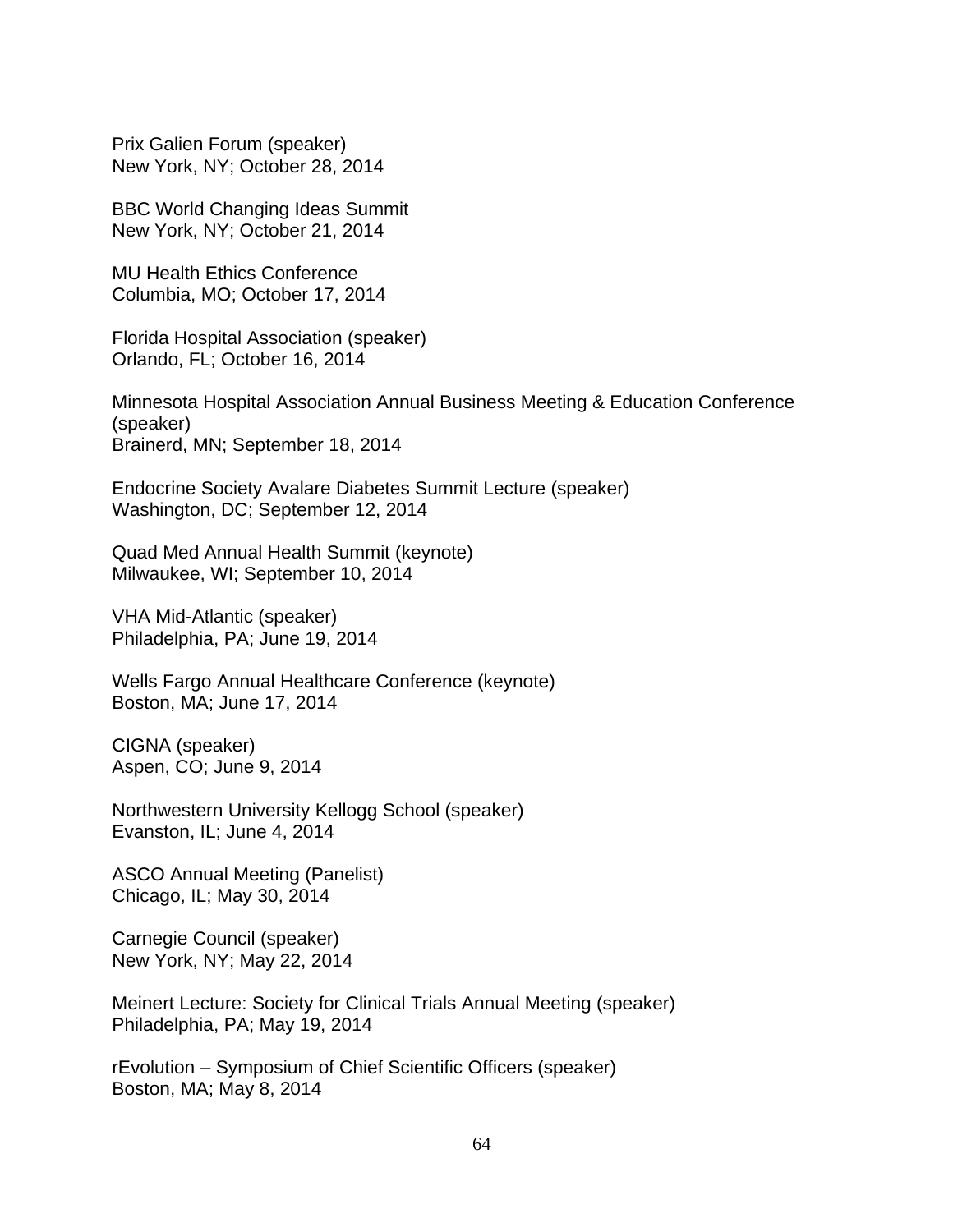Beth Israel Deaconess Medical Center Annual Symposium (speaker) Boston, MA; May 7, 2014

Genentech Cancer Symposium (keynote) San Francisco, CA; May 1, 2014

Robert Wood Johnson Foundation (speaker) Princeton, NJ; April 30, 2014

Thomas Reuters (speaker) San Francisco, CA; April 29, 2014

AAP Presidential Dinner (speaker) Chicago, IL; April 25, 2014

CPM HealthGrades 2014 Healthcare Symposium (speaker) Coral Gables, FL; April 11, 2014

Aetna Annual Meeting (keynote) Washington, DC; April 2, 2014

Georgetown Law School (speaker) Washington, DC; March 31, 2014

The Atlantic Health Care Forum (speaker) Washington, DC; March 27, 2014

World Affairs Council (keynote) Philadelphia, PA; March 12, 2014

Association of Professors of Medicine (keynote) Coral Gables, FL; February 28, 2014

Lurie Children's Hospital (keynote) Chicago, IL; February 25, 2014

Princeton University (keynote) Princeton, NJ; February 24, 2014

Hastings Center (speaker) New York, NY; December 13, 2013

National Health Law Firm (speaker) Washington, DC; December 9, 2013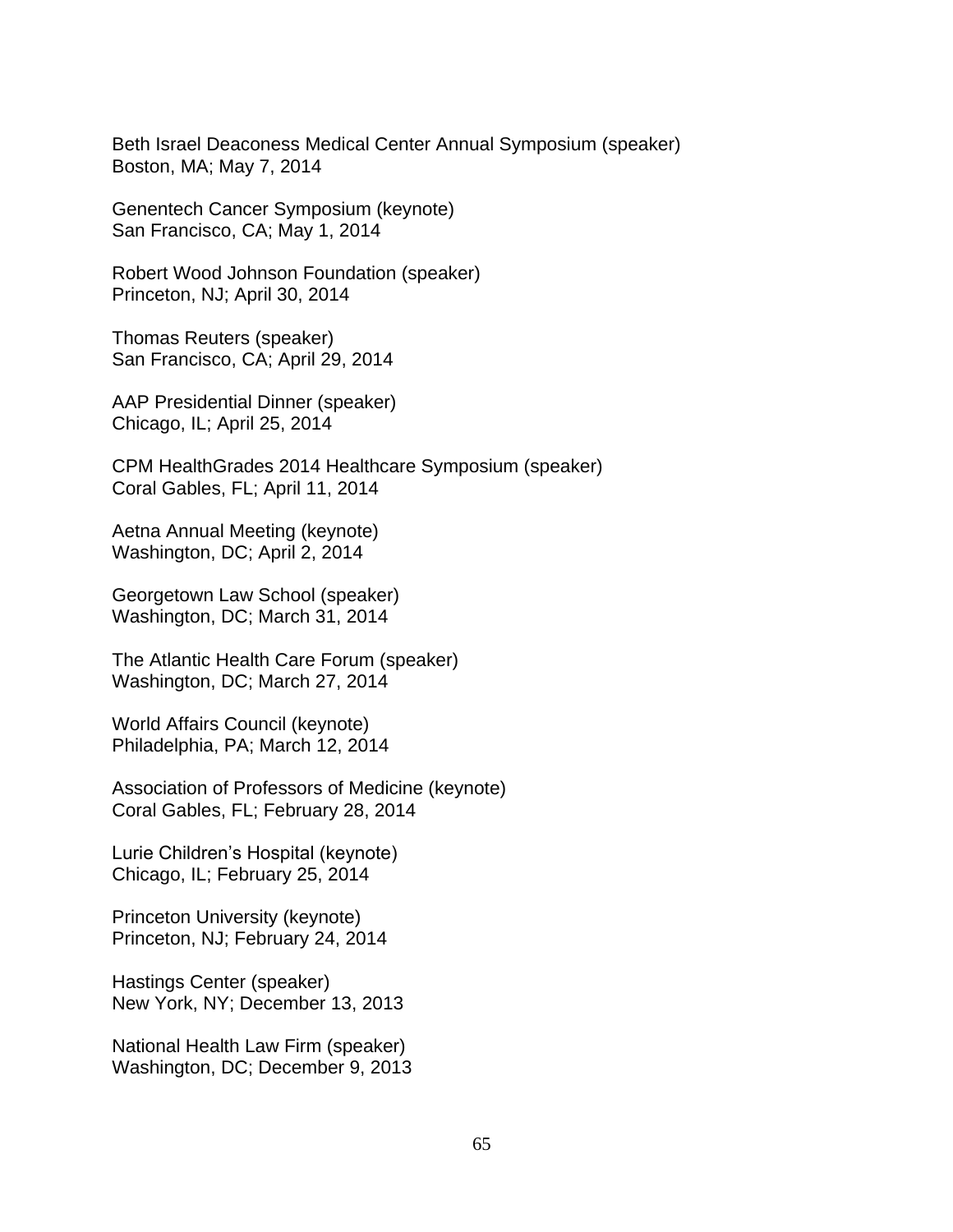Hamline University (keynote) Minneapolis, MN; November 21, 2013

Washington Ideas Festival (speaker) Washington, DC; November 13, 2013

Oak Partners Annual Meeting (keynote) New York, NY; November 13, 2013

Verizon (keynote) Atlantic City, NJ; November 6, 2013

Yale Medical School Boroff Lecture (named lecture speaker) New Haven, CT; October 31, 2013

Verizon (keynote) Dana Point, CA; October 30, 2013

HFMA New Jersey (keynote) Atlantic City, NJ; October 10, 2013

The Ohio State University- Health Policy (keynote) Columbus, OH; October 3, 2013

AACI/AAAF Annual Meeting (speaker) Washington, DC; September 29, 2013

Kaiser Permanente Shareholders' Meeting (keynote) Oakland, CA; September 28, 2013

Optum Health Provider Exchange (keynote) Orlando, FL; September 24, 2013

Wall Street Journal Cost of Care Event (panelist) Wall Street Journal New York, NY; September 11, 2013

Kimball Keynote ABIM Foundation Vancouver, BC; August 4, 2013

Health Care Reform and the Future of American Medicine Tri Net HR Orlando, FL; July 24, 2013

Aspen Ideas Festival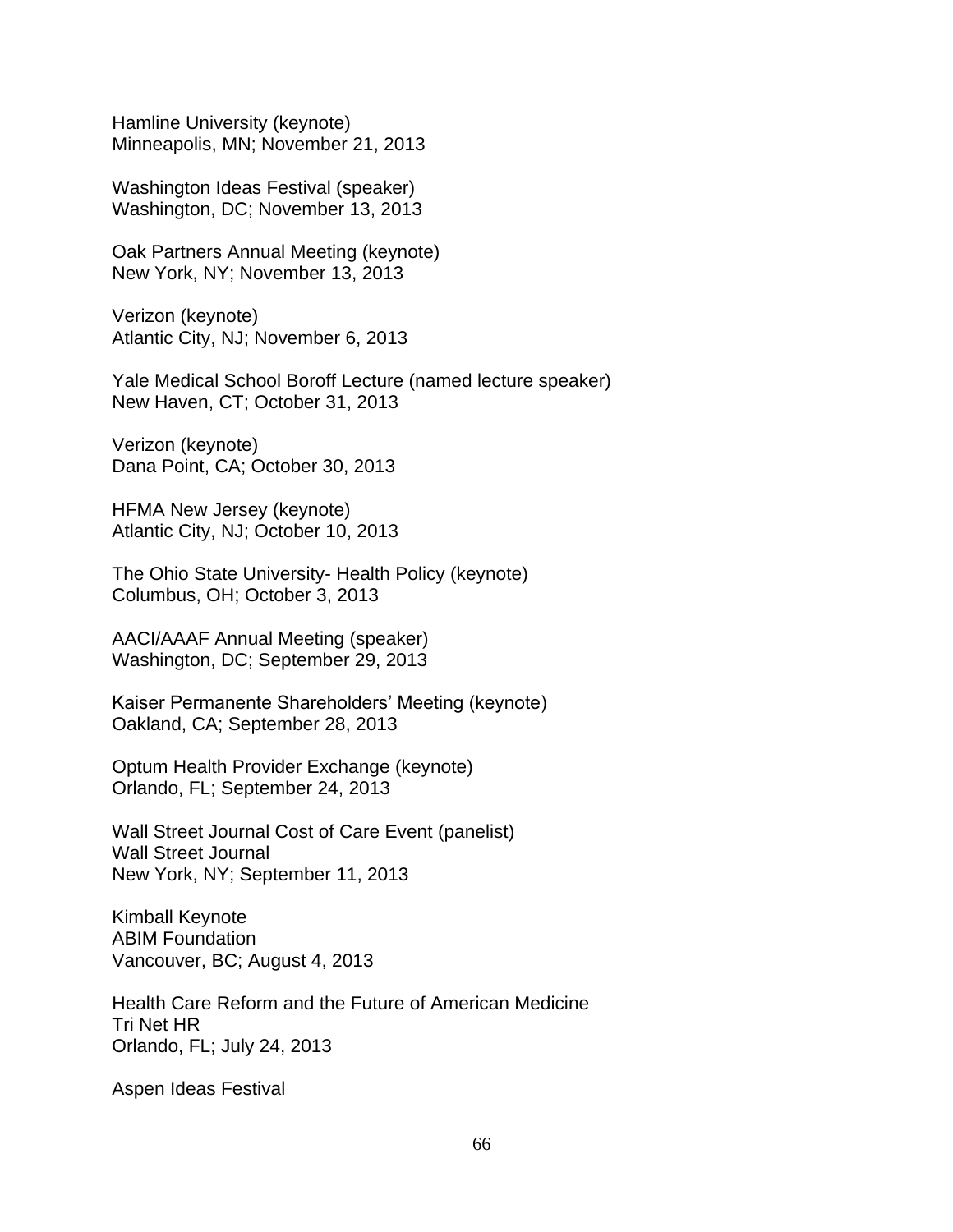Hope on the Horizon: Prevention and Treatment of Alzheimer's (Interviewer) Aspen, CO; July 2, 2013

Aspen Ideas Festival Build on It: Designing the Future of Health (Panelist) Aspen, CO; July 1, 2013

Aspen Ideas Festival Interviewer (The Overtested American, Tell Me the Truth, Doctor, Curing Cancer: The Next Moonshot) Aspen, CO; July 1, 2013

Low Value Medical Services National Association of Public Hospitals & Health Systems (NAPH) Hollywood, FL; June 20, 2013

Cancer Policy Institute/Cancer Support Community Washington, DC; June 19, 2013

University of Pennsylvania Hospital Panel Film Night: Escape Fire Philadelphia, PA; June 17, 2013

Wellness and the Bottom Line (Panelist) New York, NY; June 6, 2013

Alumni UPenn of Metro NJ Livingston, NJ; June 4, 2013

Practice Transformation in the Age of the Affordable Care Act Atlantic Health System Summit, NJ; May 17, 2013

Health Care Reform and the Future of American Medicine MPM Capital Key Biscayne, FL; May 15, 2013

Keynote Medical Staff Annual Meeting North Shore University Hospital Garden City, NY; May 14, 2013

Ernst & Young Keynote Hoboken, NJ; May 13, 2013

Health Care Reform and the Future of American Medicine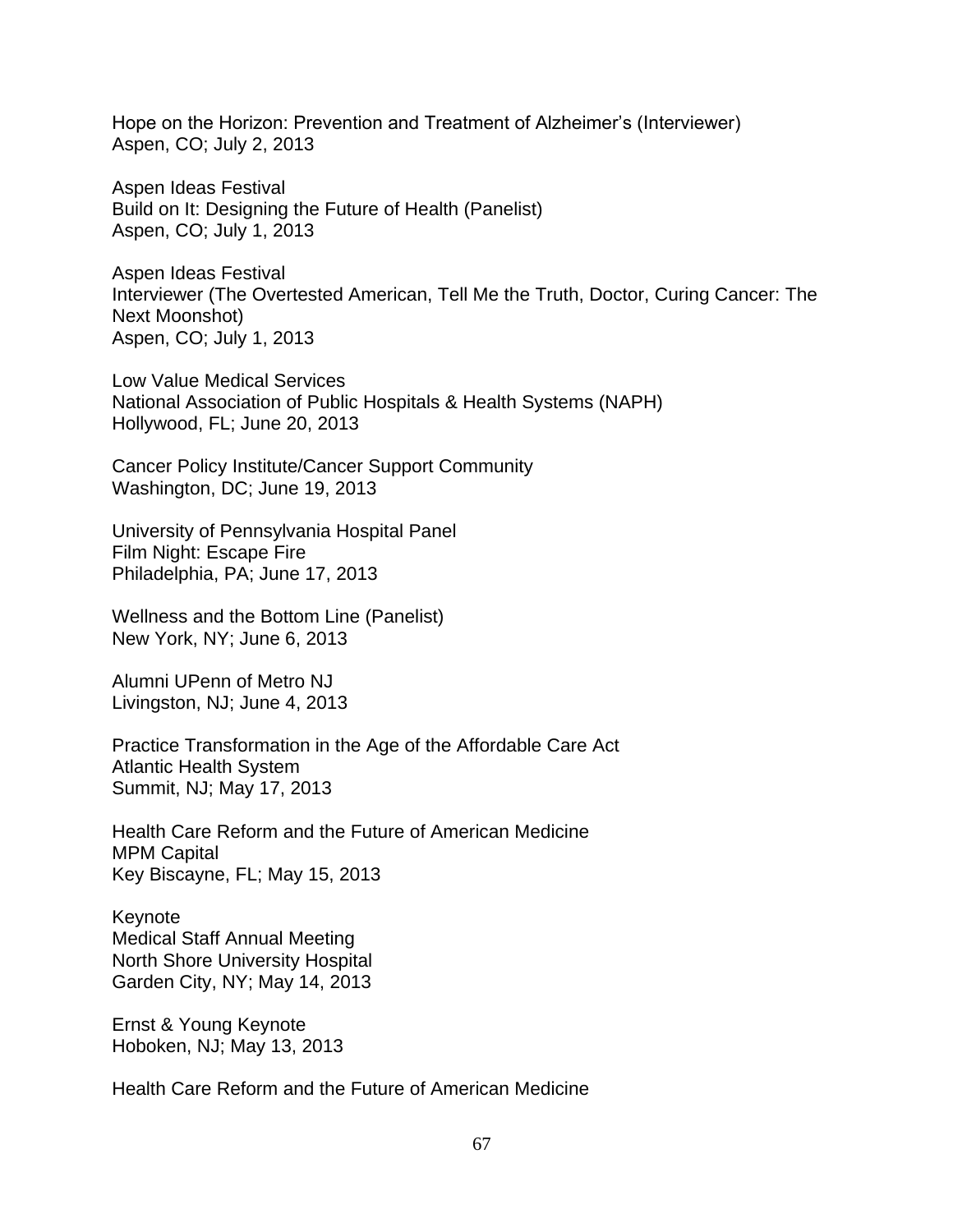Providence Health and Services Lecture Stevenson, WA; April 23, 2013

Health Care Reform and the Future of American Medicine Society for Clinical and Translational Science Keynote Washington, DC; April 19, 2013

Luncheon & Healthy Schools & Integration Summit Colorado Legacy Foundation Denver, CO; April 17, 2013

Nursing Spirit Week Lecture University of Pennsylvania School of Nursing Philadelphia, PA; April 16, 2013

Health Care Reform and the Future of American Medicine Medical Legal Summit Cleveland Metro Bar Association/Academy of Cleveland-Northern Ohio Cleveland, OH; April 12, 2013

Health Care Reform and the Future of American Medicine American College of Physicians Internal Medicine 2013 San Francisco; April 11, 2013

Discussion Panelist MedNax Orlando, FL; April 7, 2013

Health Care Reform and the Future of American Medicine Munich Health North America, Inc. Scottsdale, AZ; March 19, 2013

SIEPR Conference Lecture Palo Alto, CA; March 15, 2013

Health Care Reform and the Future of American Medicine Claremont McKenna College Claremont, CA; March 11, 2013

Health Care Reform and the Future of American Medicine Society of Gynecological Oncology Los Angeles, CA; March 11, 2013

Health Care Reform and the Future of American Medicine/Memoir New Community Jewish High School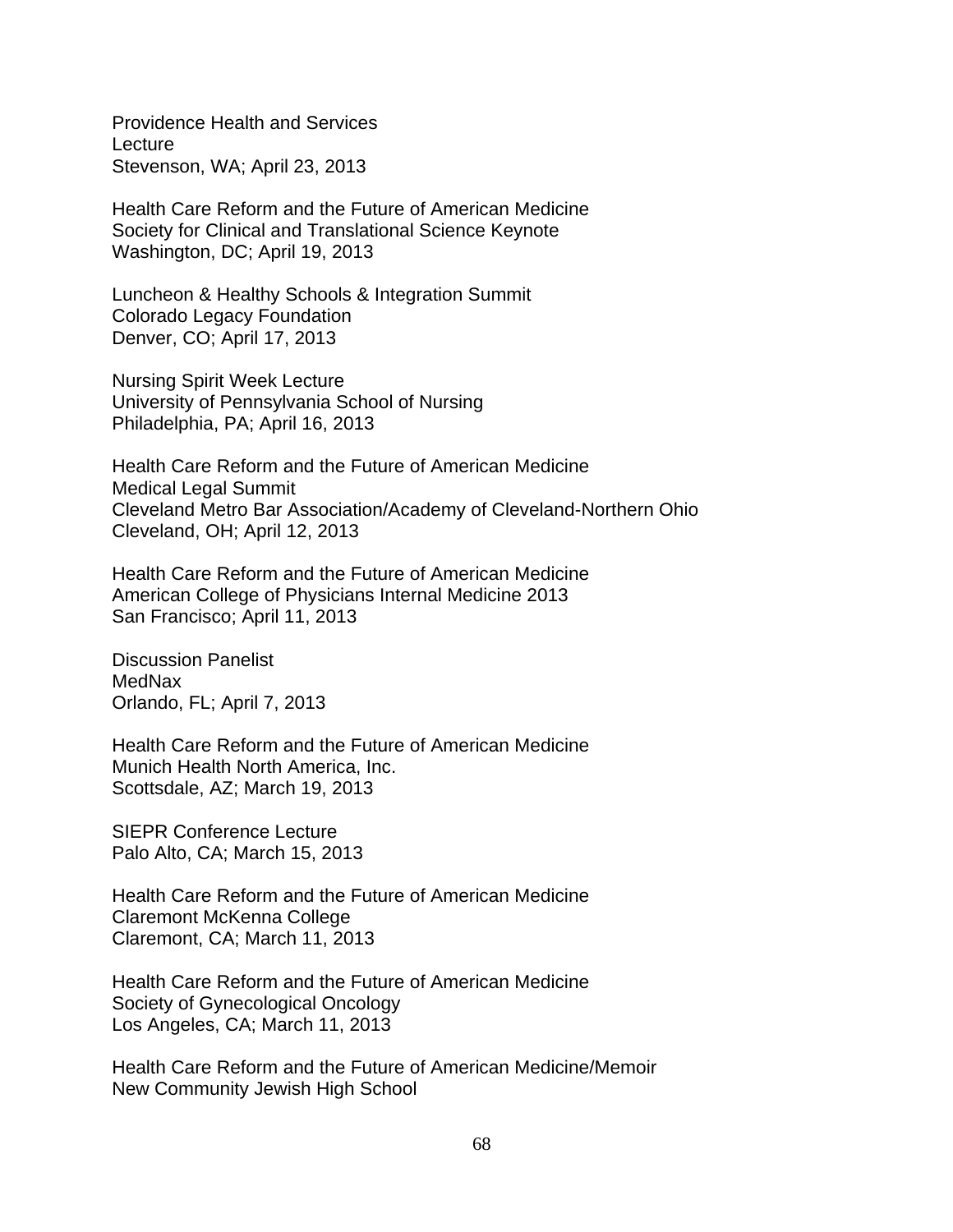Los Angeles, CA; March 10, 2013

Keynote

The American College of Physicians New Jersey Chapter 2013 Scientific Sessions Woodbridge, NJ; March 08, 2013

Moderator for Health Care Panel Wharton Economic Summit New York, NY; March 07, 2013

Health Care Reform and the Future of American Medicine University of Pennsylvania Renal Transplant Conference Philadelphia, PA; March 06, 2013

The Election's Over: Care Delivery Transformation Implications for All CCI Inc East Coast Healthcare Executive Summit 2013 New York, NY; March 01, 2013

Who Gets the Next Dollar in International Health Aid? Priority-Setting for Global Health University of California Global Health Day Keynote Riverside, CA; February 23, 2013

Health Care Reform and the Future of American Medicine John Morgan Society Keynote Philadelphia, PA; February 19, 2013

Neuro-ethical Issues for Practicing Neurologists Philadelphia Neurological Society Philadelphia, PA; February 13, 2013

Keynote Siemens International Washington, DC; February 5, 2013

Panelist, Expert Panel on Health Technology and Innovation RAND Corporation Santa Monica, CA; January 31, 2013

Health Care Cost Containment and Delivery System Reform New Democratic Coalition Meeting Washington, DC; January 23, 2013

Guest Speaker, The 2012 Election Effect on Health Care – National and Local CPUP/HUP Medical Board Meeting Philadelphia, PA; December 19, 2012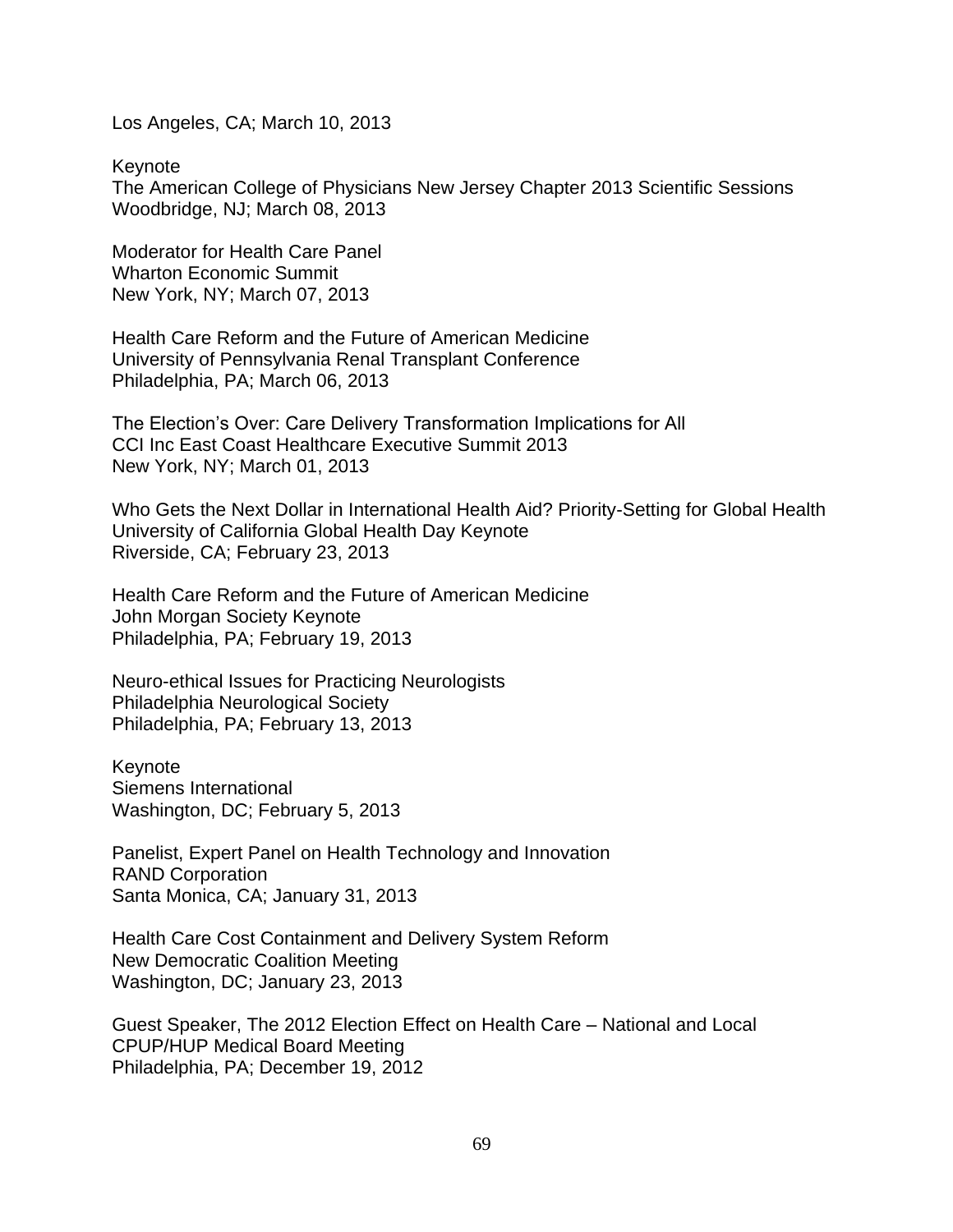Panelist, We Are What We Eat: The History, Culture, and Politics of Food UCLA Food History Conference Panel Los Angeles, CA; December 13, 2012

Global Initiatives: Strategic Framework University of Pennsylvania Council of Overseers Dinner New York, NY; December 10, 2012

Bioethics Post Election Greenwall Faculty Scholars Meeting Lecture New York, NY; November 30, 2012

Health Care Reform and the Future of American Medicine NYC Presbyterian Hospital and Healthcare System Lecture New York, NY; November 30, 2012

The Election's Over: Care Delivery Transformation-Implications for All Midwest Healthcare Executive Summit Chicago, IL; November 27, 2012

Keynote Bioethics at the interface of Psychiatry and Medicine, The Academy of Psychosomatic Medicine Atlanta, GA; November 16, 2012

**Panelist** Washington Ideas Mainstage Washington, DC; November 15, 2012

Health Care Reform and the Future of American Medicine American Philosophical Society, Autumn Meeting Philadelphia, PA; November 09, 2012

Ethics of American Health Care Chicago Humanities Festival: *America* Chicago, IL; November 03, 2012

An Ethicist's Perspective on University fCOI's Harvard fCOI's Symposium Cambridge, MA; November 02, 2012

Keynote Address Wharton Seminar for Business Journalists Philadelphia, PA; October 23, 2012

Global Initiatives: Strategic Framework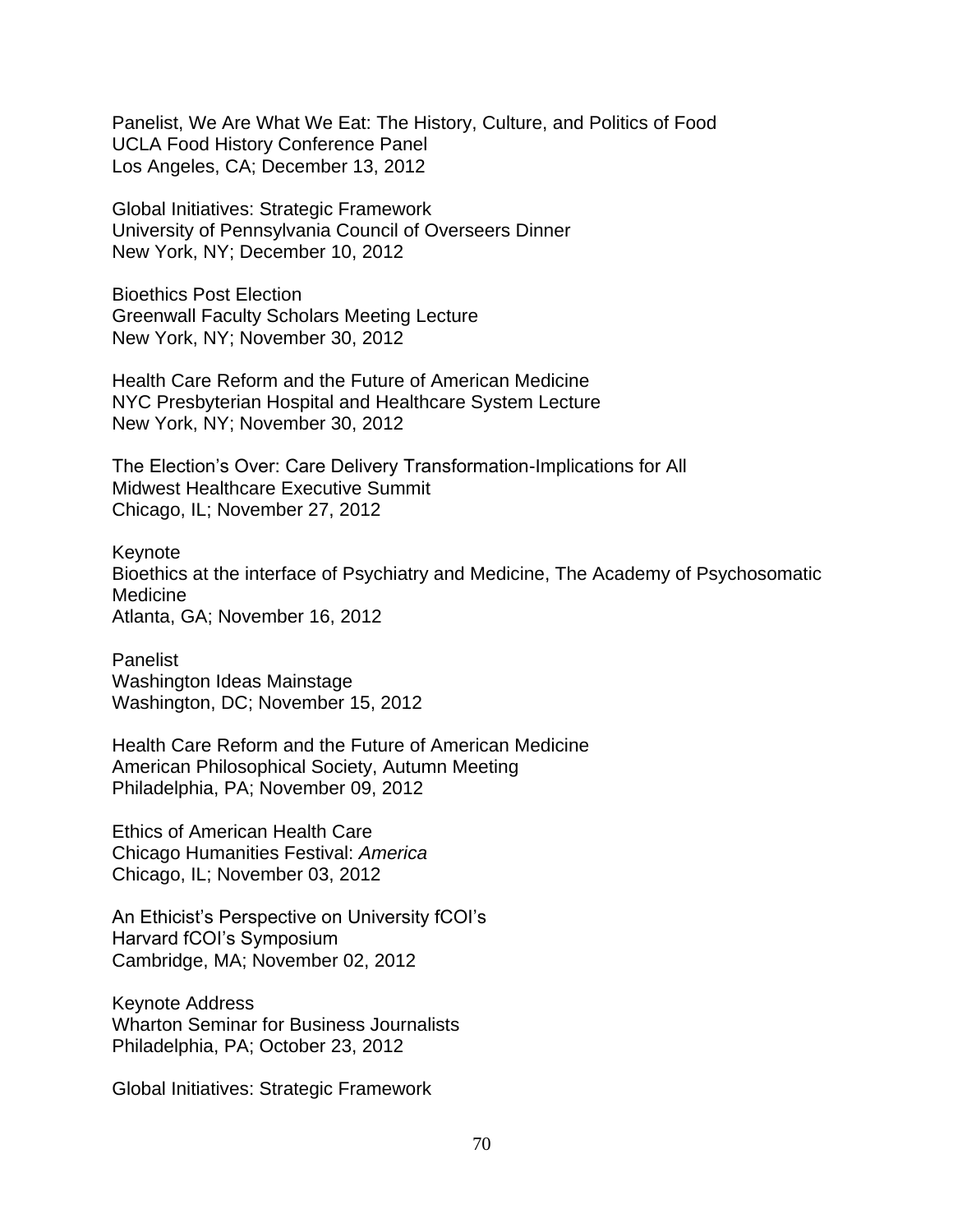Penn Dental Medicine Board of Overseers Meeting Philadelphia, PA; October 23, 2012

Global Health and Malaria Malaria No More Reception Chicago, IL; October 18, 2012

Power to the Patient Chicago Ideas Week Chicago, IL; October 14, 2012

Why Liberals Should Care About Cost: Optimist, Delivery Reform, Cost Control ASA Reception Keynote; University of Pennsylvania Perelman School of Medicine Washington, DC; October 13, 2012

Talk in Honor of Dennis Thompson Office and Responsibility Dinner: A symposium in honor of the career and contributions of Dennis Thompson Cambridge, MA; October 12, 2012

Cost Control Presentation Cancer Center Business Summit Fort Worth, TX; October 12, 2012

Panelist: Delivering Affordable Cancer Care: Paths Forward Institute of Medicine Final Discussion Panel Washington, DC; October 09, 2012

Where are the Health Care Cost Savings? Institute of Medicine/National Cancer Policy Forum Washington, DC; October 08, 2012

Roundtable Discussion: Benefitting Shelley Adler Shelley Adler, Candidate for New Jersey's 3rd Congressional District Cherry Hill, NJ; October 04, 2012

Panelist: The Affordable Care Act in Political Context Fordham Law Symposium, Fordham Law School New York, NY; October 04, 2012

Health Care Reform and Careers in Health Care Health Care Leaders Conference Dallas, TX; October 03, 2012

Health Care Reform and the Future of American Medicine Amherst College Alumni Keynote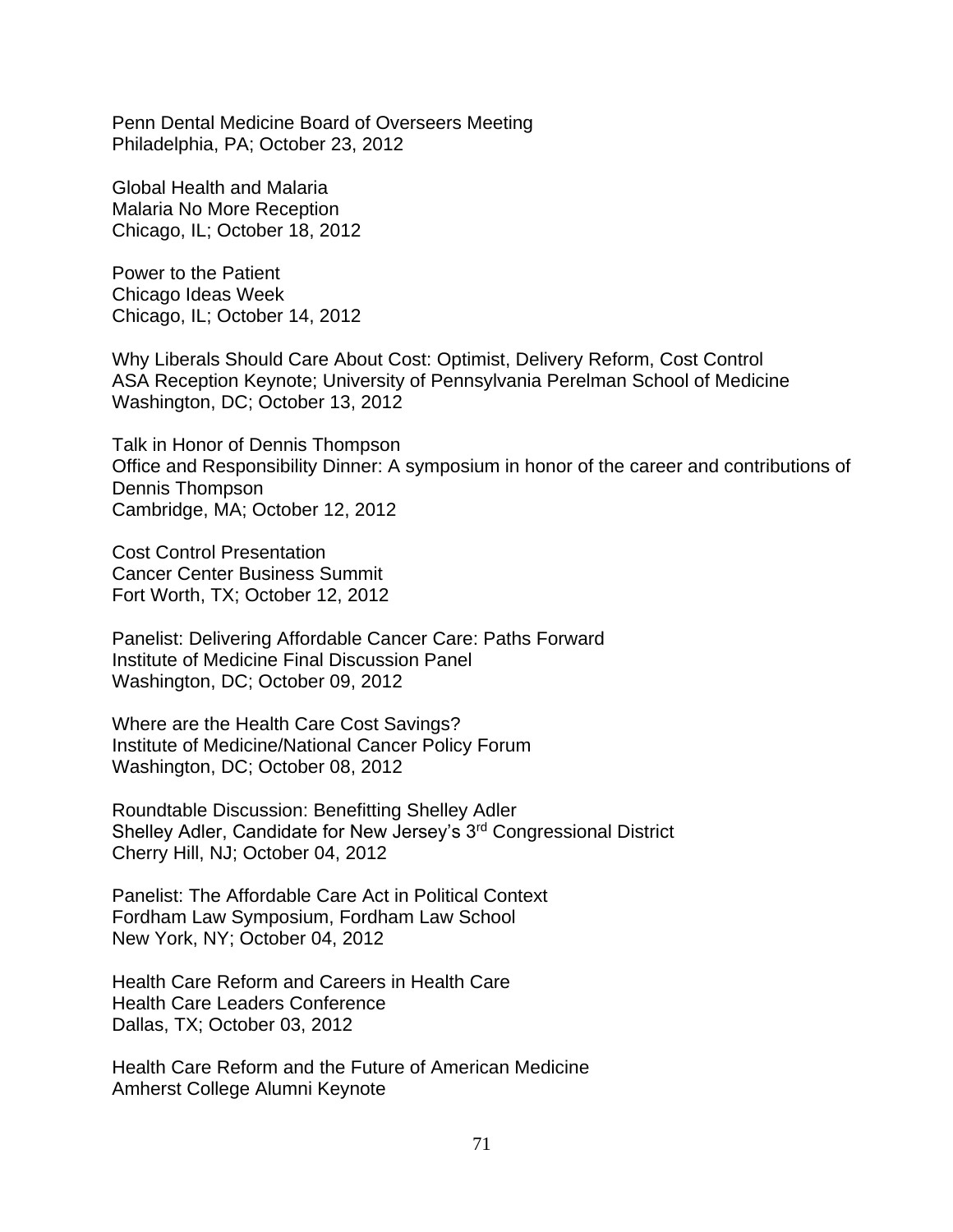Philadelphia, PA; October 01. 2012

Dinner Lecture: Penn's Global Strategy CASI Retreat Philadelphia, PA; September 27, 2012

Keynote Hackensack University Medical Center Biomedical Ethics Symposium Bergen County, NJ; September 24, 2012

Keynote CHOP Global Health Symposium, Union League of Philadelphia September 21, 2012

Improving Quality and Saving Costs by Effective State Exchange Implementation Colorado University, Boulder Bench & Bar Boulder, CO; September 20, 2012

Affordable Care Act: If not this, than what? Denver Post Debate Denver, CO; September 20, 2012

Roundtable with Governor Kitzhaber Center for American Progress Washington, DC; September 18, 2012

Keynote Stanford Health Policy Forum September 14, 2012

Who Wouldn't Go After a Fulbright?! Recruiting Top Scholars in a Changing World Panelist, Fulbright Conference Philadelphia, PA; September 11, 2012

Health Care Reform and the Future of American Medicine PQC Conference 2012 Washington DC, September 10, 2012

Panel: Linking Prevention, Care and Cures George Washington University September 07, 2012

Keynote Advocate Physician Partners Governance Education Day August 29, 2012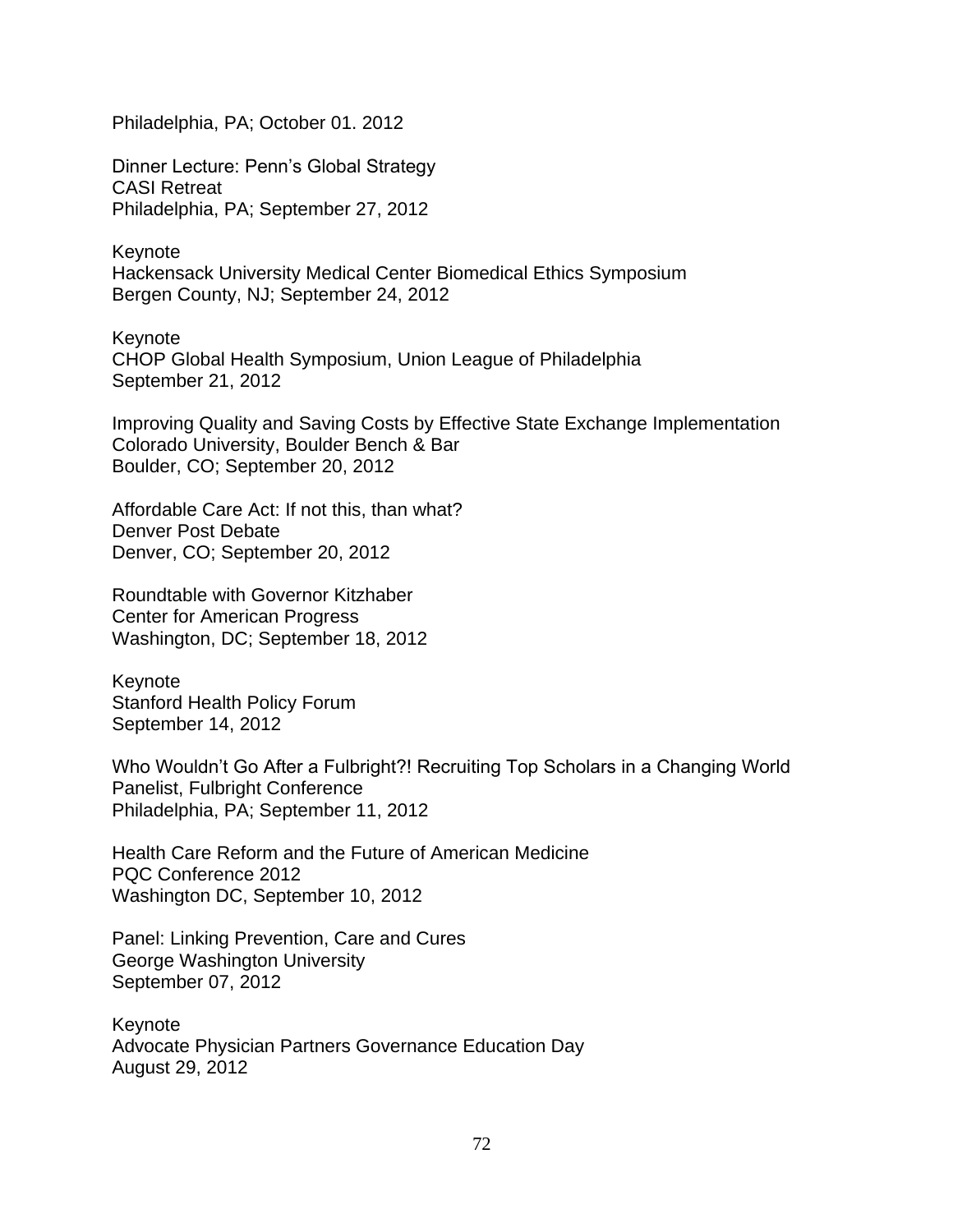ABIM Closing Remarks ABIM Foundation Forum July 31, 2012

Health Care Reform and the Future of American Medicine World Economic Forum – Wharton Executive Education Philadelphia, PA; July 11, 2012

Innovating Forward: Health Care Reform and the Future of American Medicine CHOP Plenary Lecture, Staff Meeting Philadelphia, PA; June 11, 2012

What We Give Up For Health Care Jewish Social Policy Action Network Dessert Philadelphia, PA; June 06, 2012

Health Care Reform: Washington's Approach to Behavioral Economics Roybal P30 Center Symposium Lecture, Perelman School of Medicine Philadelphia, PA; June 06, 2012

Global Healthcare Panel Jeffries & Company New York, NY; June 05, 2012

Welcome Remarks/Overview of what Penn is Doing Globally G20 Conference Foreign Policy Conference Philadelphia, PA; June 04, 2012

Keynote – Health Care Expert G100 CEO Academy Spring Meeting New York, NY; May 31, 2012

Health Care Reform and the Future of American Medicine The Canadian Association for Health Sciences and Policy Research (CAHSPR) Montreal, Quebec; May 29, 2012

Keynote Blue Cross Shield of Tennessee Chattanooga, TN; May 20, 2012

Urban Policy Lecture University of Chicago Harris School Chicago, IL; May 17, 2012

Keynote Health Academy of the Public Relations of America Annual Conference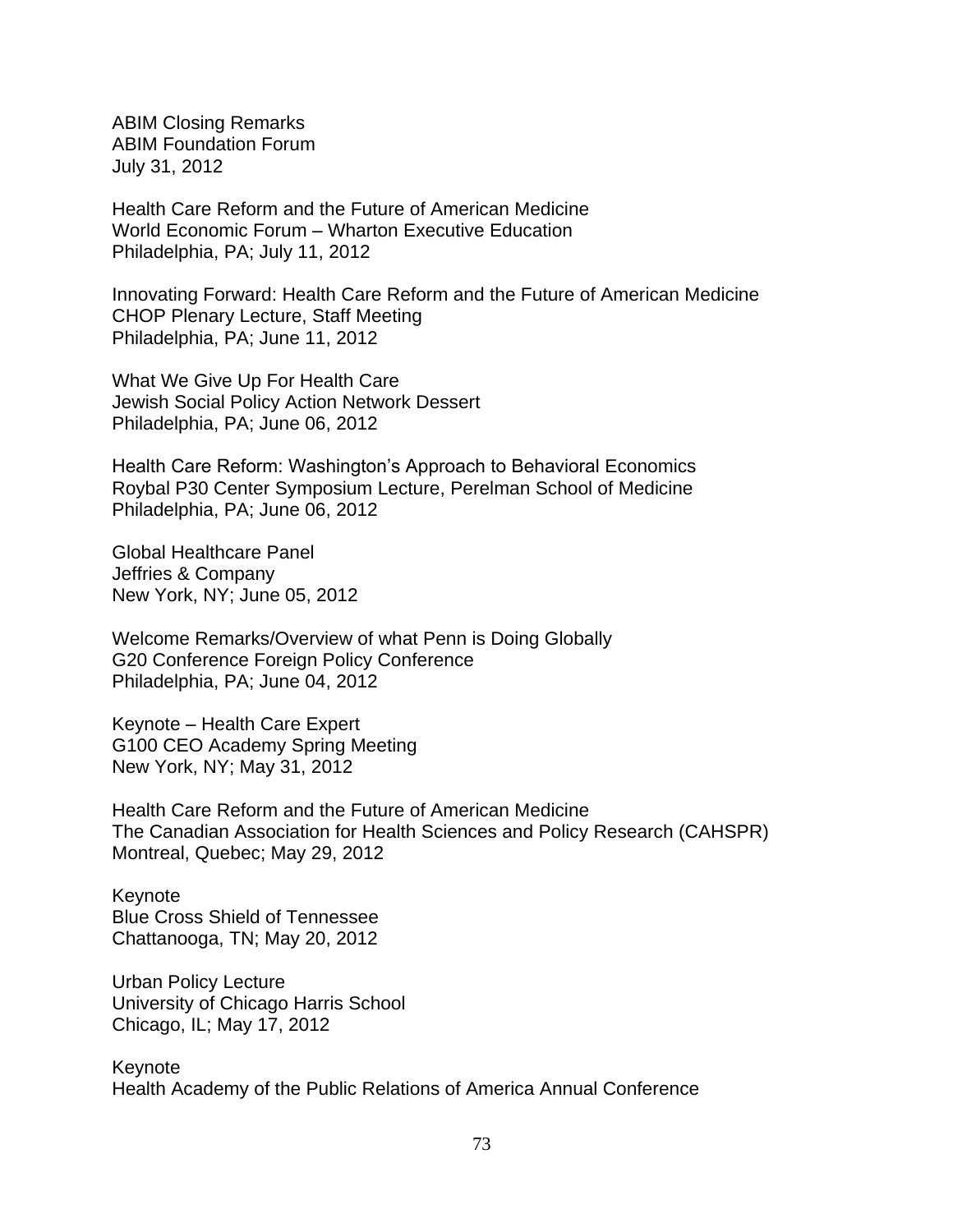Philadelphia, PA; May 17, 2012

Presentation Penn Engaging Minds Philadelphia, PA; May 16, 2012

**Presentation** Bioethics Graduation Ceremony, University of Pennsylvania Philadelphia, PA; May 10, 2012

Health Care Reform and the Future of American Medicine PennTRAC Conference; College of Physicians Philadelphia, PA; May 09, 2012

Health Care Reform and the Future of American Medicine Debate: Healthcare Advantage Conference Orlando, FL; May 08, 2012

Where Does the Healthcare Debate Stand Today? Obstacles and Implementation College of American Pathologists Washington, DC; May 07, 2012

Health Care Reform and the Future of American Medicine Rutgers Lerner Center Healthcare Symposium Newark, NJ; May 04, 2012

The Affordable Care Act Health Care Systems Lecture for 1st Years University of Pennsylvania Perelman School of Medicine Philadelphia, PA; May 03, 2012

Siemens Health Care Keynote Miami, FL; April 30, 2012

Blue Cross of Massachusetts Keynote Executive Conference Center Wellesley, MA; April 28, 2012

INQRI Kick-off Keynote Washington, DC; April 27, 2012

Healthcare for the World—Penn's Engagements University of Pennsylvania Perelman School of Medicine Preview Philadelphia, PA; April 26, 2012

Innovating Forward: Strategies for Improving Quality While Reducing Cost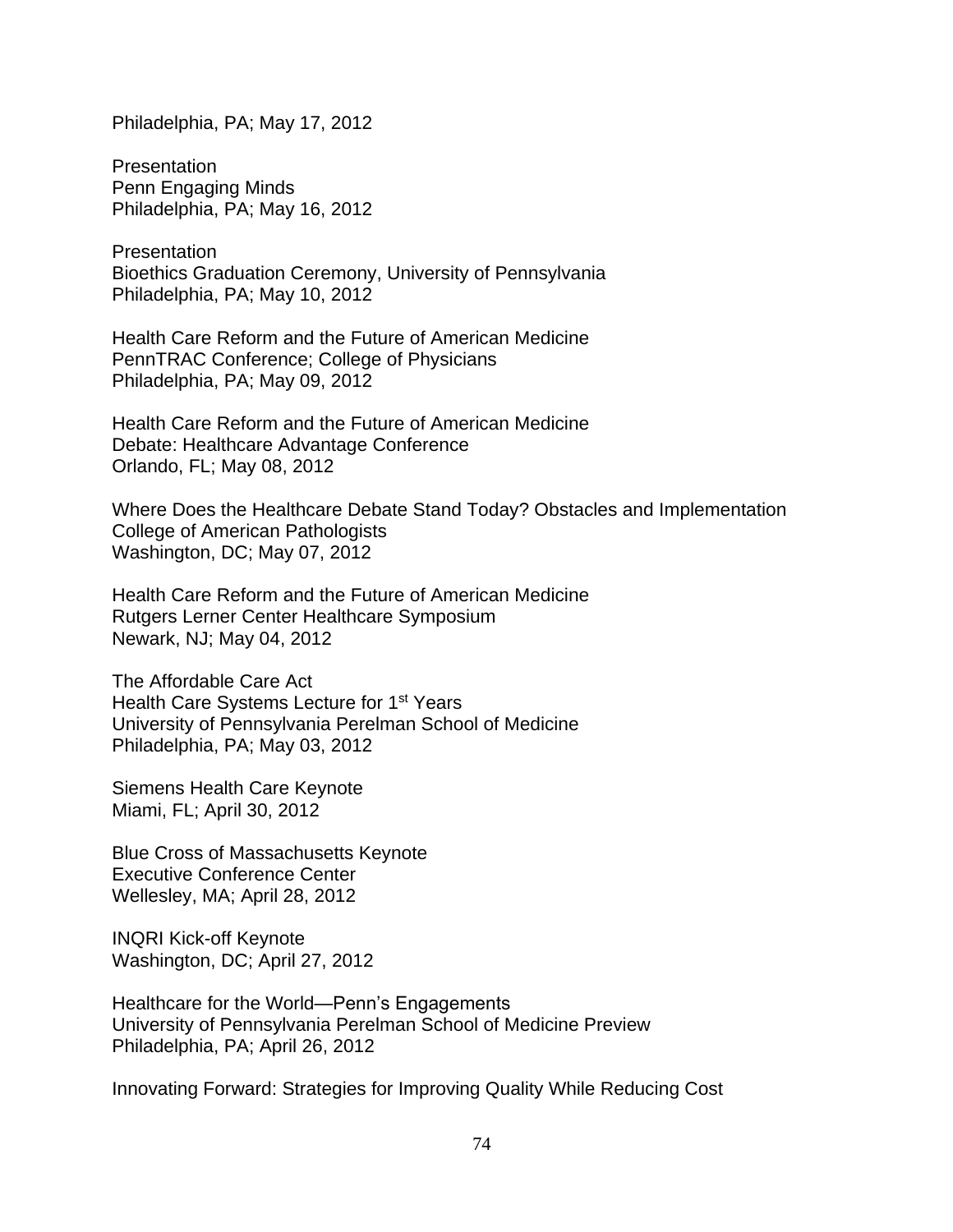DFA National Leadership Conference Washington, DC; April 23, 2012

Ethics for Health Care Reform Temple University Health System Ethics Symposium Philadelphia, PA; April 18, 2012

Patient Protection and ACA Rx for Health Care Reform, University of Wisconsin Madison, WI; April 17, 2012

Why Our Health Care System is so Expensive Pearlstein Course Lecture, George Mason University Philadelphia, PA; April 16, 2012

Radiation Oncology Resident Lecture Perelman School of Medicine, University of Pennsylvania Philadelphia, PA; April 12, 2012

Making History: Role at Penn Penn to You, Alumni Event Chicago, IL; April 03, 2012

Affordable Care Act – Impact and Ethical Considerations PSOM Chapter of AMA; University of Pennsylvania Philadelphia, PA; March 27, 2012

IPOG/ISAB Conversation and Engagement University of Pennsylvania International Partners Outreach Group Philadelphia, PA; March 27, 2012

How Changes in Health Care will Affect Bristol Meyers Squibb Bristol Meyers Squibb Executive Leadership Team of the Global Development & Medical Affairs Group New York, NY; March 22, 2012

Faculty Senate Presentation Senate Executive Committee; University of Pennsylvania Philadelphia, PA; March 21, 2012

Speaker Series Center of Excellence in Cancer Communication Research; University of Pennsylvania Piladelphia, PA; March 21, 2012

Opening Remarks Ethics of the Heart Conference; University of Pennsylvania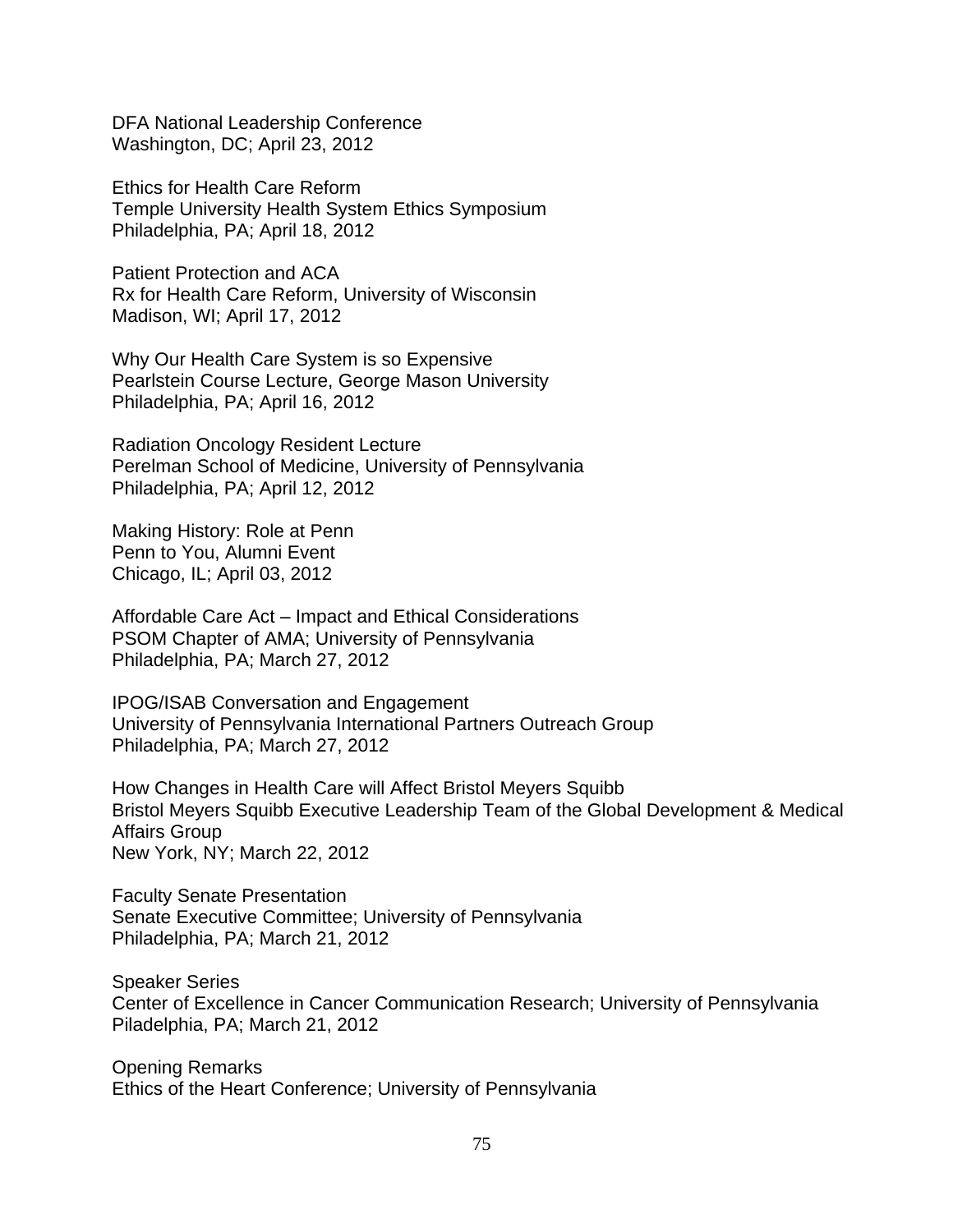Philadelphia, PA;March 16, 2012

**Presentation** Penn Cancer Network Administrators Philadelphia, PA; March 16, 2012

Breast Cancer Coalition Event Philadelphia, PA; March 14, 2012

AdvaMed Conference – Joint Session with Michael Leavitt Newport Beach, CA; March 13, 2012

Health Care Reform and the Future of American Medicine New York University Law Symposium New York, NY; February 17, 2012

Healing the World Lecture- Hillel University of Pennsylvania Philadelphia, PA; February 1, 2012

Advancing a Patient-Centered and Cost-Effective Health Care System Families USA Conference Washington, DC; January 20, 2012

Judaism and Bioethics- What is the Link? Society for Jewish Ethics Washington, DC; January 6, 2012

The Future of Health Care Center for Health Design Meeting Nashville, TN; November 14, 2011

Health Care Reform and Community Oncology Cancer Clinics of Excellence Clinical Summit New Orleans, LA; October 15, 2011

What could Deficit Reduction Mean for Providers and Patients? VHA Southeast Conference Key Biscayne, FL; October 6, 2011

How to Recognize Happiness Salt: Today's Deadliest Commodity Food Labels: Fact or Fiction Physicians for the Future Aspen Ideas Festival Aspen, CO; June 27-July 2, 2011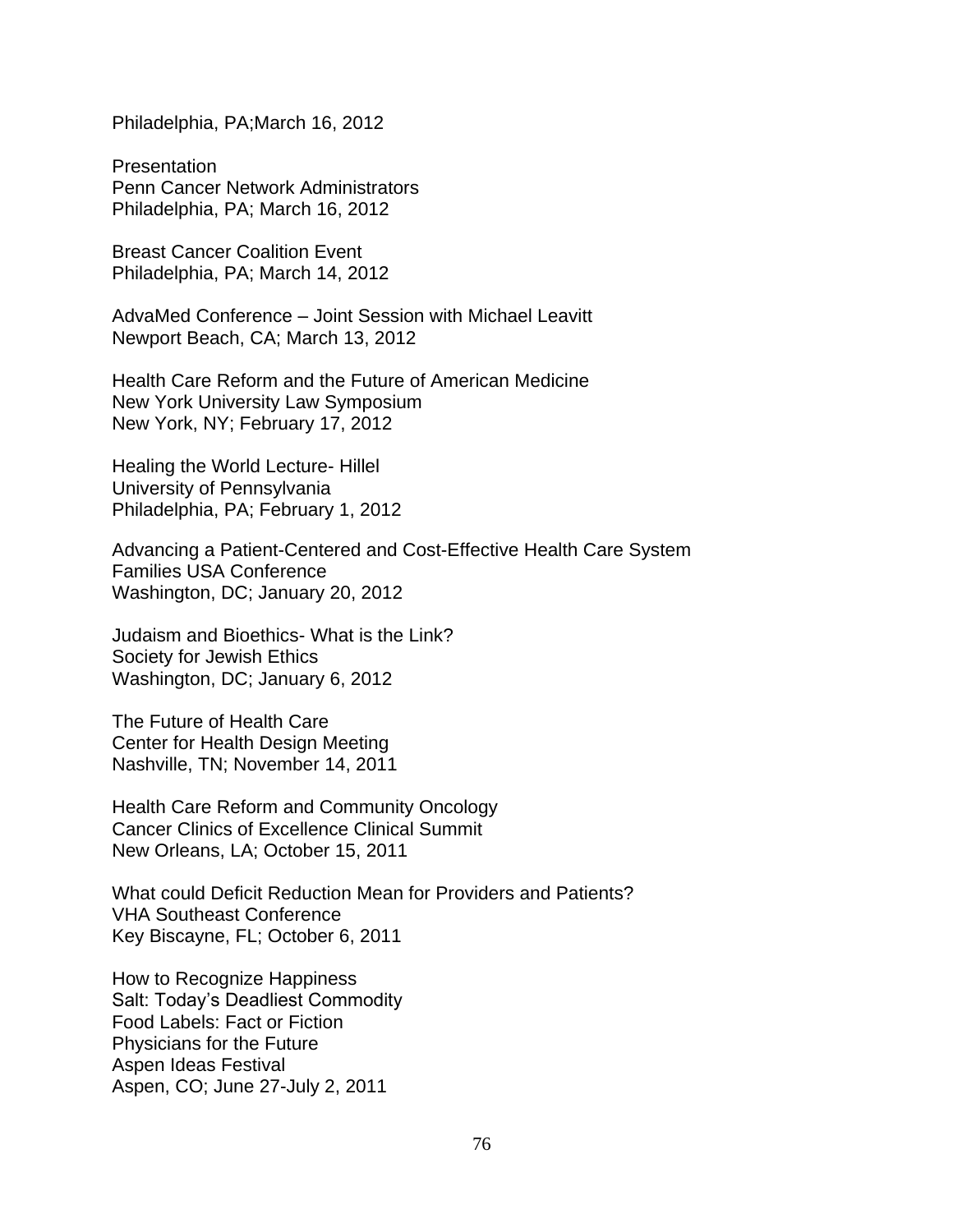Biotechnical Innovation and Health Care Reform Stanford University Innovator's Workbench Stanford, CA; May 10, 2011

Rethinking the Common Rule PRIM&R 2011 Social, Behavioral & Education Research Conference Boston, MA; April 28, 2011

What Are the Factors Contributing to Childhood Obesity? Cleveland Clinic Childhood Obesity Meeting Cleveland, OH; April 21, 2011

The Role of Innovation in Addressing Global Health US Department of State Symposium Washington, DC; March 17, 2011

40th Critical Care Congress, Society for Critical Care Medicine Health Care Reform and the Future of American Medicine San Diego, CA; January 14, 2011

How Should We Reform Federal Research Regulations? PRIM&R 2010 Advancing Ethical Research Conference San Diego, CA; December 6, 2010

Health Care Reform and the Future of American Medicine American Society of Hematology Annual Meeting Orlando, FL; December 5, 2010

Preparing for a Life in the Public Eye Doris Duke Foundation Physician-Scientist Career Development Meeting New York, NY; November 5, 2010

Brief Remarks On Global Health USAID/George Washington University Mini-University Washington, DC; October 8, 2010

Health Care Reform and Projecting the Future of American Medicine ASCO 2010 Breast Cancer Symposium Oxon Hill, MD; October 3, 2010

Health Care Reform and Projecting the Future of American Medicine American College of Surgeons Commission on Cancer Annual Meeting Washington, DC; October 3, 2010

US Food Policy The Atlantic Washington Ideas Forum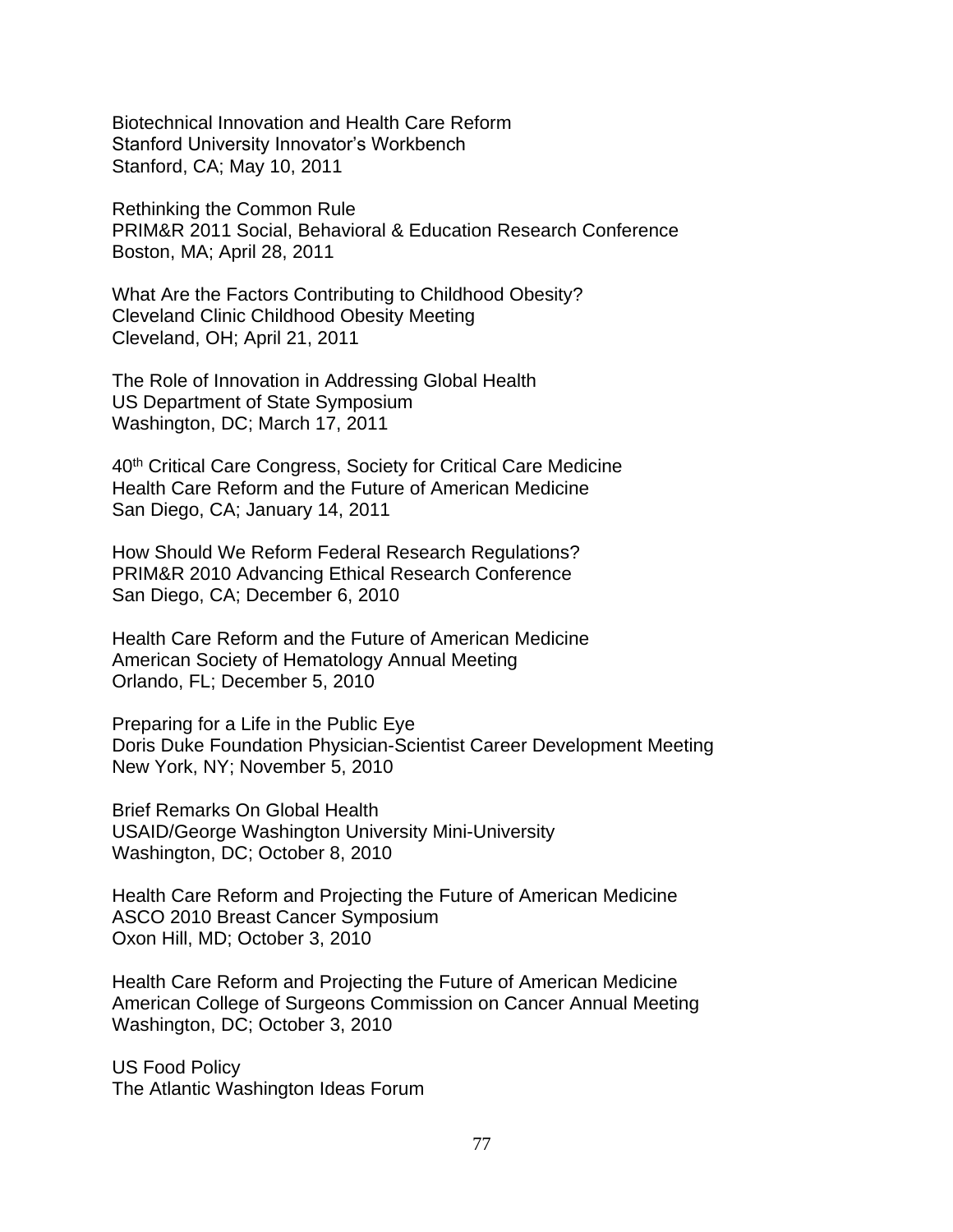Washington, DC; September 30, 2010

US Policy Priorities for Global Health Forum on Microbial Threats – The Causes and Consequences of Neglected Tropicla Diseases – Implications for Global Health Institute of Medicine Washington, DC; September 21, 2010

Doctor or Journalist? The Multiple Hats of Journalists Covering Natural Disasters; On to Implementation: How do we ensure the integrity of the Health Care Plan?; Leadership for Health: Strengthening the International System. Aspen Ideas Festival Aspen, CO; July 7 – 12, 2010

Health Care Reform and Projecting the Future of American Medicine Partners.org Retreat Boston, MA; June 30, 2010

Perspectives on Health Reform Health Care Reform and Projecting the Future of American Medicine Institute of Medicine Health Sciences Policy Board Meeting Washington, DC; June 24, 2010

Introduction of NIH Bioethics/Foundation for NIH Brochure -Research Ethics: How to Treat People who Participate in Research for High School Science Fair Participants Intel International Science & Engineering Fair San Jose, CA; May 13, 2010

Quantitative Analysis and Policy Making Kaiser Family Foundation Washington, DC; May 3, 2010

The Making of the Health Care Bill Bloomberg Health Care Conference University of Chicago Chicago, IL; April 27, 2010

Society of Fellows Symposium on Medical Ethics The Aspen Institute Aspen, CO; March 12–14, 2010

High Tech Medicine: The Future of the Doctor-Patient Relationship Massachusetts Medical Society Oration Waltham, MA; December 4, 2009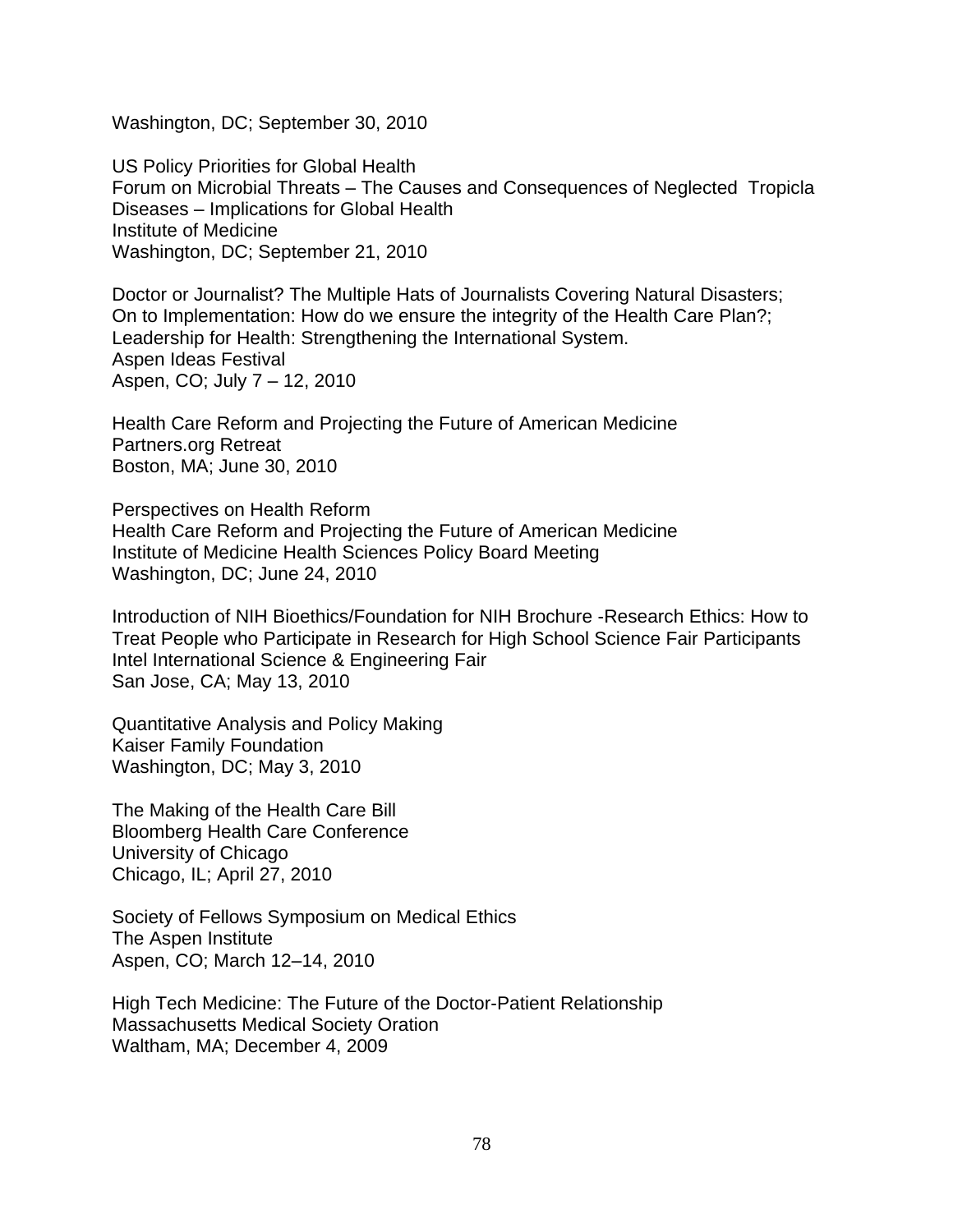Ethics, Privacy, and Security Challenges of Using Mobil Technologies in Health and Health Research 2009 mHealth Summit Washington, DC; October 29, 2009

The Future of Bioethics: Politics, Policy, or Mush? American Society for Bioethics and the Humanities Washington, DC; October 15, 2009

High Touch Medicine: The Future of the Physician-Patient Relationship Medical Group Management Association (MGMA) Annual Meeting Denver, CO; October 11, 2009

Conflicts of Interest Across Missions of Academic Medicine AAMC Forum on Conflict of Interest Boston, MA; June 28, 2009

Economics of Cancer: It's Everyone's Problem Discussing the Cost of Care with Cancer Patients ASCO Annual Meeting Orlando, FL; May 30-June 1, 2009

Just Health: Current Debates: A conference on Norman Daniel's recent book Harvard Medical School Boston, MA; November 15, 2008

Value in Health Care: Accounting for cost, quality, safety, outcomes and innovation IOM Roundtable on Evidence-Based Medicine Washington, DC; November 17-18, 2008

Beyond Band Aids: How to Cure America's Ailing Healt Care System Illinois Medical Oncology Society Rosemont, IL; November 12, 2008

Changing Premedical Requirements and the Medical Curriculum AAMC National Meeting San Antonio, TX; November 1, 2008

Beyond Band Aids SHOUT America Conference Nashville, TN; October 6, 2008

Beyond Band Aids CERNER Leadership Forum Kansas City, MO; October 5, 2008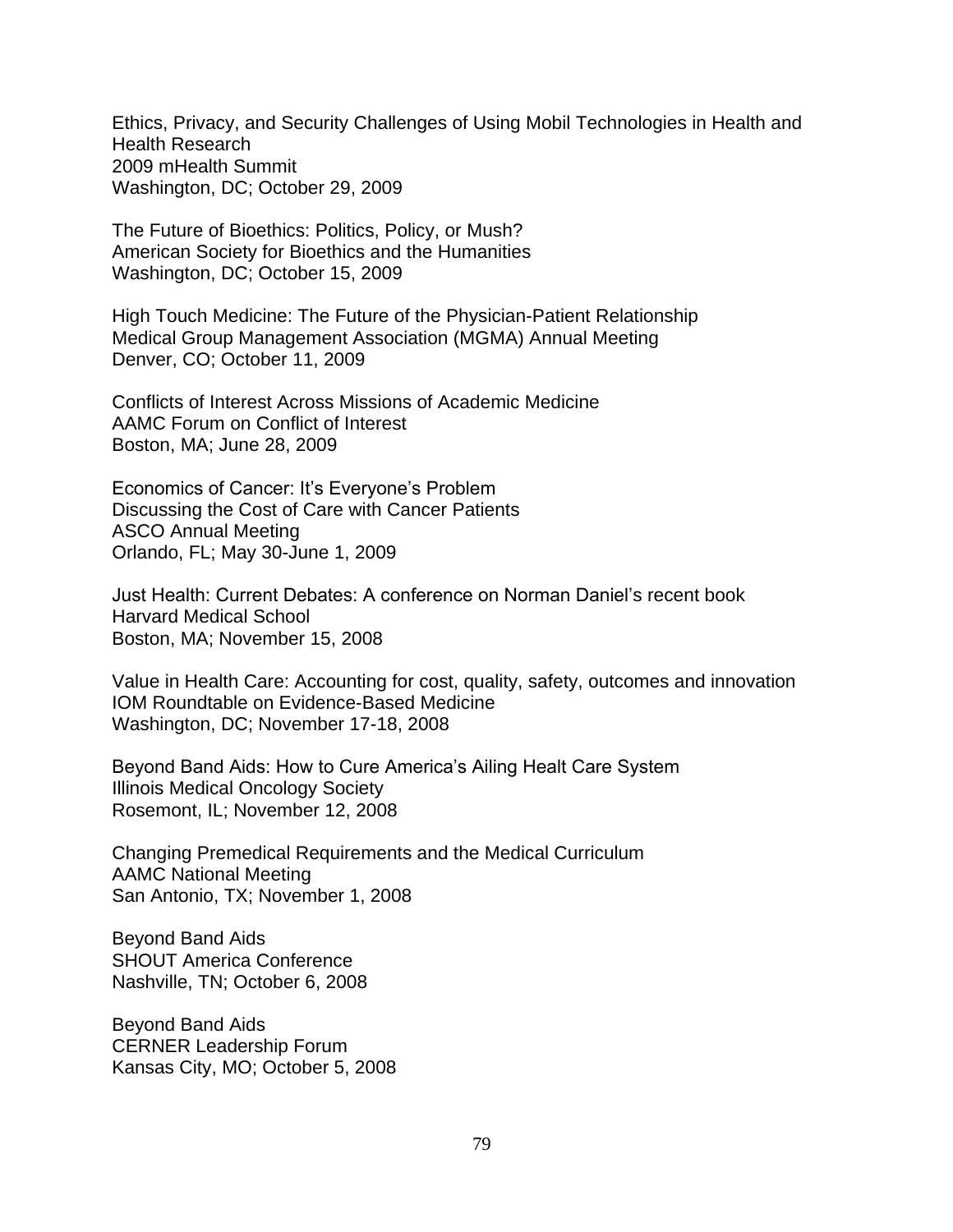Ethics and Health Care Reform: Where is the Justice HealthPartners Ethics Conference Minneapolis, MN; October 3, 2008

Beyond Band Aids Cancer Clinics of Excellence San Francisco, CA; September 27, 2008

Healthcare Guaranteed Colorado Coalition for the Medically Under Served Denver, CO; September 26, 2008

Quality Improvement Research: Considerations and Controversies 5<sup>th</sup> Annual Conference on Achieving Excellence in Clinical Research Oak Brook, IL; September 25, 2008

The Perfect Storm: Health Care Reform Consortium for Southeastern Hypertension Control Baltimore, MD; September 24, 2008

Strategies to care for and cover the nation's un and under insured 1<sup>St</sup> National Congress on Health Care Reform Washington, DC; September 22, 2008

Beyond Band Aids American Cancer Centers for Excellence Economics Summit San Francisco, CA; September 18, 2008

Access To Universal Health Care Princeton Health Care Forum Princeton University Princeton, NJ; September 12, 2008

NBCCF Aspen Think Tank Project Aspen, CO; August 16-18, 2008

Healthcare Access for America: Political and Practical Realities ABA Annual Meeting New York, NY; August 7, 2008

Comparative Effectiveness Research: What Are the Rules? Center for Science in the Public Interest Integrity in Science Conference Washington, DC; July 11, 2008

Sex, Science and Stem Cells;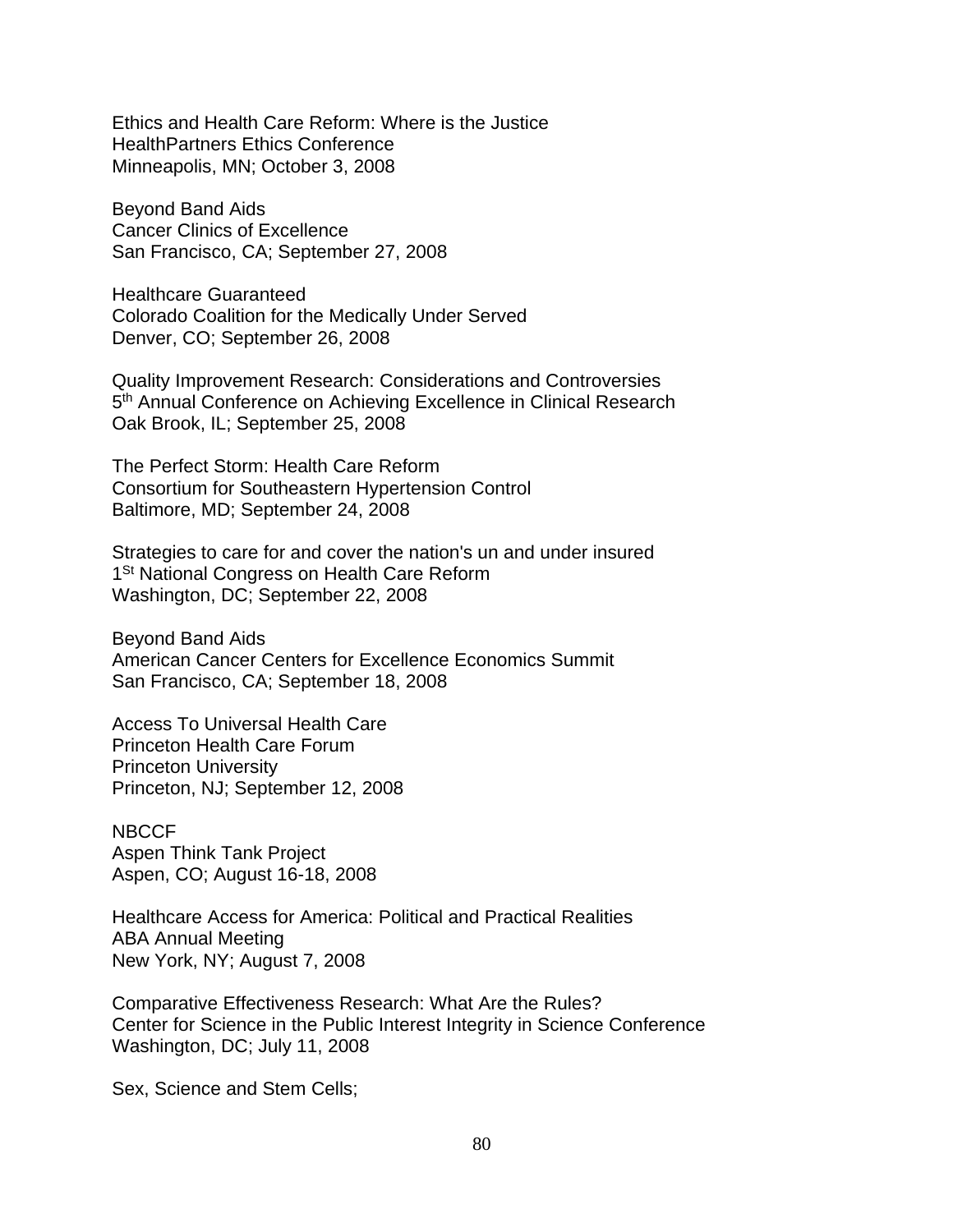The Future Challenges of Organ Transplantation Socrates Society, Aspen Ideas Festival Aspen, CO; June 30-July 6, 2008

Moving Beyond Band-Aids: Health Care Reform ASCO Annual Meeting Chicago, IL; May 31, 2008

Taking Control of Health Care Costs G-100 Meeting New York, NY; May 29, 2008

What is Voluntariness? Northwestern 5<sup>th</sup> Annual Clinical Research Education Conference Chicago, IL; May 16, 2008

Comparative Effectiveness: Friend or Foe to Health Care American Heart Association Quality and Outcomes Conference Baltimore, MD; May 1, 2008

Breast Cancer Research: Expectations v. Reality National Breast Cancer Coalition Foundation Washington, DC; April 27. 2008

How to Fix America's Ailing Health Care System Cancer Clinics of Excellence Conference New Orleans, LA; April 25, 2008

Ethical Issues in the ICU Critical Care Medicine Annual Meeting Tyson's Corner, VA; April 7, 2008

Moving Reform Forward Together The Mayo Clinic National Symposium on Health Care Reform Leesburg, VA; March 11, 2008

Ethical Dynamics of Innovations and Efficiencies in 21st Century Health Care America's Health Insurance Plans National Policy Forum 2008 Washington, DC; March 4, 2008

Beyond Band-Aids: Fixing America's Health Care System 4<sup>th</sup> Annual Oncology Economics Summit La Jolla, CA; February 27, 2008

Beyond Band-Aids: Fixing America's Health Care System Association for Practical and Professional Ethics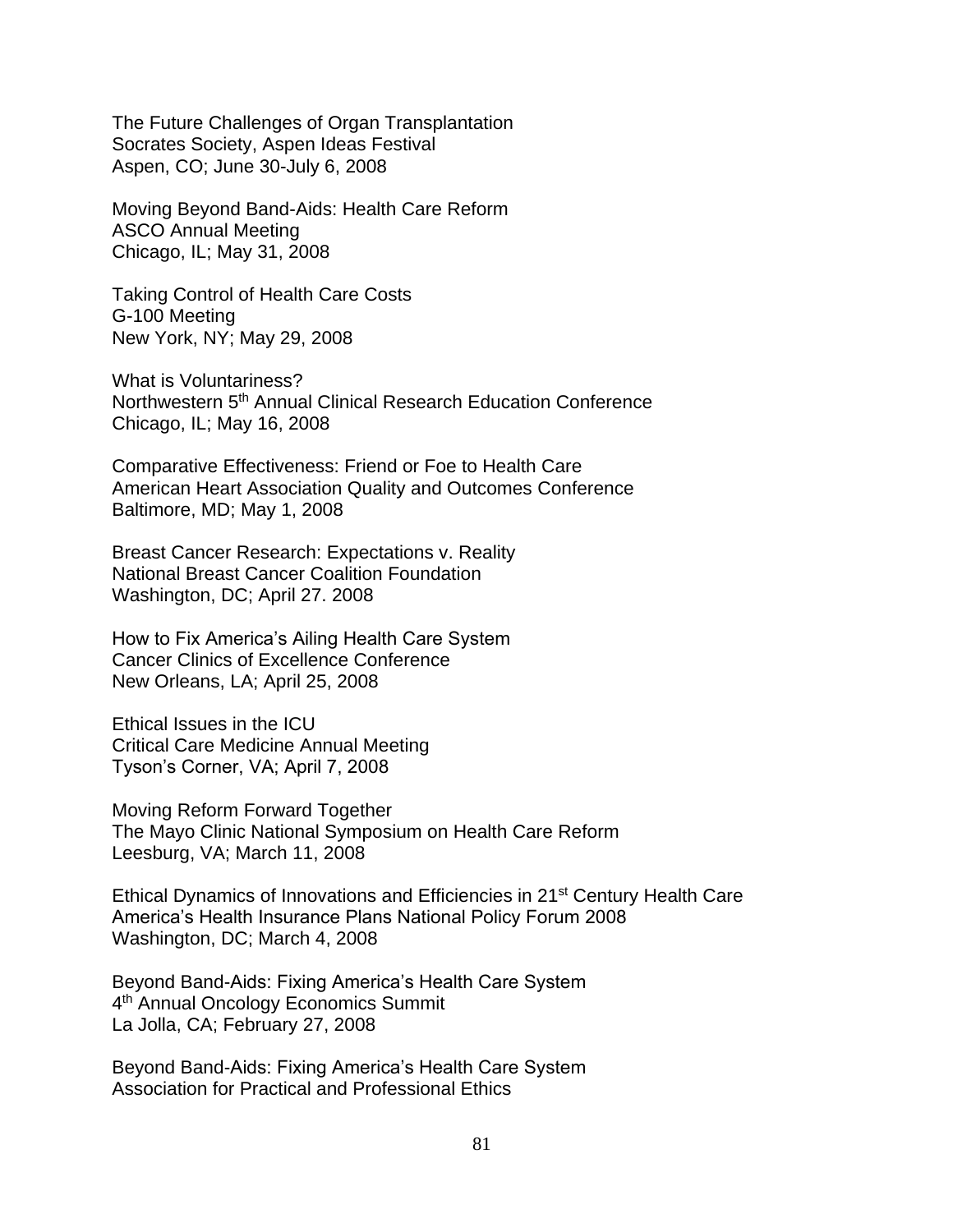San Antonio, TX; February 22, 2008

Health Care Reform in the US: Universal Health Care Vouchers American Bar Association Health Law Summit Washington, DC; December 3, 2007

Beyond Band Aids: Fixing America's Health Care System National Association of Public Hospitals Washington, DC; November 8, 2007

How Do We Get From Bad to Better with the American Health Care System? Massachusetts Medical Society Waltham, MA; November 2, 2007

Better Than Bandaids: America Needs Comprehensive Health Care Reform ASTRO Annual Meeting Los Angeles, CA; October 29, 2007

Health Care Vouchers HealthCareVouchers.org Seattle, WA; October 11, 2007

Health Care Vouchers National Coalition for Cancer Survivorship Washington, DC; October 9, 2007

Frontiers in Medicine: Cancer and the Sexes The Art and Humanity of Medicine: Biomedical Ethics The Art and Humanity of Medicine: Winning the Game of Life Aspen Health Forum Aspen. CO; October 3-6, 2007

The Abigail Alliance Case Cato Institute Washington, DC; September 25, 2007

Universal Health Care Vouchers Hamilton Project, The Brookings Institute Washington, DC; July 17, 2007

Embryos, Genes, and Vaccines: Resolving Bioethical Dilemmas Socrates Society, Aspen Ideas Festival Aspen, CO; July 8-9, 2007;

Current Status of End of Life Care in America Sigma Theta Tau Nursing Honor Society Luncheon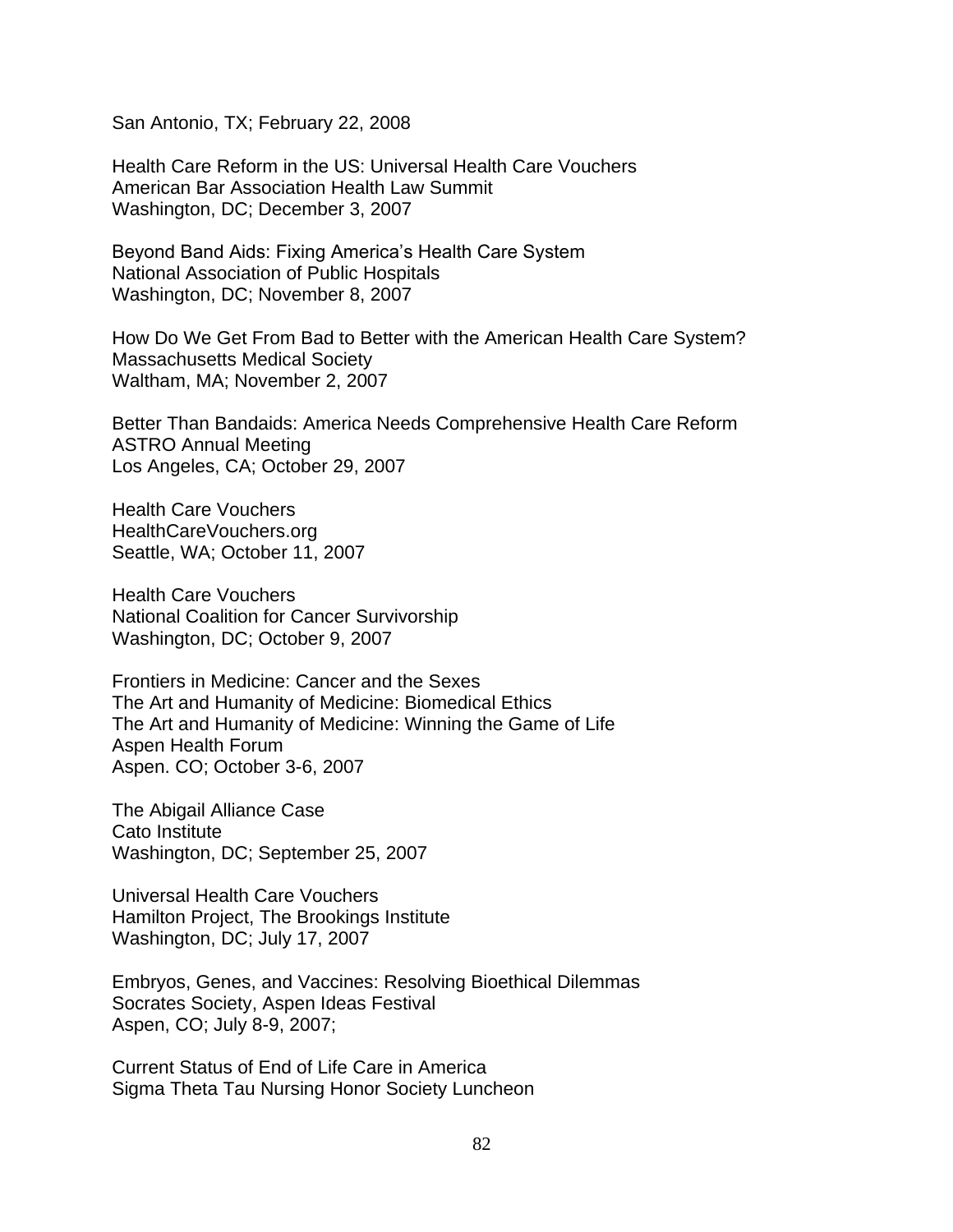Louisville, KY; June 22, 2007;

End of Life Decisions: Developing Ethical and Legal Issues Kentucky Bar Association/Spaulding University Louisville, KY; June 22, 2007

Before the Error Happens: How to Achieve Patient Safety ASCO Annual Meeting Chicago, IL; June 3, 2007

The True Cost of Health Care National Breast Cancer 2006 Advocacy Training Conference Arlington, VA; April 29, 2007

Ethical Dilemmas in the ICU Critical Care Medicine Conference Washington, DC; April 18, 2007

Conflicts of Interest – Where are the Problems? What are the Solutions American Health Lawyers Association Washington, DC; January 25, 2007

Embryos, Genes, and Vaccines: Resolving Bioethical Dilemmas The Aspen Institute Socrates Society Washington Seminar Wye River Campus, MD; January 12-14, 2007

Ethics During Epidemics, Bioterrorism, and Natural Disasters Medicine and Philosophy Panel American Philosophical Association Washington, DC; December 29, 2006

What Makes Clinical Research Ethical? Coercion, Exploitation, and Undue Inducement in Research PRIM&R Annual Meeting: Research Protection Programs (HRPP) Conference Washington, DC; November 15, 2006

Morality and Strategy in the War on Terror YIVO Institute for Jewish Research New York, NY; October 10, 2006

What Makes Clinical Research Ethical? Human Subject Protection Conference University of Cincinnati, University of Kentucky, Schulman Associates IRB, Inc. Covington, KY; September 21-22, 2006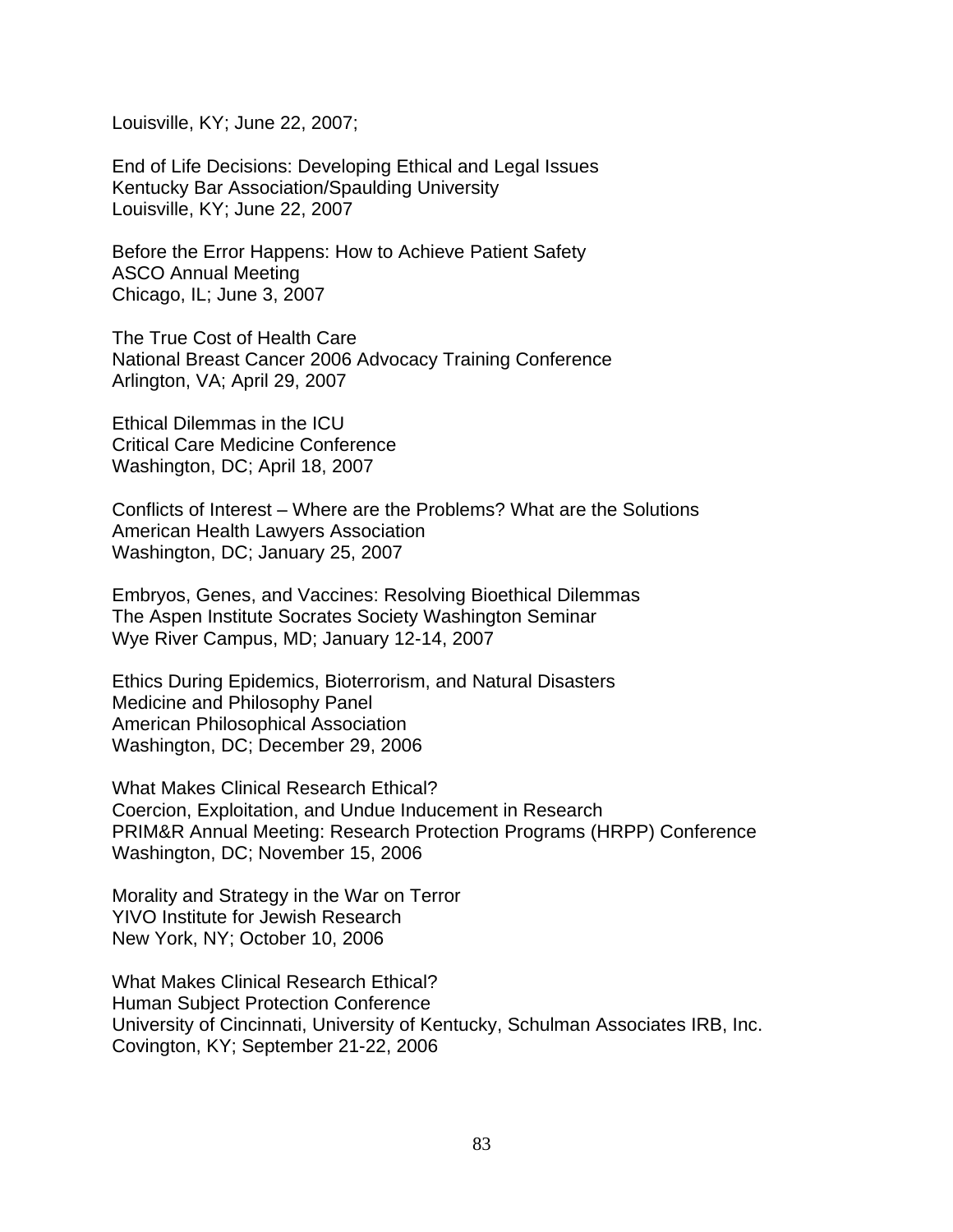Focused Workshop: How should society ensure access by all patients to clinically important prescription drugs? National Breast Cancer Coalition Fund Chicago, IL; September 14-15, 2006

The Ongoing Crisis in Healthcare – Is there a way out? Aspen Institute Ideas Festival, Aspen Institute Aspen, CO; July 3-9, 2006

Health Care Burden – Who Should Bear It?, Medical Innovation – Can We Afford the Breakthroughs?, Panel participant: Repairing Health Care Fortune Brainstorm 2006 Fortune Magazine Conference Aspen, CO; June 28-30, 2006

Advisor: Disparities Research Program Ralph Lauren Center for Cancer Care and Prevention New York, NY; June 7, 2006

Placebo Controlled Trials in Advanced Cancer ASCO Annual Meeting: Ethical Issues for Doctors, Patients, and Society Atlanta, GA; June 2-6, 2006

The Uninsured and the Underinsured: Fixing the Safety Net National Symposium on Health Care Reform Mayo Clinic Rochester, MI; May 21-23, 2006

Ethics and Access to Health Care Ethical Oversight Body Meeting, AMA Chicago, IL; May 5, 2006

Ethical Dilemmas in the ICU Critical Care Medicine 2006 Washington, DC; April 26, 2006

Trust in Healthcare: Relationships between Scientists in Academia and Industry, with a focus on research 2006 Pfizer Medical Futures Forum New York, New York, March 22, 2006

Genetics and Justice Society of Fellows, The Aspen Institute Aspen, CO; March 12, 2006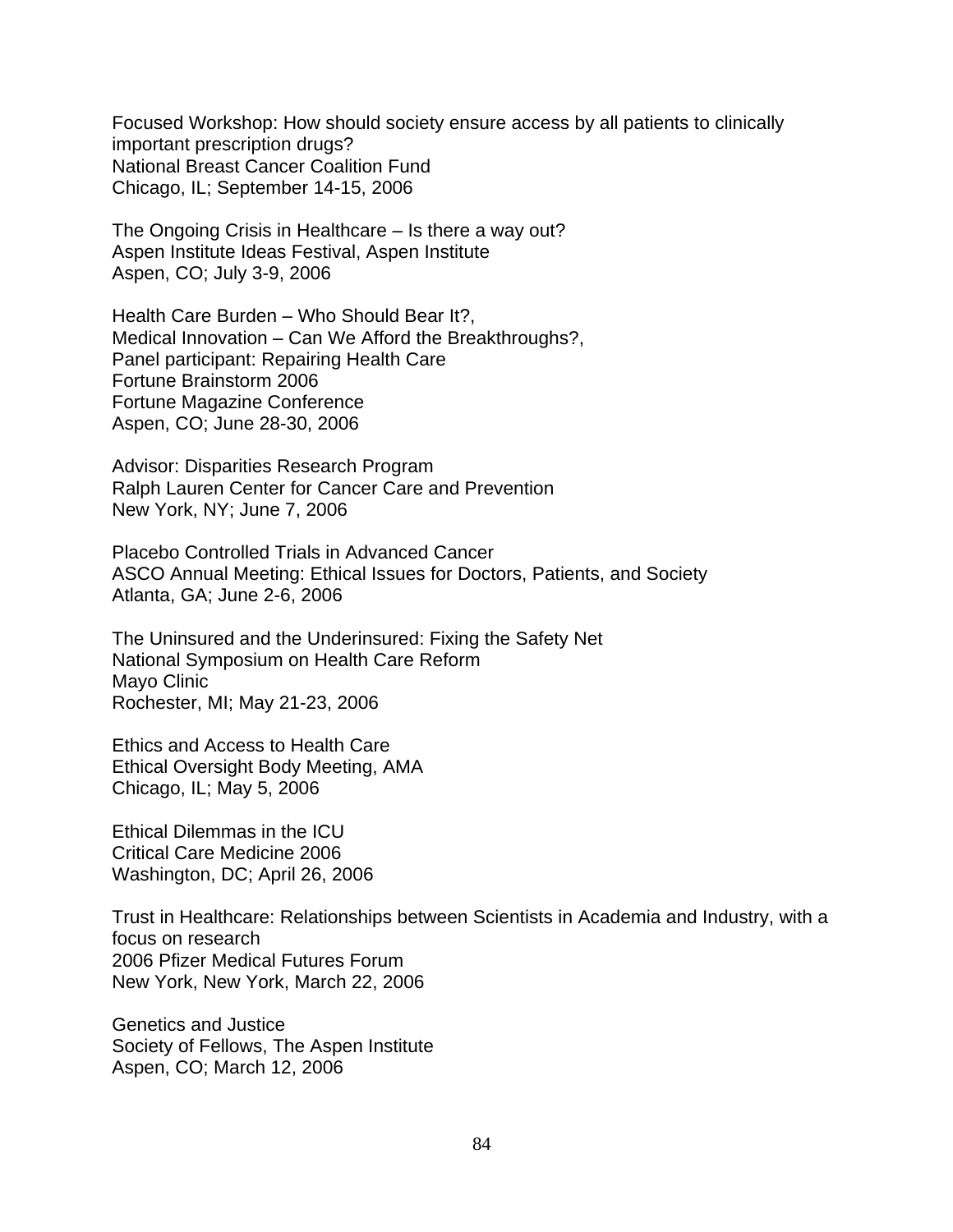21st Century Health Care Reform: Repackaging Ideas or Blazing New Ground? America's Health Insurance Plans (AHIP) National Policy Forum Washington, DC; March 6, 2006

How scientists should respond to COI investigations and allegations. American College of Neuropsychopharmacology (ACNP) 44<sup>th</sup> Annual Meeting Waikoloa, HI; December 12, 2005

Ethical Framework for Human Participant's Research and Risk and Research: The Ethics of Pediatric Research PRIM & R Annual Meeting Boston, MA; December 3-4, 2005

Medical Ethics from a Jewish Perspective YIVO Institute for Jewish Research Symposium: Jews and Medicine New York; November 6, 2005

Parent Advocate Panel: Ethics of Phase I Trials ASCO/COG Symposium: Ethical Challenges in Pediatric Cancer Research Dallas, TX; October 25, 2005

Ensuring Insurance: Four Plans for Reforming the US Health Insurance System American Society for Bioethics and Humanities Washington, DC; October 21, 2005

Aspen Institute Health Policy Roundtable Aspen, CO; August 19-22, 2005

Federation of American Societies for Experimental Biology Conflict of Interest Conference Washington, DC; June 15, 2005

National Initiative on Cancer Care Quality: Next Steps American Society of Clinical Oncology National Meeting Orlando, FL; May 13-15, 2005

The Future of the Field of Bioethics Center for Bioethics, University of Minnesota Minneapolis, MN; May 4-5, 2005

Ethical Dilemmas in the ICU Critical Care Medicine 2005 Washington, DC; April 23, 2005

Health Care Vouchers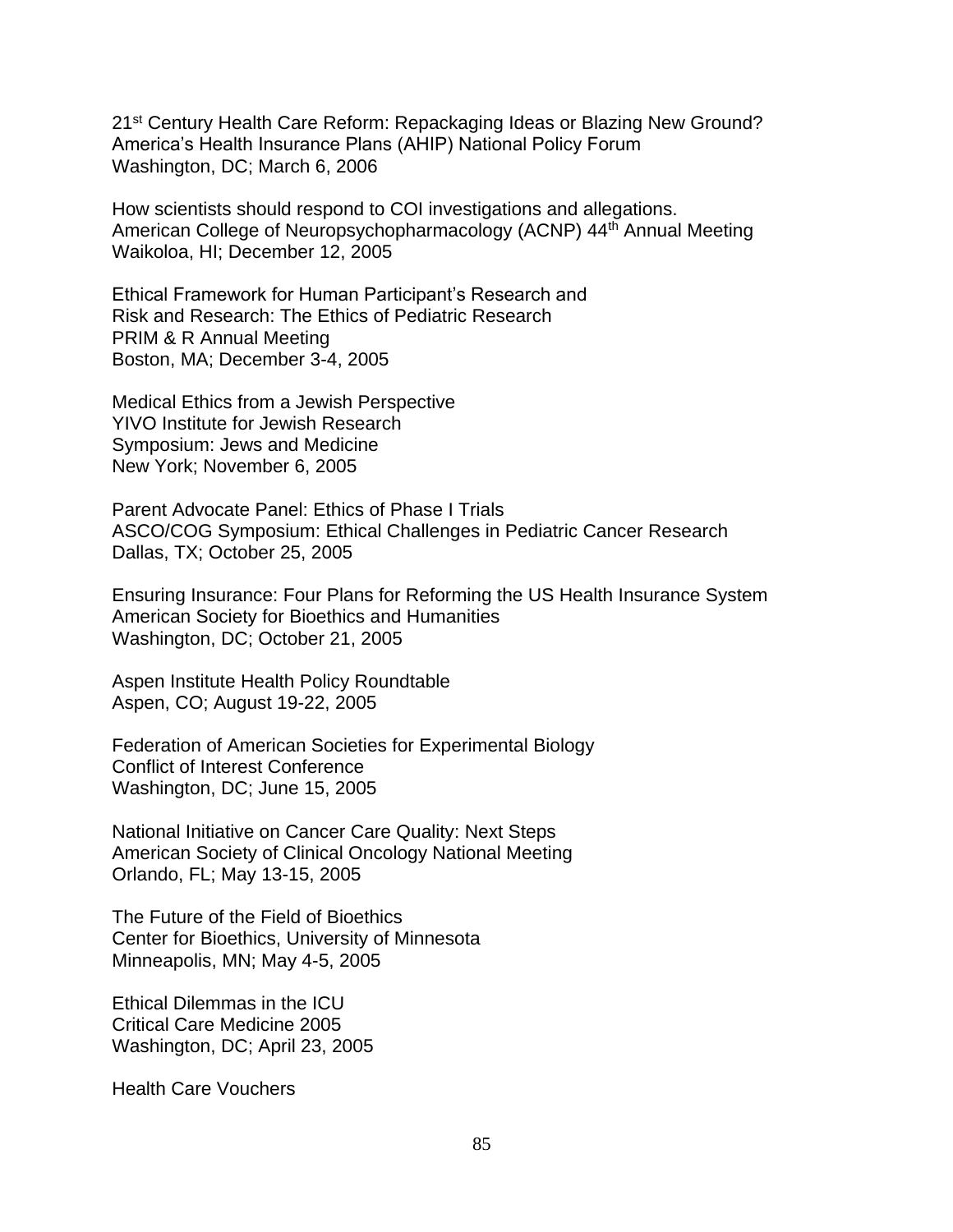2005 Biotechnology Conference, Northwestern University Chicago, IL; April 16, 2005

Ethical Questions in Research NCCS Industry Roundtable Washington, DC; January 24, 2005

Beyond Disclosure: Ethical Considerations in Education & Research 43<sup>rd</sup> Annual American College of Neuropsychopharmacology Meeting San Juan, Puerto Rico; December 14, 2004

Access to Healthcare: Prospects for Reform ASCO Annual Meeting Philadelphia, PA; October 29, 2004

Ethical Framework for Human Subjects Research and Writing Better Informed Consent PRIM&R Workshop on Advanced Research Ethics San Diego, CA; October 28, 2004

Framework for Assessing the Ethics of Housing Research with Children National Academies National Research Council – Institutes of Medicine Washington, DC; September 10, 2004

What Makes Oncology Research Ethical? And Informed Consent and Writing Informed Consent Documents AACR/ASCO Methods in Clinical Cancer Research Vail, Colorado; July 31-August 6, 2004

What Is Wrong with Remaking Human Nature? 2004 Communitarian Summit George Washington University Washington, DC; July 9, 2004

Framework for Organizational Ethics in Health Care 3<sup>rd</sup> Biennial Loyola Conference on Organization Ethics in Health Care Chicago, IL; June 10, 2004

40th ASCO Annual Meeting The Risks We Can Ask Patients to Endure for Research Without Benefits; Final Special Report on the National Initiative on Cancer Care Quality (NICCQ). New Orleans, LA; June 4-6, 2004

**Overview** ASCO/COG Pediatric Research Ethics Symposium Washington, DC; March 30, 2004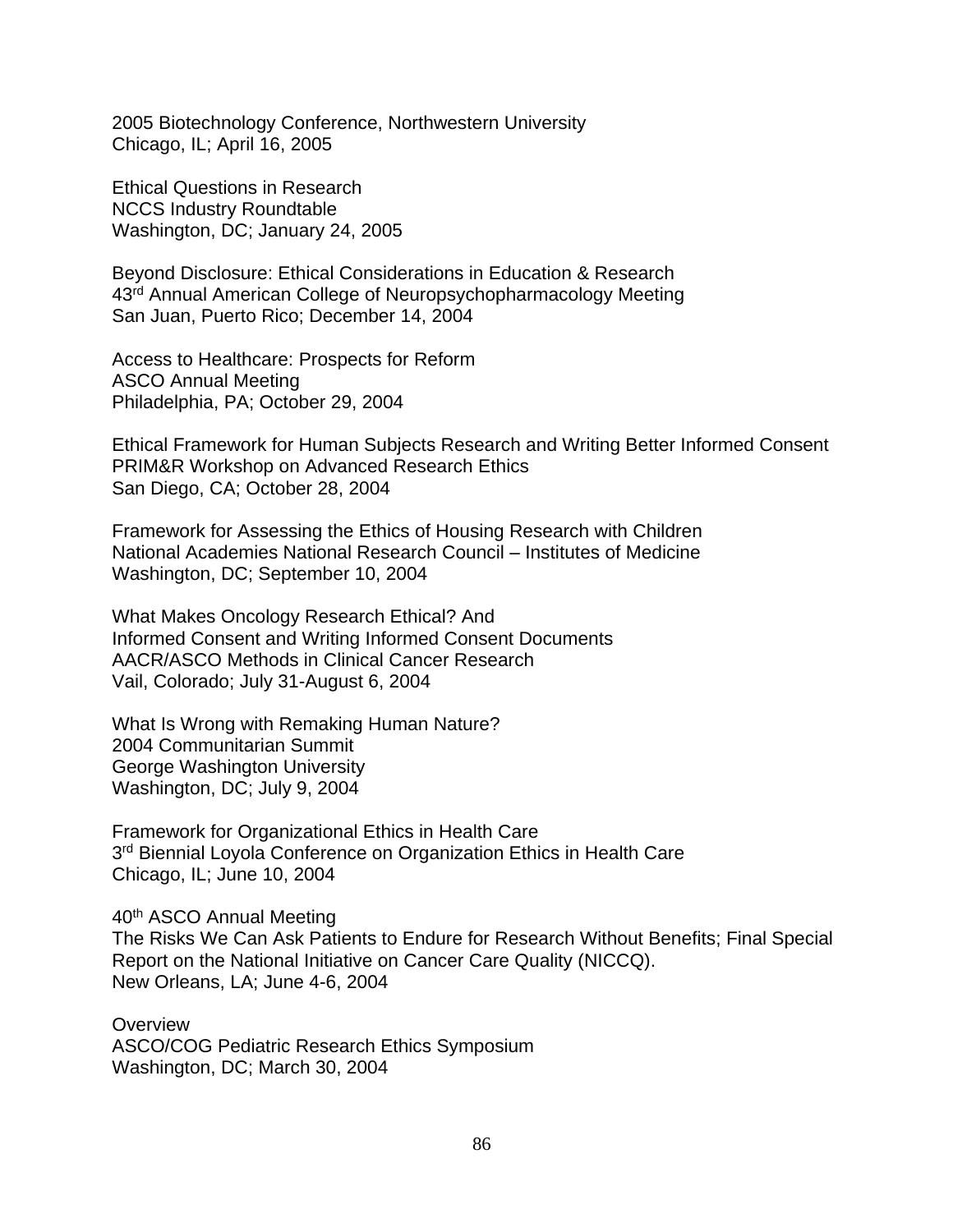**Beneficence** PRIM&R IRB Conference Washington, DC; December 6, 2003

Ethical Guidelines for Our Fields Academy/Health Nashville, Tennessee; June 28, 2003

Human Subject Protection: Compliance Challenges and New Paradigms BIO 2003 Washington, DC; June, 2003

Coercion in Research in Developing Countries Harvard Medical School Boston, MA; March 3, 2003

Deciding the Hard Question: What's Best? What Works? What's Worth Doing? PRIM&R Annual IRB Conference San Diego, California; November 18, 2002

Oversight Initiatives for Clinical Research American Association of Cancer Research Boston, Massachusetts; October 15 -16, 2002

Ethics and the Treatment of Terminally Ill Patients Coventry Health Care Baltimore, Maryland; September 30, 2002

Preliminary Report from the National Initiative on Cancer Care Quality; Discussion Clinical Trials; A Patient's Perspective; Conflict of Interest and Federal Oversight for the Protection of Human Subjects in Research American Society of Clinical Oncology Annual Meeting Orlando, Florida; May 19, 2002

Challenges in Clinical Cancer Research Regulation American Association of Cancer Research San Francisco, California; April 7, 2002

Human Subjects Research: Today and Tomorrow American Bar Association Phoenix, Arizona; February 28, 2002

Beyond Reasonable Availability University of Virginia Charlottesville, Virginia; December 3, 2001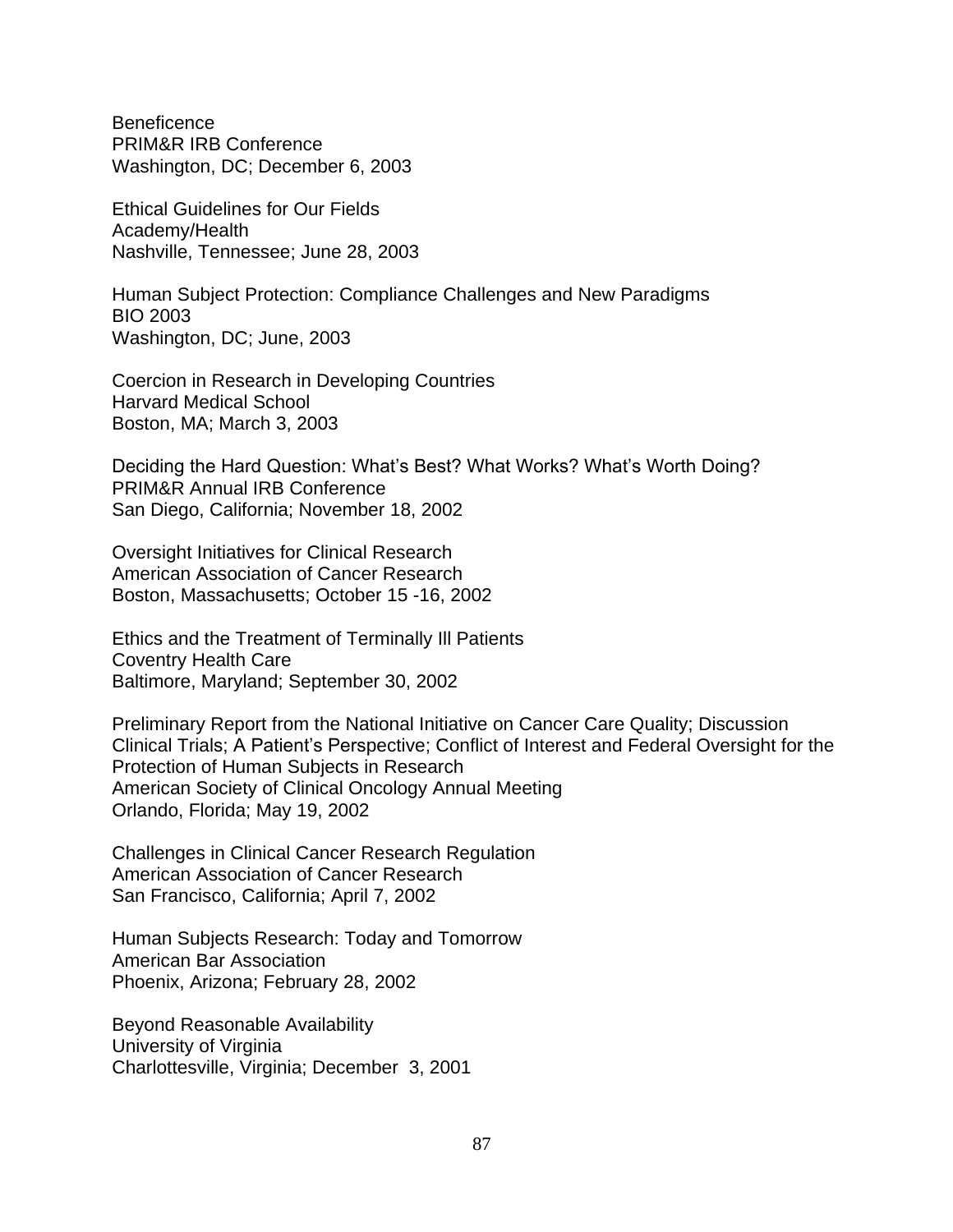Ethical Challenges in International HIV Vaccine Research AIDS Vaccine 2001 Conference Philadelphia, Pennsylvania; September 7, 2001

Criteria and Benchmarks for Evaluating Multi-national Biomedical Research 17<sup>th</sup> WIRB Annual Training Seminar Seattle, Washington; August 24, 2001

Ethical Considerations in Breast Cancer Research NCI Breast Cancer Think Tank Chantilly, Virginia; July 19, 2001

Responsibilities of Researchers to the Community Ethical Issues in International Health Research Harvard School of Public Health Boston, Massachusetts; June 13, 2001

Charting a Course for Research and Development in the Managed Care Arena Academy Health Annual Meeting Atlanta, Georgia; June 11, 2001

Ethical Challenges in International Research Maxygen, Inc. Redwood City, California; May 5, 2001

Ethical Issues in Cancer Clinical Research: How Much Chemotherapy are Cancer Patients Receiving at the End of Life; and Joint Symposium ASCO/European Society for Medical Oncology – Ethics of Genetic Screening American Society of Clinical Oncology Annual Meeting San Francisco, California; May 2001

Defining and Distributing Benefits of Multi-National Clinical Research Harvard School of Public Health Cambridge, Massachusetts; December 11, 2000

Ethics and Clinical Trials NIAID Winter Policy Retreat Shepherdstown, West Virginia; December 7, 2000

A Critical Review of the 2000 Revised Helsinki Declaration NIAID Principal Investigator's Retreat Cumberland, Maryland November 7, 2000

Caring for Geriatric Oncology Patients at the End-of-Life: Ethical Considerations ASCO Geriatric Oncology Symposium Orlando, Florida; November 6, 2000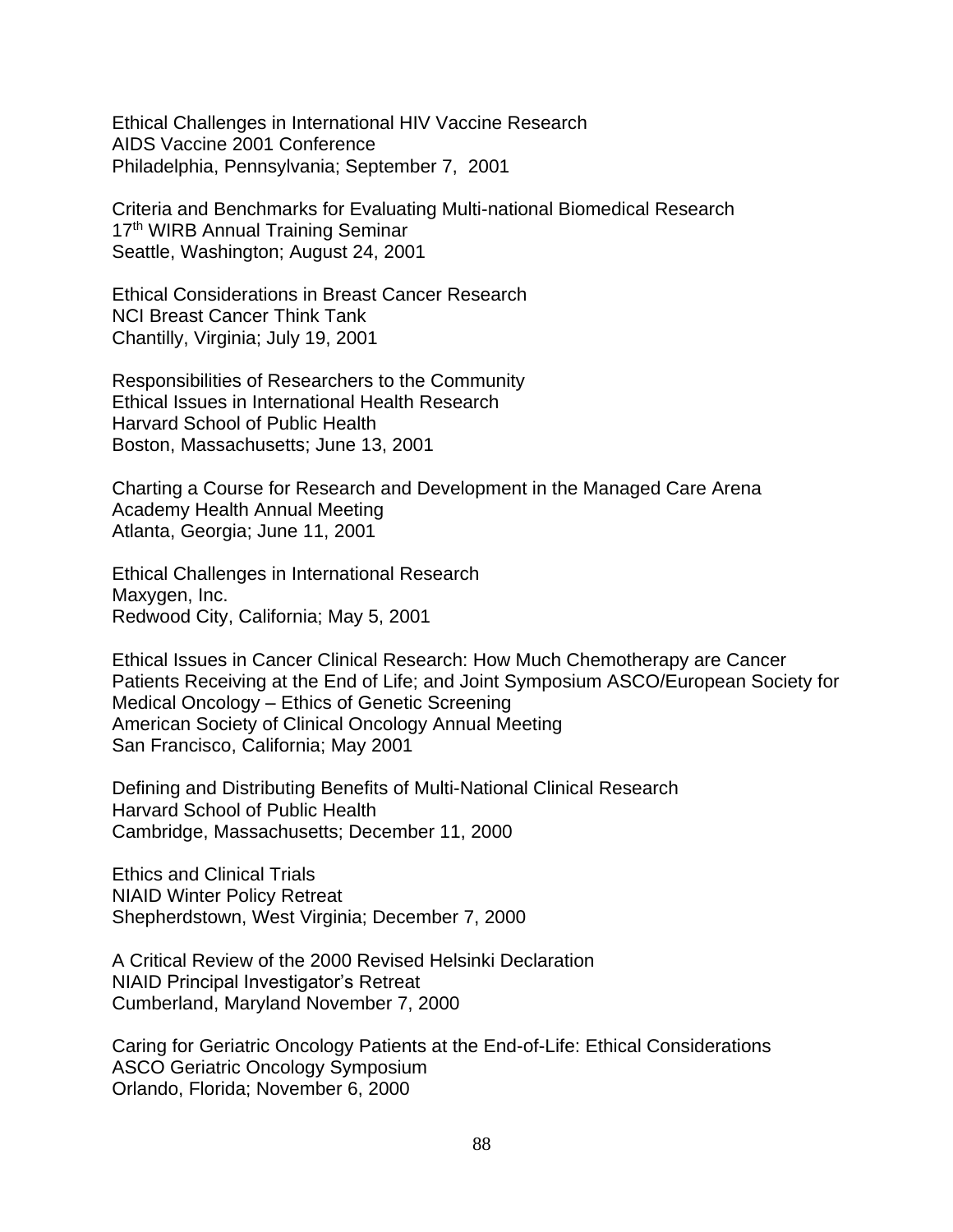Quality Initiatives in Breast Cancer Management Michiana Breast Cancer Symposium South Bend, Indiana; October 27, 2000

What Makes a Clinical Trial Ethical? Doris Duke Charitable Foundation Warrenton, Virginia; May 9, 2000

Examining the Assault on the Ethics of Clinical Research The Council of the Association of American Physicians Baltimore, Maryland; May 5, 2000

Does Managed Care Have a Future? Geisinger Medical Center, Penn State University Danville, Pennsylvania; April 12, 2000

Covering Managed Care: The Press and Public Policy University of Michigan Ann Arbor, Michigan; February 21, 2000

Doctor at the Millennium New York Academy of Medicine New York, New York; January 31, 2000

Protecting Communities in Research American Society of Bioethics in the Humanities Philadelphia, Pennsylvania; October 30, 1999

Protecting Communities in Research 20<sup>th</sup> Anniversary of the Belmont Report University of Virginia Charlottesville, Virginia; April 16, 1999

Patient-Population: Resolving the Tension American Association of Health Plans Chicago, Illinois; April 11, 1999

Changing Organizational Policy and Provider Practices: The Role of VA Research Department of Veteran's Affairs, Washington, DC; February 24, 1999

Is Assisted Suicide an Ethical & Cost –Effective Alternative to Palliative Care? American Society for Therapeutic Radiology & Oncology (ASTRO) Phoenix, Arizona; October 26, 1998

The Ethics of Quality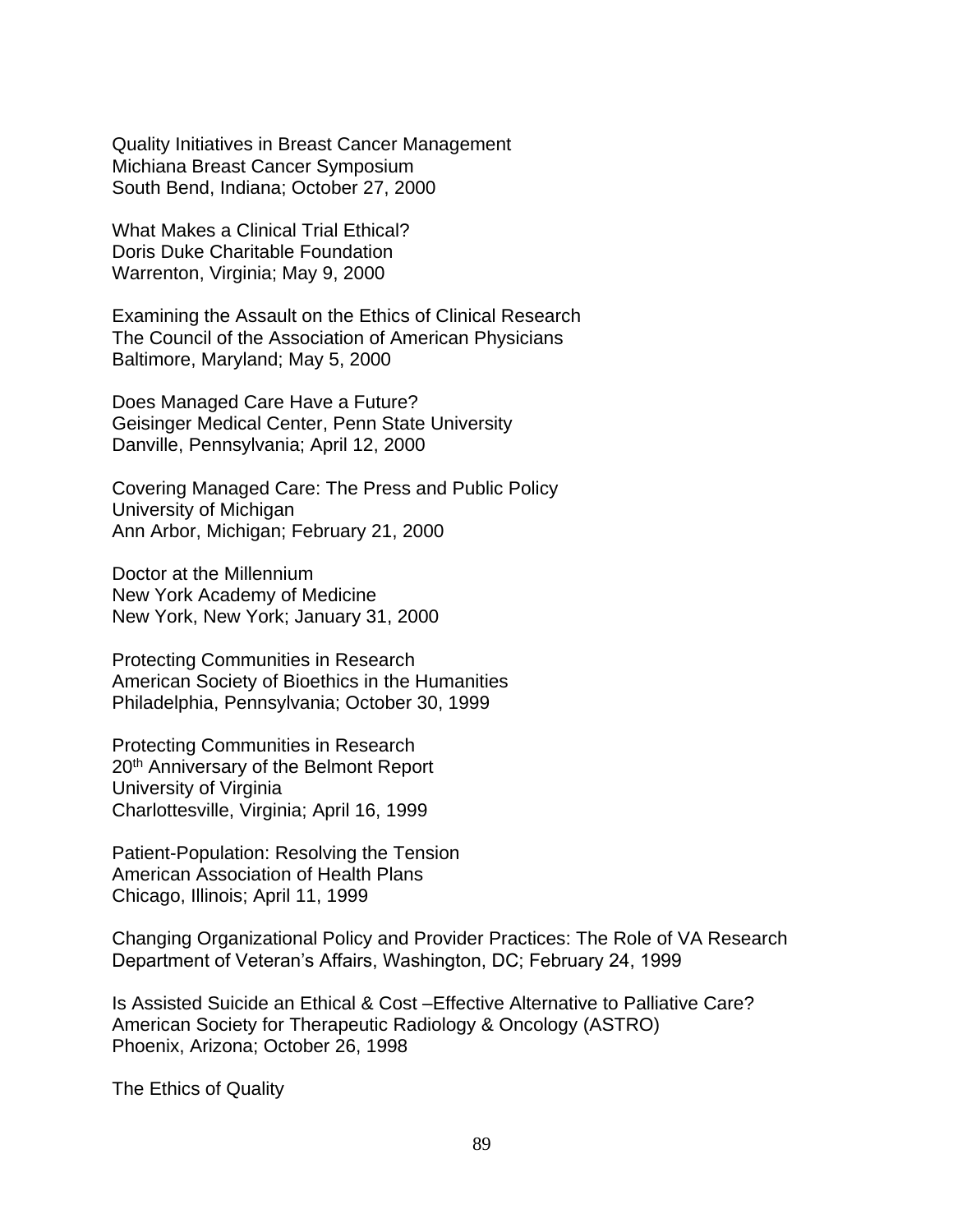American Society of Law, Medicine & Ethics Cambridge, Massachusetts; October 10, 1998

Care Giving Burdens of Terminally Ill Patients; ASCO End of Life Survey American Society of Clinical Oncology Annual Meeting Los Angeles, California; May 16-19, 1998

Euthanasia American Association of Suicidology Bethesda, Maryland; April 22, 1998

Care Giving Burdens of the Terminally Ill ISFAHSIM Keystone, Colorado; February 24, 1988

The End of Euthanasia Association of American Law Schools Annual Meeting San Francisco, California; January 10, 1998

Representation in Health Care Alpha Center Washington, DC; November 19, 1997

Report on Cloning American Association for the Advancement of Science Washington, DC; June 25, 1997

Research and Managed Care Juvenile Diabetes Foundation Chicago, Illinois; October 26, 1996

Managed Care Ethics American Association on Mental Retardation Chicago, Illinois; September 20, 1996

The Goals of Medicine: Shaping New Priorities The Hastings Center Detroit, Michigan; May 10, 1996

Seven Methods of Allocating Health Care Resources St. Francis Medical Center Honolulu, Hawaii; February 15-16, 1996

Ethical Issues in Managed Care American Association of Bioethics Philadelphia, Pennsylvania; September 9, 1995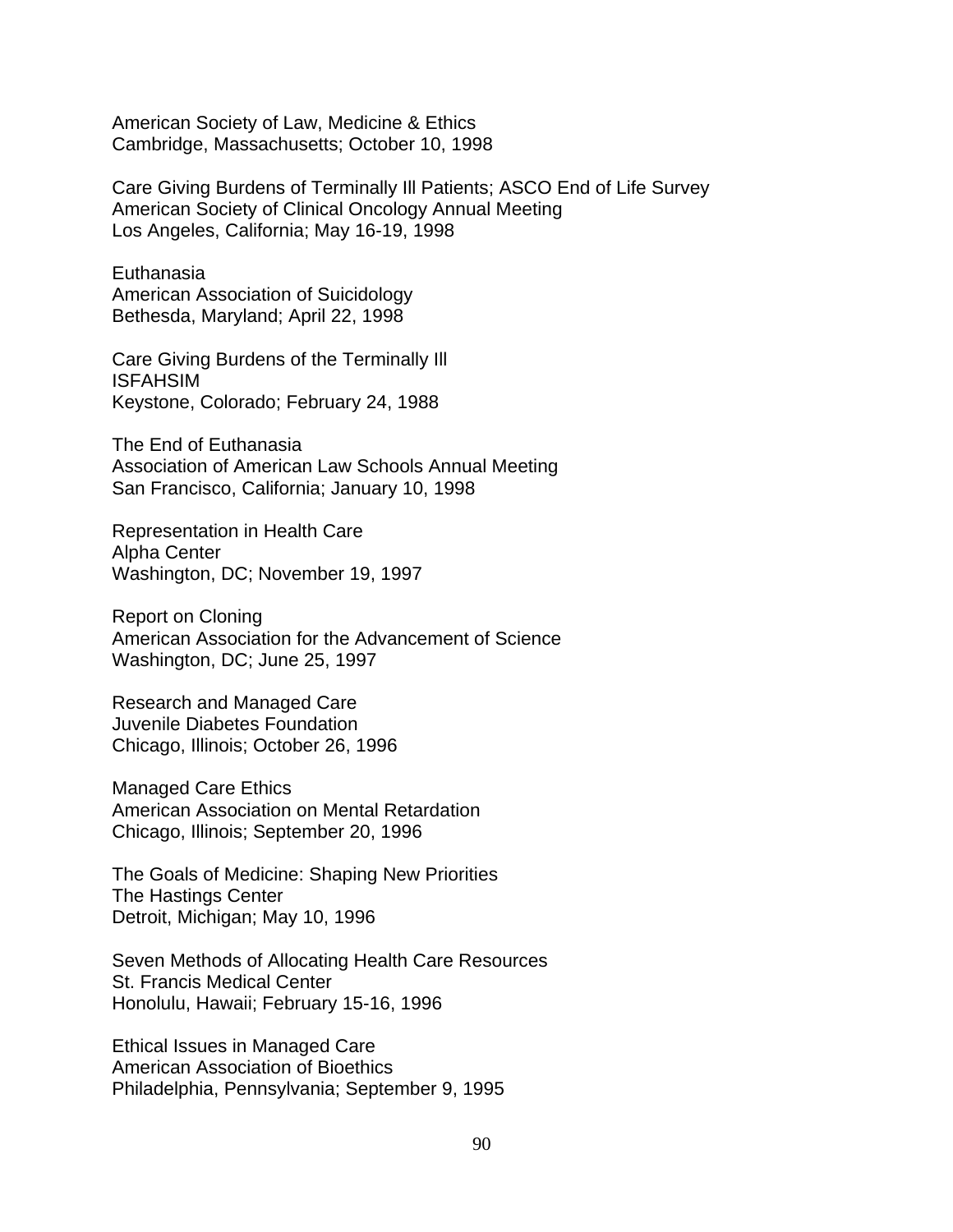The Goals of Medicine and Liberalism The Hastings Center Briarcliff Manor, New York; June 15, 1995

Limiting Care in the New Health Plans American Association of Bioethics Pittsburgh, Pennsylvania; October 9, 1994

Who Lives, Who Dies, Who Decides? Pharmaceutical Research & Manufacturers Association Boston, Massachusetts; October 5, 1994

Medical Ethics and Health Care Reform: New Issues On The Table Intermountain Medical Ethics Conference University of Utah School of Medicine Salt Lake City, Utah; March 30, 1994

The Ethics of Health Care Reform American Association of Bioethics Inaugural Meeting Washington, DC; May 22, 1994

The Medical Perspective on Advance Care Directives The Coalition of Advocates for the Rights of the Infirmed Philadelphia, Pennsylvania; November 10, 1992

Advance Care Directives: Emerging Challenges American Society for Law and Medicine Annual Meeting Cambridge, Massachusetts; October 31, 1992

Distributive Justice and the Professions Program in Ethics and the Profession Kennedy School of Government, Harvard University Cambridge, Massachusetts; May 16, 1992

Developing Advance Care Documents; Why Should Euthanasia Be Permitted or Forbidden SGIM National Meeting Washington, DC; May 3, 1990

## **NAMED LECTURES**

Greenwall Foundation William C. Stubing Memorial Lecture New York, NY; October 10, 2018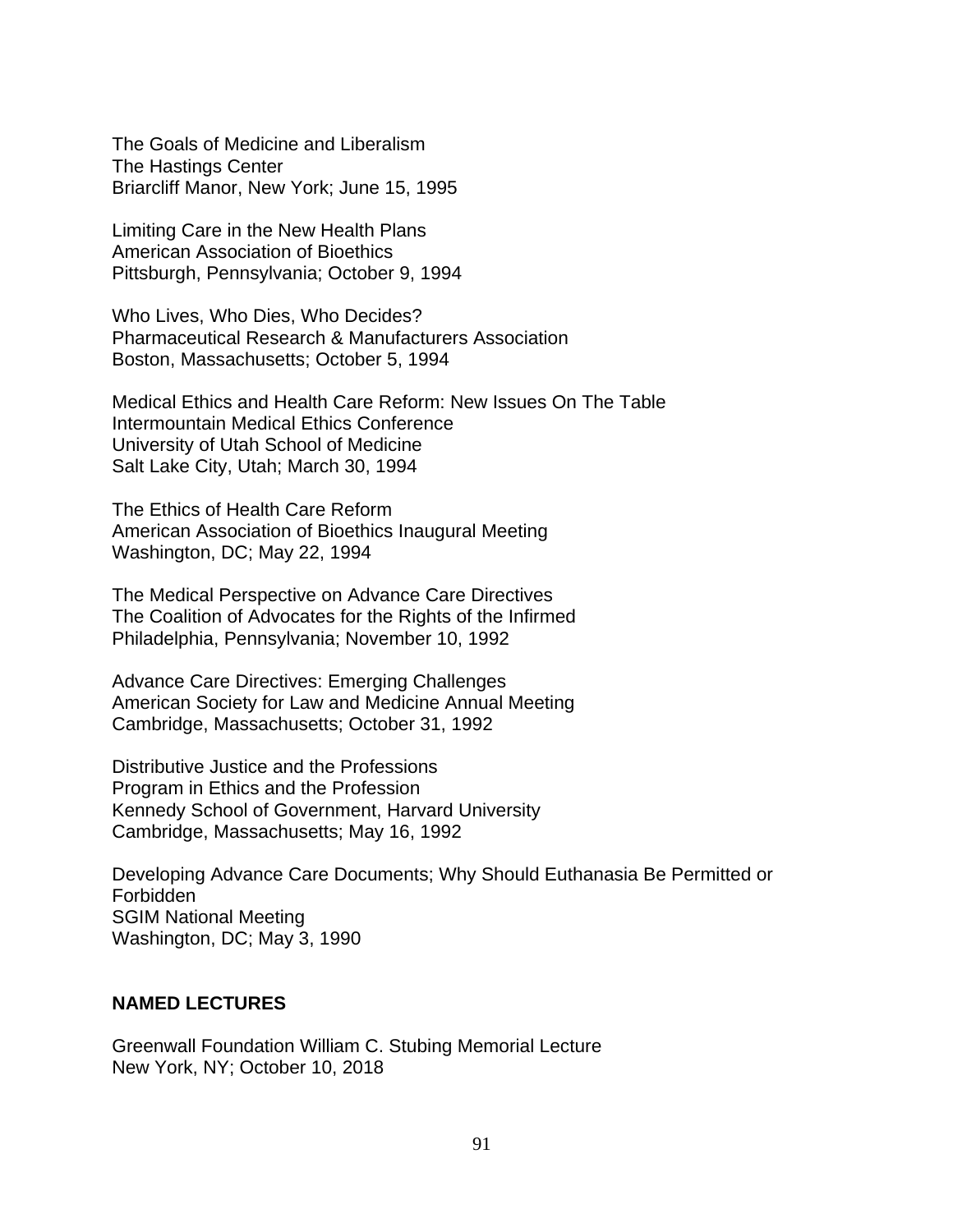Advances in Senior Health Himan Brown Symposium Jewish Home Lifecare New York, NY; May 1, 2013

Zubrow Lecture Hospital of the University of Pennsylvania Philadelphia, PA; April 29, 2013

Health Care Reform and the Future of American Medicine Charles P. Fasano Memorial Lecture Evangelical Community Hospital (Bucknell University) Lewisburg, PA; April 2, 2013

Health Care Reform and the Future of American Medicine Goldin Lecture University of Pennsylvania Dental School Philadelphia, PA; February 7, 2013

Health Care Reform and the Future of American Medicine Rutgers Institute for Health Care Policy Lecture New Brunswick, NJ; February 7, 2013

James A. Moffett Lecture Princeton University Princeton, NJ; November 08, 2012

Constitutionality of the ACA Kathryn Meyer Lecture – Health Care Law The Philips Ambulatory Care Center New York, NY; May 09, 2012

2012 Stahl Bioethics Lecture Robert Wood Johnson Medical School New Brunswick, NJ; April 24, 2012

Healthcare Reform and the Future of American Medicine 2012 Brucker Lecture Jefferson Hospital Philadelphia, PA; April 20, 2012

Should Patients Have Access to Experimental Treatments 2012 Ezekiel J. Emanuel Lecture National Institute of Health Bethesda, MD; April 4, 2012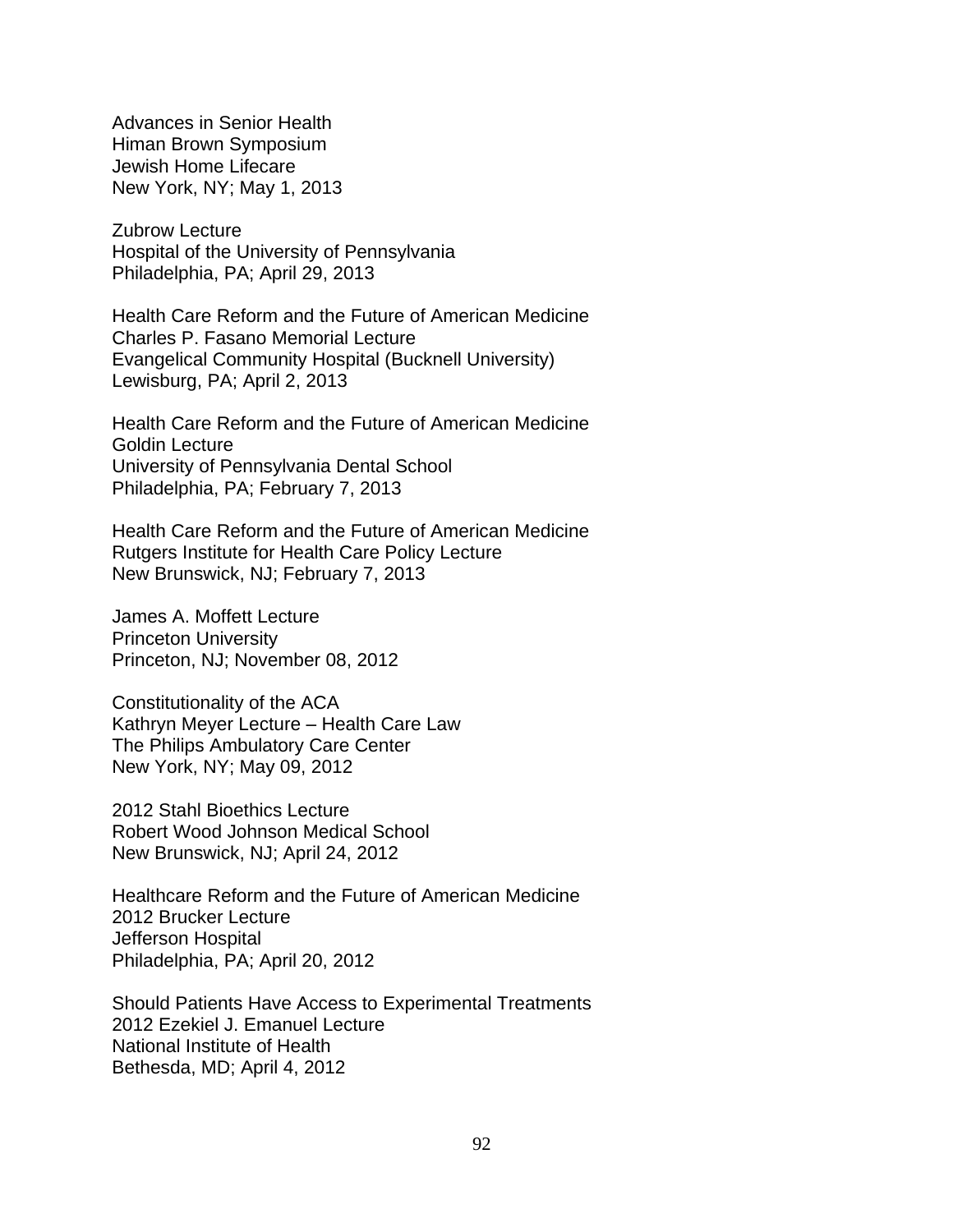Healthcare Reform and the Future of American Medicine 2012 Deinard Memorial Lecture on Law and Medicine University of Minnesota Minneapolis, MN; January 25, 2012

Healthcare Reform and the Future of American Medicine 13th Annual Marvin J. Hoffman Lecture University of Rochester School of Medicine and Dentistry Rochester, NY; April 27, 2011

How to Think Through Ethical Dilemmas Rockefeller Lecture **Dartmouth** Hanover, NH; April 16, 2010

High Touch Medicine: The Future of the Doctor-Patient Relationship 2009 Charles C. Leighton Memorial Lecture Leonard Davis Institute of Health Economics The Wharton School, University of Pennsylvania Philadelphia, PA; November 13, 2009

High Touch Medicine: The Future of the Doctor-Patient Relationship Schroeder Scholar-in-Residence Program Case Western Reserve University St Louis, MO; November 7, 2009

Who Should Get the Liver for Transplantation – the Ethics of Allocating Scarce Resources Adrienne Arscht Distinguished Speaker Series University of Miami Miami, FL; October 30, 2009

High Touch Medicine: The Future of the Physician-Patient Relationship Taubman Lecture University of Michigan Taubman Medical Research Center Ann Arbor, MI; October 16, 2009

Moral Responsibilities to Underserved Populations Schweitzer Symposium University of Chicago Chicago, IL; June 6-7, 2009

Beyond Band Aids The 2008 Grant Taylor Lecture University of Texas Medical School Houston, TX; December 1, 2008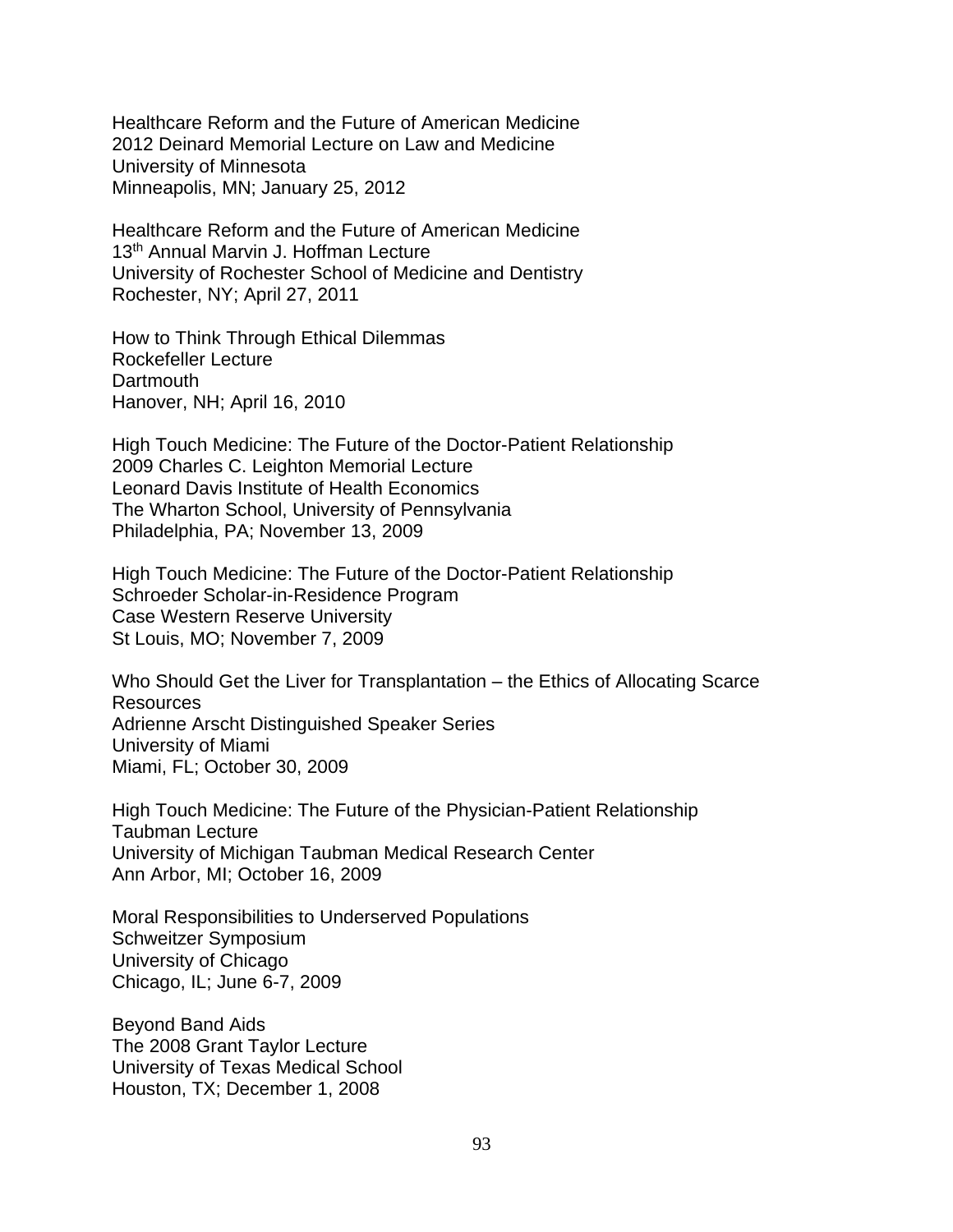Beyond Band Aids: How to Cure America's Ailing Health Care System 2008 Bander Annual Endowed Lecture Saint Louis University School of Medicine St. Louis, MO; November 7, 2008

Beyond Band Aids: How to Cure America's Ailing Health Care System Waggoner Lecture University of Michigan Ann Arbor, MI; October 29, 2008

Beyond Band Aids Boyarsky Lecture in Law, Medicine and Ethics Duke University Raleigh, NC; October 1, 2008

Beyond Band-Aids: Curing the Sick American Health Care System Schneiderman Lecture, University of California, Irvine Irvine, CA; May 22, 2008

Beyond Band-Aids: Curing the Sick American Health Care System Michael Davis Lecture, University of Chicago Chicago, IL; May 7, 2008

Beyond Band-Aids: Curing the Sick American Health Care System Elton Lecture, George Washington University Washington, DC; March 11, 2008

Beyond Band-Aids: Curing the Sick American Health Care System Tisherman Lecture, University of Pittsburgh Pittsburgh, PA; March 7, 2008

Beyond Band Aids: Curing America's Sick Healthcare System Presidential Lecture in Social Justice Roosevelt University Chicago, IL; November 8, 2007

Health Care Rationing in the Event of Some Catastrophe Rose Flanigan Lecture St. Joseph's Medical Center Kansas City, MO; July 19, 2007

Cancer in the Courts Annual Brufsky Lecture Dana Farber Cancer Institute Boston, MA; May 14, 2007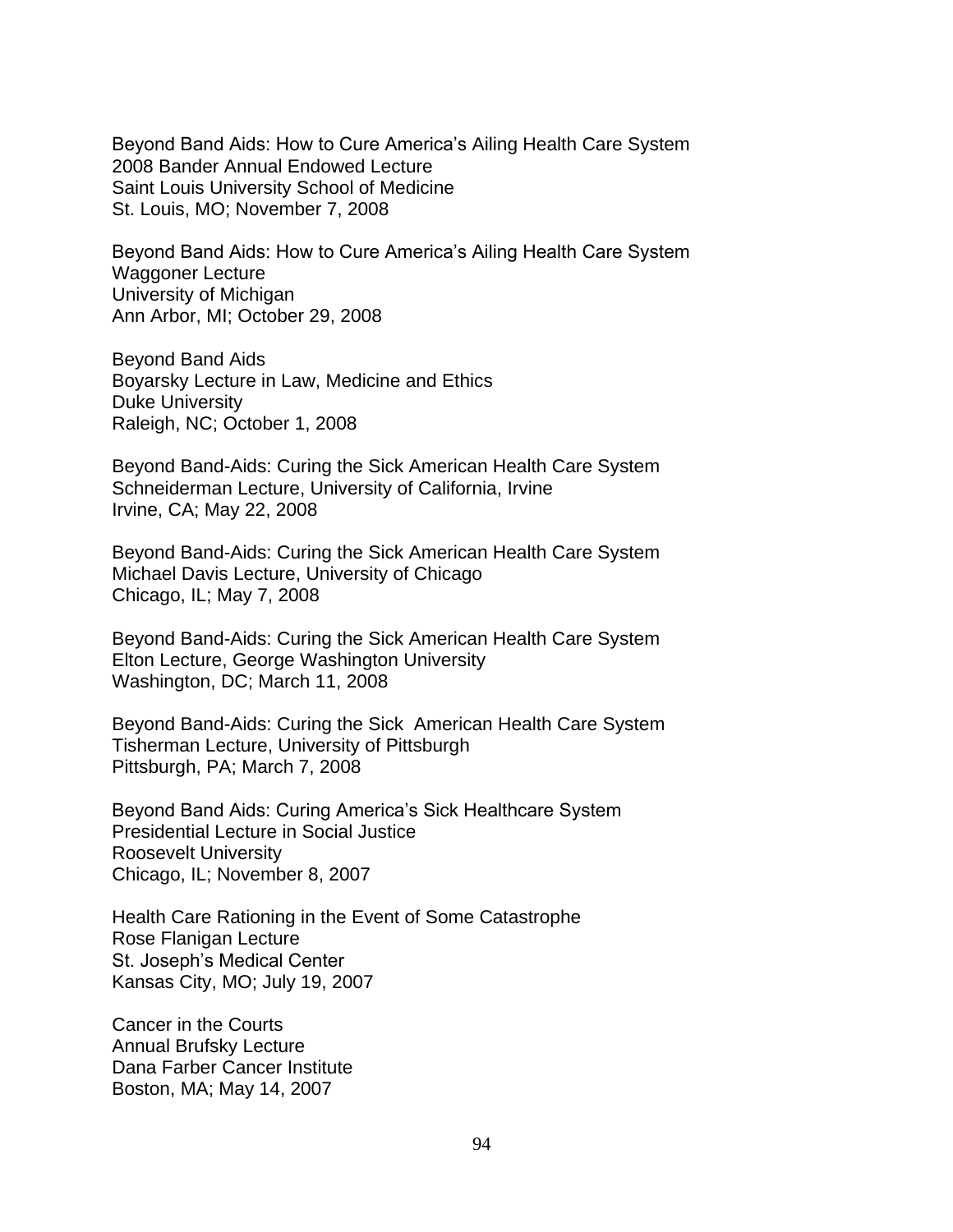Re-thinking National Health Care Reform: Universal Health Care Vouchers Lin Great Speaker Series St. Mary's University San Antonio, TX; January 25-26, 2007

Coercion, Undue Inducement and Exploitation in Research 31<sup>st</sup> Luis and Dorothy Kovitz Visiting Professorship Lecture Stanford University Medical Center Stanford, CA; November 17, 2005

Are Conflicts of Interest a Serious Concern? Or Is It Just Hype? Joseph N. Muschel Medical House Staff Award Lecture Columbia University Medical Center New York, NY; May 19, 2004

Epidemics and Ethics: New Approaches to Old Issues The Annual Richard T. Beebe Lecture Albany Medical College Albany, NY; March 25, 2004

The Ethics of Phase 1 Oncology Research The Harris Lecture University of Toronto Joint Center for Bioethics Toronto, Ontario, Canada; November 19, 2003

Coercion in International Research Zeltzerman Lecture, University of Vermont Burlington, VT; October 22, 2003

Ethics of International Clinical Research Everett H. Pryde '39 Lecture, Amherst University Amherst, MA; February 22, 2002

Power and Influence: The Ethics of Incentives Jessie Ball Dupont Summer Seminar Raleigh, NC; June 17, 2001

Hospice, Chemotherapy, and Cost at the End of Life Robert B. Pierce, Sr., MD Memorial Lecture UC Davis Health System Sacramento, CA; May 2001

The Economics of Dying: An Update; Protecting Communities in Research Nancy Weaver Emerson Lectureship Geriatric Grand Rounds Duke University Medical Center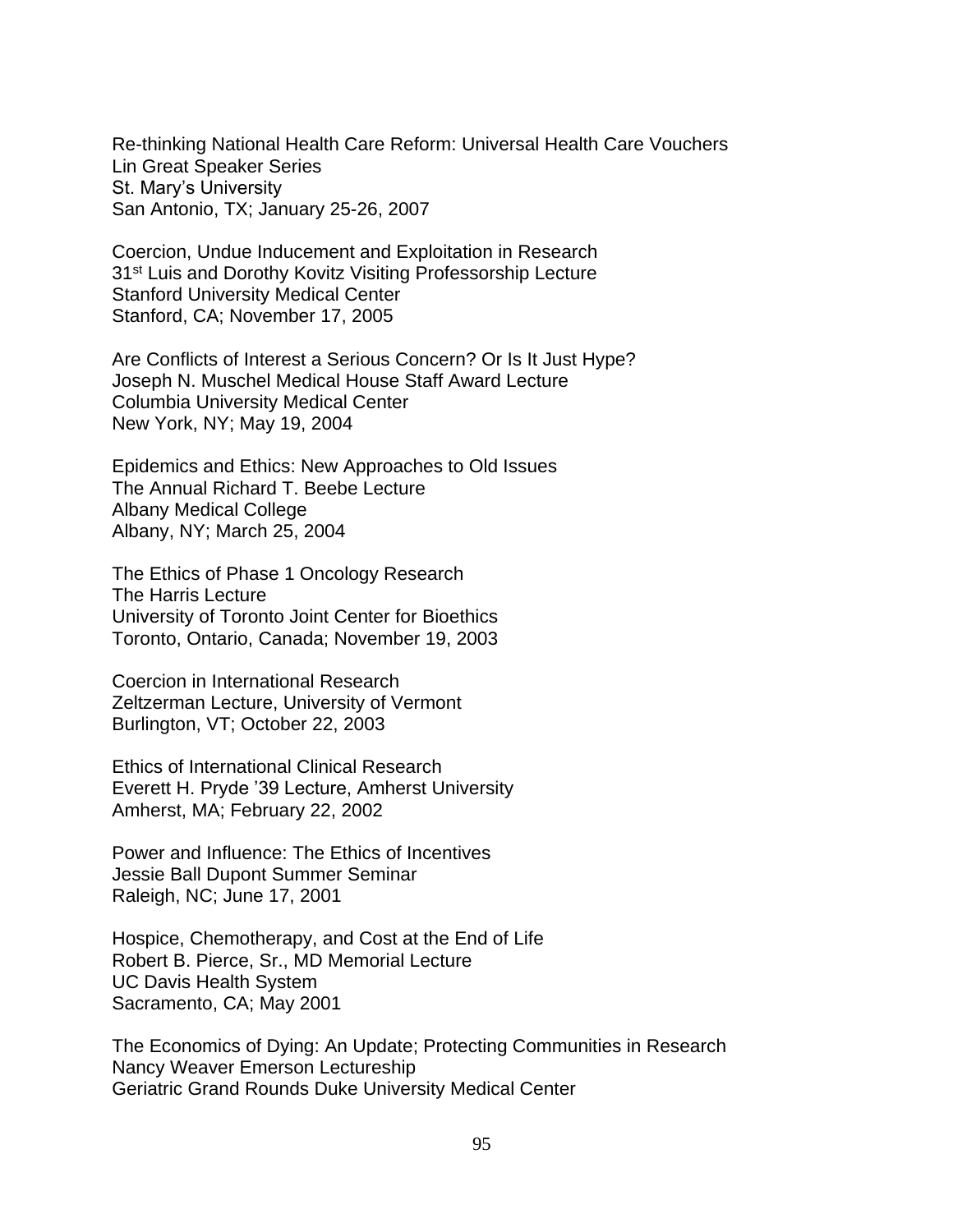Raleigh-Durham, NC; December 5, 2000

Euthanasia: What Do the Data Show Dr. and Mrs. Howard B. Mays Lectureship University of Maryland Medical System Baltimore, MD; October 1999

Ending Myths About Euthanasia Reza Gandjei Memorial Lecturer University of California Los Angeles, CA; March 1999

Justice in Managed Care Andre Hellegaers Lecture Georgetown University Washington, DC; January 23, 1999

Financial Incentives for Physicians in Managed Care William N. Chambers Visiting Professorship 25<sup>th</sup> Year Celebration Dartmouth-Hitchcock Medical Center Lebanon, NH; May 17, 1996

Ethical Considerations in Managed Care Lloyd L. Hughes Lectureship Rhode Island Hospital Providence, RI; November 8, 1995

Protecting Patient Welfare in Managed Care Dr. Shoshanah Trachtenberg Frackman Lecture in Biomedical Ethics Albert Einstein College of Medicine Bronx, NY; November 6, 1995

Hope, Hemlock, Healing and the Hippocratic Oath Andrew D. Guthrie, MD Lecture Lawrence Memorial Hospital of Medford Medford, MA; June 6, 1995

Ethical Perspectives on Health Care Today Madeline Shipsey Lecture Massachusetts Eye and Ear Infirmary Boston, MA; October 28, 1993

Euthanasia: The Doctor's New Dilemma George R. Dunlop Lecture in Medical Ethics The Medical Center of Central Massachusetts Worcester, MA; May 20, 1992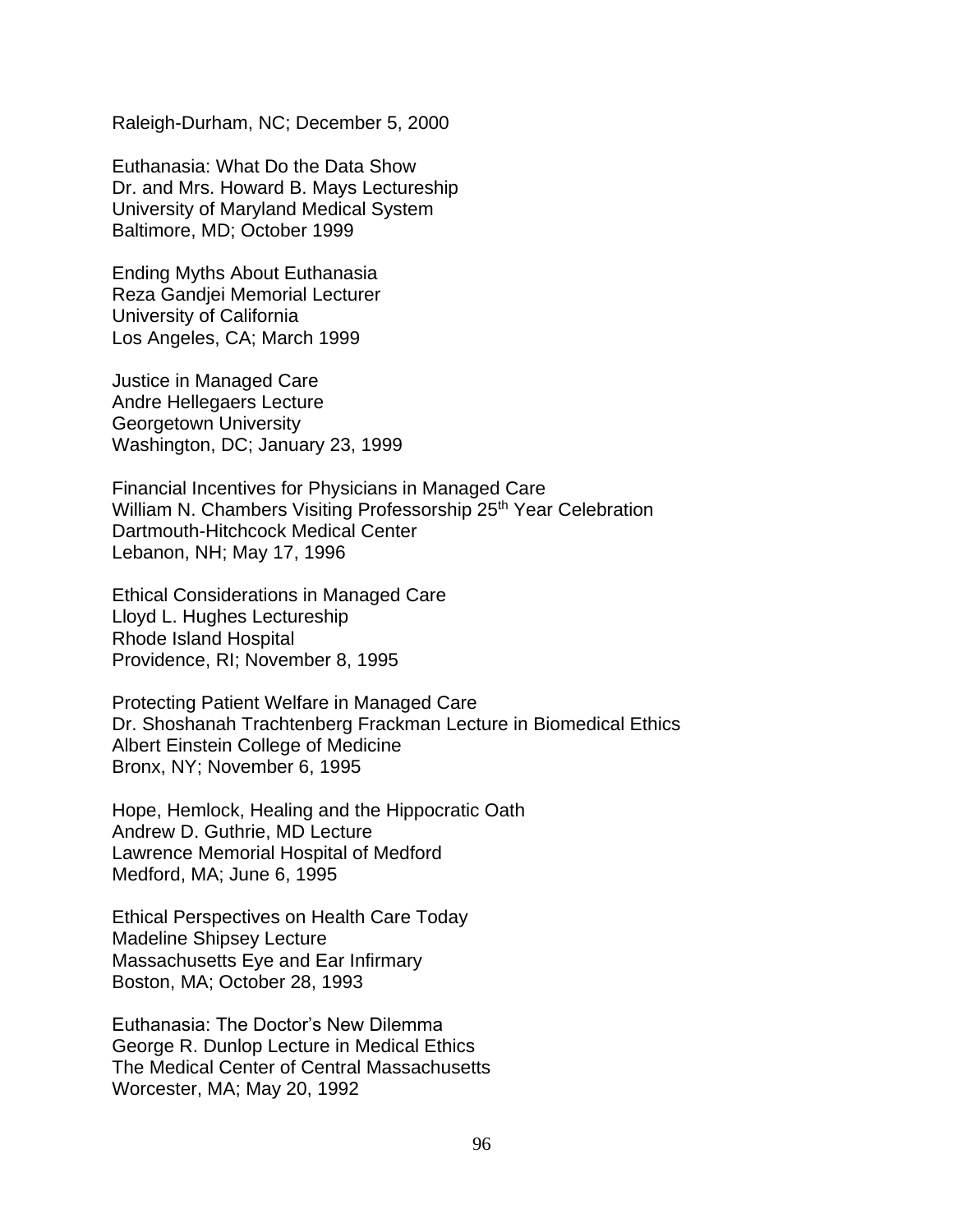Four Models of the Physician-Patient Relationship Drummond Lecture St. Louis University School of Medicine St. Louis, MO; March 30, 1990

The Supreme Court and the Right-to-Die Samuel Bachrach Commemorative Lecture Memorial Hospital Worcester, MA; November 29, 1989

## **GRAND ROUNDS**

Grand Rounds, University of Pennsylvania Department of Surgery Philadelphia, PA; January 24, 2019

Grand Rounds, University of Pennsylvania **Psychiatry** Philadelphia, PA; January 17, 2013

Grand Rounds, Drexel University Department of Medicine Philadelphia, PA; January 16, 2013

Grand Rounds with Bob Truog (Harvard Medical School) Internal Medicine, University of Pennsylvania Perelman School of Medicine Philadelphia, PA; November 13, 2012

Grand Rounds, New York University Medical Center/Surgery New York, NY; October 17, 2012

Myron Wright Grand Rounds St. Luke's-Roosevelt Hospital New York, NY; May 10, 2012

Grand Rounds at NIH Washington, DC; April 04, 2012

University of Chicago Visiting Professor/Grand Rounds Chicago, IL; October 17, 2011

NIAID Neglected Tropical Diseases Meeting The President's Global Health Initiative: Addressing the Burden of NTD's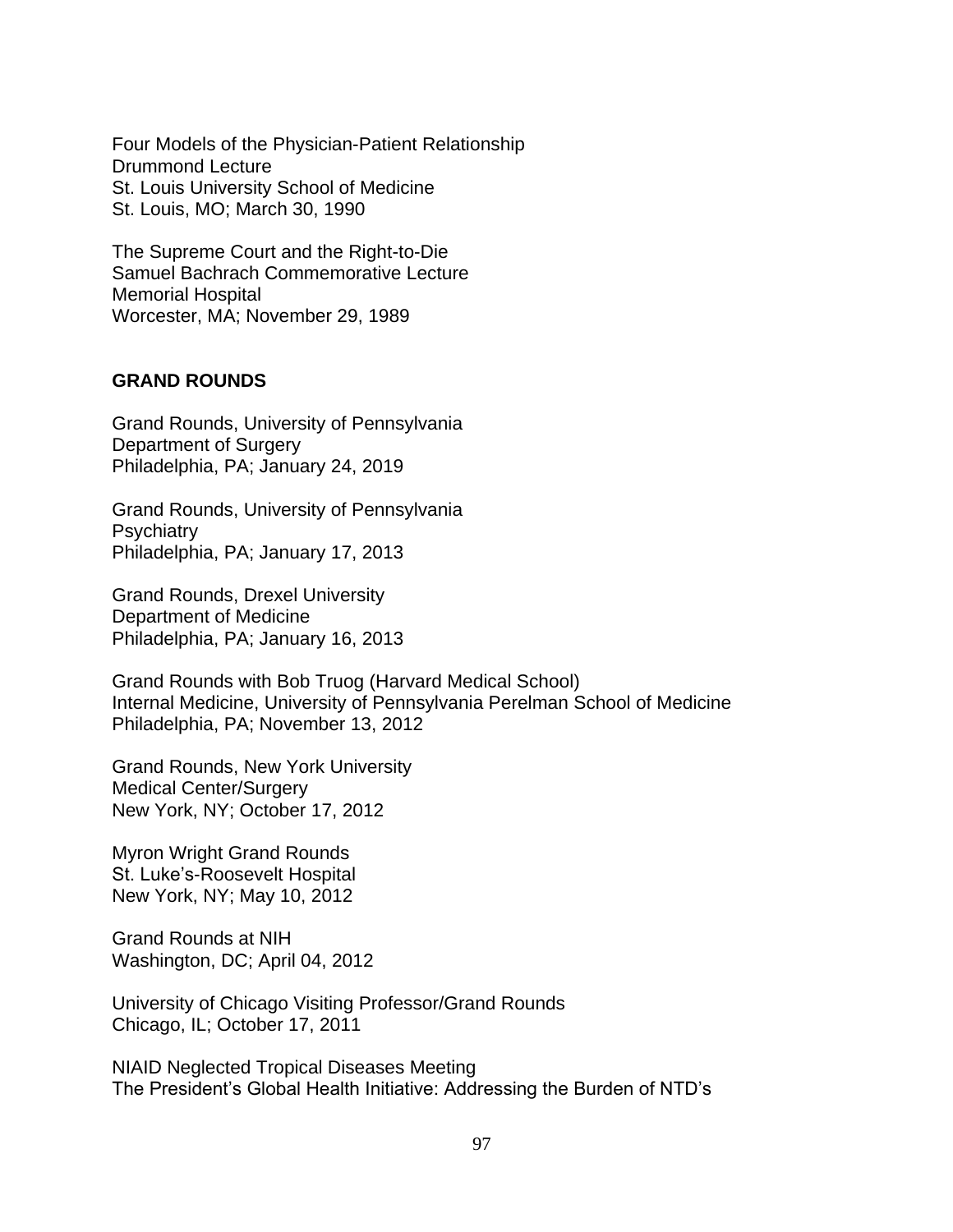Natcher Conference Center, National Institutes of Health Bethesda, MD; March 9, 2011

Brown University Medical School Health Care Reform and the Future of American Medicine Providence, RI; March 2, 2011

UCLA Department of Medicine/IMED Seminar Special Lecture Health Care Reform and the Future of American Medicine UCLA Los Angeles, CA; January 14, 2011

UCLA AIDS Institute/Program in Global Health Grand Rounds Determining US Global Health Priorities UCLA Los Angeles, CA; January 13, 2011

Issues In Global Health Global Health Ethics, Politics, and Economics Seminar Series Yale University Schools of Medicine, Public Health, and Law/Graduate Schools of Arts and Sciences Yale University New Haven, CT; November 16, 2010

Priorities for the Global Health Initiatives Georgetown University Health Law Colloquium Washington, DC; November 10, 2010

College and Future Success Amherst College Founders Society Dinner New York, NY; November 4, 2010

Bioethics in Clinical Care; US Health Reform; Redesigning Leadership in a Changing World University of Oslo Oslo, Norway; August 30, 2010

Federal Employees Wellness Initiatives Randolph-Sheppard Lecture – Department of Education Crystal City, VA; June 11, 2010

Lessons Learned: Health Care Reform in the United States Exeter College Oxford, UK; June 1, 2010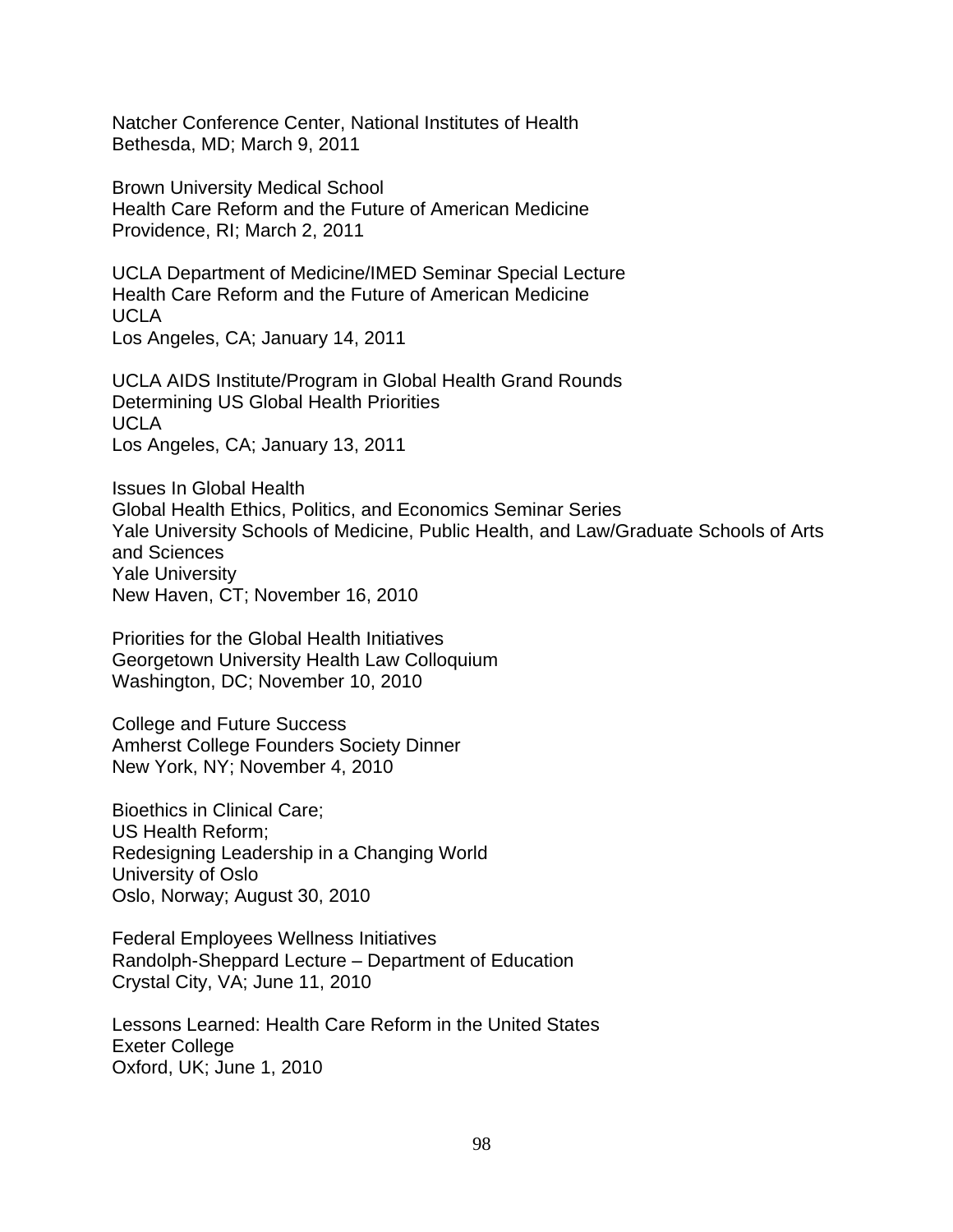Global Health, Research Ethics, and Health Care Reform in the US Royal Society of Medicine London, UK; June 1, 2010

Six Pieces of Advice for your Medical Career Johns Hopkins University Medical School Baltimore, MD; May 27, 2010

Six Pieces of Advice for your Medical Career University of California San Francisco Medical School San Francisco, CA; May 14, 2010

A life in ethics and policy – how do you get there? Dartmouth Roth Center Hanover, NH; April 17, 2010

High Touch Medicine – The Future of the Doctor-Patient Relationship Dartmouth Hitchcock Medical Center Grand Rounds Hanover, NH; April 16, 2010

The Future of the Physician-Patient Relationship Tifereth Israel Congregation Washington, DC; February 21, 2010

Research in Developing Countries – Can We Make It Ethical? University of Miami Medical School Bioethics Grand Rounds Miami, FL; October 30, 2009

Medical Ethics in Clinical Practice, Research & Policy – 3 Case Studies The Cosmos Club Washington, DC; October 29, 2009

Columbia University College of Physicians and Surgeons White Coat Ceremony: On Becoming a Doctor New York, NY; August 21, 2009

Keynote: White Coat Ceremony for Global Scholarship Program St. George's University at Northumbria University. Newcastle, UK; August 16, 2009

The Human Side of Medicine Aspen Ideas Festival Aspen, Co; July 3, 2009

Commencement Address - The Keys to Excellence: Persistence and Failure Union Graduate College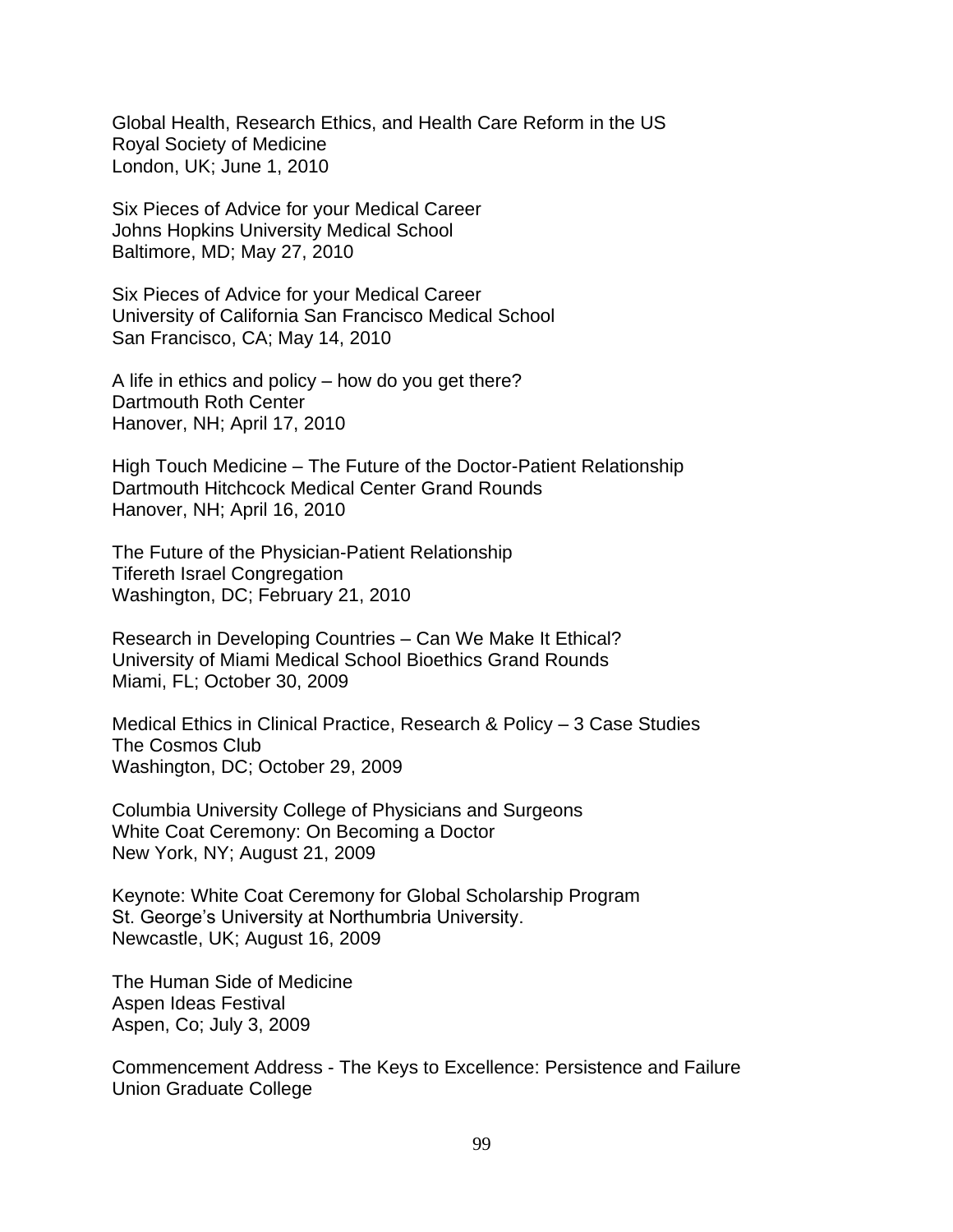Schenectady, NY; June 13, 2009

Healthcare Guaranteed The Jewish Community Center of San Francisco San Francisco, CA; January 9, 2009

Healthcare Guaranteed The Commonwealth Club of California San Francisco, CA; January 8, 2009

Healthcare Guaranteed Presentation to the Board of Trustees, Children's Hospital of Philadelphia Philadelphia, PA; December 10, 2008

Risk and Research: The Ethics of Pediatric Research Children's Hospital of Philadelphia Philadelphia, PA; December 10, 2008

Healthcare Guaranteed American Enterprise Institute Washington, DC; December 8, 2008

Healthcare Guaranteed, A Discussion of Health Care Reform Health Practice Group, the Law Firm of Hogan and Hartson Washington, DC; December 3, 2008

Law Colloquium on Health Care Reform University of Virginia Law School Charlottesville, VA; November 20, 2008

Open Forum: International Research Ethics University of Virginia Charlottesville, VA; November 20, 2008

Justice and Health Care Undergraduate Ethics University of Virginia Charlottesville, VA; November 20, 2008

Liberty and Coercion in Public Health Law Center, University of Virginia Charlottesville, VA; November 19, 2008

Healthcare, Guaranteed: A Simple, Secure solution for America UVA Medical Center Charlottesville, VA; November 19, 2008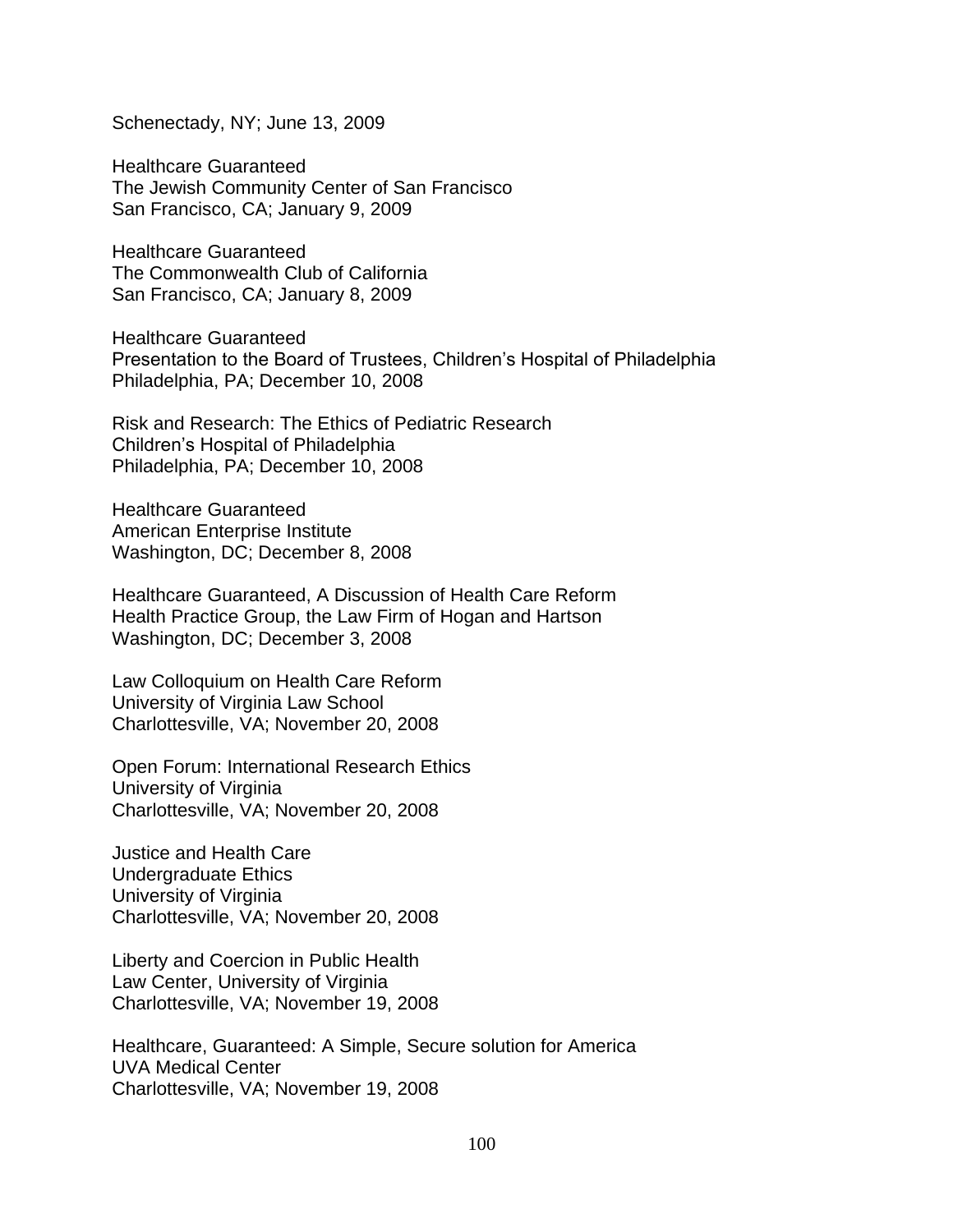Healthcare Guaranteed Theology, Ethics & Health Care University of Virginia Charlottesville, VA; November 19, 2008

High Cost Low Yield: The Ethics of Prescribing Expensive, Low Benefit Treatments Brigham and Women's Hospital Boston, MA; November 14, 2008

A New Theory for the Allocation of Scarce Medical Resources: The Complete Lives Framework Harvard Law School, Petrie-Flom Center for Health Law Policy Cambridge, MA; November 13, 2008

Beyond Band Aids: How to Cure America's Ailing Health Care System Clinical and Translational Science Training Saint Louis University School of Medicine St. Louis, MO; November 6, 2008

What Makes Research Ethical University of Michigan Medical School Grand Rounds Ann Arbor, MI; October 29, 2008

Healthcare Guaranteed Union College Schenectady, NY; October 24, 2008

Beyond Band Aids: How to Cure America's Ailing Health Care System America's Health Insurance Plans (AHIP) Chicago, IL; October 23, 2008

Resource Use in the ER Robert Woods Johnson Clinical Scholars, Yale University New Haven, CT; October 16, 2008

Beyond Band Aids: How to Cure America's Ailing Health Care System Yale University Radiology Grand Rounds New Haven, CT; October 16, 2008

Organ Transplantation: Allocation of Scarce Resources Rockefeller University New York, NY; October 15, 2008

Coercion and Undue Inducement St. Luke's Roosevelt Hospital Hematology/Oncology Grand Rounds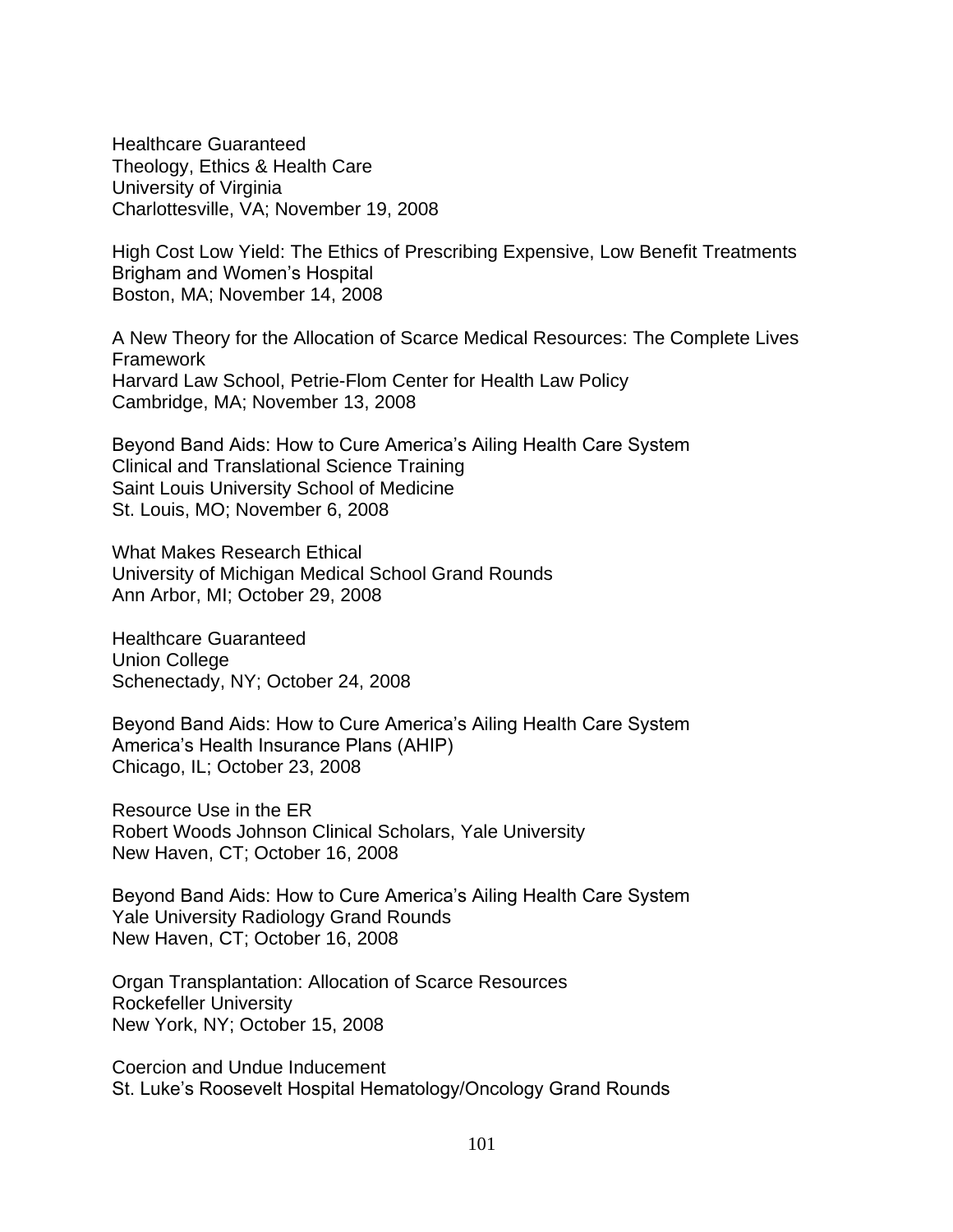New York, NY; October 15, 2008

Guaranteed Healthcare in America: Can It Be Done? And Ethical Healthcare Reform: Who Benefits? Who Loses? Duke University Forum on Health Care Raleigh, NC; October 2, 2008

Ethical Issues in Health Care Reform Duke University Forum on Health Care Raleigh, NC; October 1, 2008

Beyond Band Aids Hebrew Union College Cincinnati, OH; September 19, 2008

Beyond Band-Aids: Curing America's Sick Health Care System The Cleveland City Club Cleveland, OH; June 13, 2008

Beyond Band-Aids: Curing the Sick American Health Care System Garson Visiting Professor Lecture Neurology Grand Rounds University Hospitals Cleveland Cleveland, OH; June 13, 2008

Allocating Scarce Resources University of California at Irvine Medical Center Irvine, CA; May 22, 2008

What Makes Clinical Research Ethical? What Can and Cannot Be Said on Television about Health Care CMS Evidence Forum Baltimore, MD; May 1, 2008

Beyond Band Aids: Curing America's Sick Health Care System Cook County Hospital Medical Grand Rounds Chicago, IL; April 11, 2008

What is Voluntary Participation in Research? University of Texas Southwestern Grand Rounds Dallas, TX; April 8, 2008

Beyond Band Aids: Curing America's Sick Health Care System University of Maryland Law School Conference on Health Care UMB Law & Health Care Program and Maryland Health Care Ethics Center Network Baltimore, MD; April 7, 2008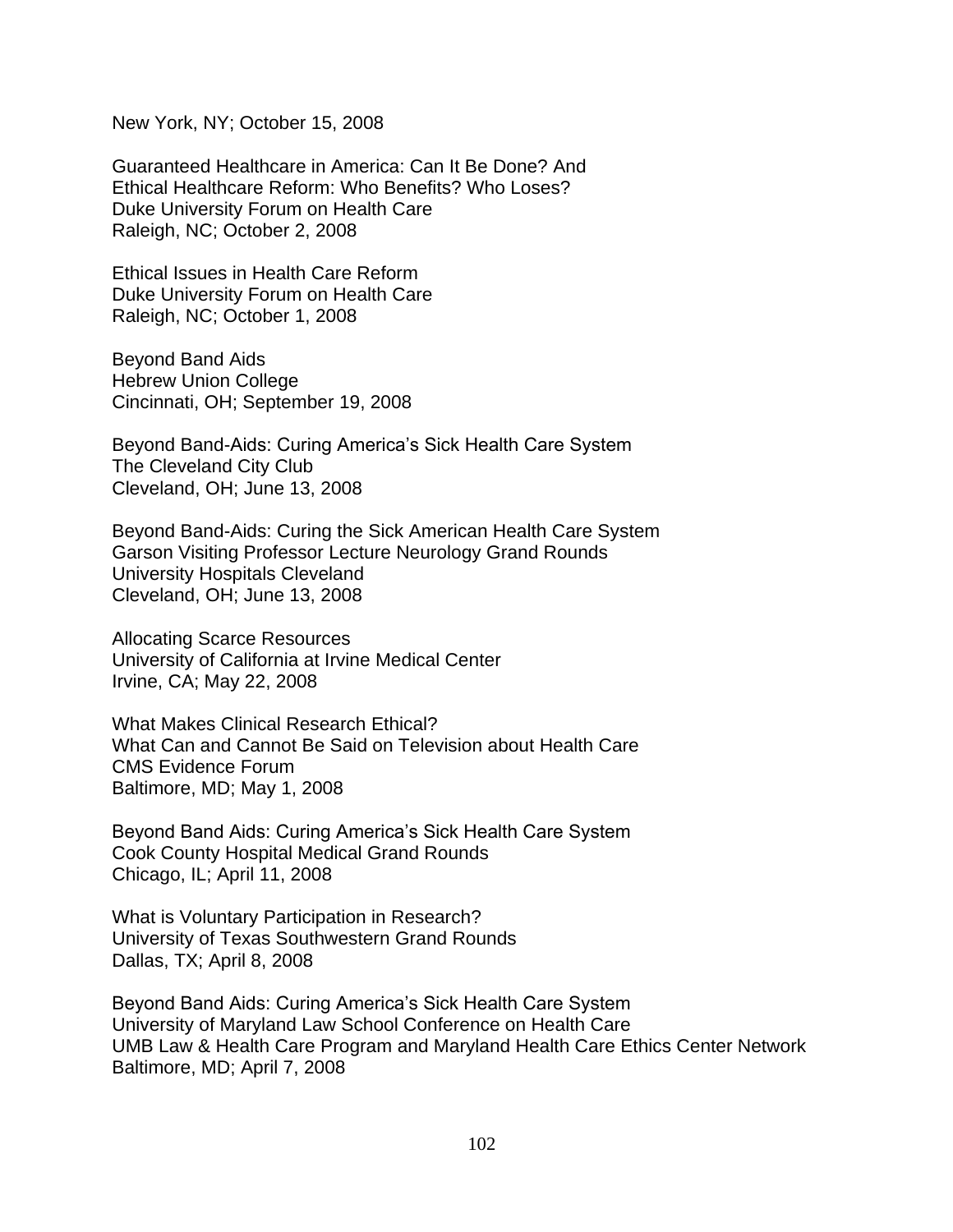Beyond Band Aids: Curing the Sick American Health Care System Medical Grand Rounds Yale Medical School New Haven, CT; March 28, 2008

Allocating Scarce Resources Yale Medical School MD/MBA Joint Degree Students Yale University New Haven, CT; March 27, 2008

What is Voluntariness in Informed Consent? Center for Bioethics and Health Law University of Pittsburgh Pittsburgh, PA; March 6, 2008

Beyond Band-Aids: Curing the Sick American Health Care System Oregon Health Forum and Portland City Club Portland, OR; January 30, 2008

Risk and Research; Beyond Band-Aids: Curing the Sick American Health Care System Oregon Health & Sciences University Portland, OR; January 30, 2008

Beyond Band-Aids: Curing the Sick American Health Care System Stanford Center for Law and the Biosciences/Stanford Center on Ethics Stanford, CA; January 29, 2008

What is **voluntary** participation in research? Rockefeller University New York City, NY; January 23, 2008

What Constitutes Ethical Research? Grand Rounds University of Texas at Austin Austin, TX; December 3, 2007

Beyond Band Aids: Curing the Sick American Health Care System Heart Center Grand Rounds, Cleveland Clinic Cleveland, OH; November 2, 2007

Response to Amartya Sen on Ethical Theory and Ethical Practice 20<sup>th</sup> Anniversary Celebration Edmond J. Safra Foundation Center for Ethics Harvard University Cambridge, MA; May 19, 2007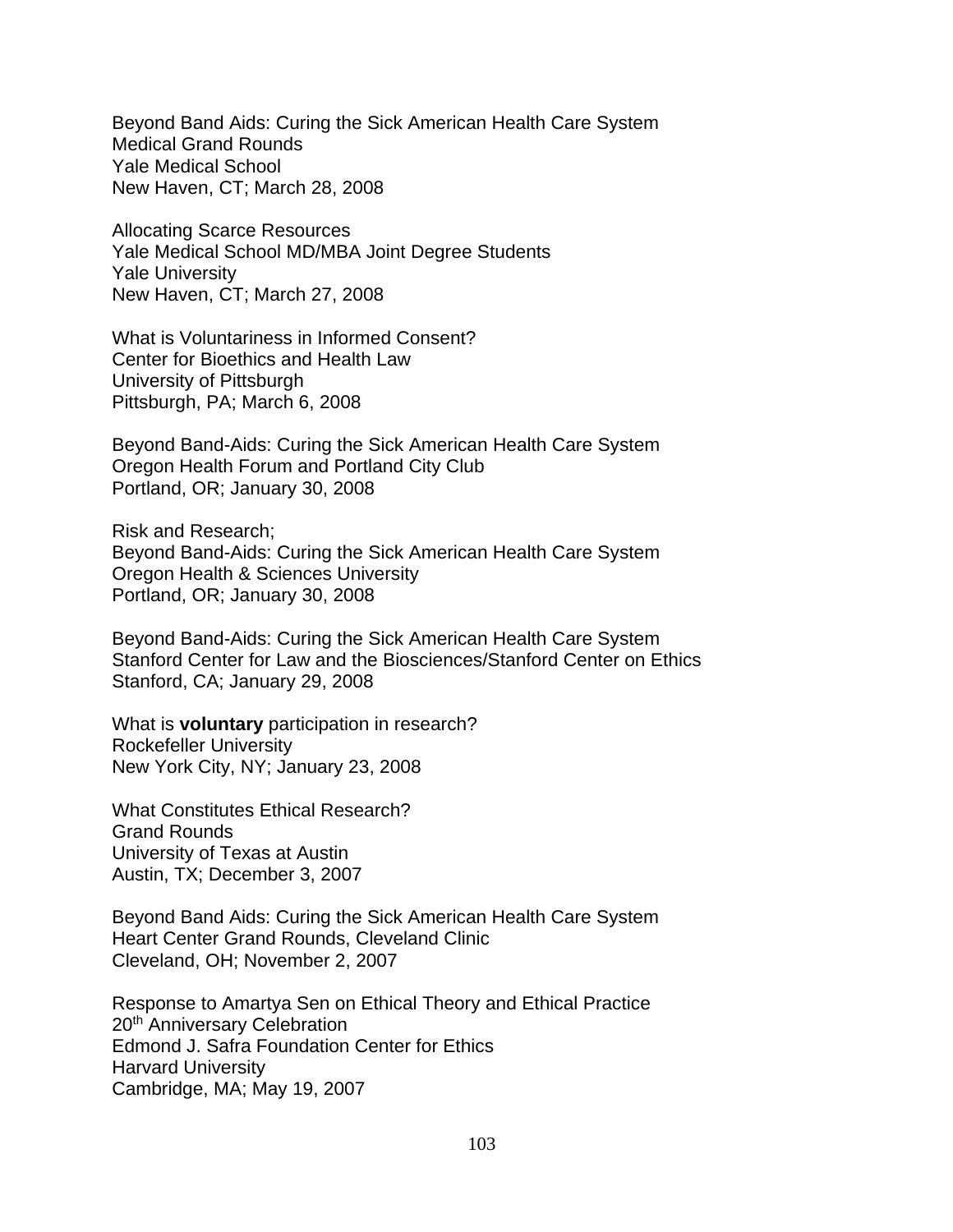Conflict of Interest in Clinical Research FUNIN INCIENSA Public Health Institute Post Trial Benefits University of Costa Rica San Jose, Costa Rica; April 4-5, 2006

Avoiding Coercion, Undue Inducement and Exploitation in Research Grand Rounds, Emory University Atlanta, GA; March 1, 2006

Dealing with Medical Futility: Case Based Discussion; Health Care Reform from Inside the Beltway Grand Rounds, Beth Israel Hospital New York, NY; February 28, 2006

Professional Roles and Individual Integrity Socrates Society Seminar, The Aspen Institute Aspen, CO; February 20, 2006

We All Make Mistakes: The Moral Responsibility of Doctors Keynote address at the White Coat Ceremony St. George's University Grenada, West Indies; January 16-17, 2006

Re-Thinking National Health Care Reform: Universal Healthcare Vouchers Center for Health and Wellbeing – Woodrow Wilson School-Princeton University Princeton, NJ; November 7, 2005

Changing Norms of Medical Ethics A 2005 Symposium on Global Bioethics Dartmouth College Hanover, NH; October 17, 2005

Genetics and Justice: 3 teaching sessions for the Socrates Society and Aspen Ideas Festival Aspen Institute Aspen, CO; July 1-7, 2005

The Role of Advocacy in Cancer Treatment New York Legal Assistance Group (NYLAG) New York City, NY; May 9, 2005

New Perspectives in Reform: Universal Health Care Vouchers Ethics Lecture Series, UCLA Health Care Ethics Center Los Angeles, CA; April 28, 2005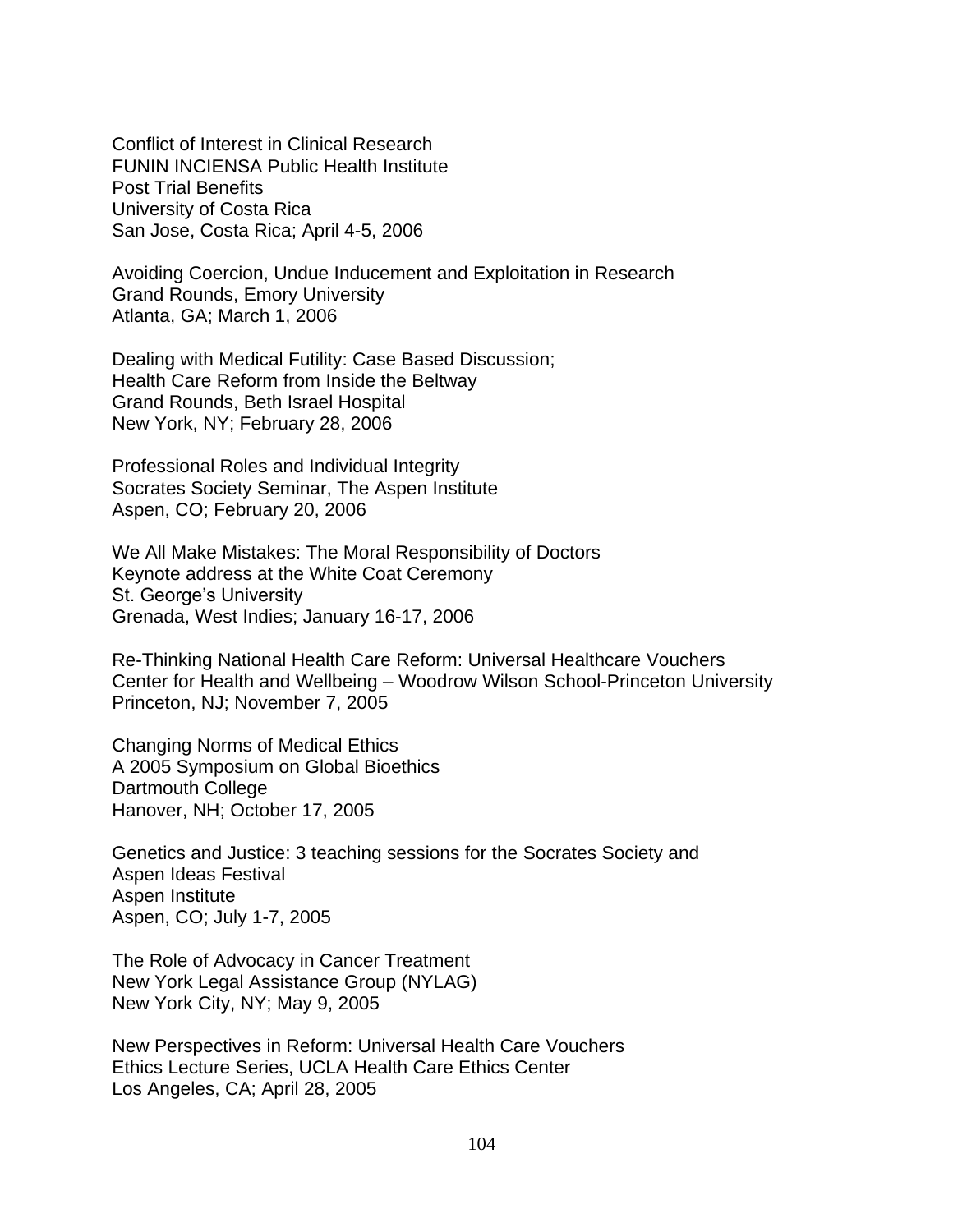How Do Cancer Patients Decide to Enroll in Research? Jonsson Comprehensive Cancer Center Los Angeles, CA; April 28, 2005

How to Improve Informed Consent Bioethics Noon Conference, Cedars Sinai Medical Center Los Angeles, CA; April 27, 2005

Genetics and Justice Socrates Society – The Aspen Institute Aspen, CO; February 18-21, 2005

Research Ethics/Informed Consent: What Works and What Does Not in International Research Johns Hopkins University Baltimore, MD; February 8, 2005

Pediatric Research: How Much Risk is Acceptable? Beth Israel Deaconess Medical Center and Harvard HST-MIT Clinical Investigator Training Program Boston, MA; February 1, 2005

Ethical Dilemmas in the ICU: A perspective on death, dying, and withholding support in the ICU. Critical Care Medicine Meeting Washington, DC; April 23, 2004

Epidemics and Human Rights Union College Albany, NY; March 26, 2004

End of Life Care and Euthanasia Centre Medical Universitaire Geneva, Switzerland; January 19, 2004

Conflict of Interest Stanford Law School Center for Law and the Biosciences Palo Alto, CA; March 9, 2004

Ethical Issues in International Research Stanford University Center for Biomedical Research Grand Rounds Palo Alto, CA; March 8, 2004

What Makes Clinical Research Ethical? The Ethics of Phase I Oncology Trials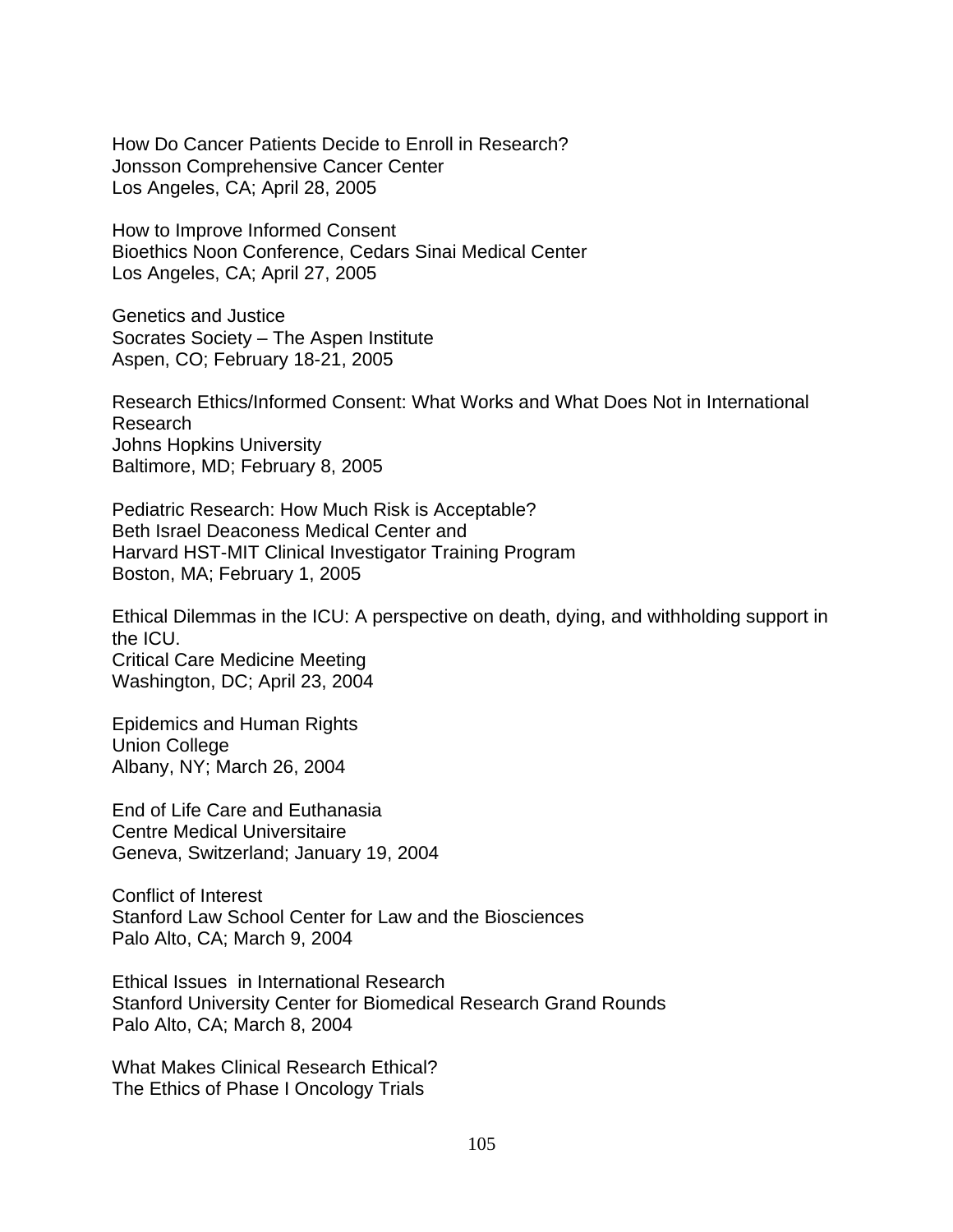The University of Iowa Ames, IA; February 6, 2004

Conflict of Interest Cedars-Sinai Medical Center Los Angeles, CA; January 9, 2004

What Makes Clinical Research Ethical? Roswell Park Cancer Institute Buffalo, NY; December 10, 2003

Ethics of Unapproved Drug Use NCCS Industry Round Table Washington, DC; November 24, 2003

What Makes Research Ethical? The Cleveland Clinic Foundation Grand Rounds Cleveland, OH; November 7, 2003

Ethics of Phase I Research Sloan Kettering Memorial Cancer Center New York, NY; October 2, 2003

Trust as a Strategic Asset in Health Care Harvard School of Public Health Cambridge, MA; February 27, 2003

Future of Health Care in the 21<sup>st</sup> Century Boston Millennium Partners Boston, MA; November 21, 2002

Doing Ethics Before the Patient Crisis St. Francis Hospital Bioethics Symposium Memphis, TN; November 4, 2002

International Research Ethics Kennedy Institute of Ethics, Georgetown University Washington, DC; June 5, 2002

Ethical Issues in Health Research in Developing Countries Harvard School of Public Health Cambridge, MA; June 12, 2002

The Ethics of Phase I Oncology Trials Roswell Park Cancer Institute Buffalo, NY, May 24, 2002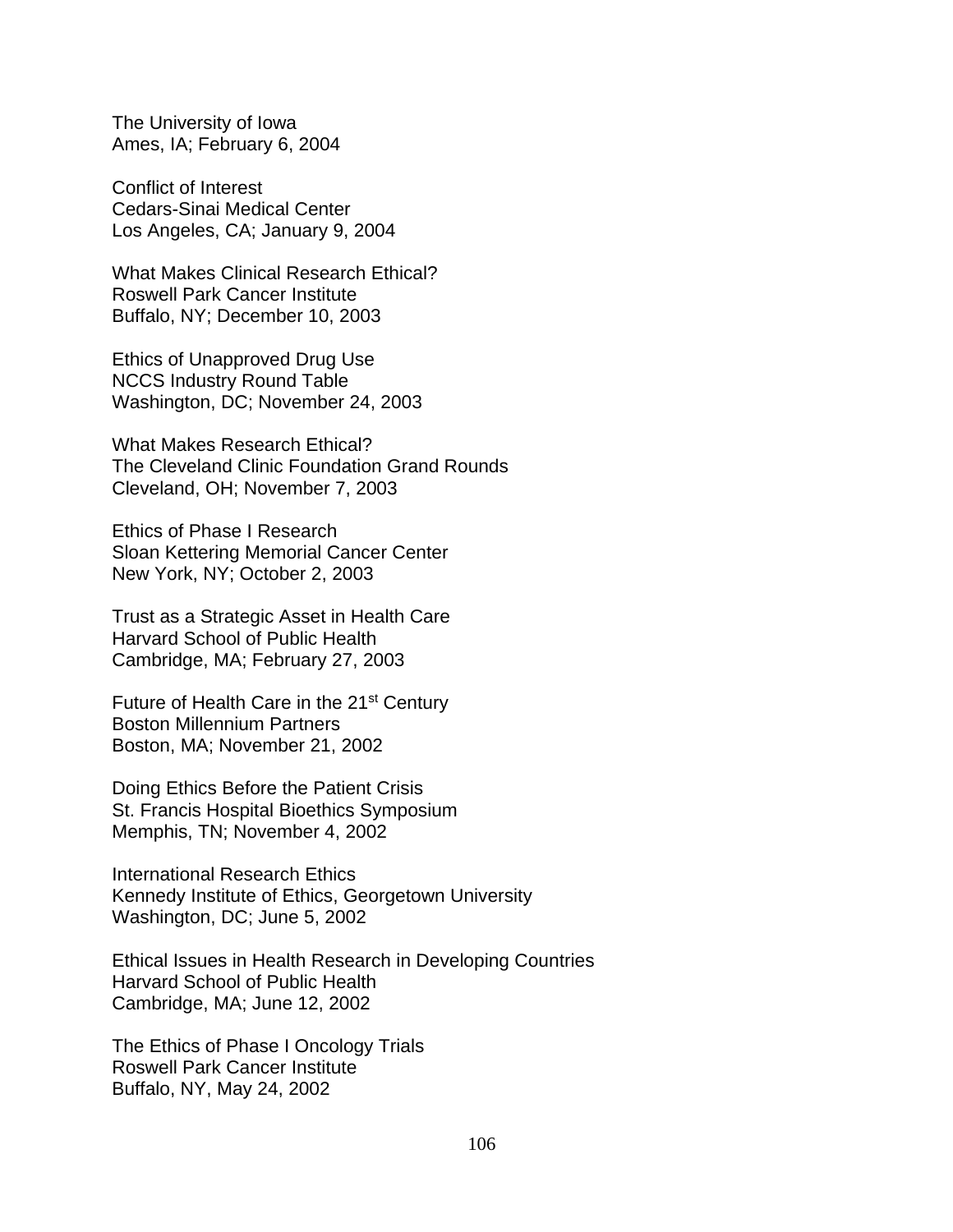Cost of End of Life Care Cook County Hospital Chicago, IL; May 29, 2002

Health Outcomes and Quality of Care University of North Carolina Chapel Hill Raleigh, NC; April 12, 2002

Ethics of End-of-Life Care for Cancer Patients Roosevelt St. Lukes Hospital New York, NY; January 16, 2002

Bioethics and Public Policy Yale University New Haven, CT; January 16, 2002

Ethical Issues in International Health Research Harvard School of Public Health Cambridge, MA; June 13, 2001

The Ethics of International Clinical Research John F. Kennedy School of Government, Harvard University Cambridge, MA; March 15, 2001

Ethical Issues Raised by Phase I Clinical Trials Harvard Medical School Boston, MA; February 28, 2001

Trust as a Strategic Asset in Health Care Harvard School of Public Health Boston, MA; November 2, 2000

Art of Medicine Memorial Sloan Kettering Cancer Center New York, NY; September 8, 2000

Protection of Human Subjects in Research Doris Duke Charitable Foundation New York, NY; July 18, 2000

Health Policy and the Ethics of Medical Progress University of Virginia Charlottesville, VA; April 2, 2000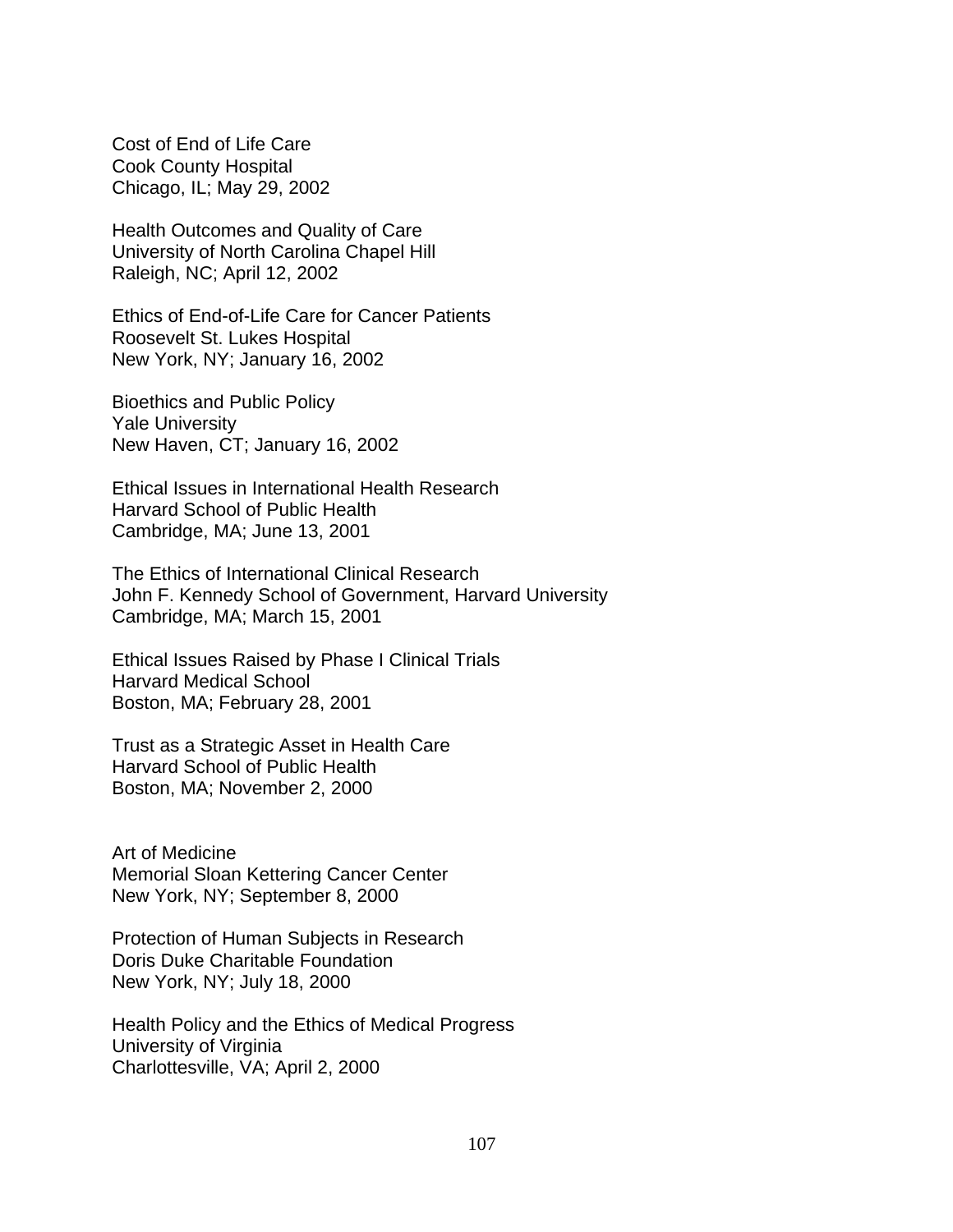Patient versus Population The Reading Hospital and Medical Center West Reading, PA; March 15, 2000

Covering Managed Care: The Press and Public Policy Michigan Journalism Fellows Ann Arbor, MI; February 21, 2000

The Doctor at the Millennium New York Academy of Medicine New York, NY; January 31, 2000

The Ethics of Euthanasia Ohio State University Health Sciences Center Columbus, OH; January 21, 2000

Protecting Communities in Research: Putting Principle Into Practice Food and Drug Administration Bethesda, MD; June 16, 1999

Care Giving at the End of Life Suburban Hospital Bethesda, MD; December 16, 1998

Ethics of Research with Stored Tissue Partners/Dana-Farber Institute Boston, MA; March 4, 1998

Euthanasia and Assisted Suicide York Health System York, PA; December 19, 1997

Ethics of Research in Stored Tissue National Cancer Institute Grand Rounds Bethesda, MD; December 2, 1997

Justice in Managed Care University of Virginia Charlottesville, VA; December 1, 1997

Professionalism and Ethics in Managed Care Harvard Medical School Boston, MA; November 7, 1997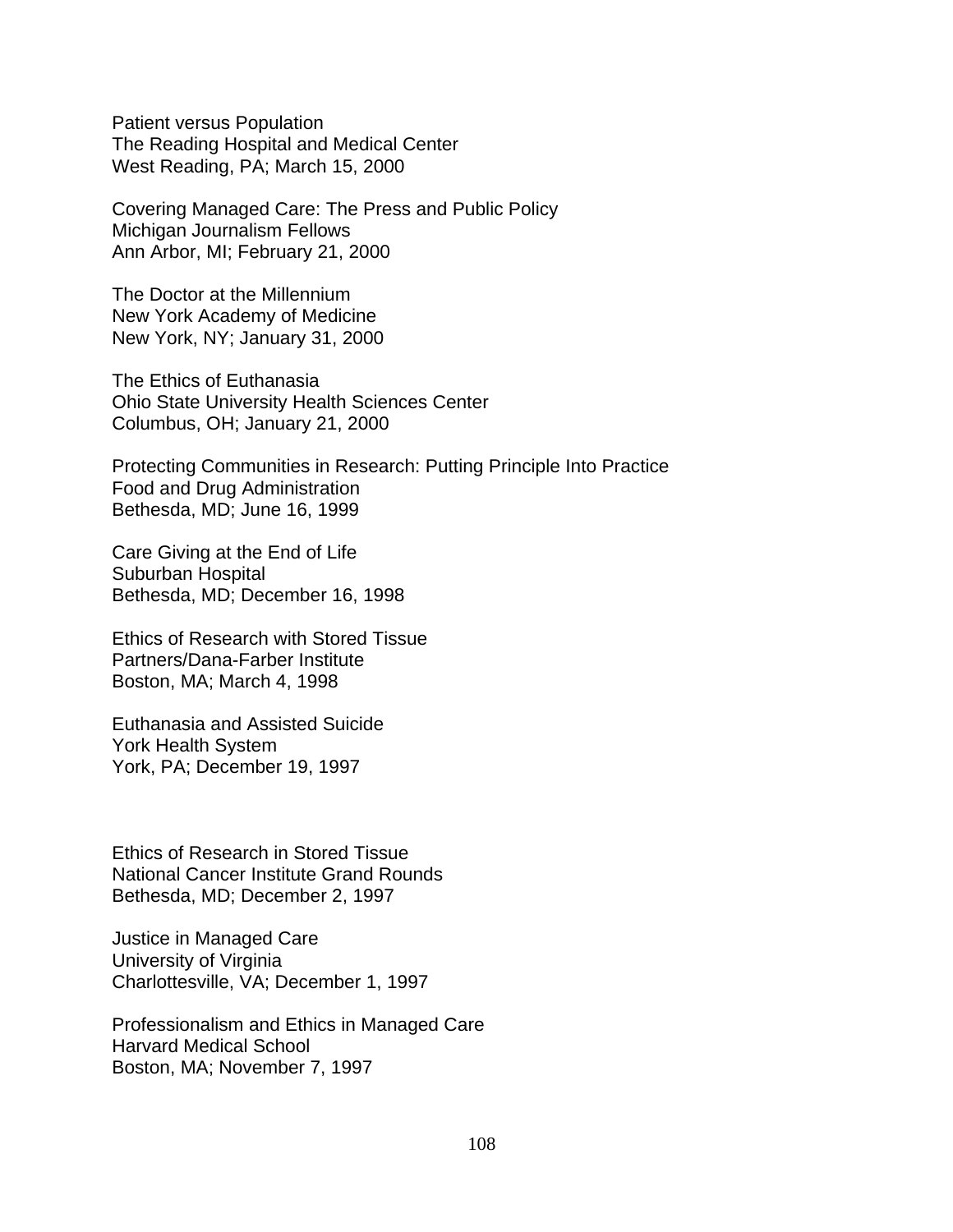Medical Ethics The Smithsonian Associates Washington, DC; October 27, 1997

Understanding Care Giving Burdens and Quality of Life of Terminally Ill Patients Veteran's Administration of Puget Sound Seattle Seattle, WA; August 6, 1997

Methods of Medical Ethics University of Washington Seattle, WA; August 4, 1997

Caregiving Burdens at the End of Life Robert Wood Johnson Foundation Newark, NJ; June 12, 1997

Ethics in Managed Care Risk Management Foundation Cambridge, MA; June 10, 1997

Allocating and Rationing Health Care by Managed Care Organizations and Their Effect on Physician/Patient Relationship Spokane County Medical Society Spokane, WA; May 19, 1997

Euthanasia: A Debate Institute for Philosophy and Public Policy University of Maryland College Park, MD; April 29, 1997

Euthanasia among Terminally Ill Patients Mount Sinai Hospital Toronto, Canada; March 12, 1997

Justice in Managed Care Joint Centre for Bioethics University of Toronto Toronto, Canada; March 12, 1997

Myths about Euthanasia National Institutes of Health Bethesda, MD; February 19, 1997

Accountability in Managed Care Holy Cross Health Systems Santa Fe, NM; February 7, 1997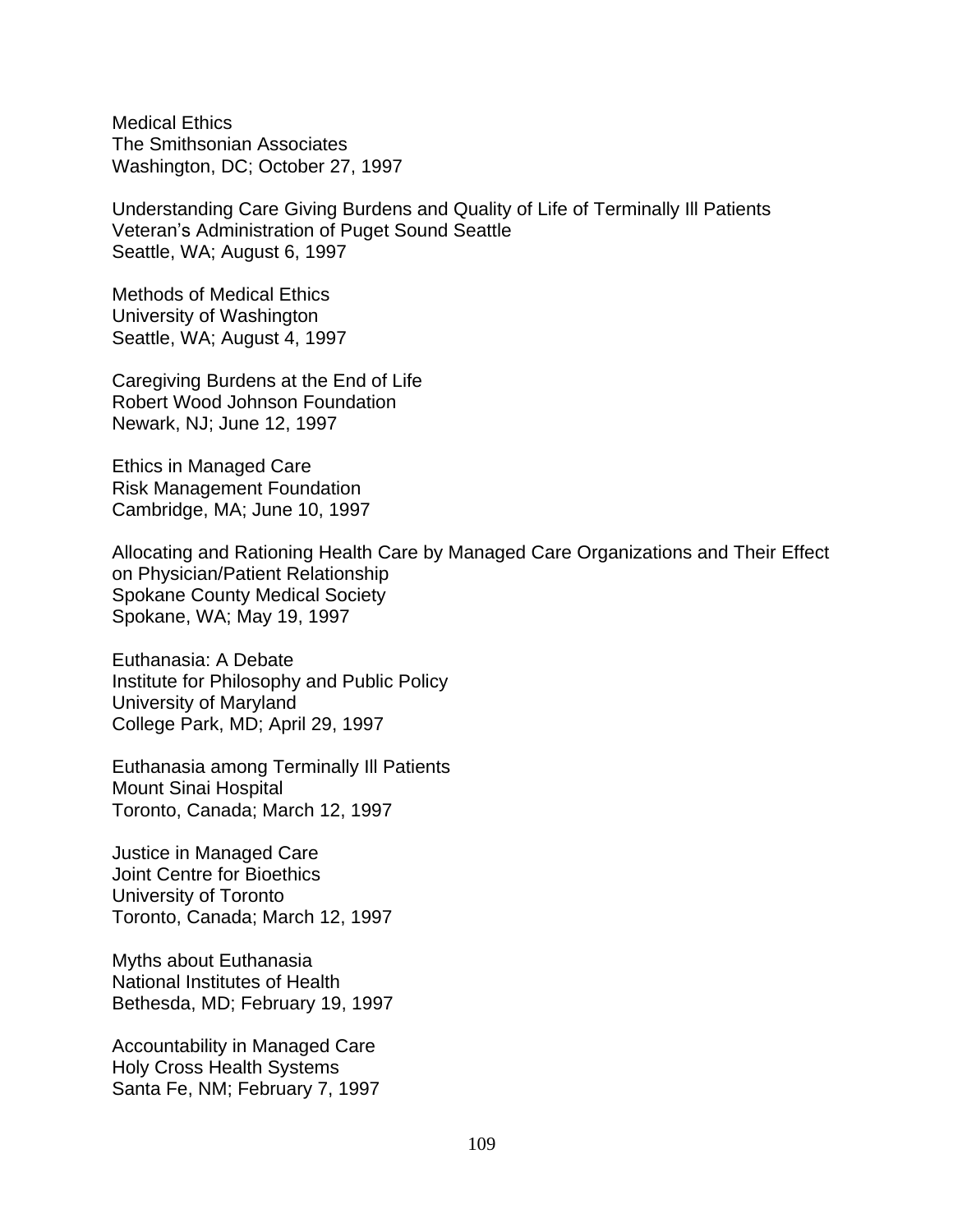Euthanasia in American Society Sturdy Memorial Hospital Attleboro, MA; September 16, 1996

Euthanasia among Oncology Patients and Oncologists College of Physicians & Surgeons of Columbia University New York, NY; May 2, 1996

Euthanasia: The Doctor's New Dilemma in American Society Cedars-Sinai Medical Center Los Angeles, CA; December 8, 1995

The Ethics of Managed Care Sherman Oaks Hospital and Health Center Sherman Oaks, CA; December 7, 1995

Ethics of Managed Care Deaconess Glover Memorial Hospital Needham, MA; June 21, 1995

Euthanasia: History, Ethics, and Empirical Data Roswell Park Cancer Institute Buffalo, NY; June 9, 1995

Ethics of Health Care Reform New York State Society of Internal Medicine Lenox, MA; June 2, 1995

The Ethics of Medical Care in a Changing Practice Environment Massachusetts Medical Society Boston, MA; November 10, 1994

Ethical Care in an Era of Cost Containment Harvard School of Public Health Boston, MA; November 8, 1994

The Future of American Medicine: Who Gets What: Who Decides? Ethical Care in an Era of Cost Containment University of California at Davis Sacramento, CA; June 24, 1994

Breast Cancer: What Are the Limits to Diagnosis and Treatment? Massachusetts Medical Society Waltham, MA; May 21, 1994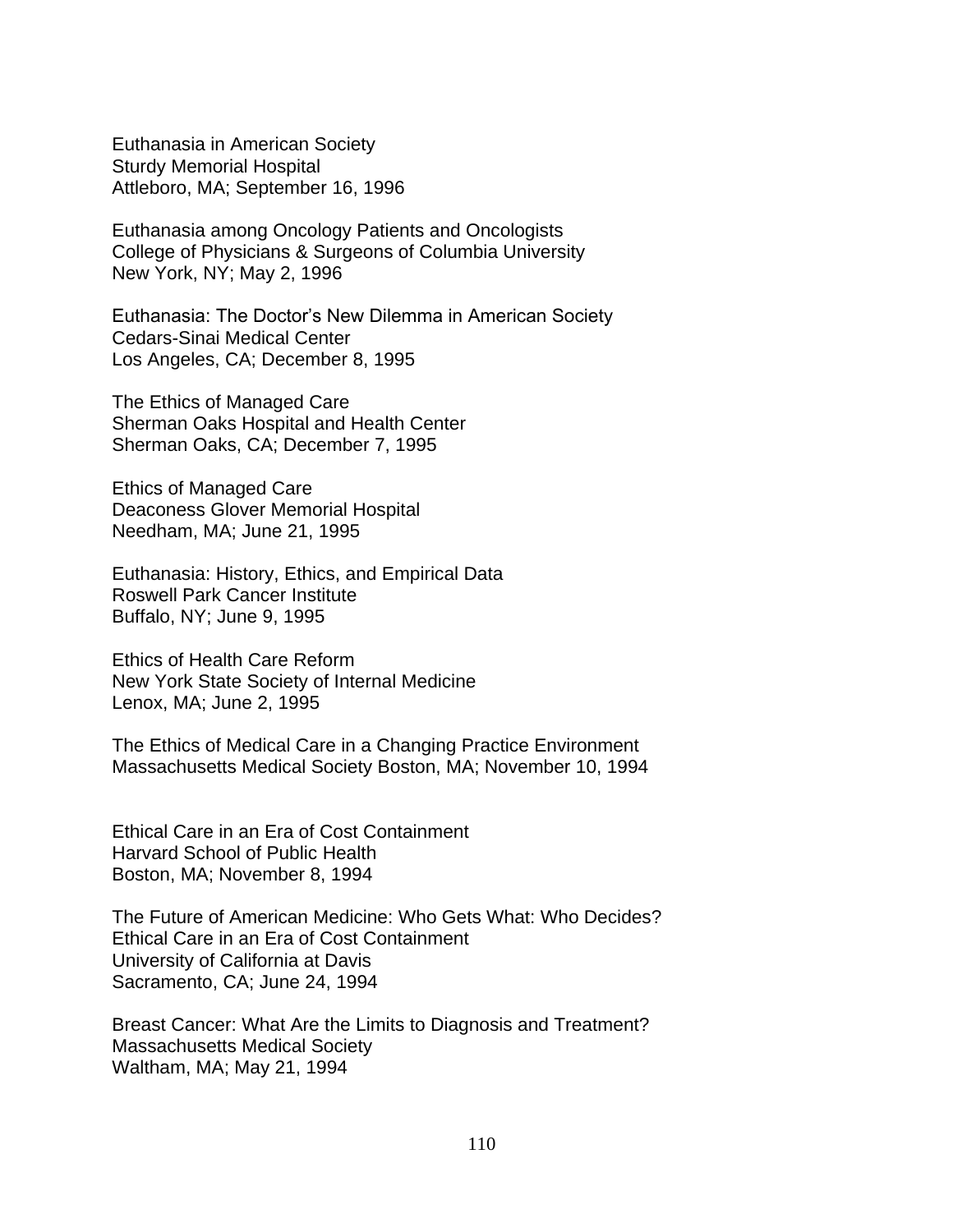Health System Reform: The Impact on the Doctor/Patient Relationship Massachusetts Medical Society Waltham, MA; April 5, 1994

Do Patients Have Obligations? University of Virginia Charlottesville, VA; February 28, 1994

The Physician/Patient Relationship and Health Care Reform Stanford University Palo Alto, CA; February 11, 1994

Why Health Care Should be Socially Guaranteed Beth Israel Hospital Boston, MA; December 6, 1993

End-of-Life Treatment Decision Making/Advance Medical Directives Wisconsin Ethics Committee Madison, WI; November 12, 1993

National Health Reform Lahey Clinic Burlington, MA; September 23, 1992

AIDS and Ethics St. Paul Medical Center Dallas, TX; October 29, 1989

The Medical Directive American Academy of Neurology Boston, MA; October 29, 1989

AIDS and Ethics Carnegie-Mellon University Pittsburgh, PA; April 3, 1989

The Ethics and Law of Caring for AIDS Patients New York Psychiatric Institute, College of Physicians and Surgeons, Columbia University New York, NY; March 31, 1989

Medical Ethics and the Quinlan Case Program for Constitutional Government, Harvard University Cambridge, MA; December 2, 1988

AIDS, Physician Risk and Obligations